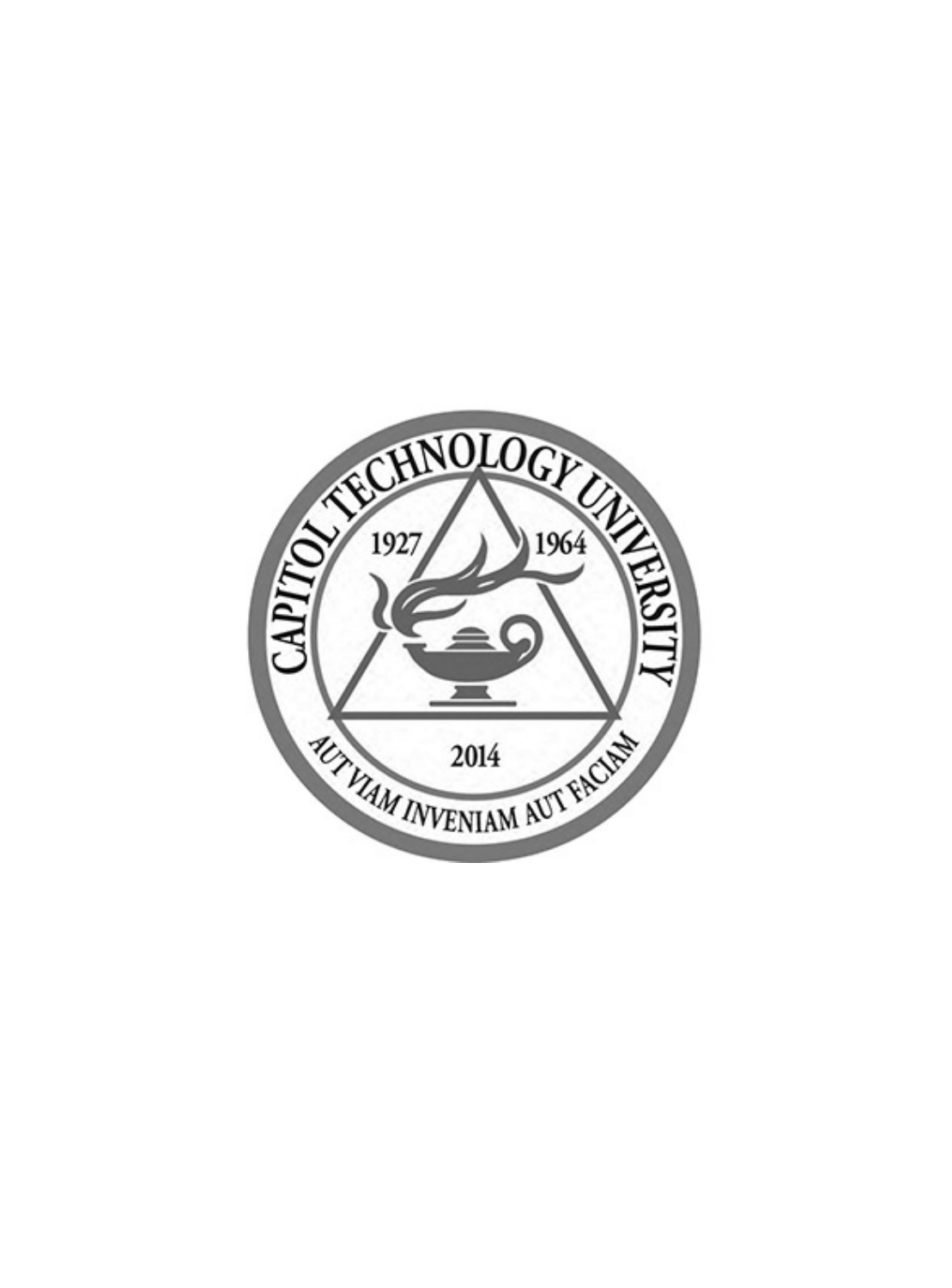## CAPITOL TECHNOLOGY UNIVERSITY 2015-2016 Catalog

## General Information

## Academic Policies

## Tuition/Financial Aid

## Undergraduate Studies

## Graduate Studies

2015-2016 Catalog iii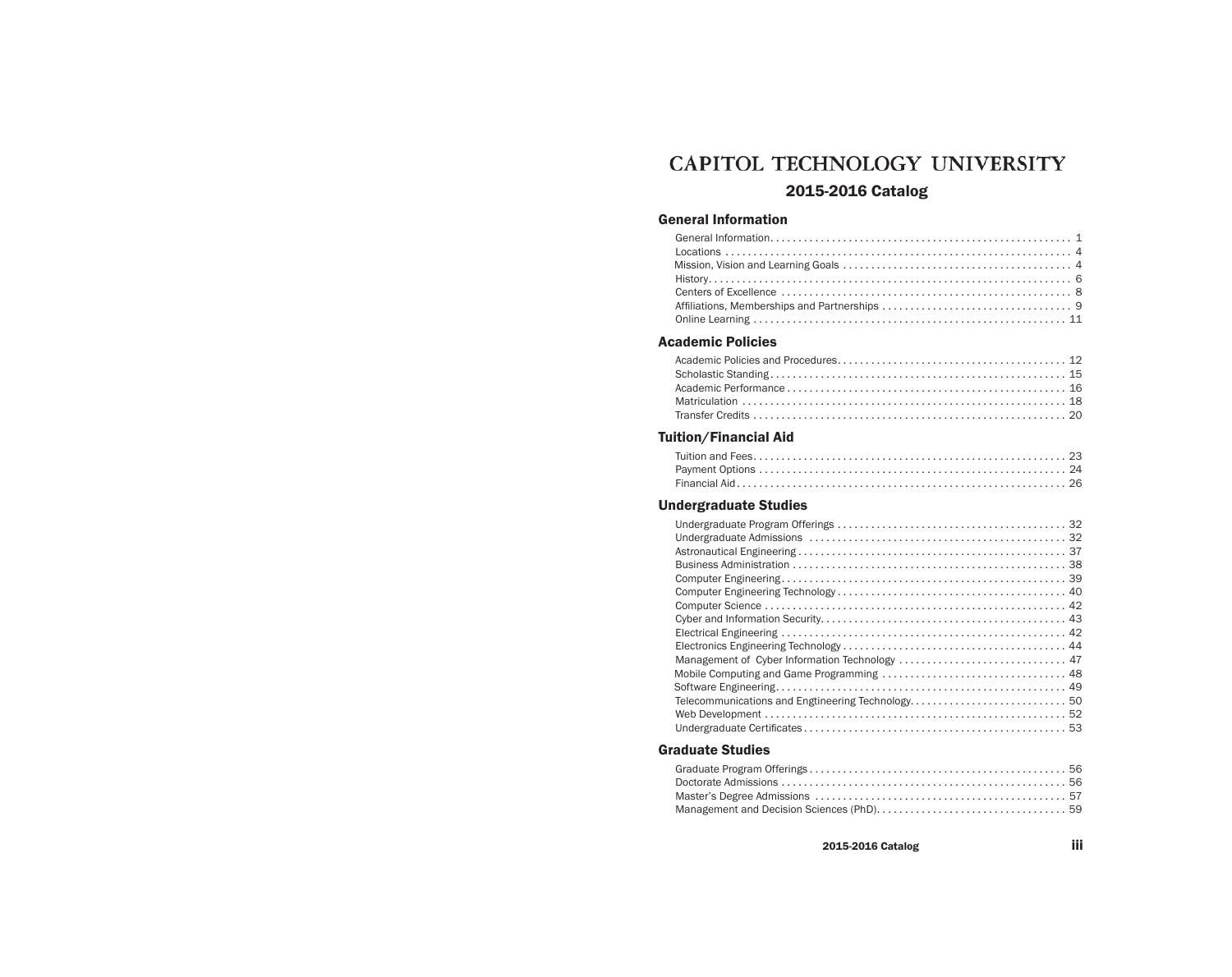#### Courses

|--|--|--|

#### **Resources**

## General Information

#### **Directory**

Capitol Technology University 11301 Springfield Road Laurel, MD 20708-9758

Main Telephone Numbers 301-369-2800 888-522-7486

#### Admissions

Washington, DC 301-953-3200 Toll Free 800-950-1992 Fax 301-369-2326<br>Distance Learning 366-960-9620 Distance Learning Undergraduate Admissions Email admissions@CapTechU.edu Graduate Admissions Email gradadmit@CapTechU.edu

## Website

www.CapTechU.edu

#### Office Hours

The following offices are open Monday through Friday, 8:30 a.m.- 5 p.m. (EST).

Executive Suite

President Vice President for Academic Affairs

Vice President for Advancement Vice President for Enrollment and Student Services Vice President for Finance and Administration/CFO Office of the Dean

Dean of Business and Information Sciences

Critical Infrastructures and Cyber Protection Center

Administration and Human Resources Advancement and Alumni Services Career Services\* Communications and Publications

\*Evening appointments are available.

General Information General Information M, F 9 a.m.- 5 p.m.<br>T-Th 9 a.m.- 7 p.m. 9 a.m.- 7 p.m.

M, F 9 a.m.- 5 p.m.<br>T-Th 9 a.m.- 7 p.m. 9 a.m.- 7 p.m.

M,F 9 a.m.-5 p.m.<br>T-Th 9 a.m.- 7 p.m. 9 a.m.- 7 p.m.

M, F<br>T-Th 9 a.m.- 7 p.m.<br>9 a.m.- 7 p.m. 9 a.m.- 7 p.m.

9 a.m.-5 p.m.

#### Emergency Closing

Registration and Records<br>M. F

Evenings by appointment.

The following offices are open as

Saturday appointments are available.

indicated (EST).

Business Office<br>M. F

Financial Aid

Student Life<br>M-F

Admissions<br>M. F

In the event of severe weather or other emergencies, any possible cancellations or late openings will be announced to area radio and television broadcasts and posted on the university website.

The university maintains a recorded message at 301-369-2800, 888-522-7486, 800-950-1992 and 301-953-3200 and posts a weather advisory on the website when possible. Due to power outages and other circumstances that occur during adverse weather, it is not always possible to update this information. It is the responsibility of students to tune in to the radio or television for announcements.

The television channels and radio stations notified by the university are listed in the student handbook and on the university website.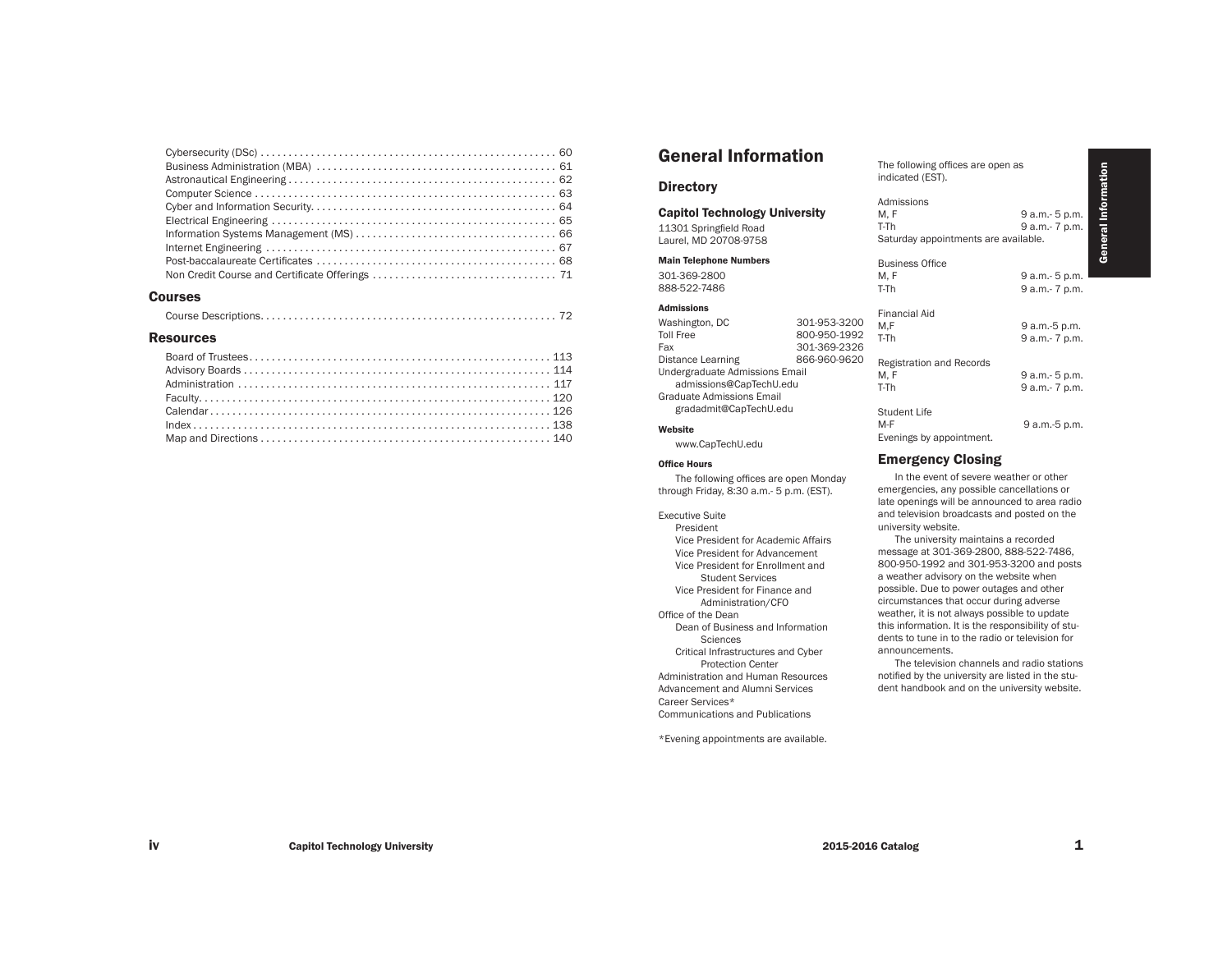#### Accreditation

Capitol Technology University is authorized by the state of Maryland (Maryland Higher Education Commission, 6 N. Liberty St., Baltimore, MD 21201, 410-767-3301) to confer bachelor of science (BS) degrees in astronautical engineering, business administration, computer engineering, computer science, cybersecurity, electrical engineering, management of cyber and information technology, mobile computing and game programming, software engineering and web development. The university is authorized to confer BS and associate in applied science (AAS) degrees in computer engineering technology, electronics engineering technology, and telecommunications engineering technology. The BS programs in business administration and management of cyber and information technology are fully accredited by the International Assembly for Collegiate Business Education (IACBE, PO Box 25217, Overland Park, KS 66225).

The university is authorized by the state of Maryland to confer master of science (MS) degrees in astronautical engineering, computer science, cyber and information security, electrical engineering, information systems management, and internet engineering. The university is authorized by the state of Maryland to confer a master of business administration (MBA) degree. The MBA and information systems management programs are fully accredited by the International Assembly for Collegiate Business Education (IACBE, PO Box 25217, Overland Park, KS 66225).

The university is authorized by the state of Maryland to confer a doctorate of science (DSc) in cybersecurity and a doctorate of philosophy (PhD) in management and decision sciences.

The university is accredited by the Commission on Higher Education of the Middle States Association of Colleges and Schools (Commission on Higher Education, Middle States Association of Colleges and Schools, 3624 Market Street, Philadelphia, PA 19104, 215-662-5606). The BS degree programs in electrical engineering, astronautical engineering and computer engineering are also accredited by the Engineering Accreditation Commission of Accreditation Board for Engineering and Technology. The baccalaureate degree programs in computer engineering

technology, electronics engineering technology and telecommunications engineering technology are also accredited by the Technology Accreditation Commission of the Accreditation Board for Engineering and Technology (111 Market Place, Suite 1050, Baltimore, MD 21202, 410-347-7700). Capitol Technology University is approved for veterans' education by the Maryland Higher Education Commission.

#### Equal Opportunities

Capitol Technology University actively subscribes to a policy of equal educational and employment opportunity and, in accordance with Title IX of the education amendments of 1972, does not discriminate on the basis of race, color, religion, gender, gender identity or expression, gender orientation, sexual orientation, national or ethnic origin, genetics, disability, age, or veteran status in admission, treatment of students or employment.

The following members of the Capitol Technology University community are designated to receive inquiries concerning the university's application of the equal opportunities statement. Inquiries related to the application of Title IX may be referred to the campus Title IX Coordinator, Melinda Bunnell-Rhyne; the Director of Administration; or any Vice President of the university or to the Department of Education's Office of Civil Rights.

Melinda Bunnell-Rhyne Dean of Student Life and Retention Title IX Coordinator and Section 504 Coordinator 11301 Springfield Rd. Laurel, MD 20708 301-369-2491 deanofstudents@CapTechU.edu

#### Changes in Catalog Information

Capitol Technology University reserves the right to make changes in policies, procedures, degree requirements, schedules, course offerings and other university standards or announcements to meet circumstances that may arise after publication.

The provisions of this publication are not to be regarded as an irrevocable contract between the student and Capitol Technology University. The university reserves the right to change any provision or requirement in any university publication without notice at any time during the student's term of attendance.

Capitol Technology University reserves the right to require a student to withdraw, or to refuse to grant a degree or certificate if, in the judgment of the administration of the university, the student fails to meet the university's requirements satisfactorily. The university reserves the right to change tuition and fees at any time at the discretion of the Board of Trustees.

#### Student Records

The procedures and guidelines adopted by Capitol Technology University (hereinafter occasionally referred to as the "university") regarding student records comply fully with the Family Educational Rights and Privacy Act of 1974 (FERPA). This federal law establishes the rights of students to inspect and review their records, and provides students with a mechanism for correcting inaccurate or misleading data found within a student's education record. Moreover, FERPA guarantees the privacy of students' education records. Specifically, FERPA limits the disclosure of personally identifiable, non-directory, information from education records, without the consent of the student. Consistent with its obligations, Capitol Technology University will not release personally identifiable information from a student's education records without the student's consent, except in circumstances permitted by FERPA (e.g., in connection with a health or safety emergency).

Education records are records, files, documents and other materials containing information directly related to a student that are maintained by Capitol Technology University. For example, records maintained by faculty advisors, the Office of Admissions, Office of Financial Aid, the Business Office, the Office of Career Services, Dean of Students' Office, and Office of Registration and Records, are generally education records.

#### Student Review of Education Records

Students are entitled to inspect and review education records maintained by Capitol Technology University. Students who wish to access a particular record should contact the office responsible for maintaining that

record. The university will produce the record within a reasonable period of time, although in most instances the university will allow the student to review the record immediately upon request. Certain documents, including financial records of parents, are not available to students.

A student who, after reviewing their records, believes they contain information that is inaccurate, misleading, or in violation of the student's rights of privacy, may request that Capitol Technology University amend the record. Students should submit such requests, in writing, to the official from whom the record was obtained. Alternatively, students may submit written requests to Melinda Bunnell-Rhyne, Dean of Student Life and Retention. Capitol Technology University will decide whether to amend the record, as requested by the student, within a reasonable time after receiving the request. If Capitol Technology University declines to amend the record as requested, it will inform the student of its decision. In this instance, the student is entitled to request a hearing to determine the merits of his or her request.

Students may request copies of their Capitol Technology University education records. Reproduction of academic transcripts costs \$10 per copy. However, Capitol Technology University will not copy records for students with unpaid financial obligations.

#### Disclosure of Information Contained in Education Records

Capitol Technology University will generally not disclose personally identifiable information contained in a student's education records without the student's prior consent. However, FERPA does allow Capitol Technology University to disclose such information in certain, limited circumstances. For example, Capitol Technology University may disclose information in a student's education records to school officials within Capitol Technology University whom the university has determined to have a legitimate educational interest in the information. A school official generally has a legitimate educational interest if the official needs to review an education record in order to fulfill his or her professional responsibility. School officials include: professors; instructors; administrators; health staff; counselors; attorneys; clerical staff; trustees; members of committees and disciplinary

Information General Information General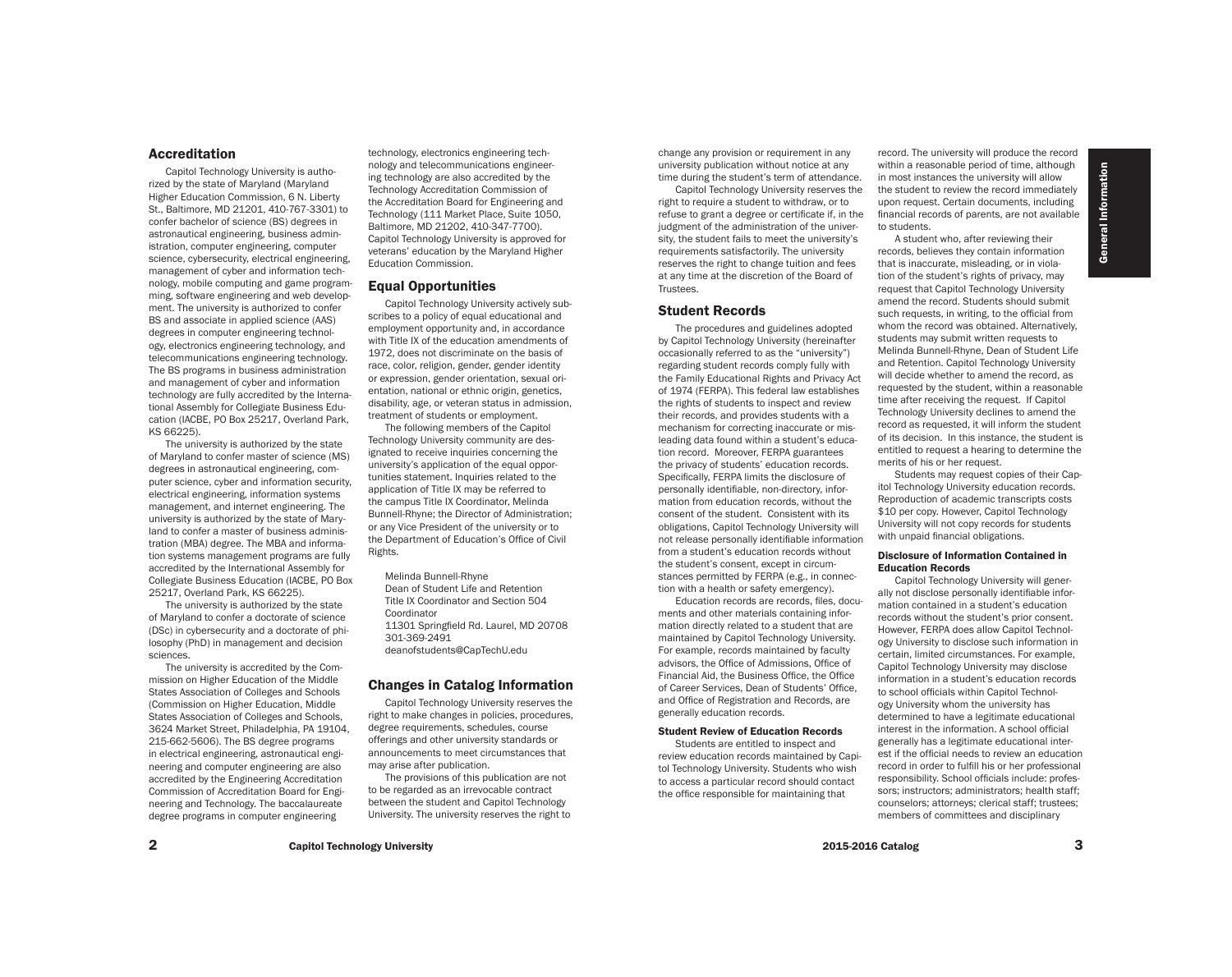boards; and a contractor, volunteer or other party to whom the university has outsourced institutional services or functions.

Capitol Technology University may also disclose a student's directory information without consent. Directory information includes, but is not limited to, the student's name, address, telephone number, electronic mail address, photograph, date and place of birth, major field of study, grade level/ class, enrollment status (e.g., undergraduate or graduate, full-time or part-time), dates of attendance, participation in officially recognized activities and sports, degrees, honors, and awards received, and previous educational agencies or institutions attended.

Students may restrict the release of directory information, except to school officials with legitimate educational interests. To do so, a student must make a written request directed to the Office of Registration and Records. Once filed, this request will become a permanent part of the student's record until the student instructs the university, in writing, to remove the request.

## . The Capitol Technology University Commitment

 Capitol Technology University guarantees its qualified bachelor's degree graduates placement in the field of engineering, engineering technology, computer sciences, information technology or business with a competitive salary within 90 days of graduation, or Capitol Technology University will provide up to 36 additional undergraduate credits tuition free while students continue their job search.

 The Capitol Technology University Commitment is a written job guarantee between the student and Capitol Technology University. The commitment is open to all full-time undergraduate students (U.S. citizens or permanent residents).

 Contact the Office of Career Services for more information.

Allegations that Capitol Technology University is not in compliance with FERPA may be directed, in writing, to the Family Policy Compliance Office at the Department of Education.

## Locations

#### Laurel Campus

Capitol Technology University occupies the grounds of the former Beltsville Speedway. Located just off the Baltimore-Washington Parkway, the campus is minutes away from NASA Goddard Space Flight Center, the Beltsville Agricultural Research Center, the laboratory headquarters of the U.S. Food and Drug Administration, and the Patuxent Wildlife Research Center.

The tree-ringed suburban campus features gentle slopes and a small pond. The sleek white forms of M/A-COM Hall, MCI Hall and Telecommunications Hall are connected by glass-enclosed pedestrian walkways. The William G. McGowan Academic Center houses state-of-the-art classrooms, the Critical Infrastructures and Cyber Protection Center, the Space Operations Institute, the Cyber Lab, the Fusion Lab, and the Identity Credentialing and Access Management (ICAM) Lab. The buildings have high ceilings, skylights and exterior reflective glass walls overlooking the woods. Apartment-style student housing is available for 90 to 120 students.

#### Southern Maryland

Selected courses leading to degrees in electrical engineering and computer science are offered in classrooms at the Southern Maryland Higher Education Center in California, Maryland, near the Patuxent River Naval Air Station.

## Mission, Vision and Learning Goals

#### Motto from the University Seal

Aut viam inveniam aut faciam (Latin). Either find a way or make one.

#### Mission

The mission of Capitol Technology University is to educate individuals for professional opportunities in engineering, computer and information sciences, and business. We provide relevant learning experiences that lead to success in the evolving global community.

#### Vision

In 2020, in accordance with the Mission Statement, Capitol Technology University will be seen by its constituents and by the public as:

A STEM-focused institution educating in engineering, information sciences and business, that has flexibility and opportunities to grow, and that adapts offerings to emerging workforce and societal needs.

A provider of hands-on, career-relevant learning that is conducted in an interdisciplinary and interactive environment, where faculty and staff support student achievement and success.

A university that delivers programs of similarly outstanding quality through face-to-face and virtual classrooms, and other forms and mixtures of teaching methods that align with the learning needs of our students.

An organization with faculty and leadership who stimulate and implement new curricula for the professions we serve, and that benefit a diverse community of learners.

An organization that is closely linked to its constituency of local, national, and international partners in business and government, and that provides influence for future technology development and policies.

A university that develops graduates with communications, analysis and critical thinking skills that allow them to be successful in a global environment and pursue lifelong learning as technical professionals, leaders and innovators.

#### Values

The core values are the characteristics we embrace in working together to fulfill the mission and achieve the vision of the institution.

- •Quality always striving for continuous improvement
- •Growth expanding and changing to meet new needs of society
- •Leadership offering creative, supportive and shared leadership
- •Balance maintaining a balance between competing needs
- •Integrity being honest, ethical and open
- •Teamwork exercising collective effort to support students and staff
- •Communications –providing timely and useful information
- •Flexibility discovering and seizing opportunities
- •Safety maintaining awareness and prevention of accidents and threats

#### **Students**

Capitol Technology University's student body mirrors the 21st century diversity of American higher education. Academically prepared and motivated high school graduates come to Capitol Technology University to complete educational experiences that will open career opportunities for them. Working adults, veterans and transfer students come to Capitol Technology University to complete undergraduate programs of study that will open or enhance career opportunities for them. Established professionals come to Capitol Technology University to expand their skills by earning graduate degrees or completing short-term learning experiences. The diversity of students enriches the learning environment of the university.

#### Learning Goals

Capitol Technology University seeks to prepare graduates who demonstrate four characteristics:

Employability: The ability to enter and advance in technical and managerial careers, appropriate to their level and area of study, immediately upon graduation.

Communications: Mastery of traditional and technological techniques of communicating ideas effectively & persuasively.

Preparation of the Mind: The broad intellectual grounding in technical and general subjects required to embrace future technical and managerial opportunities with success.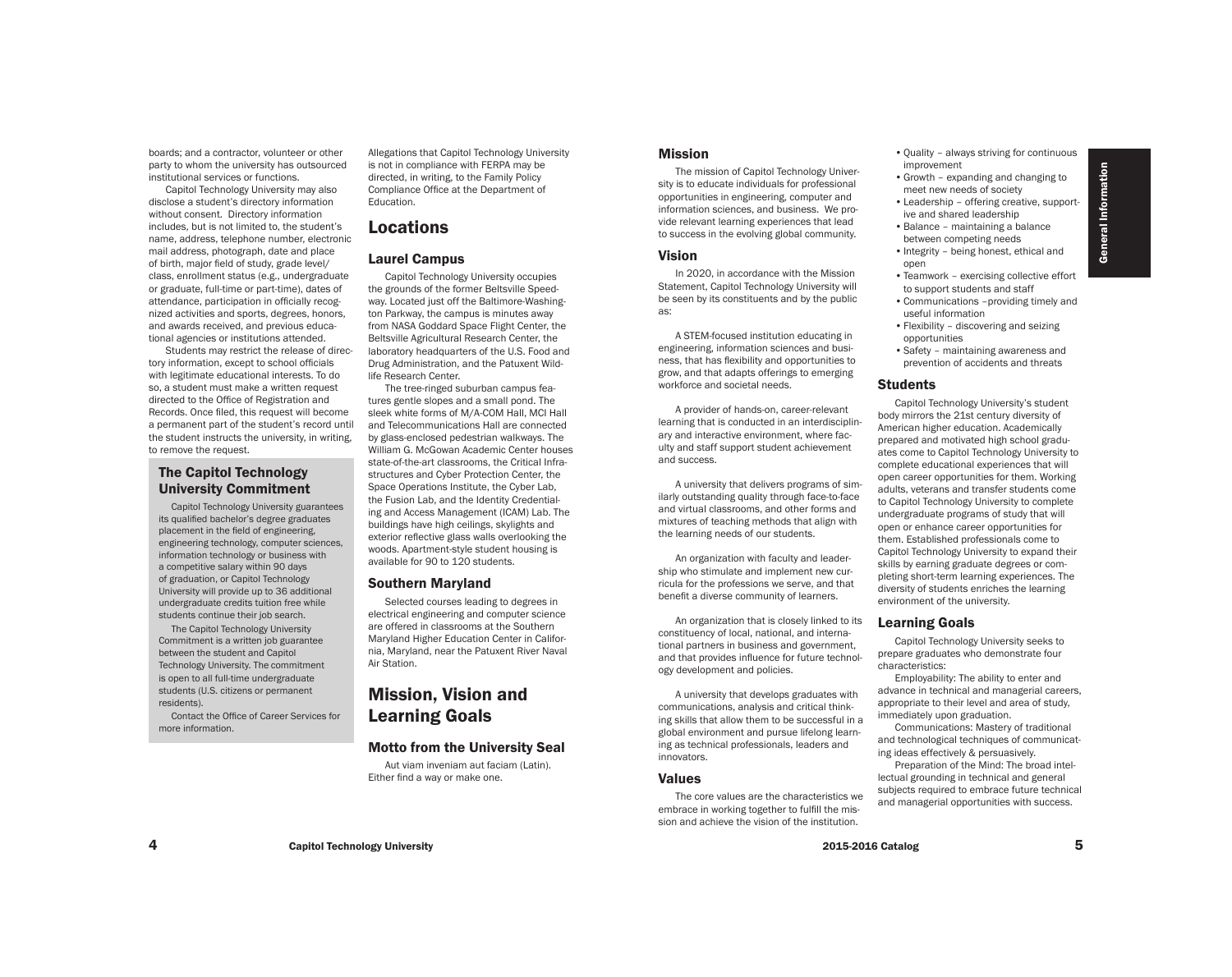Professionalism: Commitment to life long learning, ethical practice and participation in professions and communities.

## The Educational Philosophy of the Academic Programs

Four principles define the educational philosophy of Capitol Technology University. Academic programs must be:

- •Grounded in both theory and practice in order to prepare graduates for immediate employment and long-term professional careers,
- •Fundamentally hands-on and practice oriented to provide the technical skills for students to be immediately employable upon graduation,
- •Tied to the contemporary needs of industry so that curriculum reform and development are pragmatic, and •Enriched by courses in the liberal arts to provide every graduate with an enhanced sense of self, society, history and aesthetics.

#### Strategic Goals

#### Elevating Education and Expanding Enrollment

Capitol Technology University is an institution that offers career relevant curriculum with quality learning outcomes. The strategy includes continuing to expand educational offerings at higher levels of degree attainment, program completion, and learner qualifications and outcomes. The university will accelerate the strategy to become more globally known and active in serving international countries, companies and learners. The 52-acre campus will be built out to accommodate current and future growth in volume and diversity of educational programs and student services. Capitol will increase student enrollment to 1500 by Fall 2018.

#### Diversifying Institutional Resources

The University will enhance its financial resources by expanding the range and amount of funding available to the institution, aligning costs with strategic initiatives, and expanding corporate relationships. Capitol will increase annual revenue from philanthropy to \$1.34 million by 2018 through a coordinated advancement plan.

#### Extending Family of Organizational Partners

The mission of Capitol Technology University is to provide relevant learning experiences that lead to success in the evolving global community. In order to achieve the mission the university will enhance and expand corporate relationships. Capitol will increase annual revenue from services to corporations and government agencies to \$500,000 by 2018.

#### Maintaining Institutional Viability

Capitol Technology University is committed to providing relevant learning in a quality learning environment. The university continuously reviews the higher education landscape to identify opportunities to revise and enhance the learning environment, either online or on campus. Capitol will develop plans to ensure the sustainability of the organization.

## **History**

Since its start more than 80 years ago, Capitol Technology University has remained true to its mission – preparing students for careers in a quickly changing world. With a tradition of academic excellence and practical learning, Capitol Technology University has equipped its alumni with the knowledge and skills to evolve with the advanced sophistication of technology.

Capitol Technology University was founded in Washington, DC, as the Capitol Radio Engineering Institute in 1927 by Eugene H. Rietzke. A Navy veteran and radio operator, Rietzke foresaw the need for an advanced school that could produce talented radio and electronics technicians. CREI began as a correspondence school, but its popularity led to the 1932 opening of a residence division allowing students to work hands on in laboratories. As radio technology improved, new training programs and courses were quickly added. Following World War II, CREI became one of the first three technical institutes accredited by the Engineers' Council for Professional Development.

The institute entered a new era in the mid-1950s when it began awarding threeyear AAS degrees. The school expanded its reach to new programs in applied engineering and electronics. To reflect this evolution, the institute changed its name to Capitol Institute of Technology in 1964. It awarded its first bachelor of science degrees in 1966 to four graduates of its electronics engineering technology program. Anticipating the need for more room, Capitol relocated in 1969 to a leased space in Kensington, Maryland.

During the following decade, enrollment increased and so did the program offerings. In 1976 the Middle States Association of Colleges and Secondary Schools granted accreditation to Capitol, and the National Science Foundation provided funding for new instructional scientific equipment. Quickly outgrowing its space, Capitol's leaders recognized a need for a permanent home and began searching for a new campus.

The result of that search was a relocation to Laurel, Maryland. Capitol purchased the 52-acre former site of the Beltsville Speedway, built new academic facilities and opened the doors to students in 1983. Enrollment swelled and two more engineering technology degrees were added. Within the next decade a capital campaign and funding from the state of Maryland raised millions for buildings, equipment and a scholarship endowment. The campus expanded with Telecommunications Hall and the 340-seat Avrum Gudelsky Memorial Auditorium. In 1987, the school became Capitol College, a name it would retain until September 2014.

In the late 1980s, Capitol's leadership again recognized the transformation in the institution. The technical-based curriculum had become broader, with an increasing incorporation of humanities and social science courses. With a spacious campus and four-year degrees, the school had shed its skin as a technical institute. Preferring a title and an environment that would better suit its presence, the Board of Trustees changed the school's name to Capitol College. Along with the name change came a plan to offer more degrees in engineering and management, build on-campus housing and convert from a quarterly academic calendar to a semester system.

Master's degrees were introduced in the 1990s. Capitol began several outreach efforts and business partnerships, such as the NASA PREP summer program for minority students and the Maryland Distance Learning Network. Meanwhile, Capitol expanded the John G. and Beverly A. Puente Library, creating a spacious

state-of-the-art facility with a multimedia teaching center. The opening of the William G. McGowan Academic Center in 2005 marked the next era for Capitol. The academic center hosts an expanded computer science department, the Space Operations Institute, and the BRAC-funded Cyber Battle Lab.

General Information

General

Information

With a new century and millennium now under way, the time came again to take stock of Capitol's achievements and set a course for its future growth. The radio institute founded in 1927 had burgeoned over the decades in ways that few could have predicted. It had become a full-fledged higher education institution, offering a wide palette of academic disciplines and degrees. Reflecting these changes, the school was renamed Capitol Technology University in 2014.

Today, Capitol is the only independent institution of higher education in Maryland that specializes in providing a relevant education in engineering, business and related fields. It takes pride in its proven record of placing graduates in competitive careers with salaries that are higher than the industry average. As a respected regional leader, Capitol continues attracting the attention of government agencies and corporate partners. Through a partnership with NASA, Capitol offers academic programs in astronautical engineering and practical training at its Space Operations Institute. The National Security Agency and Department of Homeland Security have designated Capitol a National Center of Academic Excellence in Information Assurance Education, and the Institute of Electrical and Electronics Engineers has named the university one of its twelve educational partners. In 2010, Capitol introduced a doctor of science in information assurance to its academic repertoire, allowing students to pursue their education to the highest level in the discipline. In 2015, the university launched a PhD program in management and decision sciences.

While new innovations spur new developments and industries, the foundations that are taught at Capitol Technology University – thinking critically, actively and creatively – will remain. As it looks to the future, Capitol Technology University remains committed to providing students with a quality education and the relevant experience to excel in a changing world.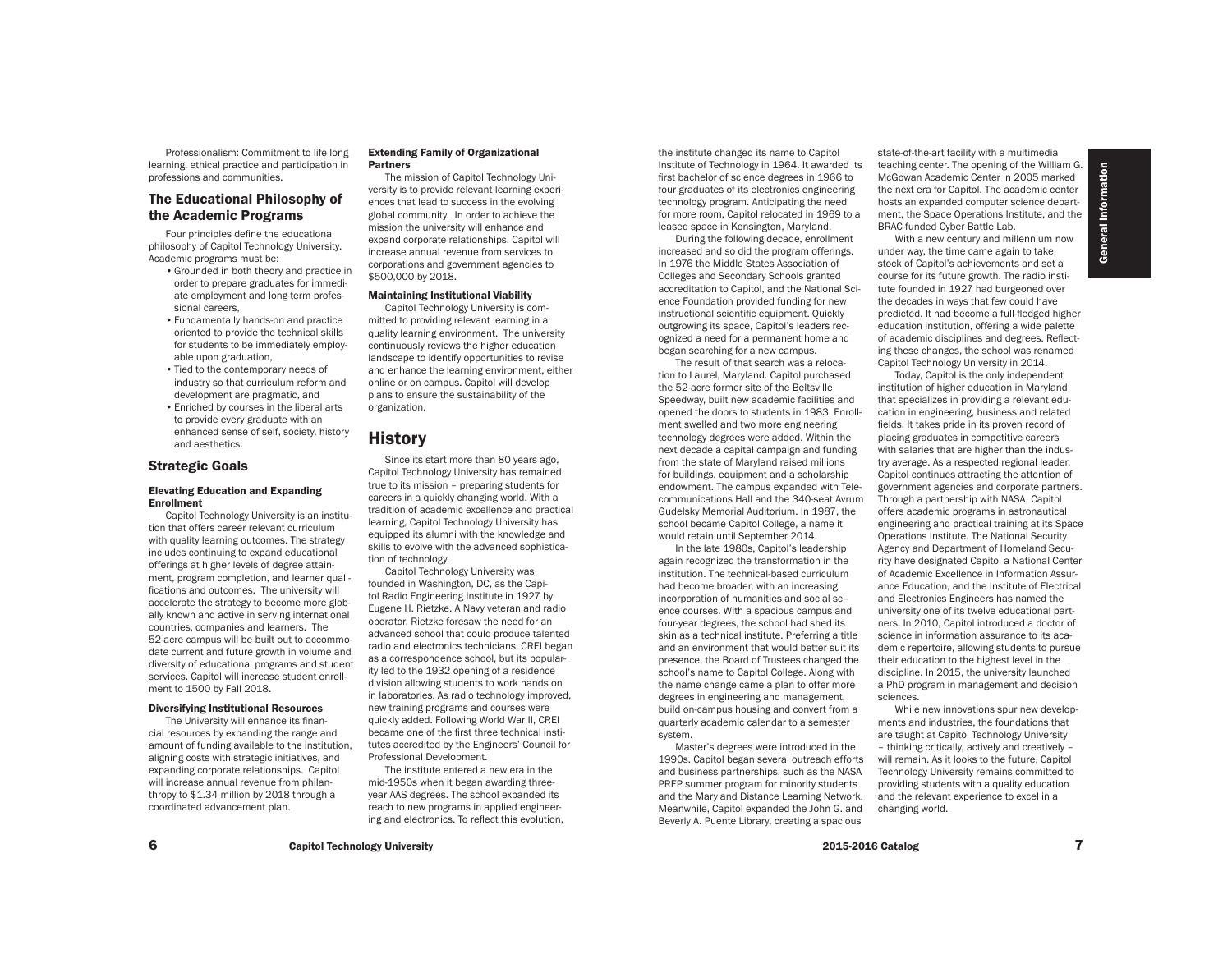## The Centers of Excellence

Capitol Technology University has a vision, mandated by industry leaders, government officials, and education policy makers, to answer the call to provide a new generation of engineers and technology professionals who have higher levels of innovation and leadership in order to ensure the national workforce is competitive in science, technology, engineering, mathematics, and business.

#### Critical Infrastructures and Cyber Protection Center

Capitol established the Critical Infrastructures and Cyber Protection Center (CICPC) to address the technical and managerial needs of the nation's professional workforce in the areas of critical infrastructure protection and homeland security. The CICPC delivers professional training to the homeland security workforce, as well as facilitating employment connections between our talented students and the federal agencies and industry contractors that hire them. CICPC programs and services specifically target the needs of individuals employed in fields responsible for securing what many take for granted – the American way of life.

From technical training in areas such as Computer Forensics and SCADA protection to managerial areas such as project management and supply chain management, Capitol provides customized programs featuring dedicated faculty who bring years of experience with theory and concepts. Our programs can be delivered at the customer site, on campus, and/or via our synchronous distance-learning platform.

#### Innovation and Leadership Institute

The Innovation and Leadership Institute offers programs designed to build the technical and social skills of young people and working adults who want to succeed in technology entrepreneurship and leadership careers. ILI sponsors the Capitol President's Forums and speaker series, which bring distinguished speakers and panelists together with students and community members to

share insights on innovation, entrepreneurship and leadership.

Future ILI endeavors will continue to deliver seminars, conferences and symposia on innovative topics, and non-credit professional development programs in information assurance, technology management and entrepreneurship

- Other ILI activities include: •a program of applied innovation and leadership research, resulting in the publication of best practices, organizational trends and successful leadership stories;
- •providing facilities and university faculty as neutral resources focused on bringing together people with common technology and leadership challenges to solve problems;
- •programs for minorities and women, two groups that continue to be under-represented in both technology and business leadership;
- •outreach programs to high school and community college audiences to increase interest in engineering, technology and business leadership careers.

#### Space Operations Institute

The Space Operations Institute (SOI) was established at Capitol in 2003 with a grant from the National Aeronautics and Space Administration (NASA).

The SOI builds on Capitol's established engineering foundation and works closely with NASA and industry partners to understand the aerospace industry's changing skills requirements. The SOI provides support for educational programs that prepare students for careers in the aerospace industry. The SOI provides the infrastructure to provide hands-on experience in satellite mission operations and planning, and developing and operating a picosatellite ground system.

Students enrolled at Capitol may apply for an industry sponsored or internal university SOI internships. Industry sponsored student interns work at NASA, the employers facility, or on campus. SOI interns work in the Fusion Lab or SOI Control Center on development and ground system operations projects. The SOI provides students with practical experience that supplements their academic learning. The SOI currently has interns working on the Tropical Rainforest Measurement Mission

(TRMM) at NASA Goddard Spaceflight Center, the James Webb Telescope at the Hubble Space Science Institute in Baltimore, and the Jet Propulsion Laboratory in California.

SOI management is continually seeking new opportunities with NASA and private industry to expand training and learning opportunities for students.

#### Center for Space Science Education and Public Outreach

The Center for Space Science Education and Public Outreach provides hands-on education and workforce development experiences for students in K-12, community colleges, colleges or universities and those who support them in achieving leadership careers in the science, technology, engineering and math (STEM) fields.

The Center's vision is to assist in educating and developing the future leaders of the STEM career fields through utilizing space science, astronomy and other related areas of study at Capitol Technology University to engage students of all ages.

 Working at the local, regional, and national levels, the Center will:

- •assist the Capitol Technology University Space Operations Institute in fulfilling their mission;
- •provide hands-on educational experiences for middle school, high school, community college, and college students to both introduce them to STEM fields and continue to expand their interest in these fields as possible career choices;
- •provide leadership development opportunities, in conjunction with the Innovation and Leadership Institute, to enable students to be future leaders within the STEM fields;
- •support the dissemination of information regarding STEM workforce and leadership opportunities.

## Affiliations, Memberships and **Partnerships**

The university's academic offerings are strengthened by relationships with government agencies, professional societies and private industry.

#### **CyberWATCH**

Capitol Technology University is a member of CyberWATCH, an Advanced Technological Education Center funded by a grant from the National Science Foundation. CyberWATCH, founded in 2005 as a consortium for ten institutions in the DC metro area, has grown to 95 member institutions across 29 states and the District of Columbia. The Cyber-WATCH mission is to increase the quantity and quality of the cybersecurity (information assurance) workforce through increased education, curriculum development, faculty development, student development, career pathway exploration and development and public awareness.

## Institute of Electrical and Electronics Engineers

Capitol Technology University is a participating university partner with the Institute of Electrical and Electronics Engineers. Individuals who hold full membership in IEEE at the time of registration will receive a 10 percent discount on tuition charges upon verification.

#### National Defense University

Capitol Technology University is a partner with the National Defense University iCollege (formerly Information Resource Management College) to advance the professional skills and knowledge of active-duty military, veterans and select Department of Defense employees. This arrangement provides an opportunity for military and DoD students who have completed selected NDU programs to transfer up to 15 credits in lieu of Capitol Technology University graduate coursework.

## National Security Agency and Department of Homeland **Security**

The National Security Agency and the Department of Homeland Security initially designated Capitol Technology University as a National Center of Academic Excellence in Information Assurance Education (CAEIAE) in 2003, after a thorough review of the master of science in information assurance (MSIA) curriculum. In 2007, Capitol became one of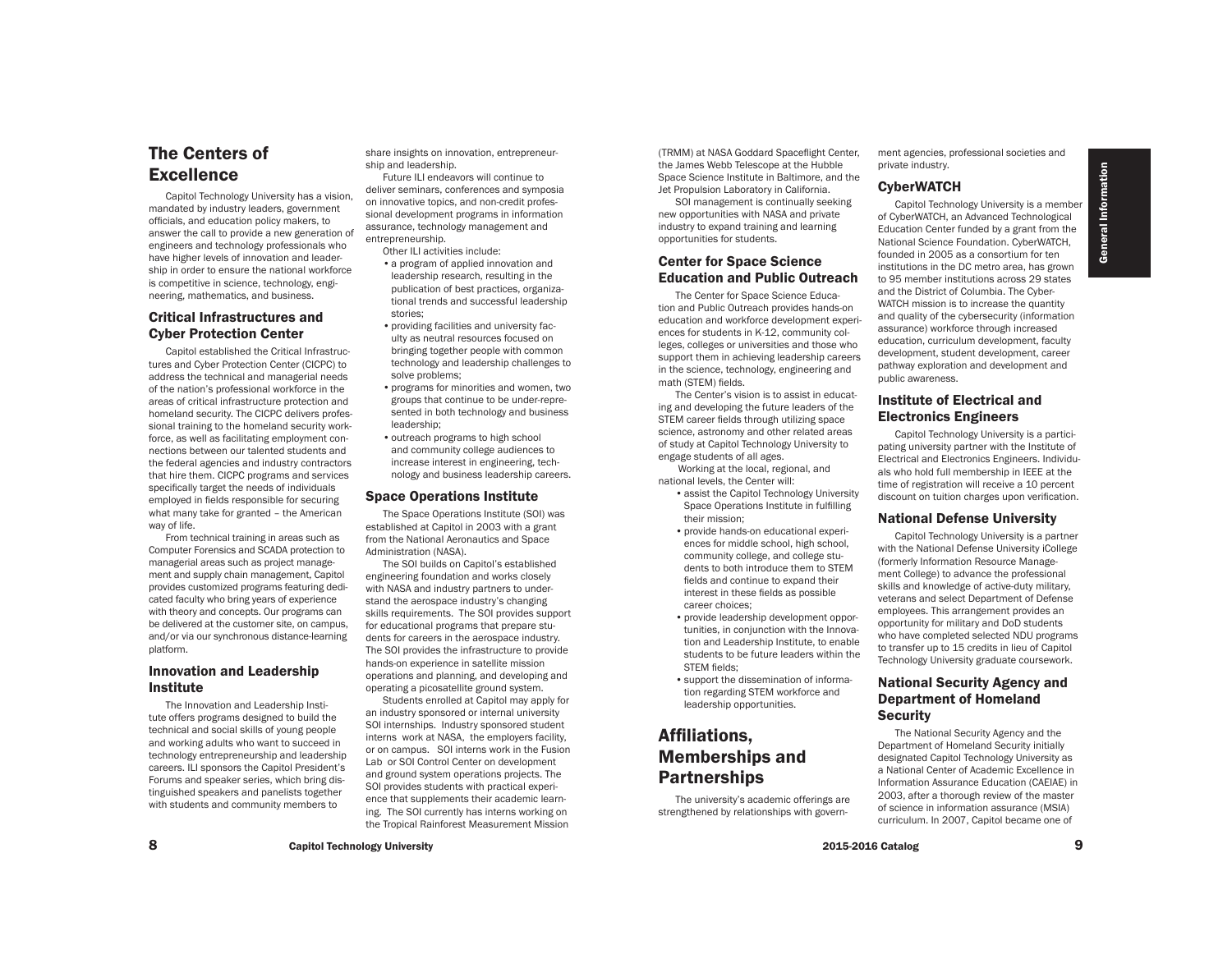only three institutions nationwide to be certi fied as meeting all six standards (at the most advanced levels where applicable) as deter mined by the Committee on National Security Systems. Today, Capitol Technology University remains the only institution with this allinclusive mapping that delivers its program fully online.

Students successfully completing the requirements for the degree are awarded, in addition to the graduate degree, a federally accepted certificate attesting that they stud ied the requirements of the six national train ing standards. In the process of earning the MSIA, students have the opportunity to earn three post-baccalaureate certificates; Net work Protection, IA Administration, and Secu rity Management. For more information on these certificates see the Post-baccalaureate Certificates section of the university catalog.

#### Maryland Community College Partner Institutions

Capitol Technology University has collabo rated with ten Maryland colleges to provide transfer/articulation agreements in certain degree fields. These colleges include Anne Arundel Community College, Baltimore City Community College, College of Southern Maryland, Community College of Baltimore County, Hagerstown Community College, Harford Community College, Howard Com munity College, Montgomery Community College, Prince George's Community College and WorWic Community College. These agree ments allow students from these participating institutions to easily transfer credits to Capitol Technology University.

## Online Learning

Capitol Technology University offers all graduate degrees and certificates entirely online. In addition, undergraduate third and fourth year courses leading to a BS in Busi ness Administration, Information Assurance, or Management of Information Technology are available online for degree completion at a distance. Students enrolled in Capitol's online programs meet in virtual classrooms using a web-based application that delivers interactive live classes. In addition, a course management system provides course mate rials, homework, grades, and discussion threads. Online students participate in realtime class sessions once or twice a week. During the live lectures, students view slides or live programming and diagnostics while listening to professors and other students speaking in real-time. Student interactivity is encouraged and is made possible through chat and audio discussions. In a way simi lar to a traditional classroom, students can raise their hands using interface icons and ask questions using their microphones or by chatting. Outside of the live classroom, the knowledge exchange continues as students download and view course material, transmit homework assignments, post to discussion boards and collaborate with other class mates. A typical online course consists of 16 class sessions, alternating between syn chronous ("live") lectures and asynchronous sessions. Asynchronous sessions can be recorded lectures or assignments that supple ment topics discussed during the live lecture.

Because software vendors constantly update the online platforms, Capitol Tech nology University posts the latest computer system requirements for online learning on our support site, ask.CapTechU.edu. Use the search input box there to look for "minimum system requirements" or just "minimum." In general, most computers manufactured after 2008 meet the minimum requirements for online learning. The computers will also need

audio capabilities for speakers and micro phones. Lecture audio uses Voice over Inter net Protocol (VoIP), so students will need an Internet connection with sufficient bandwidth (usually DSL or cable Internet but even wire less mobile devices with data plans should be sufficient for most classes). Remember that minimum requirements are bare minimums: more memory, faster processing speed, and faster Internet connections will always improve the online class experience. Even though it is possible and convenient to attend online classes with mobile devices, they limit capacities required in some classes. For example, a student might be required to upload and present a PowerPoint presenta tion or use another application.

To fully participate in a Capitol LIVE! virtual classroom, students must have access to a Windows or Linux PC or a Mac configured with a full-duplex sound card and a headset (or microphone and speakers).

Note that graduate students in Informa tion Assurance labs and selected advanced undergraduate courses are expected to have more recent Windows systems with considerable RAM memory and hard drive space.

Students can get technical assistance by phone or e-mail (ask@CapTechU.edu) and around-the-clock support via our website at ask.CapTechU.edu. Phone support is avail able every hour classes are in session includ ing 8:30 a.m. until 10 p.m. Monday-Thursday; 8:30 a.m. until 5 p.m. Friday; and 8:30 a.m. until 2 p.m. Saturday at 888-960-9620.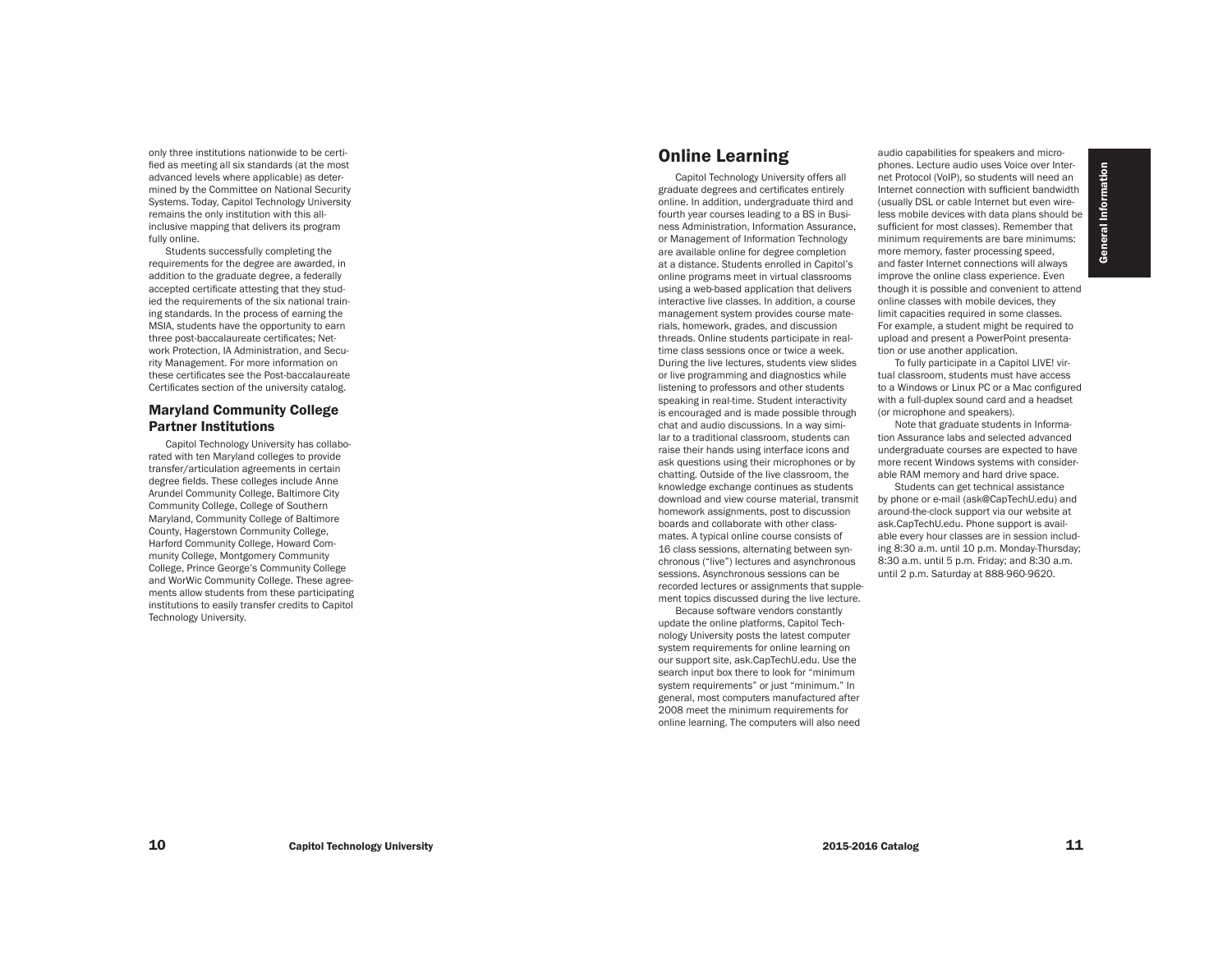## Academic Policies and Procedures

#### Program Advisors

Degree-seeking students are assigned academic advisors before registration. Students are encouraged to work closely with advisors in developing their programs of study. Academic advisors are available for guidance, but each student must assume final responsibility for conforming to university regulations and curriculum requirements.

#### Registration Procedures

Detailed registration information is provided before the beginning of each semester. Registration dates are listed in the university calendar beginning on page 126 and online. Students must be in good financial standing with the university to be eligible for registration services.

Registration forms can be obtained and submitted at the Laurel campus or online.

Late registration occurs during the first two weeks of the semester for all semesterlength courses, or between the first and second class meeting for all term-length courses (both undergraduate and graduate). No term-length course registrations will be accepted after the second class meeting. The last day to add or drop a class is listed in the university calendar beginning on page 126 and online.

#### Cross Divisional Registration

Students pursuing an undergraduate degree who wish to enroll in graduate courses must meet with the dean of academics and receive approval from the dean prior to registration. This includes concurrent undergraduate students taking graduate level coursework to meet graduate degree requirements and students substituting graduate courses for undergraduate degree requirements. Courses taken at the graduate level to satisfy undergraduate degree requirements will not be counted toward the graduate level should the student choose to pursue a graduate degree. Course substitutions will be necessary for completing graduate credit requirements. Students interested in cross divisional registration should submit the appropriate

paperwork to the Office of Registration and Records.

#### Audited Courses

Students who register to audit a course are charged the same tuition as those who register for credit. The grade of X is awarded at the end of the semester and is not used in computing the cumulative grade point average. Half-time, financial aid students that change to audit will have part or all of their aid returned to the federal government. Students receiving VA benefits will not receive payment for audited courses. Any student receiving financial aid contemplating an audit should contact the Office of Financial Aid. Once registered for audit, students are not permitted to change to credit after the first two weeks of the semester. The last day to change from credit to audit is listed in the university calendar beginning on page 126 and online.

#### Independent Study

Independent study in a course will be granted in only the most extraordinary circumstances. The professor who administers the independent study and the dean of academics must give permission for the course. When permission is given, the professor organizes the course requirements, including exams, homework, lab assignments, research and position papers, to compensate for the absence of classroom participation. Students must be in good academic standing to petition for independent study. Students interested in independent studies should consult with the dean of academics and submit all appropriate documentation to the Office of Registration and Records.

#### Change of Degree Program

Students who want to change degree programs must fill out a change of degree program form, which may be obtained in the Office of Registration and Records or online. The dean of academics must approve all changes of degree programs. Students who change their degree program are required to meet all requirements of the new programs that are in effect at the time of the change. Transfer credits and courses that have already been completed will be applied toward the new degree program where appropriate. Any student receiving financial aid

contemplating a change of degree should see the Office of Financial Aid. Completed documentation must be submitted to the Office of Registration and Records after academic dean approval.

#### Double Degree Requirements

Undergraduate students who are currently enrolled and want to pursue two degrees (AAS or BS) must have a cumulative GPA (grade point average) of 2.5 or higher. For a second BS degree, the student must complete a minimum of 150 credits, with a minimum of 18 credits distinction between majors, of which at least 12 must be upperlevel credits completed at Capitol Technology University. For a second AAS degree, the student must complete a minimum of 75 credits, with a minimum of nine credits distinction between majors, of which at least six must be 200-level or above. Undergraduate students who are currently enrolled in an AAS program and a different BS program must complete nine credits of distinction between the two degrees.

Graduate students who want to obtain two degrees may overlap two to three courses, depending on the degree program, but must otherwise complete all the requirements for both degrees. Should more courses overlap than is approved, the student must take additional courses to make up the credit requirement. Double-degree-seeking graduate students are encouraged to consult the dean of academics for advisement.

All students declaring a second degree must have academic dean approval and complete the change of degree program form. This may be obtained in the Office of Registration and Records or online.

#### Course Drop

There are two course drop periods. The first course drop period occurs during the registration period and ends on the last day for a 25% refund. The second course drop period occurs following the period for 25% refund and continues until the date indicated on the academic calendar.

For a course drop that takes place during the first period students are entitled to a percentage refund as outlined in the refund schedule. The course is removed from the student's transcript and no grade is assigned.

A course drop that takes place during the second period results in a mark of W on the student's transcript. A grade of W does not affect students' cumulative GPA. Failure to attend class does not constitute withdrawal from the course and does not eliminate a student's academic or financial responsibilities.

If a student drops all classes for the semester (zero credits), he/she is considered withdrawing from the university and should follow the procedure for withdrawal (as listed in the next section). Deadline dates for dropping a course with or without a W from a course are listed in the university calendar on page 126 and online.

#### Withdrawal from the University

Students who want to withdraw from the university or are dropping from all classes in a term or semester must complete a withdrawal form from the Office of Student Life or online. Students who interrupt their attendance for less than one academic year and are in good standing with Capitol Technology University at the time of the withdrawal do not need to reapply to the university. Also see "Readmission."

 Failure to attend classes does not constitute withdrawal and does not eliminate students' academic or financial responsibilities. Students cannot withdraw during the week of final exams.

Withdrawal from the university may affect financial aid awards. Anyone receiving financial aid or VA benefits must see a financial aid administrator before withdrawing. Consult the university calendar on page 126 for specific withdrawal dates.

#### Readmission

Students who withdraw from the university are eligible for readmission at any time, unless they have been in violation of the university's academic regulations, or have been dismissed for disciplinary reasons. Students who have been admitted to the university and interrupt their attendance for more than one academic year (three consecutive semesters) must resubmit an application for admission. In this case, a readmitted student must meet the degree requirements in place at the time of readmission in order to qualify for graduation. Applications are available online. Arrangements for payment of outstanding

Academic Policies Academic

Policies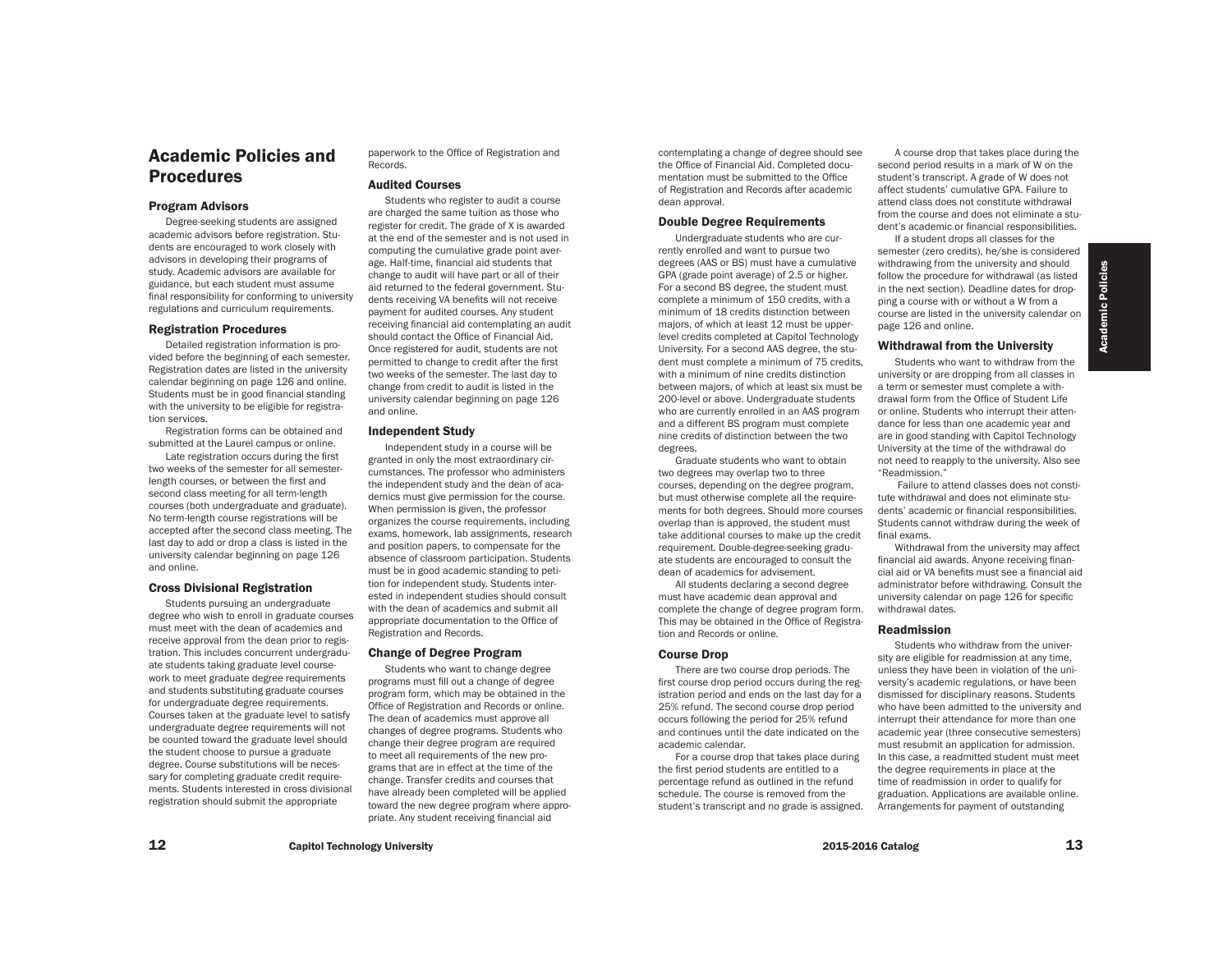tuition balances must be made with the Business Office before readmission is approved.

#### Leave of Absence

Doctoral students may request a Leave of Absence (LOA) by completing the "Request for Leave of Absence" form on the myCapitol portal (Doctoral Student tab). When requesting an LOA, keep in mind all coursework must be completed within a five-year time period. Please note this does not include the additional two years allowed for dissertation completion.

All LoA requests must be submitted in writing, include the reason for the request and be signed and dated. In order to adhere to federal regulations of the Department of Education, the LOA, together with any additional leaves of absence, must not exceed a total of 180 days in any 12-month period. The 12-month period begins on the initial date of your LOA. At leave expiration, students must re-enroll or (if qualified) request an LOA extension. If you have not returned at the end of the 180-day period, the school is required to notify the Department of Education of your last date of attendance. This will affect your federal financial aid and your loan repayment status. Students with circumstances requiring LOA beyond 180 days should consider withdrawing from the program, retaining the right to reapply at a later date. LOA forms are provided on the MyCapitol portal.

#### Course Cancellation

The university can cancel a course for which an insufficient number of students are enrolled. Students will be notified of a cancellation by the first class session, and any payments made will be refunded in full or credited to your next term.

#### Course Prerequisites

When planning schedules for upcoming semesters, students should pay special attention to the course prerequisites. Students must obtain a grade of C or better in prerequisites for degree required courses. Those students not meeting the course criteria will not be allowed to register without approval from the dean of academics.

#### Completion of English Courses

Students seeking bachelor's degrees at Capitol Technology University must complete EN-101 and EN-102 before being permitted to register for junior-level classes. Transfer students must have equivalent transfer credits for EN-101 and EN-102 before being permitted to register for junior-level classes. Transfer students of junior status who do not have equivalent transfer credits for EN-101 and EN-102 must meet with the academic before registering.

#### Class Attendance

Each professor establishes regulations regarding class attendance at Capitol Technology University. Regular class and laboratory attendance is necessary to achieve maximum success in university work. Students receiving financial aid who do not attend classes will lose their aid.

#### **Transcripts**

Student academic records are maintained exclusively by the Office of Registration and Records. These records are considered privileged documents between the student and the university and will be released only upon a signed, written request from the student, except as may be required by law.

Transcripts will be issued when the student submits a signed request form and the student's financial account is current. A \$10 transcript fee is assessed for each issuance. Transcript request forms are available in the Office of Registration and Records and on the myCapitol portal.

Capitol Technology University will neither issue a transcript that reflects only part of a student's record nor make copies of transcripts on file from other colleges or universities. Federal guidelines prohibit the faxing or emailing of grades and transcripts.

Unofficial transcripts are available at any time with proper photo identification if the student's financial account is current.

#### Summer Session

The undergraduate summer semester is composed of 8- and 11-week sessions with a week for final examinations. All summer sessions will contain the same amount of material normally covered during a semester. Class schedules will be modified to accommodate the shortened period. Please refer to the university calendar beginning on page 126 for the summer session schedule.

Graduate online courses offered in the summer session maintain the 8-week accelerated term and 16-week semester.

#### Identification Cards

All enrolled undergraduate students will receive a Capitol Technology University identification card. ID cards are required to check out laboratory equipment or library materials.

The student activity fee covers the cost of the original ID card. At the beginning of each semester, information about obtaining an ID card is posted on campus and online.

Graduate students may request an ID card from the Office of Student Life.

## Scholastic Standing

#### Grading System

The quality of a student's academic performance is evaluated by letter grades that are assigned quality points as follows: **Quality** 

| Grade | <b>Standard</b>          | <b>Points</b>  |
|-------|--------------------------|----------------|
| A     | Excellent                | 4              |
| B     | Good                     | 3              |
| C     | Average*                 | $\overline{2}$ |
| D     | Below average**          | 1              |
| F     | Failing                  | 0              |
|       | Incomplete               | O              |
| ΝG    | No grade                 | 0              |
| P     | Pass                     | 0              |
| R     | Repeat                   | 0              |
| S     | Satisfactory             | 0              |
| U     | Unsatisfactory           | O              |
| V     | <b>Validation credit</b> | 0              |
| W     | Withdrawn (officially)   | 0              |
| Χ     | Audit                    | 0              |
|       | <b>Transfer credit</b>   | ი              |

\*A grade of C shows minimum expectations have been met at the graduate level.

\*\*Grades of D will not apply toward graduate program requirements.

#### Grade Point Average

At the end of each semester, averages are computed for each student's record to indicate the general level of his or her academic standing. The first is the scholarship level for the semester. The second is the cumulative grade point average, indicating the scholar-

ship level for all work taken at the university to date.

In cases where a student retakes a course, only the highest grade is used in computing the CGPA. The previous grade remains on record as information only. To graduate, undergraduate students must have a minimum 2.0 CGPA and a 2.0 GPA in their degree program. Graduate students must have a minimum 3.0 CGPA and a 3.0 GPA in their current degree program.

#### Incomplete Grades

An incomplete (I) grade will not be given except in the case of a true emergency that can be documented by medical records, death certificates, etc. Even if a true emergency exists, a student will not be allowed an extension (an I grade) unless that student has been attending classes and has kept up with the work before the emergency.

When an I grade is submitted, the professor will complete an incomplete grade form in the Office of Registration and Records explaining the reasons for the I grade and listing the student's grades in the course. The student must then complete the work by the end of the fourth week of the next term, or the I will be converted to an F (unless the professor has specified that the I be converted to a C or D). After six months, the Academic Affairs Council must approve changes in grades.

#### No Grade Mark

When it is not appropriate to award a grade, a mark of NG will be given. NG grades are not calculated in the student's term or CGPA.

#### Grade Reports

Grade reports are available at https:// mycapitol.CapTechU.edu within three weeks after the last day of final exams. Students who want to have grades sent to sponsors must complete the proper request form available in the Office of Registration and Records or online. Federal regulations prohibit the use of phone, email or fax for official grade distribution.

#### Grade Appeal

Students who believe their posted grade is incorrect should speak directly to the professor. If the student and professor cannot

Academic Policies

**Academic Policies**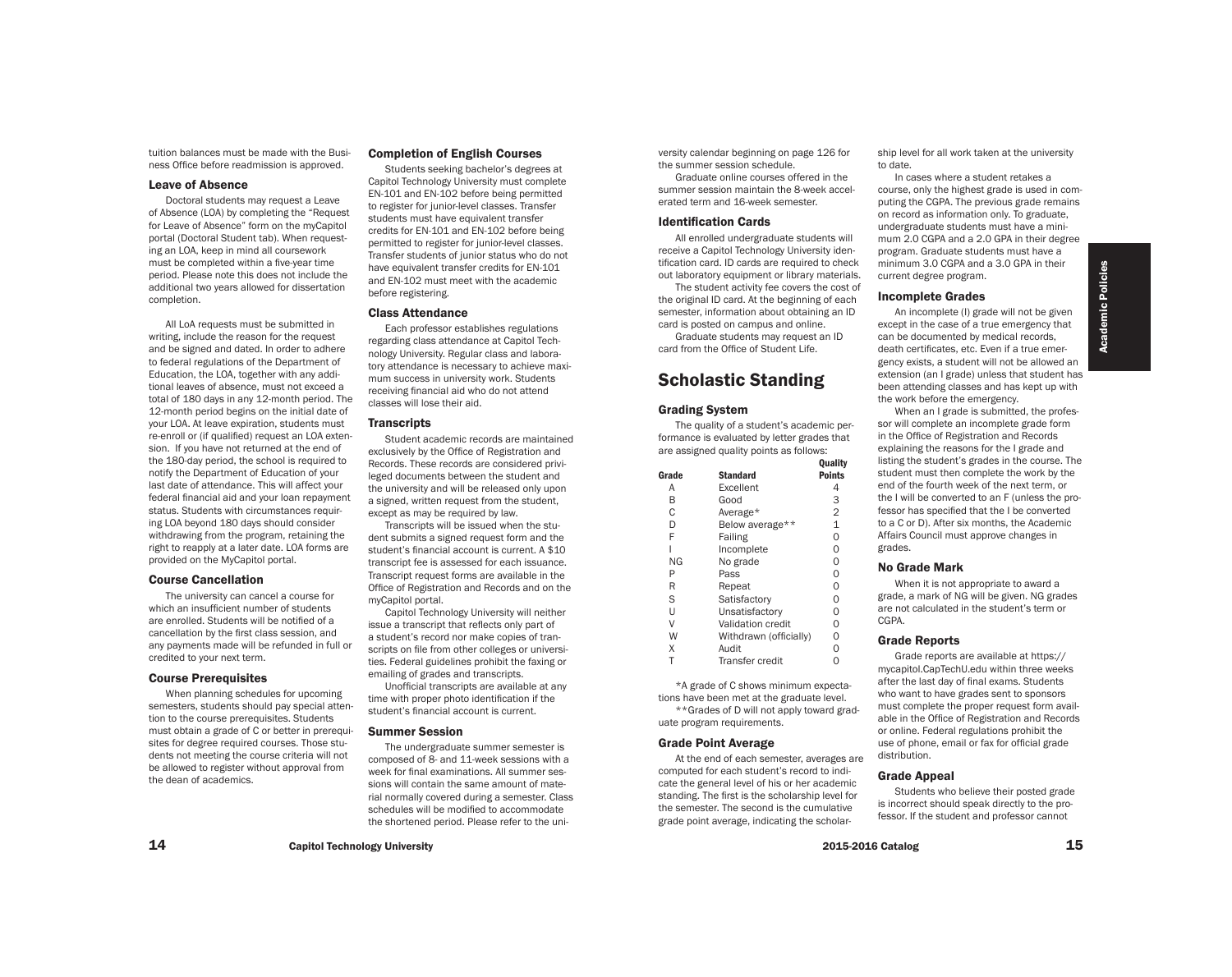resolve the issue in a satisfactory manner, the student may write a letter clearly explaining the situation to the dean of academics. If the dean of academics and student are unable to resolve the issue in a satisfactory manner, the student may appeal in writing to the vice president for academic affairs. The vice president will review the situation and may seek the advice of the Academic Affairs Council. The decision of the vice president is final and no further review will be granted. All appeals must be filed by the fourth week of the next term.

#### Grade Changes

Occasionally, a grade must be changed as errors do occur. However, grade changes will not be accepted later than six months after a term has ended; therefore, if a student truly feels that a mistake has been made, he or she must investigate as soon as possible after the grade is issued. (see Grade Appeal above)

#### Dean's List for Full-time Students

Full-time undergraduate students who have GPAs of 3.5 or higher, and no failing grades for the semester, qualify for the dean's list. Dean's list designation is included on the student's permanent record.

#### Dean's List for Part-time Students

Part-time undergraduate students taking at least six semester credits, who have GPAs of 3.5 or higher and no failing grades for the semester, qualify for the dean's list for part-time students. Dean's list designation is included on the student's permanent record.

## Academic Performance

#### Academic Standing

Students seeking a bachelor's or associate degree are in good academic standing if they have a cumulative grade point average of at least 2.0 in their degree program and are not on academic suspension. Students seeking a master's or doctoral degree are in good academic standing if they have a CGPA of at least 3.0 and are not on academic suspension.

#### Repeating a Class

A specific course may be repeated twice in order to improve a grade or replace a W or X. Therefore, a student may take a specific course only three times. Three-time enrollment is limited to a maximum of five different courses during a student's academic career. The higher grade is used and the lower grade is omitted in computing the CGPA. All grades are recorded on the student's transcript.

Any student who has taken a course required for their degree three times and has not achieved a satisfactory grade will be dismissed from that academic program. The dismissed student is permitted to apply for any other program that does not require that specific course. An academically dismissed student with extenuating circumstances can appeal in writing to the dean of academics for recommendation to the vice president of academic affairs.

#### Satisfactory Academic Progress for Students Receiving Financial Aid

Undergraduate and graduate students receiving federal aid must meet satisfactory academic progress (SAP) standards or risk the cancellation of financial awards and repayment of funds already received. See page 25 for the policy.

#### Academic Probation

Academic probation alerts students that they are in academic trouble and will be suspended from the university if their GPA and CGPA are not brought up to good academic standing (see above).

Undergraduate students are placed on academic probation under the following conditions:

- •If a student registers for MA-005 or EN-001 and does not complete the course with a P
- •If the CGPA of an undergraduate student with fewer than 30 attempted credits falls below 1.7
- If the CGPA of an undergraduate student with more than 30 attempted credits falls below 2.0.

Undergraduate students on academic probation must have a mandatory meeting with their advisor before registration and may not register for more than 12 semester credits, or no more than four courses.

Master's degree students whose cumulative GPA falls below 3.0 are placed on last warning. Students on academic probation will be given three semesters (registered for coursework) to raise their CGPA to 3.0 and must consult with their advisor on the best course options.

Doctoral students must maintain a 3.0 GPA. A grade of C or below is not acceptable. A student who receives a C or lower in any course must repeat that course, achieving a B or higher before moving on in the program. Students failing to successfully achieve a grade of B or higher in a single course after three attempts will be dismissed from the program. A student whose cumulative grade point average falls below 3.0 will be placed on academic probation. Probation will be lifted when the student achieves a cumulative GPA of 3.0. Students failing to meet any of these criteria will be dismissed from the doctoral program.

#### Academic Suspension

Undergraduate students who have not completed the prerequisites for MA-110 or MA-114 and EN-101 through placement testing, or successful completion of MA-005 and EN-001 after attempting 24 credit hours, will be suspended from the university until it is demonstrated to the faculty that they can achieve and maintain good academic standing at the university level.

Undergraduate students whose cumulative GPA has been below 2.0 for three consecutive semesters will be suspended from the university for one academic semester after which they may return to the university. Students suspended from the university are not relieved of their financial obligations.

Upon return, students will remain on probation and must achieve and maintain good academic standing or be suspended from the university until it is demonstrated to the faculty that they can achieve and maintain good academic standing at the university level. To demonstrate to the faculty that a student can achieve and maintain good academic standing at the university level, he or she must complete at least six academic courses (a minimum of 18 credits) with grades of a C or better at another accredited college or university. Before a student is readmitted to Capitol Technology University, the director of admissions will review his or her file.

#### Academic Dismissal

After a second suspension, undergraduate students who have been readmitted to Capitol Technology University after completing 18 credits at another institution must earn a 2.0 GPA each semester. If their GPA falls below 2.0 at any time, they will be dismissed and not permitted to return to Capitol Technology University. Graduate students who fail to reach the 3.0 requirement in the allowed period will be automatically dismissed and may not be readmitted to the university for at least one year after the effective date of dismissal.

Students dismissed from the university are not relieved of their financial obligations.

The U.S. Department of Veterans Affairs regional office will be notified if students receiving VA educational benefits are suspended or terminated. The dean of academics will consider re-entry requests on an individual basis from students who have been dismissed for unsatisfactory progress.

The Office of Registration and Records will maintain a record of each VA student's grades in accordance with VA regulations. A student can request official transcripts from the Office of Registration and Records as long as his or her financial accounts are current.

Any doctoral student who has been dismissed for failure to meet academic standards becomes eligible to reapply no sooner than one year after the dismissal date. Students will be required to submit a letter with the application, outlining how the reasons for the conditions that led to dismissal have been remediated and why the student is now confident that he or she will succeed in the program. The student must meet all the requirements of the degree existing at the time of readmission. Students are still subject to the time limit for completion (see pg. 19).

#### Disciplinary Dismissal

The continued enrollment of any student is dependent upon proper conduct. Failure to comply with the university's regulations, or conduct deemed by the faculty as inconsistent with general good order, is regarded as sufficient cause for irreversible dismissal. The university reserves the right to terminate a student's enrollment at any time for cause. Students dismissed from the university are not relieved of their financial obligations. Stu-

Academic Policies Academic

Policies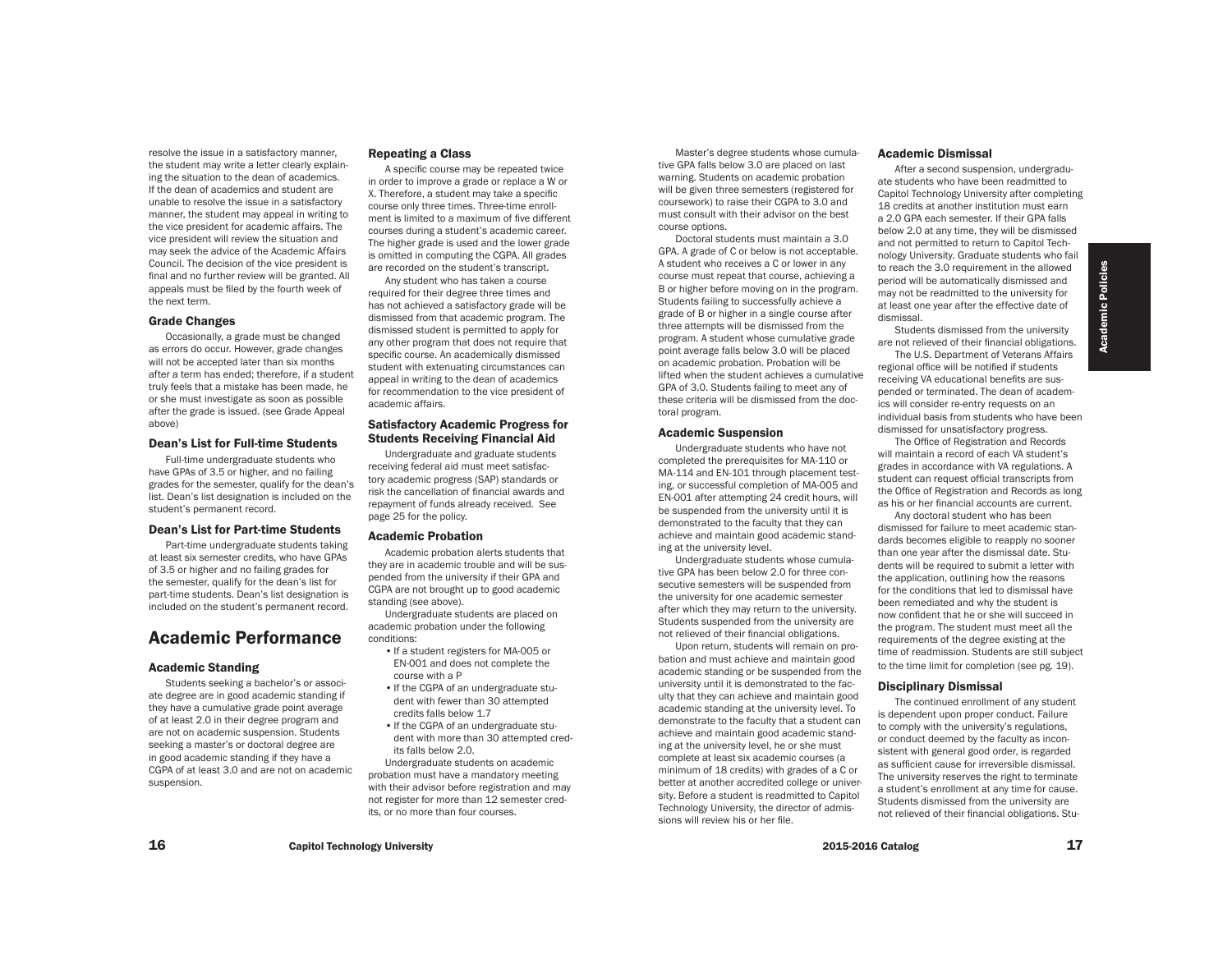dents who are dismissed for academic dishonesty or other breaches of student conduct will not be considered for readmission.

## **Matriculation**

Classification of Undergraduate Students Freshman 29 semester credits or fewer<br>Sophomore 30-65 30-65 semester credits Junior 66-95 semester credits<br>Senior 96 semester credits or 96 semester credits or more

#### Residency Requirements

A minimum of 15 semester credits, including 12 semester credits in the student's degree program, must be completed at Capitol Technology University in order to receive an associate degree. At least 30 semester hours of academic credit must be earned by direct instruction. Direct instruction does not include instruction through correspondence, credit for prior learning, cooperative education activities, practica, internships, externships, apprenticeships, portfolio review, departmental examinations or challenge examinations.

A minimum of 30 semester credits, including 18 semester credits in the student's degree program, must be completed at Capitol Technology University in order to receive a bachelor's degree. At least 60 semester hours of academic credit must be earned by direct instruction. Direct instruction means synchronous or asynchronous instruction for academic credit that allows regular interaction between student and instructor, such as lectures, laboratory instruction, interactive instructional television, delayed video online instruction and (if regular interaction is available from an instructor) independent study. An exception is made for undergraduate active duty military. The residency requirement is 25% of the degree requirements for campus based programs and 30% for online programs.

For all BS degrees, at least 27 credits must be 300 level or above to qualify for graduation.

Students who want to take courses at another institution for possible transfer after enrolling at Capitol Technology University must receive prior written permission from the dean of academics. Transfer credit

approval forms are available at the Office of Registration and Records and online.

Graduate degrees must be completed in their entirety at Capitol Technology University, with the exception of students transferring courses in accordance with the transfer credit policy on page 20 of this catalog.

Students pursuing a Capitol Technology University certificate must complete all required coursework through Capitol Technology University.

#### Enrollment Status

#### Undergraduate

1-11 credits is considered part time 12-18 credits is considered full time

#### Master's

1-8 credits is considered part time 9 or more credits is considered full time

#### Doctoral

1-5 credits is considered part time 6 or more credits is considered full time For federal and Veterans' benefits enrollment requirements, see page 30.

#### Graduation Requirements

Capitol Technology University conducts the annual commencement ceremony at the Laurel campus in May. Transcripts always reflect the exact semester the degree program is completed. The "date degree conferred" information on transcripts and diplomas coincides with the date of the May commencement ceremony for spring semester graduates and with the last day of classes in the semester for summer and fall semester graduates.

#### Undergraduate Requirements

Undergraduate students must have satisfactorily completed the curriculum requirements for their degree program with a CGPA and degree program GPA of at least 2.0 and must have satisfied the Capitol Technology University residency requirements as listed.

Undergraduate students who complete all degree requirements by the end of the summer session are permitted to take part in the commencement ceremonies as degree candidates. If a student is not enrolled for the summer by April 15, permission to participate as a degree candidate will not be granted.

Undergraduate students must file an application for graduation with the Office of Registration and Records no later than six months before the semester of completion. The student's file is reviewed and forwarded to the dean of academics for final approval. Students are subsequently notified of approval and status. Applications for graduation are available in the Office of Registration and Records and online. The graduation fee, due by April 15, cannot be waived.

Undergraduate students are considered degree candidates only when the above procedures have been completed. Students who change their plans for graduation must notify the Office of Registration and Records in writing.

#### Graduate Requirements

Graduate students must have a minimum 3.0 CGPA. Grades of D will not apply towards graduate program requirements. Graduate students must submit an application for graduation no later than the end of January to be considered and included in the May commencement ceremony. The graduation fee, due by April 15, cannot be waived. The form, available online and in the Office of Registration and Records, is required so that orders for diplomas and commencement regalia can be placed before commencement. Diplomas will be released only after graduation fees are paid.

Graduate students who complete all degree requirements by the end of the summer (Term I, Term II or in summer semester classes) are permitted to take part in commencement ceremonies as degree candidates. If a student is not enrolled for the summer by April 15, permission to participate as a degree candidate will not be granted.

#### Time Limit for Degree Completion

Graduate students are required to maintain satisfactory progress toward the completion of degree requirements, which must be accomplished within seven years. The seven-year period begins when the oldest course applied to the degree was completed. This includes any transfer credits from other institutions.

Doctoral students are required to maintain satisfactory progress toward the completion of course requirements, which must be accomplished within five years. Students then

have an additional two years to complete their dissertation.

#### Graduation Clearance

In the final weeks of their last semester of study, students should check with the Business Office, the Office of Financial Aid, the Office of Residence Life and the Puente Library to be certain that they have no outstanding obligations. Diplomas and transcripts will not be issued for students who have outstanding library books or fines, outstanding balances in the Business Office, or for financial aid recipients who have not had exit interviews with the Office of Financial Aid.

Academic Policies

**Academic** 

Policies

#### Academic Honors

Honors are awarded and noted on the transcript of students who graduate with the following cumulative GPAs:

## Undergraduate<br> $3.9 - 4.0$

summa cum laude 3.75 - 3.8999 magna cum laude 3.5 - 3.7499 cum laude

#### Master's

4.0 with honors

If an undergraduate student is completing more than one degree, the overall CGPA is used to calculate honors for the multiple degree programs.

If a master's student is completing more than one degree, the CGPA within their degree program is used to determine honors.

#### Honor Societies

#### Alpha Chi National Honor Society

The Maryland Beta Chapter represents the Alpha Chi National Honor Society at Capitol Technology University. Membership is based on demonstrated service to the university community, good reputation and character, as well as high academic standing. Juniors and seniors enrolled in one of the bachelor's degree programs at Capitol Technology University for at least one year and who rank among the top 10 percent of their class are eligible for election to the chapter by the faculty.

Alpha Chi offers opportunities for public performance at conventions; publication in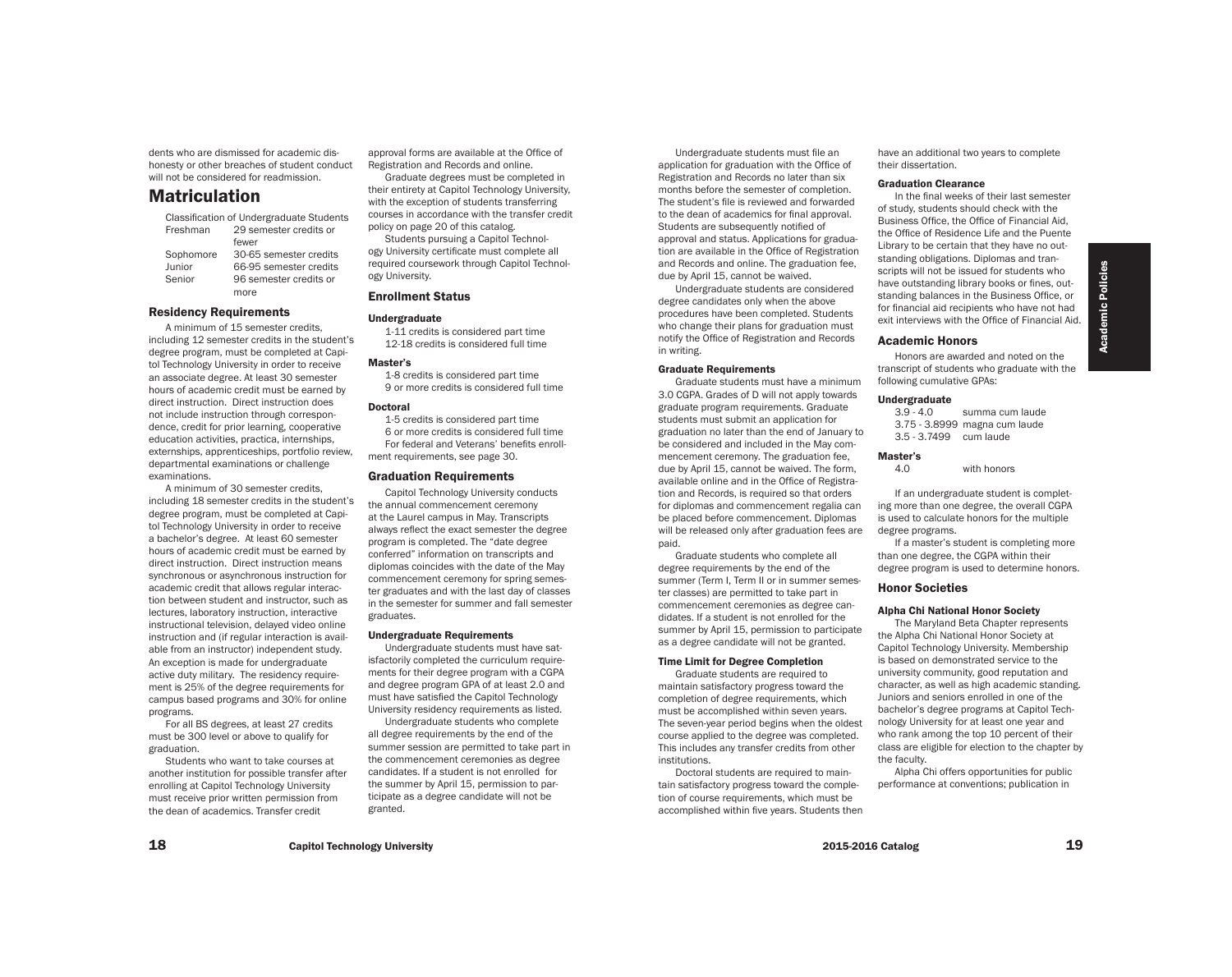the Alpha Chi Recorder; leadership through National Council membership; financial assistance through National Benedict Fellowships, Nolle Scholarships and several regional scholarships; and participation in local chapter projects and activities.

#### Tau Alpha Pi National Honor Society

The Kappa Alpha Chapter represents the Tau Alpha Pi National Honor Society at Capitol Technology University. Membership requirements include successful completion of at least 55 semester credit hours and at least 24 semester credit hours at Capitol Technology University, enrollment in one of the degree programs, a CGPA of at least 3.5 for two consecutive semesters and a willingness to lead and serve in capacities beneficial to the university community. Members are elected for life. The chapter holds dinner meetings to recognize new members and encourages alumni participation.

#### Eta Kappa Nu National Honor Society

The Kappa Mu Chapter of Eta Kappa Nu at Capitol Technology University is a national honor society for electrical engineers. HKN was founded in 1904 and enjoys a membership of over 175,000, representing 198 chapters. This prestigious organization is the only honor society solely devoted to electrical engineering. A successful candidate possesses proven character, perseverance and the ability to excel. This organization extends membership to the top juniors and seniors in the fall and spring semesters. Officers are elected in the fall.

#### Sigma Beta Delta

The purposes of Sigma Beta Delta are to encourage and recognize scholarship and achievement among students of business, management and administration, and to encourage and promote personal and professional improvement and a life distinguished by honorable service to humankind. Membership in Sigma Beta Delta is the highest national recognition a business student can receive at a college or university with a Sigma Beta Delta chapter. To be eligible for membership, a business student must rank in the upper 20 percent of the junior, senior or master's class and be invited to membership by the faculty officers.

## Transfer Credits

#### Undergraduate Transfer Policies

Unofficial transfer credit evaluations are completed during the admissions process in consultation with the academic departments. Once the transfer student is enrolled at Capitol Technology University, an official evaluation is conducted by the assistant director of registration and records in consultation with the academic departments and approved by the director of registration and records. The approved transfer credits are then added to the student's permanent academic record and the student will receive written notification of the official transfer evaluation from the Office of Registration and Records. Once students matriculate at Capitol Technology University, they must meet the academic standards for their degree program.

Capitol Technology University will consider credit for transfer from coursework completed at a regionally accredited institution, ABETaccredited program, or, in special cases, other qualified institutions acceptable to the standards of Capitol Technology University. Capitol Technology University will consider transfer credit for courses taken at an unaccredited institution on a probationary status, in which the student must complete a minimum of 24 credits at Capitol Technology University with a CGPA of 2.0 before the credits will transfer.

Coursework must also meet the following requirements:

- •Courses must be relevant to the Capitol Technology University curriculum.
- •Only a passing grade of C or higher will be considered for transfer (courses are evaluated and transferred individually).
- •Grades do not transfer, therefore transfer credits are not used in computing the CGPA.
- •Capitol Technology University credit requirements are based on the semester-credit system. Transfer credits from other institutions operating on other academic calendar systems will be converted to semester credits.
- •The grade of D will not be accepted for credit even when it is part of a degree.

•Comply with Residency Requirements as stated on page 18. Capitol Technology University will transfer a maximum of 70 semester-credit hours from any combination of the following:

- •community or junior colleges\*
- proprietary or technical schools
- the military
- •College Level Examination Program  $(C)$  FP)
- •Advanced Placement (AP)
- •International Baccalaureate (IB)
- Massive Open Online Course (MOOC)\*\* \* Credits transferred are limited to the

first two years and up to 50% of the baccalaureate degree program.

\*\* MOOC coursework will be considered for transfer credit if the courses are approved by the American Council of Education (ACE).

There is no maximum amount of credits that can be transferred from a four-year accredited institution as long as residency requirements are met.

#### Military Credits

Capitol Technology University will award credit for military courses based on the American Council on Education's Guide to the Evaluation for Educational Experiences in the Armed Forces and program relevancy. Applicants must present a certificate of completion and/or an official DD214 or DD295 to the Capitol Technology University Office of Registration and Records.

#### Industrial Courses

Capitol Technology University will not accept credits for courses taken at an industrial site unless the American Council on Education has approved the course. Students who have taken industrial courses may elect to take validation exams (see below).

#### Continuing Education Units

Capitol Technology University will not accept continuing education units (CEU) for transfer.

#### CLEP Tests

The official results of all CLEP exams must be submitted to the Office of Registration and Records no later than two semesters before completion.

#### Validation Exams

Students who can demonstrate competence in a subject without having completed the specific coursework, due to relevant work or life experience, may take a specially arranged validation examination. Not every course, however, lends itself to the validation process, and the dean of academics must grant permission for the examination to be given. Validation examinations are thorough and cannot be taken a second time.

 After paying the proper fee in the Business Office, interested students may register for a validation exam in the Office of Registration and Records, where forms and procedures are available. Students who pass the validation examination receive a V on their transcript and the appropriate number of semester credits. No partial credit or quality points are awarded.

#### Professional Certifications

Capitol Technology University will consider transfer credit for industry recognized certifications that are relevant to the program curriculum.

#### Waived/Substituted Courses

In some circumstances, transfer credits may count toward a waived or substituted course. If a Capitol Technology University course is waived, the student must complete the equivalent number of credits in a related subject area to fulfill the requirements of the degree. If a course is substituted, the credit is transferred and the requirement is therefore considered complete. Waivers and substitutions are conducted by the assistant director of registration and records and approved in writing by the dean of academics.

#### Engineering Programs

Students transferring credits into the engineering programs must follow additional guidelines.

Credits for military, vocational or technical training may be used to satisfy some electronics- and technology-based freshman and sophomore level EL courses.

Such courses do not fulfill the objectives of engineering, engineering science, or social science courses; they may be used as engineering electives in the engineering programs.

#### Graduate Transfer Policies

Unofficial transfer credit evaluations are completed during the admissions process in consultation with the academic depart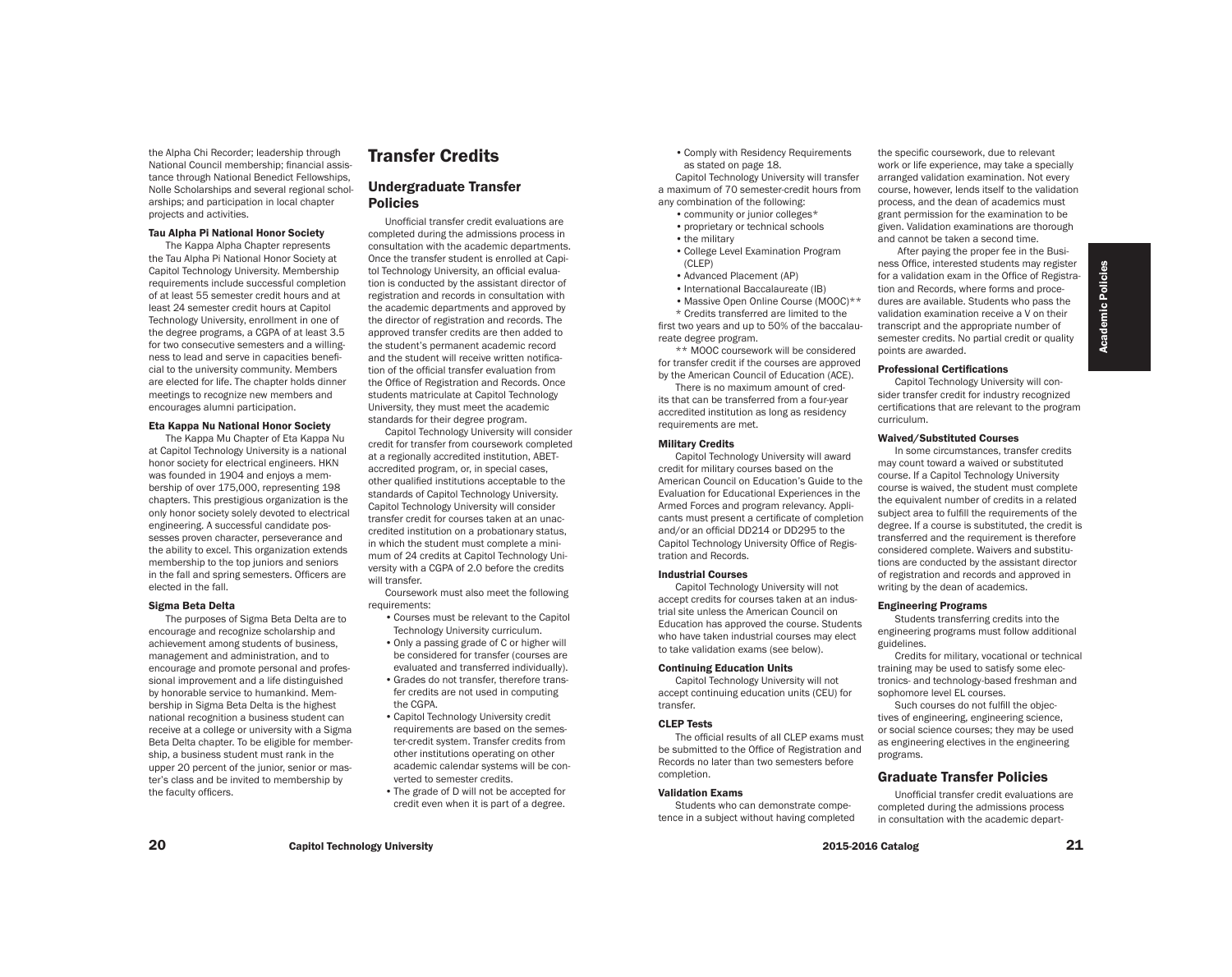ments. Once the student is enrolled at Capitol Technology University, an official evaluation is conducted by the assistant director of registration and records in consultation with the academic departments and approved by the director of registration and records. The approved transfer credits are then added to the student's permanent academic record and the student will receive written notifica tion of the official transfer evaluation from the Office of Registration and Records.

Depending on the program, a maximum of six to nine semester credits of comparable accredited coursework taken elsewhere may be applied toward a graduate degree. Only courses with a B or better will be accepted for transfer. Capitol Technology University will not accept continuing education units (CEUs) for transfer. Results from a certification exam may not be used for transfer. Valida tion exams for credit are not available at the graduate level. In some cases, military train ing and ACE-accredited government courses may be transferred. Official transcripts of such coursework may be submitted for evaluation of transfer credit. These materials should be submitted to the Office of Registra tion and Records for evaluation. The graduate programs will not award transfer credit for any course identified as correspondence. Credit that is part of a completed graduate degree may be used as transfer credit. Transfer cred its are limited to six credits in 30-credit pro grams and nine credits in programs contain ing more than 30 credits except in the case of students who participated in selected NDU programs (see page 9 for details). Once the student enrolls at Capitol Technology Univer sity, all remaining credits must be completed at Capitol Technology University.

The time limit for degree completion applies to transfer credits. Therefore, any course that was taken more than seven years before the date of graduation will not fulfill graduation requirements at the master's level and will be removed from the student's transcript. At the doctoral level, courses taken within five years of admission will be considered for transfer. Once accepted, doc toral transfer credits do not expire. Transfer credits cannot be applied to any capstone or research-related course. Grades do not trans fer, therefore transfer credits are not used in computing the CGPA.

## 2015-2016 academic year beginning fall

2015 and continuing through summer 2016. Tuition rates are subject to change without notice .

The following rates are in effect for the

## Undergraduate Tuition

Tuition and Fees

#### Engineering, Computer and Technology Degree Programs

Full-time tuition, per semester (12-18 credits) 11,394<br>I-time credits above 18 (per credit) 950 Full-time credits above 18 (per credit) 950<br>Part-time 1-11 credits (per credit) 750 Part-time 1-11 credits (per credit) Audited courses (per credit) 750 Southern Maryland Higher Education Center (per credit) 636

#### Business and Management Degree Programs

On-campus and Online (per credit) 411 Independent Study (per credit) 495 Southern Maryland Higher Education Center (per credit) 411<br>
redit course, plus fees 4.278 3-credit course, plus fees

## Graduate Tuition

#### Master's Programs

Online (per credit), plus fees 571 Independent study (per credit), plus fees 794 Southern Maryland Higher Education Center (per credit), plus fees 571 Online 3-credit course, including fees 1,758

#### Doctoral Program

Per credit 824<br>3-credit course 824 3-credit course

#### Fees

#### Admissions

Undergraduate (paper) application 25 Undergraduate online application free Master's program online application free Processing fee for international students 150<br>
storate application 100 Doctorate application

#### Registration

Late registration for continuing students 40<br>
op/add (each form) 10 Drop/add (each form) 10<br>Deferred payment plan 30 Deferred payment plan 30<br>
Late payment 25 Late payment

| Returned check                                                                                                                                                                                     | 40              |
|----------------------------------------------------------------------------------------------------------------------------------------------------------------------------------------------------|-----------------|
| Check stop payment request                                                                                                                                                                         | 40              |
| <b>Undergraduate On-campus Student</b><br>Services, per semester<br>Resident students<br>Full-time commuter students<br>$(12 + \text{credits})$<br>Part-time commuter students<br>$(1-11$ credits) | 60<br>36<br>10  |
| Information Technology, per semester                                                                                                                                                               |                 |
| Undergraduate Full-time<br>(flat fee, 12+ credits)                                                                                                                                                 | 300             |
| Undergraduate Part-time<br>(per credit, 1-11 credits)<br>Southern Maryland Higher Education                                                                                                        | 15              |
| Center (per credit)<br>Master's (per credit)                                                                                                                                                       | 15<br>15        |
| <b>Academic Services</b><br>Transcripts (each)<br>Certificates (each)<br>Replacement of Diploma                                                                                                    | 10<br>25<br>75  |
| <b>Graduation</b> (non-refundable)<br>AAS degree programs<br>BS, MS, MBA, DSc degree programs                                                                                                      | 75<br>150<br>75 |
| <b>Additional degrees</b>                                                                                                                                                                          |                 |
| <b>Validation exam</b>                                                                                                                                                                             | 250             |
| Doctorate entrance exam                                                                                                                                                                            | 100             |
| <b>Business and Management Degree</b>                                                                                                                                                              |                 |

## **Subscription Fee** (per academic year) 16

| <b>Campus Residence Halls</b>  |       |
|--------------------------------|-------|
| Single room (per semester)     | 2.990 |
| Double room (per semester)     | 2.590 |
| Triple room (per semester)     | 2.190 |
| Room reservation deposit.      |       |
| continuing students            | 50    |
| Security deposit (refundable)* |       |

#### Off-Campus University Housing

Single room (per semester) 2,826 \*See Guide to Residence Life to determine eligibility for refund.

#### Full-time Student Tuition Lock

Capitol Technology University offers a tuition-lock program for undergraduate stu dents registered full time. Tuition is locked in from the students' first full-time semester and remains unchanged for up to five years.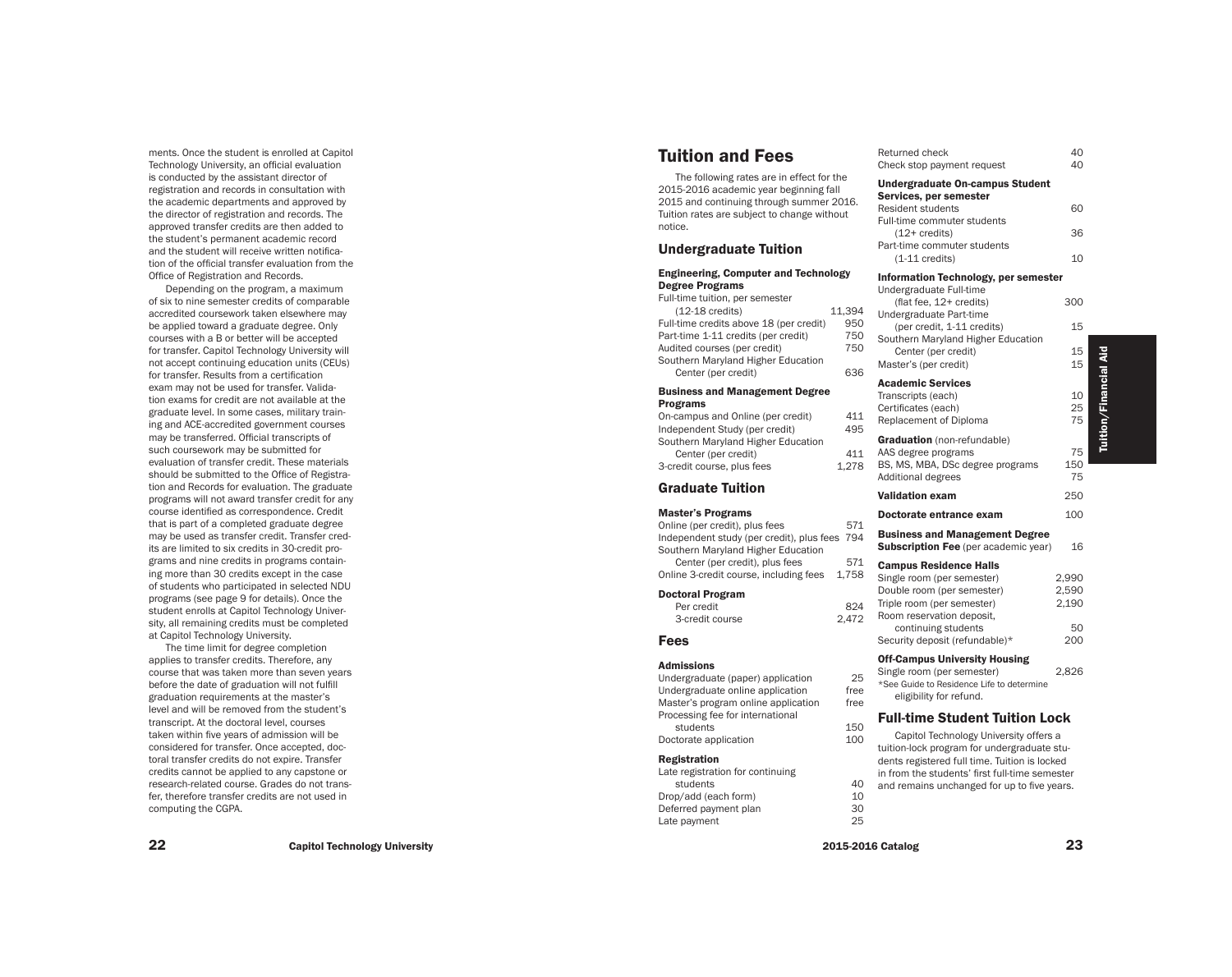To remain eligible for the tuition-lock rate, students must adhere to the following terms and conditions:

- •Maintain continuous full-time enrollment during the academic year (minimum 12 credits per semester).
- •Keep all financial accounts up to date. (Consult the academic calendar on page 126 for due dates.)
- •Remain in good academic standing. (See page 16 for academic performance.)

If these terms are not met, the student will no longer be eligible for the tuition lock and will be subject to the prevailing tuition rate.

## Payment Options

#### Undergraduate Payment **Options**

- •Full payment at time of registration
- •Deferred payment plan
- •Financial aid (see page 25)
- •VA Benefits (see page 30)
- •Employer sponsorship

with the first installment.

#### Undergraduate Deferred Payment Plan

The undergraduate deferred payment plan allows semester students to pay their tuition in three installments: one-third at registration, one-third on or before the end of the fourth week of classes and one-third on or before the end of the eighth week. Students taking 8-week classes may also pay their tuition in three installments: one-third at registration, one-third on or before the second week of classes and one-third on or before the sixth week of classes. The cost of the deferred payment plan is \$30, which is due

Nonpayment of tuition deposits may result in registration cancellation. Failure to adhere to the arrangements of the deferred payment plan may result in immediate dismissal from the university. Students who abuse the deferred payment plan will not be allowed to defer their tuition in the future. Students on academic last warning are not eligible to use the deferred payment plan and must pay their tuition in full at

•Full payment prior to start of classes •Financial aid (see page 25)

Undergraduate Employer

Undergraduate students who are sponsored by an employer or other appropriate third party must submit authorization forms to the Business Office at the time of registration. Sponsors will be billed directly. Tuition not covered will be the responsibility of the

Undergraduate Employer Tuition

Master's Program Payment

•Deferred payment plan •Financial aid (see page 25) •VA Benefits (see page 30) •Employer sponsorship •Employer reimbursement

•Full payment at time of registration

Doctorate Program Payment

Undergraduate Students who are reimbursed by their employers must pay in full or use the undergraduate deferred payment

Sponsorship

student.

plan.

**Options** 

**Options** 

Reimbursement

- •VA Benefits (see page 30)
- •Employer sponsorship
- •Employer reimbursement

#### Master's Programs Deferred Payment Plan

Masters students are required to pay 50 percent of tuition upon registration. If tuition is not paid in full at the start of classes, students will be automatically enrolled in the deferred payment plan and assessed a \$30 deferment fee. The remaining balance is due four weeks after classes begin. Nonpayment of tuition could result in cancellation of student registration.

#### Graduate Employer Sponsorship

Graduate students (masters and doctorate) who are sponsored by an employer or other appropriate third party must submit authorization forms to the Business Office at the time of registration. Sponsors will be

billed directly. Tuition not covered will be the responsibility of the student.

#### Graduate Employer Tuition Reimbursement

Graduate students (masters and doctorate) who are reimbursed by an employer must submit authorization forms to the Business Office at the time of registration along with one third (1/3) of the tuition cost. Balance is due ten (10) days after classes end. Students who do not pay within the ten days will be subject to deferment fees and required to follow the standard payment options in the future.

#### Financial Aid

All students who receive financial aid are required to pay the remaining balance in full or follow the appropriate deferred payment plan. If funds have not been received by the university from a particular financial aid source, that amount will not be credited to the student's account and cannot be provided to the student, even if notification of the award has been received.

#### Book Vouchers

All students receiving financial aid in excess of tuition, fees and on-campus housing charges may be considered for a book voucher. The Business Office must receive all financial aid proceeds, including federal and private loans, for students to receive a book voucher.

#### Obligation for Payment

Tuition and fees for all students become an obligation in accordance with the provisions of the refund schedule in this section. Failure to pay any debt when due to the university is considered sufficient cause to bar the student from classes or examinations or to withhold diploma, scholastic certificate or transcript of record. Students with outstanding accounts will be sent to collections. Collection or litigation expenses associated with this account are the responsibility of the student. Students whose accounts are past due one semester will be notified that their accounts are in jeopardy of being referred to a collection agency.

#### Refund Policy

#### Dropping or Withdrawing from Classes

It is the students' responsibility to officially drop any class in which they are enrolled. This includes situations in which the student never attended the first class meeting. Never attending or ceasing to attend classes does not constitute an official withdrawal or relieve students of their financial obligation to Capitol Technology University.

Full tuition refunds are available only to students who officially drop a class before the first day of classes. After the first day of classes, any student who drops or withdraws from class will be subject to the tuition refund schedule, outlined below. Refunds are effective on the date the drop or withdrawal is submitted to the Office of Registration and Records.

Refunds are computed according to the following schedule and are a percentage based on the full tuition amount for each course. The percentage listed equates to the student refund in the event the balance was paid in full before the start of class. Students on company contract may be personally responsible for the balance of their tuition, in the event their company only pays for completed courses.

Please refer to the published semester and term calendars beginning on page 126 of this catalog or online for specific dates of refunds.

#### Tuition Refund Schedules

#### 8-week Term Courses

- 100% Student drops before the first day of classes
- 75% Student drops during the first week of classes
- 50% Student drops during the second week of classes
- 25% Student drops during the third week of classes
- 0% Student drops after the third week of classes

#### 16-week Semester Courses

- 100% Student drops before the first day of classes
- 75% Student drops during the first or second week of classes
- 50% Student drops during the third week of classes

24 Capitol Technology University 25

Tuition/Financial Aid

Tuition/Financial

Aid

registration.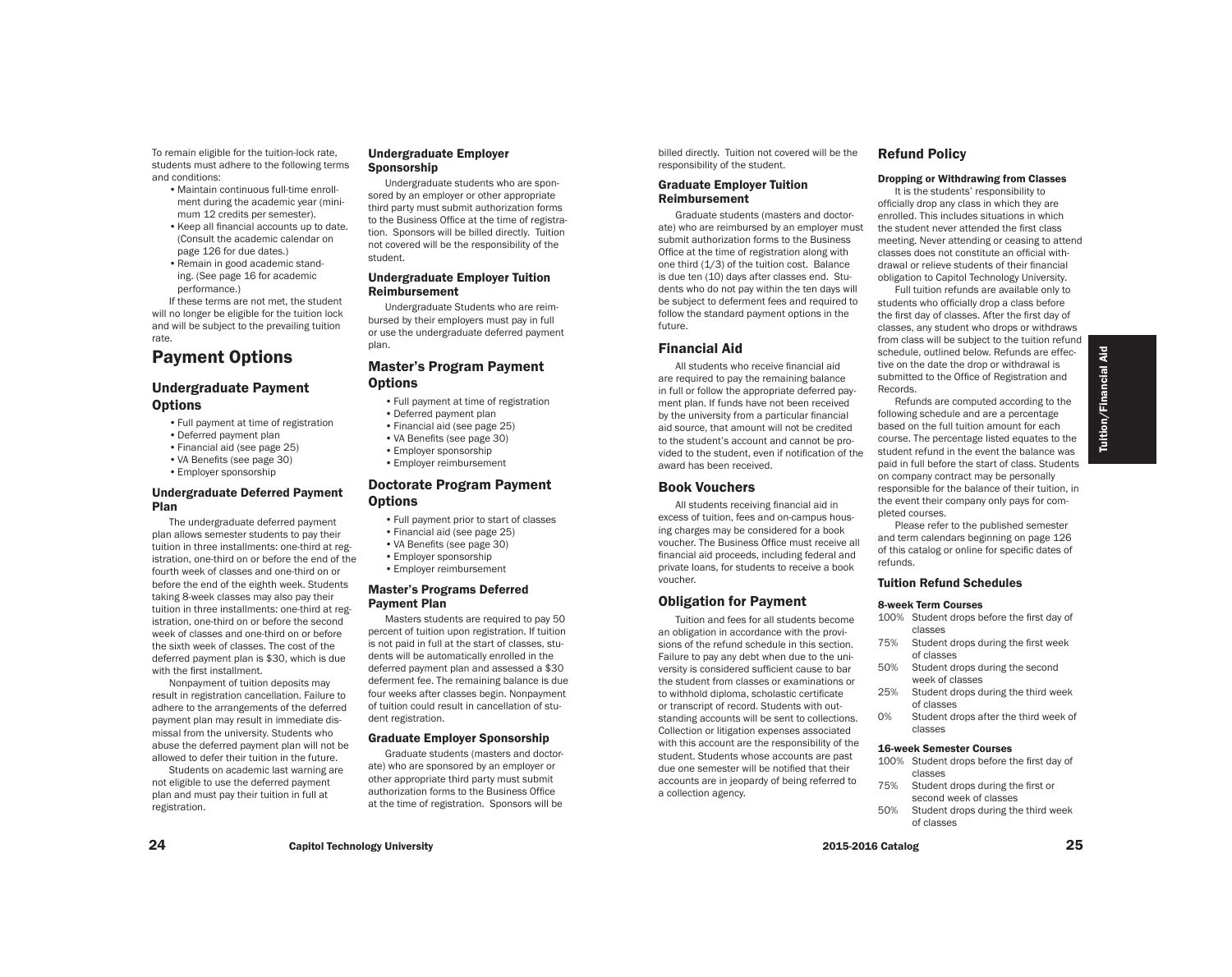- 25% Student drops during the fourth week of classes
- 0% Student drops after the fourth week of classes

#### Federal Return of Funds Policy

The Financial Aid Office is required by federal statute to recalculate federal financial aid eligibility for students who withdraw, drop out, are dismissed or take a leave of absence before completing 60% of a payment period or term. The federal Title IV financial aid programs must be recalculated in these situations.

If a student leaves Capitol Technology University before completing 60% of a payment period or term, the financial aid office recalculates eligibility for Title IV funds. Recalculation is based on the percentage of earned aid using the following Federal Return of Title IV funds formula:

Percentage of payment period or term completed = the number of days completed up to the withdrawal date divided by the total days in the payment period or term. (Any break of five days or more is not counted as part of the days in the term.) This percentage is also the percentage of earned aid.

Funds are returned to the appropriate federal program based on the percentage of unearned aid using the following formula:

Aid to be returned  $=$  (100% of the aid that could be disbursed minus the percentage of earned aid) multiplied by the total amount of aid that could have been disbursed during the payment period or term.

If a student earned less aid than was disbursed, the institution would be required to return a portion of the funds and the student would be required to return a portion of the funds. Keep in mind that when Title IV funds are returned, the student borrower may owe a debit balance to the institution.

If a student earned more aid than was disbursed to him/her, the institution would owe the student a post-withdrawal disbursement that must be paid within 120 days of the student's withdrawal.

Refunds are allocated in the following order:

Unsubsidized Direct Stafford Loans (other than PLUS loans) Subsidized Direct Stafford Loans Federal Perkins Loans Direct PLUS Loans

Federal Pell Grants for which a return of funds is required Academic Competitiveness Grant

National SMART Grant Federal Supplemental Opportunity Grants

for which a return of funds is required According to federal regulation, a finan-

cial aid student who receives all Fs during a period of enrollment is considered not to have attended any of his or her classes; therefore, all financial aid received for that period of enrollment must be returned to the Department of Education. Financial aid will not have to be returned to the federal government if at least one of the student's professors verifies that the student has been in class and really earns the failing grade. The return of financial aid does not relieve the student of financial obligations.

## Financial Aid

Capitol Technology University understands that paying for college is a major hurdle for parents and students. To help families meet tuition and living expenses, the university offers a variety of financial assistance programs including loans, work-study, scholarships and grants to help cover tuition and living expenses. Regardless of income level, all degree-seeking students are encouraged to apply for assistance.

Financial aid is available to both full- and part-time undergraduate students who are U.S. citizens or eligible non-citizens. Audited courses, some repeated courses, and credit by examination are not counted as meeting enrollment requirements. A student receiving financial aid must demonstrate satisfactory progress toward degree completion.

The Capitol Technology University student handbook contains additional information about financial aid at Capitol Technology University.

#### Application Procedures

One of the most important aspects of the financial aid process is to apply for assistance as early as possible. The application due dates are priority deadlines. Students who meet the priority deadlines enjoy the security of having their award authorization ready in time for class registration.

1. You must complete and submit the Free Application for Federal Student Aid (FAFSA) to apply for federal and state financial aid. Complete the application by March 1 or as far in advance of the starting term as possible. Applying online with FAFSA on the web at www.fafsa.ed.gov is faster and easier than using a paper FAFSA. Be sure to list Capitol Technology University on the FAFSA, School Code 001436 so the FAFSA information will be electronically forwarded to the university. A paper FAFSA can be obtained by requesting one from the Department of Education at 1-800-433-3243.

2. After reviewing your processed FAFSA data, the Office of Financial Aid will send an award letter listing the awards for which you are eligible.

3. Sign and return one copy of the award letter to the Office of Financial Aid. Students may also review, accept and decline their financial aid on the myFA portal. This portal is located within myCapitol and is available 24 hours a day from any location.

#### Renewal of Financial Aid

Financial aid is not automatically renewed, except as may be noted. The entire financial aid application process must be completed every year in order for your request for federal, state and institutional aid to be considered.

#### Enrollment Status for Financial Aid

#### Undergraduate and Graduate – Federal

- •6-8 credits is considered half time •9-11 credits is considered three-quarter time
- •12+ credits is considered full time

#### Undergraduate – Veterans

- •3 to 5 credits is considered part time
- •6 to 8 credits is considered half time
- •9 to 11 credits is considered three-
- quarter time •12+ credits is considered full time

- Graduate Veterans
	- •3 or more credits taken during an 8-week term session is considered full time
	- •3 to 5 credits taken during a 16-week semester is considered greater than one-quarter but less than half time

•6 or more credits taken during a 16-week semester is considered full time

#### Continuing Eligibility

The Office of Financial Aid reserves the right to review or modify financial aid commitments at any time based on information affecting eligibility. This includes the availability of funds, changes in financial status, satisfactory academic progress, and changes in enrollment status.

#### Return of Federal Funds

Students who have received financial aid awards and withdraw from classes (officially or unofficially) may be required to return a portion of the federal funds. See the federal return of funds policy on page 26.

## Federal Satisfactory Academic Progress (SAP) Standards

The Department of Education has passed a new federal satisfactory academic progress policy effective July 1, 2011.

This policy applies to both undergraduate and graduate students receiving federal financial student aid funds. This financial aid SAP policy is separate from the university's general satisfactory academic progress policy.

Under the Federal SAP policy there are two components: a qualitative SAP component (Grade Point Average) and a quantitative SAP standard (earned credit hours versus attempted credit hours). Students receiving federal student aid must be in compliance with both standards in order to be considered making financial aid satisfactory academic progress.

#### Repeated Coursework

A student may repeat any coursework previously taken in the student's program as long as the repeated course is not a result of more than one repetition of a previously passed course.

#### Undergraduate Student Requirements

#### Qualitative Standard (Grade Point Average Component)

A minimum cumulative Grade Point Average of 1.7 for undergraduate students who

Tuition/Financial Aid

Tuition/Financial

Aid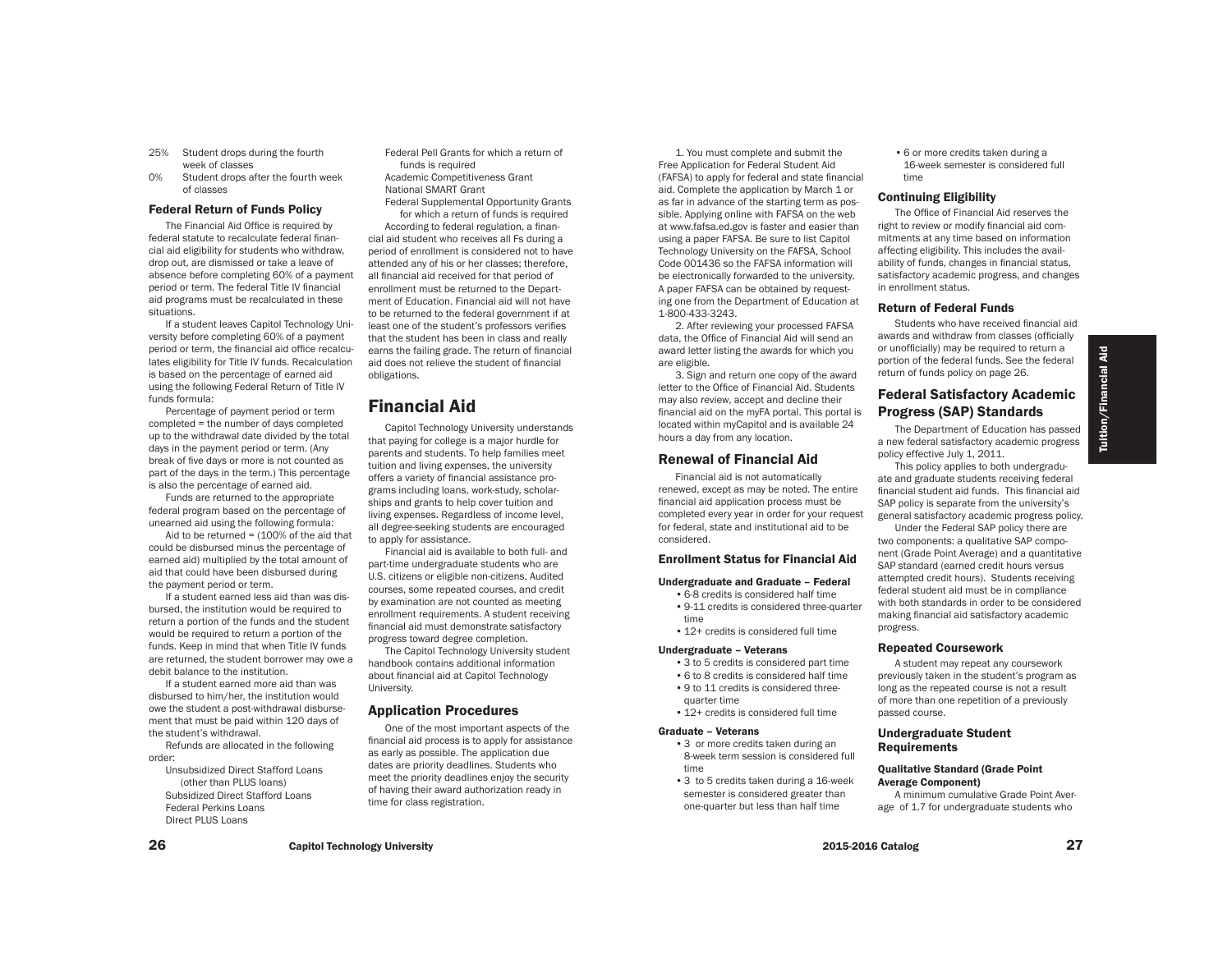have attempted fewer than 30 semester credit hours; a minimum Grade Point Average of 2.0 for undergraduate students who have attempted 30 semester credit hours or more or have completed their second academic year, whichever comes first. Transfer credits are also counted in the earned credit hours.

#### Quantitative Standard (number of credit hours attempted versus number of credit hours earned)

Under the quantitative component of the financial aid satisfactory academic progress standard, an undergraduate student must successfully complete coursework within a certain time frame. Charts showing the minimum number of credits you must earn each enrollment period and year of study are in the table below and on the university website.

#### Undergraduate Credit Hours

| <b>Half-time Students</b>                |    |                |    |    |     |     |     |     |     |     |     |     |
|------------------------------------------|----|----------------|----|----|-----|-----|-----|-----|-----|-----|-----|-----|
| Year                                     | 1  | $\overline{2}$ | 3  | 4  | 5   | 6   | 7   | 8   | 9   | 10  | 11  | 12  |
| Credits<br>(5.5 credits<br>per semester) | 11 | 12             | 33 | 44 | 55  | 66  | 77  | 88  | 99  | 110 | 121 | 132 |
| <b>Three-quarter-time Students</b>       |    |                |    |    |     |     |     |     |     |     |     |     |
| Year                                     | 1  | $\overline{2}$ | 3  | 4  | 5   | 6   | 7   | 8   | 9   | x   | X   | x   |
| Credits<br>(7.5 credits<br>per semester) | 15 | 28             | 44 | 59 | 73  | 88  | 103 | 117 | 132 | X   | X   | X   |
| <b>Full-time Students</b>                |    |                |    |    |     |     |     |     |     |     |     |     |
| Year                                     | 1  | $\overline{2}$ | 3  | 4  | 5   | 6   | X   | X   | X   | X   | X   | x   |
| Credits<br>(11 credits<br>per semester)  | 22 | 44             | 66 | 88 | 110 | 132 | X   | X   | X   | X   | X   | X   |

Additionally, for an undergraduate the time frame cannot exceed 150% of the published length of the program measured in academic years or credit hours attempted, as determined by the university. For instance, if the published length of your academic program is 120 credit hours, the maximum period must not exceed 180 (120 x 1.5) attempted hours.

To be in compliance, you must complete your credit hours as listed in the chart above. Not meeting these standards will place

you on financial aid warning for one semester. A student on financial aid warning will

receive financial aid for one more semester. However, before registering for classes the student must meet with the university advisor to develop a success plan and to receive approval for courses the student wishes to register for during the warning period.

A student under financial aid warning will have his/her financial aid terminated if the standards (GPA and credit hour) are not met following the warning period.

#### Graduate Student (Master's and Doctoral) Financial Aid Progress Requirements

#### Master's and Doctoral degree students receiving federal student aid

Graduate students must maintain a 3.00 Cumulative Grade Point Average. Not meeting this standard will place you on financial aid warning for one semester. A student on financial aid warning will receive financial aid for one more semester. However, before registering for classes the student must consult with their advisor on the best course options.

A student under financial aid warning will have his/her financial aid terminated if the GPA standard is not met during the warning

> period. Graduate students must adhere to the time limit for degree completion. See page 19.

Financial Aid Termination– Undergraduate and Graduate

#### (Master's and Doctoral) students

An undergraduate or graduate student whose financial aid is terminated following the warning period will not receive financial aid again unless the student has submitted an appeal requesting financial aid reinstatement. In your letter of appeal, you must explain the reason for your poor academic performance and provide medical documentation or other documents which help to explain your exceptional circumstances.

Your letter of appeal and accompanying documentation will be sent to the university's Financial Aid Appeals Committee for review. You will be notified in writing of the Committee's decision.

If your appeal is granted you will be placed in a probationary status for one semester.

#### Types of Financial Aid

The financial aid program at Capitol Technology University consists of grants, scholarships, loans and work-study employment. Detailed information about each aid program is available from the Office of Financial Aid.

#### **Scholarships**

The scholarship program at Capitol Technology University is designed to reward students for their academic accomplishments, leadership qualities or other special talents. The scholarships come from a variety of sources and donors, and each scholarship has its own set of criteria and annual value, ranging from \$2,000 to full tuition. Scholarships are available to full-time undergraduate students enrolled for 12 credits or more per semester. Scholarships do not have to be repaid.

#### Institutional Scholarships

Each full-time undergraduate degree applicant is automatically considered for an institutional scholarship when applying for admission to the university. Initial institutional scholarship notification is sent by the Office of Admissions and is based on prior academic performance and SAT scores. For eligibility requirements, contact the Office of Admissions. All of the scholarships are annually renewable to recipients who maintain at least a 3.0 GPA and complete 24 credits each year.

#### Richard J. Heiman Scholarship

Awards range from \$10,000 to \$12,000. Named in memory of a dedicated member of the Capitol Technology University Board of Trustees, this scholarship is the highest offered by the university to new students.

#### Presidential Scholarship

#### Awards range from \$7,000 to \$9,000.

#### Board of Trustee Scholarship

Awards range from \$4,000 to \$6,000. The scholarship is named to recognize the service and support of the university Board of Trustees members.

#### Capitol Technology University Scholarship

This scholarship is offered to qualifying community university students who are transferring to Capitol Technology University, with awards ranging from \$4,000 to \$10,000.

#### Corporate and Foundation Scholarships

A number of corporations and foundations have invested funds with the university to be awarded annually to students meeting criteria specified by the donors, such as academic merit or financial need. Students continuing to meet the awarding criteria will be considered for subsequent scholarship awards. However, corporate and foundation scholarships are not automatically renewed.

Interested students must submit a completed scholarship application with a typed essay on an assigned topic between March 1 and March 30, before the academic year they want to be considered for a corporate and foundation scholarship. Applications are available between March 1 and March 30 on the university website under Financial Aid Office. For a complete listing of corporate and foundation scholarships and eligibility criteria, please consult the student handbook or visit the financial aid section online.

#### Maryland State Scholarships

Maryland students seeking Maryland state scholarships should complete the FAFSA by the March 1 filing deadline.

Students who are residents of other states should check with their state scholarship agencies for available scholarships, proper application procedures and deadline dates.

#### Grants

Grants are available to undergraduate students. Grants do not have to be repaid.

#### Richard A. Wainwright Grant

This grant provides support for students who have academic ability and demonstrate financial need. The Richard A. Wainwright Grant is the highest level of institutional grant offered to the most qualified students.

#### Pell Grant and Federal Supplemental Educational Opportunity Grant (SEOG)

These grants are funded by the federal government and are awarded by the Office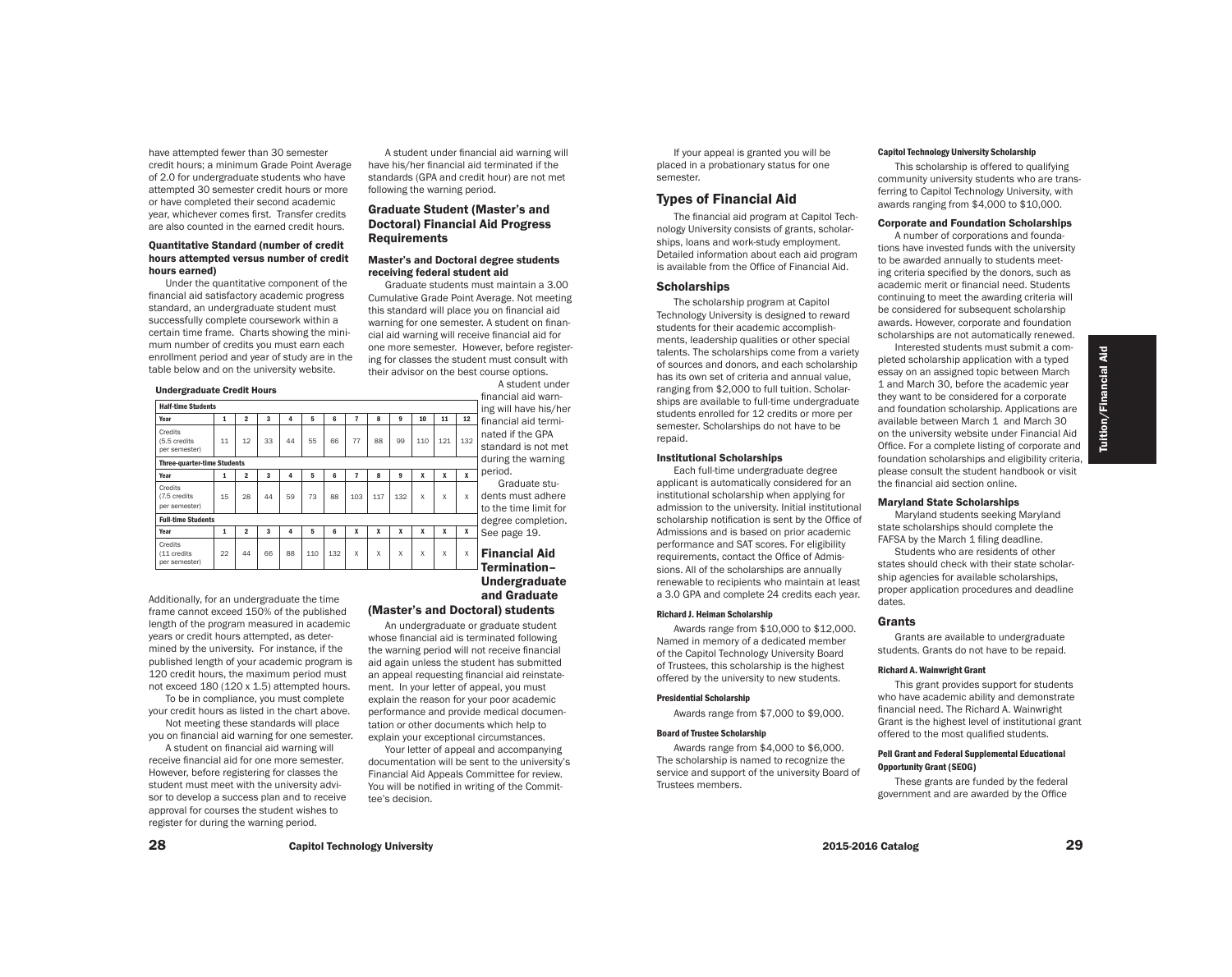of Financial Aid to eligible students based on financial need as determined by the U.S. Department of Education.

#### Maryland Part-time Grant

These grants are funded by the state of Maryland and are awarded to Maryland resi dents enrolled on a half-time basis. Interested students enrolled on a half-time basis must complete the FAFSA. Funds are limited.

#### The Howard P. Rawlings Educational Excellence Awards

These grant program funds (Guaranteed Access Grant, Educational Assistance Grant and Part-time Grant) are awarded to full-time eligible students who filed their FAFSA before the state's March 1 deadline.

#### Loans

Loans are a serious financial obligation that must be repaid. Both undergraduate and graduate students can apply for loans. Students must be enrolled at least half time (six credits each semester) and cannot borrow more than their cost of attendance minus other financial aid received. The Fed eral Family Education Loan Program (FFELP) includes the Federal Direct Stafford and grad uate PLUS loans for students and the Federal Direct PLUS loan for parents. Students can apply for loans online through Department of Education website: www.studentloans.gov

#### Federal Perkins Loan

The Federal Carl Perkins Loan program is for undergraduate and graduate students with exceptional financial need. Eligibility is determined by the Department of Educa tion, based on the information provided on the FAFSA. Funds are limited and are not awarded to graduate students.

#### Alternative Loan Programs

These loans are available if additional funds are needed over and above what you receive under the federal, state, and institu tional financial aid programs.

#### Work-Study Employment

On-campus jobs are available to both undergraduate and graduate students under the Federal College Work-Study and Capitol

Technology University Work-Study programs. These work programs offer students the opportunity to earn money to meet educa tional and personal expenses during the year and to get on-the-job work experience.

#### Federal Work-Study

Federal Work-Study is funded by the fed eral government and awarded by the Office of Financial Aid to eligible students who have filed the FAFSA. It is the policy of Capitol Tech nology University that while class is in session during fall and spring, students cannot work more than 20 hours each week.

#### Capitol Technology University Work-Study

Students not awarded Federal Work-Study can consider employment under the Capitol Technology University Work-Study Program. Funding for this program is provided by vari ous campus departments. Admitted students can contact the Office of Human Resources for more information. The employer decides the maximum hours students may work each week.

#### Other Aid Programs

#### Private Organizations

In addition to federal, state and insti tutional financial aid programs, there are private organizations that offer financial aid funds for a college education.

Many local clubs, religious organizations and other groups provide scholarships for deserving students. Students should visit their public library to research these possible sources or contact organizations such as the American Legion, 4-H clubs, Kiwanis, Jay cees, Chamber of Commerce, Girl Scouts and Boy Scouts. Do not overlook organizations connected with family, friends, and field of interest, such as the American Society of Pro fessional Engineers or the Society of Women Engineers .

A scholarship packet has been developed by the Financial Aid Office to assist students. It is available for download at the university's website under Financial Aid Office and on myFA.

#### Veterans' Benefits

To qualify for financial aid, veterans' ben efits or both students must be enrolled in a degree program and submit all necessary transcripts. Non-degree students are not eli gible for veterans' benefits or federal financial aid. Certification and certificate courses are not eligible for veterans' benefits or federal financial aid, unless they are taken as part of an approved degree program. A veteran will not receive educational benefits for an audited course. Private loan programs can be used for these programs.

A counselor is available to assist veter ans, active duty personnel and spouses, and children of deceased veterans who may be eligible for educational assistance through the VA. The counselor is located in the Office of Registration and Records.

#### Vocational Rehabilitation

Assistance is available to individuals with physical and/or mental disabilities. For further information, contact the Vocational Rehabilitation Service nearest you.

#### Additional Information

Course withdrawals (W) after the drop/ add period are considered a non-completion of attempted credit hours. An audit grade is not considered

attempted coursework.

Incomplete grades are not included in the GPA calculation nor are they counted as attempted coursework. When the course is completed and a permanent grade is assigned the Office of Financial Aid will reevaluate the student's academic progress.

Students will not receive financial aid for audited courses.

The Capitol Technology University student handbook contains additional information about financial aid at Capitol Technology University.

#### Student Complaints

A student who wishes to file a complaint against the university should contact the Maryland Higher Education Commission, 6 N. Liberty St., Baltimore, MD 21201, 410- 767-3301 and/or the university's accrediting agency: Commission on Higher Education, Middle States Association of Colleges and Schools, 3624 Market Street, Philadelphia, PA 19104 (215-662-5606).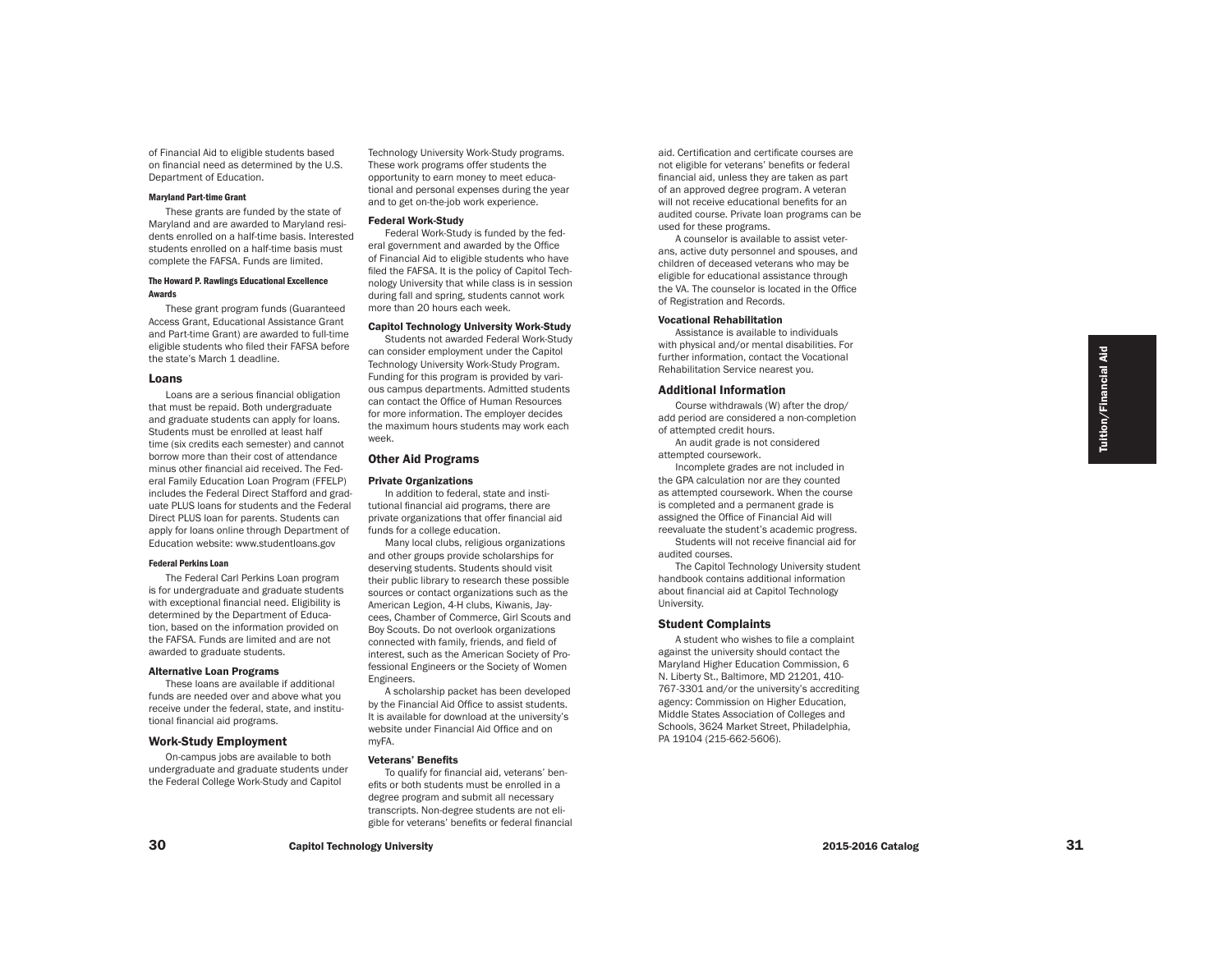## Undergraduate Program **Offerings**

### Bachelor of Science (BS) Degrees

- •Astronautical Engineering
- •Business Administration
- •Computer Engineering
- •Computer Engineering Technology
- •Computer Science
- •Cyber and Information Systems
- •Electrical Engineering
- •Electronics Engineering Technology
- •Management of Cyber and Information Technology
- •Mobile Computing and Game Programming
- •Software Engineering
- •Telecommunications Engineering
- Technology
- •Web Development

#### Associate in Applied Science (AAS) Degrees

- •Computer Engineering Technology
- •Electronics Engineering Technology •Telecommunications Engineering
- **Technology**

#### Programs of Study

Capitol Technology University's programs of study for associate in applied science and bachelor of science degrees are outlined beginning on page 37.

#### Undergraduate Certificates

#### Lower Division

- •Object-Oriented Programming
- •Programming and Data Management •Web Programming

#### Upper Division

- •Acquisitions Management
- •Computer and Network Security
- •Project Management
- •Software Engineering
- •Space Missions and Operations Specialist
- •Website Development

Requirements for undergraduate certificates are outlined beginning on page 53.

## Undergraduate Admissions

#### Degree-seeking Students

#### First-Time, Full-Time Freshman

A first-time, full-time freshman is defined as any applicant who has graduated from high school within one year of the proposed entrance term and is entering Capitol Technology University on a full-time basis. A fulltime student must carry 12 or more credits per semester.

#### Application Requirements

1. File a formal application for admission as far in advance of the proposed entrance date as possible. An application for admission can be obtained from the Office of Admissions or online.

2. Enclose a \$25 nonrefundable admissions processing fee with the application. (Applications remain on file for one academic year.) The application fee is waived for those students submitting electronic applications through the university website.

3. Forward the official high school transcripts to the Office of Admissions.

4. Submit SAT or American College Test (ACT) scores to the Office of Admissions.

#### Admissions Requirements

All applicants receive a comprehensive evaluation of their previous school records. Admissions decisions are based on the applicant's course preparation, high school grade point average (GPA), class rank and standardized test scores. Scholarship consideration is given based on GPA test scores, along with the admissions essay, letters of recommendation and a personal interview.

High school course preparation should include a minimum of four units of English, three units of mathematics (including plane geometry and Algebra II), two units of lab science and two units of social sciences.

Students whose GPA, course preparation and/or test scores do not meet the general admissions requirements may be further considered if they submit an admissions essay, letters of recommendation, placement tests and visit the campus for a personal interview.

The minimum GPA required for admission to Capitol Technology University is 2.2 on a

4.0 scale. The minimum SAT score is 800 composite. The minimum ACT score is 17 composite.

#### Undeclared Applicants

Students admitted to an AAS or BS degree who are undecided on their program study may complete up to 15 credits before they are required to declare a major. During this period, their account will reflect the 15-credit hold.

#### Engineering Applicants

Applicants to the engineering programs must have an additional unit of mathematics or entry into college calculus, an additional unit of laboratory science (physics or chemistry), an overall high school GPA of at least 2.8, and a minimum SAT score of 900 with at least a 500 on the Math section (or an ACT score of at least 19).

Engineering applicants who do not meet these additional criteria, but meet the general admissions criteria, will be accepted into an engineering technology program for their freshman year. After successful completion of the freshman year, students may transfer into the engineering program with academic dean approval.

#### Tuition Deposit

Upon acceptance, all full-time applicants are required to pay a nonrefundable \$200 tuition deposit or \$200 housing deposit to the university. The tuition deposit is credited to the applicant's first-semester tuition. The housing deposit is held until graduation, or permanent move to off-campus housing.

#### Full-Time Transfer Students

A full-time transfer student is defined as any applicant who is eligible to transfer 15 or more semester credits from an accredited higher education institution to Capitol Technology University and will attend on a full-time basis. A full-time student must carry 12 or more credits per semester.

#### Application Requirements

1. File a formal application for admission as far in advance of the proposed entrance date as possible. An application for admission can be obtained from the Office of Admissions or online.

2. Enclose a \$25 nonrefundable admissions processing fee with the application.

(Applications remain on file for one academic year.) The application fee is waived for those students submitting electronic applications through the university website.

3. Forward all official transcripts to the Office of Admissions. Applicants who are completing, or who have already earned, an associate or bachelor's degree from a regionally accredited university need only forward university transcripts. Applicants who have less than 30 college credits must forward an official high school transcript denoting graduation date or General Equivalency Diploma (GED) record and college transcripts, if applicable.

4. For transfer credit policies, see page 20 of this catalog.

#### Admissions Requirements

Full-time transfer applicants who have successfully completed an associate or bachelor's degree are generally accepted into Capitol Technology University once their application file is complete. Admissions requirements for all other students are based on previous academic coursework (including high school, college, proprietary institutions, the military or appropriate work experience), with an emphasis on postsecondary achievement. Students must be in good standing at all previous institutions. Students not in good standing are subject to further review.

If applicants are not eligible to transfer credits for MA-114 or EN-101, completion of a skills assessment test may be required.

#### Part-time Degree-seeking Students

A part-time degree-seeking student is defined as any student pursuing an undergraduate degree at Capitol Technology University on a part-time basis. A part-time student may carry 1-11 credits per semester.

#### Application Requirements

1. File a formal application for admission as far in advance of the proposed entrance date as possible. An application for admission may be obtained from the Office of Admissions or online.

2. Enclose a \$25 nonrefundable admissions processing fee with the application. (Applications remain on file for one academic year.) The application fee is waived for those students submitting electronic applications through the university website.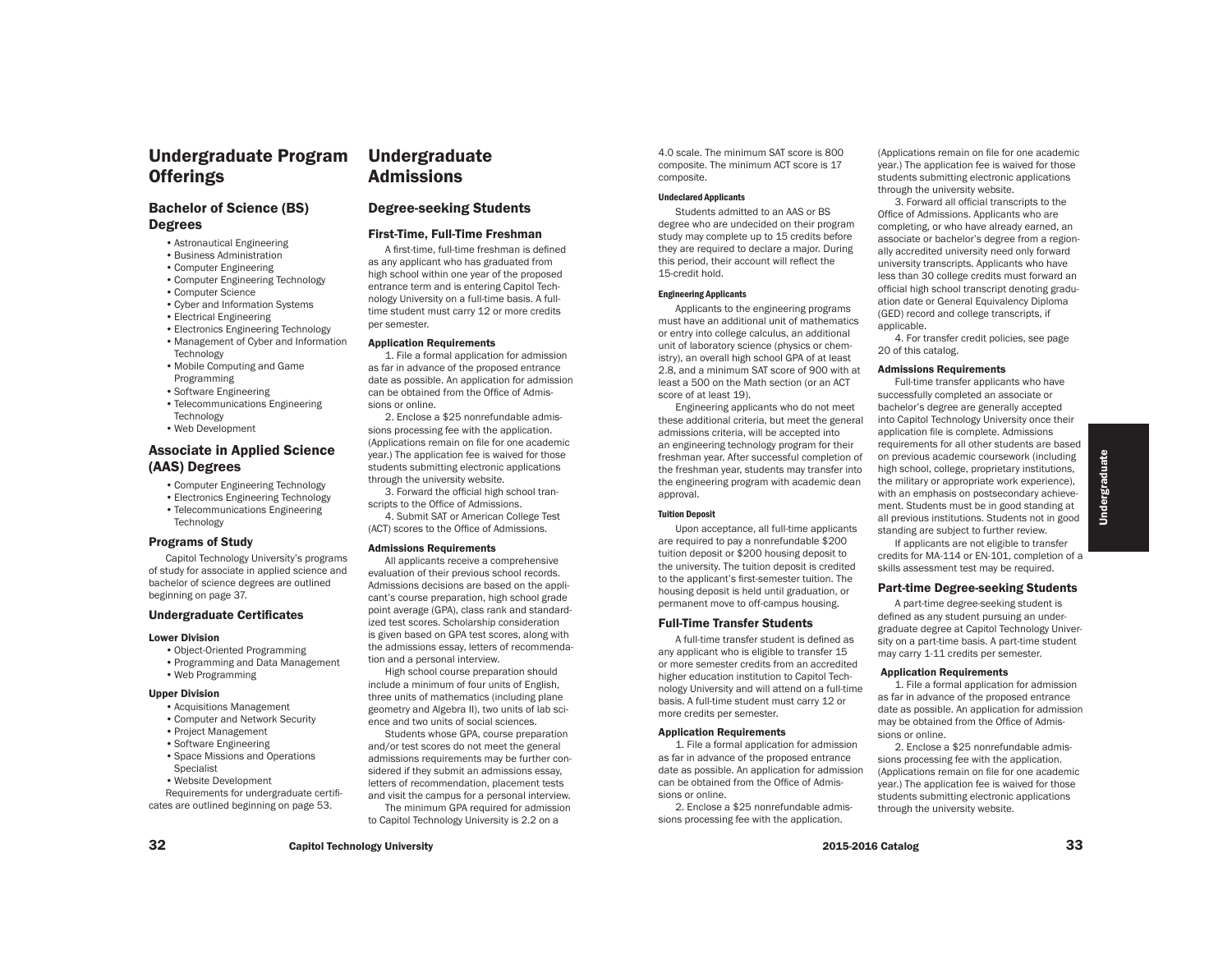3. Forward all official transcripts to the Office of Admissions. Applicants who are completing, or who have already earned, an associate or bachelor's degree from a regionally accredited college need only forward college transcripts. Applicants who have less than a degree or no college credits must forward an official high school transcript denoting graduation date or General Equivalency Diploma (GED) record and college transcripts, if applicable.

4. For transfer credit policies, see page 20 of this catalog.

#### Admissions Requirements

Part-time applicants who have successfully completed an associate or bachelor's degree are generally accepted into Capitol Technology University once their application file is complete. Admissions requirements for all other students are based on previous academic course work (including high school, college, proprietary institutions, the military or appropriate work experience). Students must be in good standing at all previous institutions. Students not in good standing are subject to further review.

If applicants are not eligible to transfer credits for MA-114 or EN-101, completion of a skills assessment test may be required.

### Concurrent, Readmit and Other Types of Students

#### Concurrent Enrollment

Concurrent students are any qualified high school juniors or seniors who want to enroll in a limited number of courses at Capitol Technology University while completing their high school graduation requirements. Concurrently enrolled students are not eligible for financial aid.

#### Application Requirements

1. File a formal application for admission as far in advance of the proposed entrance date as possible. An application for admission may be obtained from the Office of Admissions or online.

2. Enclose a \$25 nonrefundable admissions processing fee with the application. (Applications remain on file for one academic year.) The application fee is waived for those students submitting electronic applications through the university website.

3. Forward an up-to-date official high school transcript to the Office of Admissions.

4. Forward a letter of recommendation from the high school principal or guidance counselor.

5. Meet with an admissions counselor at Capitol Technology University for a personal interview.

#### Admissions Requirements

Once the application requirements have been completed, the applicant will be eligible for concurrent enrollment. Concurrent students are required to complete all prerequisites for courses in which they intend to enroll. Concurrent enrollment is considered a non-degree-seeking status, so the student will not be accepted into a specific degree program. If the student wants to apply for degree-seeking status after high school graduation, the student must complete the application requirements for a first-time, fulltime freshman, outlined on page 32 of this catalog, and should do so as far in advance of the proposed start term as possible.

Concurrent students who want to enroll in MA-114 or EN-101 may be required to complete a skills assessment test.

#### Readmission

A readmit applicant is defined as any applicant who has previously completed any amount of coursework at Capitol Technology University, has not attended Capitol Technology University in at least one full academic year and wants to resume study. Students who were at any time in violation of the university's academic, financial or disciplinary regulations may be denied readmission. Readmitted students may be required to submit or resubmit required documents, such as official transcripts. Readmitted students will enter Capitol Technology University's degree program under the current graduation requirements and will be subject to current policies and procedures. A course audit will be completed to determine what coursework must be fulfilled for graduation. Readmission is contingent upon an application for admission, which may be obtained from the Office of Admissions or online, and review by the admissions staff.

#### Other Types of Students

Applicants who do not match any of the undergraduate types discussed herein should contact the Office of Admissions to determine the application and admissions requirements that apply. To reach the Office of Admissions, call 800-950-1992 or send email to admissions@CapTechU.edu.

#### Certificate Students

An undergraduate certificate student is any student pursuing one or more of Capitol Technology University's state-approved undergraduate certificates, maintaining less than 12 credits per semester and not pursuing a degree. Undergraduate certificate students are not eligible for financial aid.

#### Application Requirements

1. File a formal application for admission as far in advance of the proposed entrance date as possible. An application for admission can be obtained from the Office of Admissions or online.

2. Enclose a \$25 nonrefundable admissions processing fee with the application. (Applications remain on file for one academic year.) The application fee is waived for those students submitting electronic applications through the university website.

3. Forward all official transcripts to the Office of Admissions. Applicants who are completing, or who have already earned, an associate or bachelor's degree from a regionally accredited college need forward only college transcripts. Applicants who have less than a degree or no college credits must forward an official high school transcript denoting graduation date or General Equivalency Diploma (GED) record and college transcripts, if applicable.

#### Admissions Requirements

Undergraduate certificate applicants who have successfully completed an associate or bachelor's degree are generally eligible to register for classes once their application file is complete. Admissions requirements for all other students are based on previous academic coursework (including high school, college, proprietary institutions, the military or appropriate work experience). Students must be in good standing at all previous institutions. Students not in good standing are subject to further review.

All certificates require that students have completed MA-110, MA-114 or have equivalent experience. All coursework must be completed through Capitol Technology University. Students must complete the specific courses listed for the certificate; no substitutions are permitted. Once the course requirements are completed, students must apply for the certificate in the Office of Registration and Records. A \$25 processing fee is due with the certificate request. A student must have a minimum cumulative GPA of 2.0 in all certificate coursework to be awarded the certificate.

#### Non-degree-seeking Students

A non-degree-seeking student is any student pursuing a non-degree certification program or taking individual courses not applying to a degree. Non-degree study is not eligible for financial aid.

#### Application Requirements

1. File a formal application for admission as far in advance of the proposed entrance date as possible. An application for admission can be obtained from the Office of Admissions or online.

2. Enclose a \$25 nonrefundable admissions processing fee with the application. (Applications remain on file for one academic year.) The application fee is waived for those students submitting electronic applications through the university website.

#### Admissions Requirements

Once the application and processing fee are received, applicants are notified of their acceptance and may register for classes during the appropriate registration period. Information about registration is continually updated online.

After successful completion of 15 semester credits at Capitol Technology University, non-degree students must complete the admissions procedure for degree-seeking status, or receive approval for continued nondegree status from the dean of academics.

#### International Students

An international student is defined as any applicant from a country other than the United States who will be pursuing an undergraduate degree program on a student visa. Eligibility requirements, listed below, must be met for acceptance. International students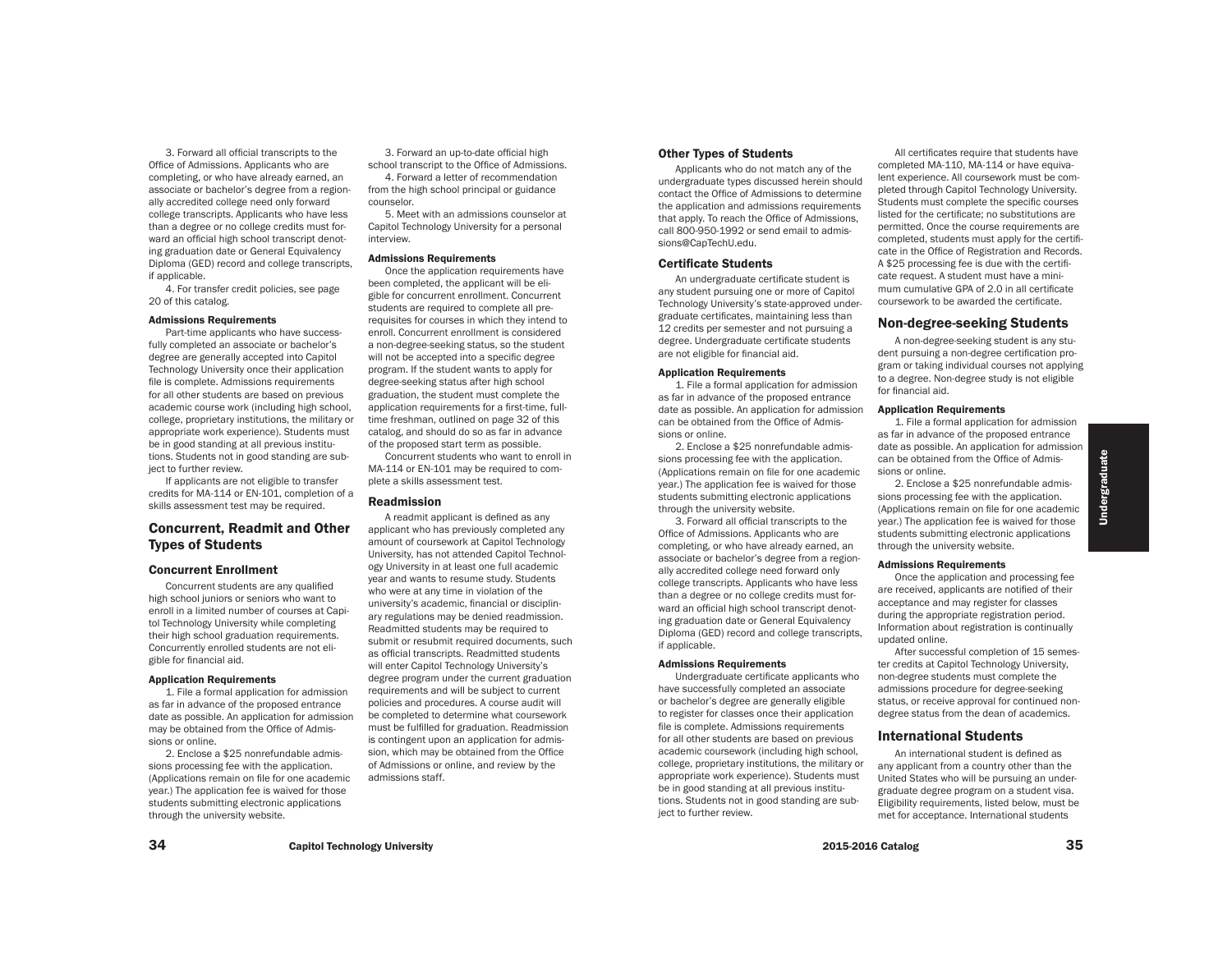are not eligible for institutional scholarships or federal financial aid.

#### Application Requirements

1. File a formal application for admission as far in advance of the proposed entrance date as possible. An application for admission can be obtained from the Office of Admissions or online.

2. Enclose a \$200 nonrefundable admissions processing fee with the application. (Applications remain on file for one academic year.)

3. Verify that you meet the academic and financial requirements stated below.

#### Academic Requirements

Submit certified transcripts (with English translations) of secondary school and/or college records, or examination results when periodic grades are not used for measurement purposes. The university may require that you have your transcripts evaluated by a recognized credential evaluation service.

Applicants should have two years of college preparatory mathematics, such as algebra, geometry and trigonometry.

English proficiency for direct admission into a degree program:

1) TOEFL paper-based test score of 550 or an internet-based test score of 79, or 2) proof of completing a specified level of proficiency at an English language school, or 3) satisfactory completion of English courses at an accredited university or college within the United States.

#### Financial Requirements

International students must submit evidence of sufficient financial resources for living and educational expenses. Support documents must be dated within the last six months. Proof of financial support can be in one of the following forms:

A letter of sponsorship or scholarship from a government agency or corporation. This letter of sponsorship must be an original and outline specific billing procedures.

Complete the declaration and certification of finances form. This form must be accompanied by supporting bank statements or employment verification. Include signatures or original letters of support from each sponsor.

Students who have not provided valid evidence of sponsorship from a government agency or corporation must make a tuition

deposit of \$500 prior to formal acceptance and issuance of I-20.

Applicants can expect an answer from the university three to five weeks after receipt of all necessary documents. All international students must join the university health insurance program, unless adequate coverage is proven.

## Astronautical Engineering

The Astronautical Engineering program is structured to provide students with a balance between theory and practice. Students receive hands on design experience via the university's high altitude balloon payload program, course assignments, laboratory exercises and the Space Operations Institute. The focus is on spacecraft and ground systems design rather than research.

The main objectives of the program is to produce skilled systems oriented astronautical engineers to support the needs of NASA and the aerospace industry.

In order to achieve this objective, students study space systems engineering, orbital mechanics, spacecraft subsystems, spacecraft attitude and control, autonomous ground systems as well as other areas of satellite mission planning, design and operations. Graduates have the ability to work on multidisciplinary teams, meet the expectations of employers of astronautical engineers, and pursue an advanced degree if desired.

All engineering majors must take courses in humanities and social science to broaden their understanding of professional and ethical responsibilities and impact of their engineering solutions in a global context.

All bachelor of science students must complete a capstone where they propose, design, develop and deliver a satellite mission plan or other space related project.

#### Course Requirements

| <b>Bachelor of Science</b> | $130/131$ Credits |
|----------------------------|-------------------|
| Course                     | Credits           |

Computer Sciences 4 Credits CS-150 Intro to Programming Using C 4

#### Engineering 45 Credits AE-150 Introduction to Space 3 AE-311 Spacecraft Systems 3 AE-350 Autonomous Ground Systems 3 AE-351 Orbital Mechanics 3 AE-361 Introduction to Satellite Imaging 3<br>AE-411 Space Systems Engineering 3 Space Systems Engineering 3 AE-454 Spacecraft Dynamics and Control 3 AE-455 Satellite Communications 3 AE-458 Senior Project in Space Science 3

| EE-309                   | Circuit Design and Simulation            | З              |
|--------------------------|------------------------------------------|----------------|
| EE-453                   | Control I                                | 3              |
| AE-463                   | <b>Spacecraft Simulations</b>            | 3              |
|                          | Astronautical Engineering electives (3)* | 9              |
|                          | <b>English Communications</b>            | 9 Credits      |
| EN-101                   | <b>English Communications I</b>          | 3              |
| EN-102                   | <b>English Communications II</b>         | 3              |
| EN-408                   | Writing Seminar in Technical             |                |
|                          | Research                                 | 3              |
|                          | <b>Humanities and Social Sciences</b>    | 19 Credits     |
| <b>FS-100</b>            | Freshman Seminar                         | 1              |
|                          | HU-331 or HU-332 Arts and Ideas          | 3              |
| SS-351                   | Ethics                                   | 3              |
|                          | Humanities electives (2)*                | 6              |
|                          | Social Sciences electives (2)*           | 6              |
|                          | Mathematics and Sciences                 | 36 Credits     |
| CH-120                   | Chemistry                                | 3              |
| MA-230                   | Intro to MATLAB                          | 3              |
| MA-261                   | Calculus I                               | $\overline{4}$ |
| MA-262                   | Calculus II                              | 4              |
| MA-263                   | Calculus III                             | 4              |
| MA-340                   | <b>Ordinary Differential Equations</b>   | 3              |
| MA-360                   | Laplace and Fourier Analysis             | 3              |
| PH-261                   | <b>Engineering Physics I</b>             | 4              |
| PH-262                   | <b>Engineering Physics II</b>            | 4              |
| PH-263                   | <b>Engineering Physics III</b>           | 4              |
| <b>Technical Courses</b> |                                          | 18 Credits     |
| EE-159                   | <b>Circuit Theory</b>                    | 4              |
| EL-200                   | <b>Electronic Devices and Circuits</b>   | 4              |

- EL-204 Digital Electronics 3
- EL-250 Advanced Analog Circuits

- EL-261 Introduction to Communications
	- Circuits and Systems 3

Undergraduate

Undergraduate

\*See appropriate department for approved list.

All bachelor of science degrees require a minimum of 27 credits at the 300-level or above. For descriptions of required courses, see courses beginning on page 72.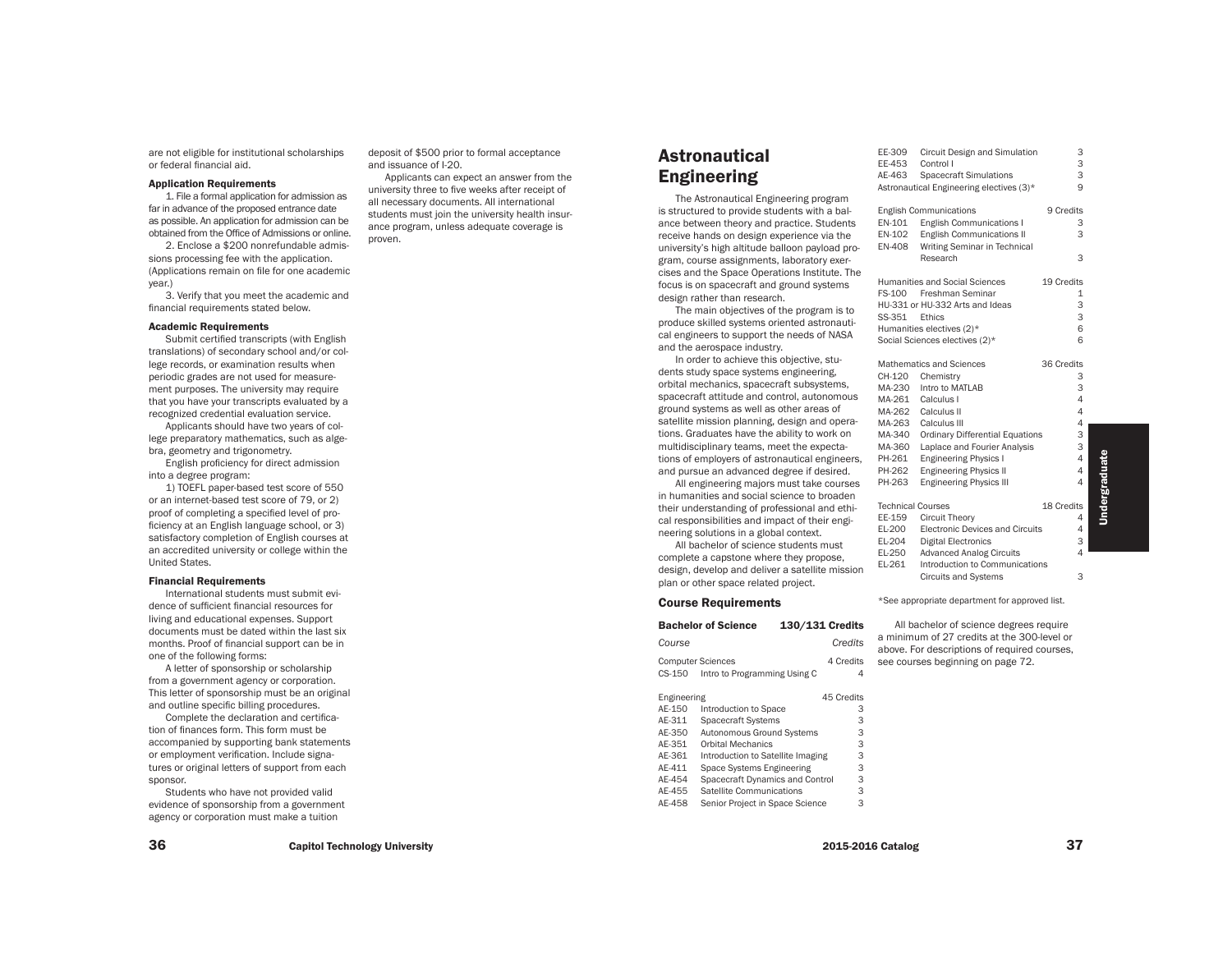## Business Administration

The business administration (BA) curriculum provides students with the knowledge necessary to integrate business, analytical and decision-making skills into a culturally, politically, socially and demographically diverse environment. Graduates will bring to the job market the ability to effectively apply the acquired skills and knowledge (theory, tools and models) to everyday work situations of current or future employers. The goals of the program are to give students an understanding of how private and public sector organizations function effectively and efficiently. Students will gain a clear picture of how the functional business areas work together to achieve organizational success in a global environment. Course content builds a solid business and management foundation to include marketing, accounting, finance, information technology and human resource management. The combined required and elective courses provide students with a breadth of skills important in today's technology-driven business climate.

#### Course Requirements

|                | <b>Bachelor of Science</b>             | 120/121 Credits |   | CS 100                           |
|----------------|----------------------------------------|-----------------|---|----------------------------------|
| Course         |                                        | Credits         |   | <b>BUS 240</b><br><b>BUS 246</b> |
|                | <b>Business Administration</b>         | 33 Credits      |   |                                  |
|                | <b>BUS-200</b> Business Communications |                 | 3 | <b>BUS 310</b>                   |
|                | BUS-270 Financial Accounting I         |                 | 3 |                                  |
| <b>BUS-271</b> | <b>Financial Accounting II</b>         |                 | 3 | <b>BUS 393</b>                   |
| <b>BUS-280</b> | Macroeconomics                         |                 | 3 |                                  |
| <b>BUS-281</b> | Microeconomics                         |                 | 3 | Group Two                        |
| <b>BUS-376</b> | <b>Marketing Principles</b>            |                 | 3 | <b>BUS 379</b>                   |
| <b>BUS-378</b> | <b>Legal Environment of Business</b>   |                 | 3 | <b>BUS 385</b>                   |
| <b>BUS-384</b> | Production and Operations              |                 |   | <b>BUS 393</b>                   |
|                | Management                             |                 | 3 | <b>BUS 395</b>                   |
| <b>BUS-386</b> | Organizational Theory and Behavior     |                 | 3 | <b>BUS 443</b>                   |
| <b>BUS-410</b> | Strategic Management                   |                 | 3 |                                  |
| <b>BUS-458</b> | Senior Project                         |                 | 3 |                                  |
|                |                                        |                 |   | <b>Group Thre</b>                |
|                | <b>Business Fundamentals</b>           | 18 Credits      |   | <b>BUS 289</b>                   |
| <b>BUS-174</b> | Introduction to Business               |                 |   |                                  |
|                | and Management                         |                 | 3 | <b>BUS 290</b>                   |
| <b>BUS-275</b> | Human Resource Management              |                 | 3 | <b>BUS 373</b>                   |
| <b>BUS-279</b> | Introduction to Leadership             |                 | 3 |                                  |
| <b>BUS-283</b> | <b>Managerial Accounting</b>           |                 | 3 | <b>BUS 377</b>                   |
| <b>BUS-372</b> | <b>Financial Management</b>            |                 | 3 | <b>BUS 401</b>                   |
| <b>BUS-454</b> | <b>International Business</b>          |                 | 3 |                                  |
|                | <b>English Communications</b>          | 9 Credits       |   |                                  |
|                | $\blacksquare$                         |                 |   |                                  |

| EN-102<br><b>EN-408</b>                    | <b>English Communications II</b><br>Writing Seminar in Technical                                                                                                                         | 3                                   |
|--------------------------------------------|------------------------------------------------------------------------------------------------------------------------------------------------------------------------------------------|-------------------------------------|
|                                            | Research                                                                                                                                                                                 | 3                                   |
| General electives                          | General electives (5)*                                                                                                                                                                   | 15 Credits<br>15                    |
| FS-100<br>SS-351                           | <b>Humanities and Social Sciences</b><br>Freshman Seminar<br>HU-331 or HU-332 Arts and Ideas<br>Ethics<br>Humanities/History/Philosophy electives (2)*<br>Social Sciences electives (2)* | 19 Credits<br>1<br>3<br>3<br>6<br>6 |
| <b>BUS-250</b><br><b>BUS-362</b><br>SE-321 | Information Technology<br>Database for Managers<br>BUS-301 Project Management<br><b>Information Systems for Managers</b><br>Human-Computer Interaction                                   | 12 Credits<br>3<br>3<br>3<br>3      |
| MA-111<br>Science elective                 | <b>Mathematics and Sciences</b><br>BUS-400 Research Methods<br>MA-110 Business Math I<br><b>Business Math II</b><br>MA-128 Introduction to Statistics                                    | 15 Credits<br>3<br>3<br>3<br>3<br>3 |
|                                            | <b>Recommended Electives</b>                                                                                                                                                             |                                     |
| Group One<br>CS 100                        | Introduction to Programming Logic                                                                                                                                                        |                                     |
| <b>BUS 246</b>                             | BUS 240 Introduction to Business Intelligence<br>Quantitative Methods for Business<br>Analytics                                                                                          |                                     |
| <b>BUS 310</b>                             | Data Mining for Effective<br><b>Decision Making</b>                                                                                                                                      |                                     |
| <b>BUS 393</b>                             | <b>Consumer Analytics</b>                                                                                                                                                                |                                     |

| Group Two      |                                            |
|----------------|--------------------------------------------|
| <b>BUS 379</b> | Integrated Marketing Communication         |
| <b>BUS 385</b> | Marketing Information Technology           |
| <b>BUS 393</b> | <b>Consumer Analytics</b>                  |
| <b>BUS 395</b> | Marketing Process and Strategy             |
| <b>BUS 443</b> | Marketing Analytics: Decision Making in    |
|                | the Information Age                        |
|                |                                            |
| Group Three    |                                            |
| <b>BUS 289</b> | <b>Entrepreneurship and Small Business</b> |
|                | Management                                 |
| <b>BUS 290</b> | Corporate Entrepreneurship                 |
| <b>BUS 373</b> | Entrepreneurial Finance and Venture        |
|                | Capital Investment                         |
| <b>BUS 377</b> | Entrepreneurial Marketing and Selling      |
| <b>BUS 401</b> | New Product Development                    |
|                |                                            |
|                |                                            |

## EN-101 English Communications I 3

38 Capitol Technology University 39 Capitol Technology University

# Computer Engineering

The computer engineering (CE) program is structured to teach students to design and program computers and computer-based systems, including the latest embedded technology. The main objective of the computer engineering program is to produce practical design engineers who will be capable of analyzing the technical needs of society, and to create the next generation of integrated hardware and software solutions to meet systems requirements. CE majors study digital systems, computer organization and architecture, software design and testing, operating systems and programming languages, microcontroller systems, and the latest programmable chip technology. All engineering majors must take courses in humanities and social science to broaden their understanding of professional and ethical responsibilities and the impact of their engineering solutions in a global context. All students complete a capstone course in which they propose, design, build, test and deliver a computer-based system.

#### Course Requirements

|                                                          | <b>Bachelor of Science</b>                                                                                                                                                                                   | 131 Credits                              | All bachelor of science degrees require<br>a minimum of 27 credits at the 300-level or |
|----------------------------------------------------------|--------------------------------------------------------------------------------------------------------------------------------------------------------------------------------------------------------------|------------------------------------------|----------------------------------------------------------------------------------------|
| Course                                                   |                                                                                                                                                                                                              | Credits                                  | above. For descriptions of required courses,                                           |
| CS-150<br>CS-200<br>CS-220<br>CS-351<br>CT-152<br>CA-418 | <b>Computers and Programming</b><br>Introduction to Programming Using C<br>Programming Using C++<br>Database Management<br>Assembly Language Programming<br>Introduction to Unix<br><b>Operating Systems</b> | 19 Credits<br>4<br>3<br>3<br>3<br>3<br>3 | see courses beginning on page 72.                                                      |
| Engineering                                              |                                                                                                                                                                                                              | 30 Credits                               |                                                                                        |
| EE-304                                                   | Digital Design I                                                                                                                                                                                             | 3                                        |                                                                                        |
| EE-354                                                   | Digital Design II                                                                                                                                                                                            | 3                                        |                                                                                        |
| EE-362                                                   | Microcontroller System Design                                                                                                                                                                                | 3                                        |                                                                                        |
| EE-364                                                   | <b>Computer Architecture</b>                                                                                                                                                                                 | 3                                        |                                                                                        |
| EE-404                                                   | Large-Scale Digital Design                                                                                                                                                                                   | 3                                        |                                                                                        |
| EE-452                                                   | Advanced Microcontroller System                                                                                                                                                                              |                                          |                                                                                        |
|                                                          | Design                                                                                                                                                                                                       | 3                                        |                                                                                        |
| EE-458                                                   | Senior Project                                                                                                                                                                                               | 3                                        |                                                                                        |
| EL-452                                                   | <b>Automated Test Systems</b>                                                                                                                                                                                | 3                                        |                                                                                        |
|                                                          | Computer or Engineering electives (3)*                                                                                                                                                                       | 9                                        |                                                                                        |
|                                                          | <b>English Communications</b>                                                                                                                                                                                | 9 Credits                                |                                                                                        |
| EN-101                                                   | <b>English Communications I</b>                                                                                                                                                                              | 3                                        |                                                                                        |
| EN-102<br>EN-408                                         | <b>English Communications II</b><br>Writing Seminar in                                                                                                                                                       | 3                                        |                                                                                        |
|                                                          | <b>Technical Research</b>                                                                                                                                                                                    | 3                                        |                                                                                        |

| FS-100<br>SS-351         | Humanities and Social Sciences<br>Freshman Seminar<br>BUS-301 Project Management<br>HU-331 or HU-332 Arts and Ideas<br>Ethics<br>Humanities electives (2)*<br>Social Science elective (2)* | 22 Credits<br>1<br>3<br>3<br>3<br>6<br>6 |
|--------------------------|--------------------------------------------------------------------------------------------------------------------------------------------------------------------------------------------|------------------------------------------|
|                          | <b>Mathematics and Sciences</b>                                                                                                                                                            | 34 Credits                               |
| CH-120                   | Chemistry                                                                                                                                                                                  | 3                                        |
| MA-124                   | Discrete Mathematics                                                                                                                                                                       | 3                                        |
| MA-261                   | Calculus I                                                                                                                                                                                 | 4                                        |
| MA-262                   | Calculus II                                                                                                                                                                                | 4                                        |
| MA-340                   | <b>Ordinary Differential Equations</b>                                                                                                                                                     | 3                                        |
| MA-345                   | <b>Probability and Statistics</b>                                                                                                                                                          |                                          |
|                          | for Engineers                                                                                                                                                                              | 6                                        |
| PH-261                   | <b>Engineering Physics I</b>                                                                                                                                                               | 4                                        |
| PH-262                   | <b>Engineering Physics II</b>                                                                                                                                                              | 4                                        |
|                          | Physics or science elective                                                                                                                                                                | 3                                        |
| <b>Technical Courses</b> |                                                                                                                                                                                            | 17 Credits                               |

EE-159 Circuit Theory 14<br>EL-200 Electronic Devices and Circuits 4 EL-200 Electronic Devices and Circuits 4<br>EL-204 Digital Electronics 3

EL-262 Microprocessors and Microassembly 3<br>IAE-201 Intro to Information Assurance 3 Intro to Information Assurance 3

All bachelor of science degrees require

\* See appropriate department for approved list.

Digital Electronics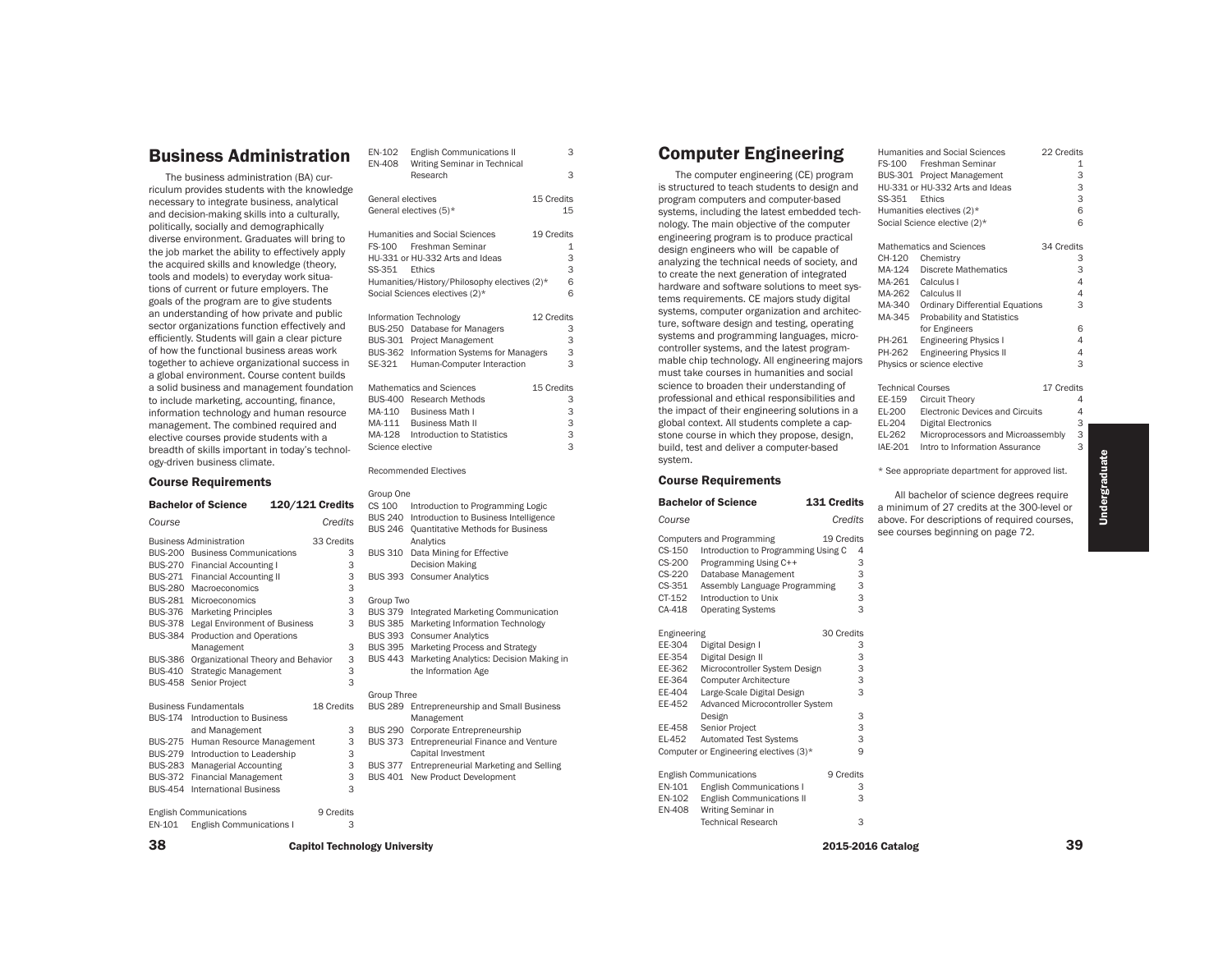## Computer Engineering **Technology**

The Computer Engineering Technology (CET) program is structured to teach students to work at the interface between hardware and software linking digital technology to computer applications. The main objective of the program is to produce technologists who support industry in areas ranging from computers and computer manufacturing to networking and network programming. CET majors study software design and testing, operating systems programming languages, digital systems, computer organization and architecture, micro-controller systems, and the latest programmable chip technology. Students are trained to work in a wide range of technical jobs in the information technol ogy industry. All bachelor of science students complete a capstone course in which they propose, design, build, test and deliver a computer-based system.

#### Associate in Applied Science Degree

The AAS degree program is designed to prepare graduates to work in technical posi tions of the computer technology industry. The program also provides further education for people who seek to broaden their base of knowledge and update their skills.

#### Bachelor of Science Degree

The BS degree program is designed to educate students for computer technology fields by providing a comprehensive understanding of computers. Academic instruction is augmented by requiring students to design and write programs, and through carefully planned laboratory exercises during which students build, interconnect, test, service and operate computer devices and systems.

#### Course Requirements

#### Associate in Applied Science

|        |                                                                  | 64/65 Credits  |
|--------|------------------------------------------------------------------|----------------|
| Course |                                                                  | Credits        |
| EN-101 | <b>English Communications</b><br><b>English Communications I</b> | 6 Credits<br>З |
| EN-102 | <b>English Communications II</b>                                 | З              |

|                |                          | $\frac{1}{2}$ . The mean of $\frac{1}{2}$ is the state of $\frac{1}{2}$<br>Social Sciences elective (1)* | 3          |
|----------------|--------------------------|----------------------------------------------------------------------------------------------------------|------------|
| logy           |                          |                                                                                                          |            |
| tudents        |                          | <b>Mathematics and Sciences</b>                                                                          | 20 Credits |
| ware           | MA-112                   | Intermediate Algebra                                                                                     | 3          |
| ' to           | MA-114                   | Algebra and Trigonometry                                                                                 | 4          |
| ctive          | MA-124                   | <b>Discrete Mathematics</b>                                                                              | 3          |
| {ists          | MA-261                   | Calculus I                                                                                               | 4          |
| from           | PH-201                   | <b>General Physics I</b>                                                                                 | 3          |
| ng to          | PH-202                   | <b>General Physics II</b>                                                                                | 3          |
|                |                          |                                                                                                          |            |
| . CET          | <b>Technical Courses</b> |                                                                                                          | 32 Credits |
| ing,           | CS-150                   | Introduction to Programming Using C                                                                      | З          |
| ages,          | CS-200                   | Computer Science Fundamentals II                                                                         | 3          |
| ı and          | CT-152                   | Introduction to Unix                                                                                     | 3          |
| and            | EL-100                   | Introductory DC/AC Circuits                                                                              | 3          |
| )gy.           | EL-200                   | <b>Electronic Devices and Circuits</b>                                                                   | 4          |
| range          | EL-204                   | <b>Digital Electronics</b>                                                                               | 3          |
| :hnol-         | EL-262                   | Microprocessors/Microassembly                                                                            | 3          |
| udents         | TC-110                   | Introduction to Telecommunications                                                                       | 3          |
| :hey           | NT-100                   | <b>Computer Architecture</b>                                                                             |            |
| r a            |                          | and Construction                                                                                         | 3          |
|                | NT-150                   | <b>Computer Networking</b>                                                                               | 3          |
|                |                          |                                                                                                          |            |
|                |                          | <b>Bachelor of Science</b><br><b>132 Credits</b>                                                         |            |
|                |                          | All requirements for the associate in applied                                                            |            |
|                |                          |                                                                                                          |            |
| ed to          |                          |                                                                                                          |            |
| l posi-        |                          | science degree, plus the following:                                                                      |            |
| stry.          | Course                   |                                                                                                          | Credits    |
| cation         |                          | <b>English Communications</b>                                                                            | 3 Credits  |
| ase of         | <b>EN-408</b>            | Writing Seminar in                                                                                       |            |
|                |                          | <b>Technical Research</b>                                                                                | 3          |
|                |                          |                                                                                                          |            |
|                |                          | <b>Humanities and Social Sciences</b>                                                                    | 12 Credits |
| d to           |                          | HU-331 or HU-332 Arts and Ideas                                                                          | 3          |
| logy           | SS-351                   | Ethics                                                                                                   | 3          |
| -nder          |                          | History/Humanities/Philosophy elective (1)*                                                              | 3          |
| uction         |                          | Social Science elective (1)*                                                                             | 3          |
| design         |                          |                                                                                                          |            |
| fully          |                          | <b>Mathematics and Sciences</b>                                                                          | 13 Credits |
| hich           | CH-120                   | Chemistry                                                                                                | 3          |
| ice and        | MA-128                   | <b>Introduction to Statistics</b>                                                                        | 3          |
| s.             | MA-262                   | Calculus II                                                                                              | 4          |
|                |                          | Math or Science elective (1)*                                                                            | 3          |
|                |                          |                                                                                                          |            |
|                | <b>Technical Courses</b> |                                                                                                          | 39 Credits |
|                | CS-220                   | Database Management                                                                                      | 3          |
| <b>Credits</b> | CS-418                   | <b>Operating Systems</b>                                                                                 | 3          |
|                | CT-240                   | Network Routers and Switches                                                                             | 3          |
| Credits        | EE-304                   | Digital Design I                                                                                         | 3          |
| 6 Credits      | EE-354<br>EE-362         | Digital Design II<br>Microcontroller System Design                                                       | 3<br>3     |

Humanities and Social Sciences 7 Credits

History/Humanities/Philosophy elective (1)\*

1

 $\overline{a}$ 

3

3

3

FS-100 Freshman Seminar

| TC-319                 | Network Sim & Modeling                          | З |
|------------------------|-------------------------------------------------|---|
| Technical elective (1) |                                                 | 3 |
|                        | Technical elective (1) (2xx or above)           | 3 |
|                        | Technical electives (1) (3xx or above)          | 3 |
|                        | * See appropriate department for approved list. |   |

All bachelor of science degrees require a minimum of 27 credits at the 300-level or above. For descriptions of required courses, see courses beginning on page 72.

3

EL-452 Automated Test Systems

Senior Project

IAE-201 Intro to Information Assurance<br>SE-458 Senior Project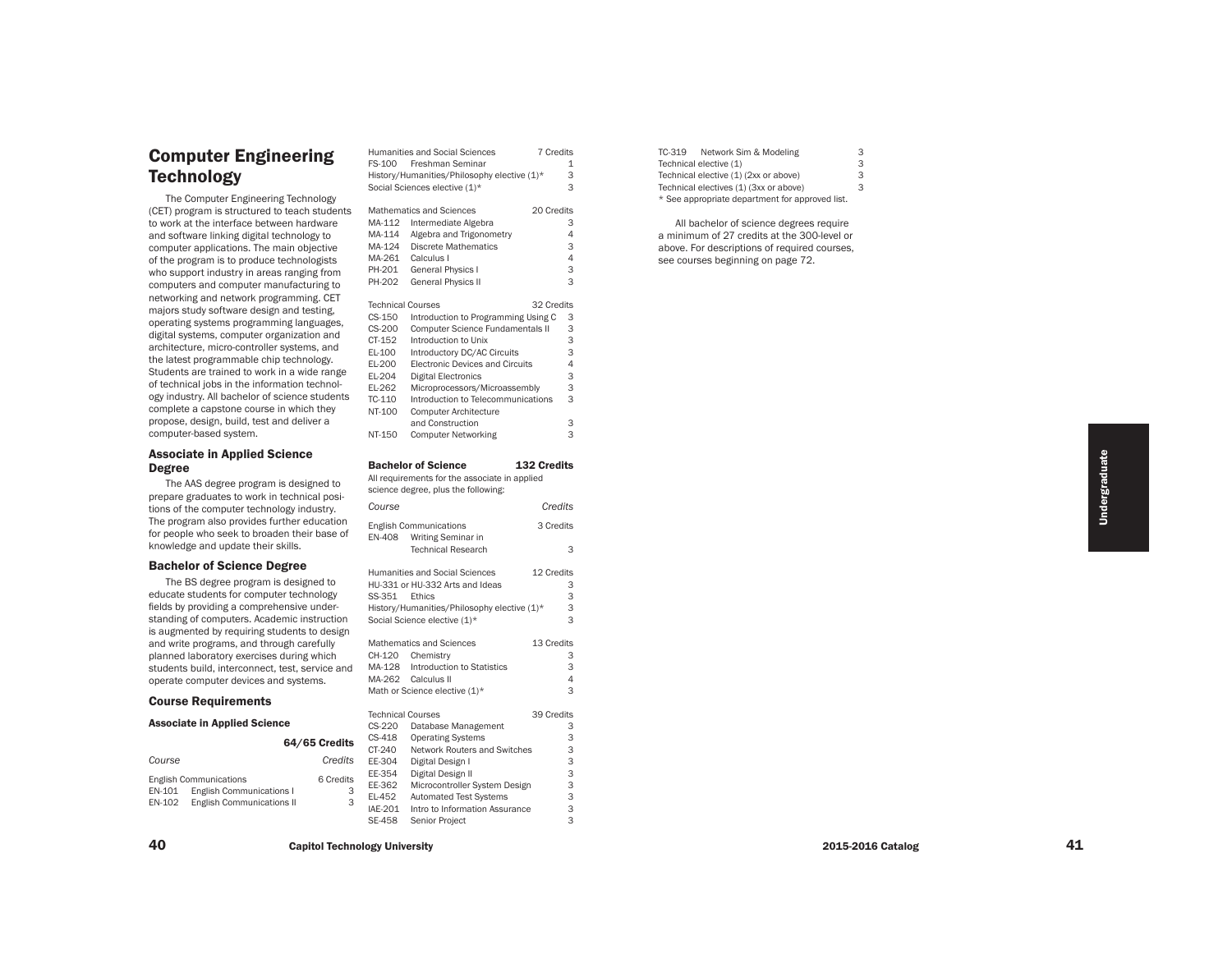## Computer Science

The computer science (CS) program is structured to teach students to design and program computers and computer-based systems to meet the needs of all areas of society. The main objective of the computer science program is to produce practical computer system specialists who can apply computer theory and algorithmic principles to the design of computer-based systems that meet requirements. In order to meet this objective, CS majors study programming languages, computational science, algorithms and complexity, the architecture and organization of computers, software engineering, humancomputer interaction, intelligent systems, information management, and the social and professional issues associated with the practice of computer science. All CS students must take courses in the humanities and social sciences to broaden their understanding of professional and ethical responsibilities and the impact of their CS solutions in a global context. All students complete a capstone course in which they propose, design, build, test and deliver a computer-based system.

#### Course Requirements

| <b>Bachelor of Science</b> |                                                        | <b>129 Credits</b> |   |  |
|----------------------------|--------------------------------------------------------|--------------------|---|--|
| Course                     |                                                        | Credits            |   |  |
|                            | <b>English Communications</b>                          | 9 Credits          |   |  |
| EN-101                     | <b>English Communications I</b>                        |                    | 3 |  |
| EN-102<br><b>EN-408</b>    | <b>English Communications II</b><br>Writing Seminar in |                    | 3 |  |
|                            | <b>Technical Research</b>                              |                    | 3 |  |
|                            |                                                        |                    |   |  |
|                            | <b>Computers and Engineering Science</b>               | 47 Credits         |   |  |
| CS-130                     | Computer Science Fundamentals I                        |                    | 4 |  |
| CS-150                     | Introduction to Programming Using C*                   |                    | 4 |  |
|                            |                                                        |                    |   |  |
| CS-220                     | Database Management                                    |                    | 3 |  |
| CS-225                     | Intermediate Java Programming                          |                    | 3 |  |
| CS-230                     | Computer Science Fundamentals II                       |                    | 3 |  |
| CS-310                     | <b>Computer Algorithms</b>                             |                    | 3 |  |
| CS-316                     | <b>Intelligent Systems</b>                             |                    | 3 |  |
| CS-330                     | iPhone Application Development                         |                    | 3 |  |
| CS-351                     | Assembly Language                                      |                    | 3 |  |
| CS-405                     | Introduction to Software Design                        |                    |   |  |
|                            | with UML                                               |                    | 3 |  |
| CS-418                     | <b>Operating Systems</b>                               |                    | 3 |  |
| CT-152                     | Introduction to Unix                                   |                    | 3 |  |
| CT-376                     | Javascript                                             |                    | 3 |  |
| SE-458                     | Senior Project                                         |                    | 3 |  |

|                          | <b>Computer Science Electives</b>                                                                                                                            | 12 Credits     |  |
|--------------------------|--------------------------------------------------------------------------------------------------------------------------------------------------------------|----------------|--|
|                          | Computer Science electives (3)**                                                                                                                             | 9              |  |
|                          | Humanities and Social Sciences                                                                                                                               | 22 Credits     |  |
| FS-100                   | Freshman Seminar                                                                                                                                             | 1              |  |
|                          | HU-331 or HU-332 Arts and Ideas                                                                                                                              | 3              |  |
| SS-272                   | <b>Group Dynamics</b>                                                                                                                                        | 3              |  |
| SS-351                   | <b>Fthics</b>                                                                                                                                                | 3              |  |
|                          | History/Humanities/Philosophy elective (2)***                                                                                                                | 6              |  |
|                          | Social Science elective (1)***                                                                                                                               | 3              |  |
|                          | Social Science/Management elective (1)***                                                                                                                    | 3              |  |
|                          | Mathematics and Sciences                                                                                                                                     | 30 Credits     |  |
| Science elective         |                                                                                                                                                              | З              |  |
| EL-100                   | Introductory DC/AC Circuits                                                                                                                                  | 3              |  |
| MA-114                   | Algebra and Trigonometry                                                                                                                                     | 4              |  |
| MA-124                   | <b>Discrete Mathematics</b>                                                                                                                                  | 3              |  |
| MA-128                   | Introduction to Statistics                                                                                                                                   | 3              |  |
| MA-261                   | Calculus I                                                                                                                                                   | $\overline{4}$ |  |
| MA-262                   | Calculus II                                                                                                                                                  | $\overline{4}$ |  |
| PH-201                   | <b>General Physics I</b>                                                                                                                                     | 3              |  |
| PH-202                   | <b>General Physics II</b>                                                                                                                                    | 3              |  |
| <b>Technical Courses</b> |                                                                                                                                                              | 9 Credits      |  |
| EL-204                   | <b>Digital Electronics</b>                                                                                                                                   | 3              |  |
| EL-262                   | Microprocessors/Microassembly                                                                                                                                | 3              |  |
| TC-110                   | Introduction to Telecommunications                                                                                                                           | 3              |  |
|                          | * Students who validate CS-150 or who place into<br>Calculus I may replace this course with any techni-<br>cal course not already required for the CS degree |                |  |

cal course not already required for the CS degree. \*\*CT-240 is recommended for students interested in additional networking courses. CT-201 and CS-406 are recommended for students interested in constructing websites with dynamic webpages. CS-432 is recommended for students interested in taking CS-513 in the MSCS program.

\*\*\*See appropriate department for approved list.

All bachelor of science degrees require a minimum of 27 credits at the 300-level or above. For descriptions of required courses, see courses beginning on page 72.

## Cyber and Information **Security**

The cyber and information security (CIS) program is designed to meet current and anticipated needs for highly-skilled cybersecurity professionals, particularly as it relates to securing information and defending the information systems that store it. As society becomes increasingly reliant on information in electronic form, identifying and addressing vulnerabilities where information resides is vital to any public, private or government organization. The BSCIS degree develops and builds upon students' mastery in computer networking and programming, so that they become effective technologists for managing information security risk. In addition, BSCIS students complete courses by the end of their sophomore year that prepare them to pass industry certification exams to include A+, Network+, CEH, CISSP and Security+. By attaining a combination of the BSIA degree and one or more of the industry certifications, graduates will not only possess the professional knowledge required for a successful career in information assurance, but also have the credentials to prove it.

#### Course Requirements

|                | <b>Bachelor of Science</b>               | 127/130 Credits                     |   | ⊽ບ        |
|----------------|------------------------------------------|-------------------------------------|---|-----------|
| Course         |                                          | Credits                             |   | Ge        |
|                | Programming and Computer                 | 31 Credits                          |   | $*S$      |
| CS-130         | <b>Computer Science Fundamentals I</b>   |                                     | 4 | $***$     |
| CS-150         |                                          | Introduction to Programming Using C | 3 |           |
| CS-220         | Database Management                      |                                     | 3 |           |
| CS-230         | Computer Science Fundamentals II         |                                     | 3 | a r       |
| CS-320         | Database Administration                  |                                     | 3 | ab        |
| CS-418         | <b>Operating Systems</b>                 |                                     | 3 | <b>se</b> |
| CT-152         | Introduction to Unix                     |                                     | 3 |           |
| CT-206         | <b>Scripting Languages</b>               |                                     | 3 |           |
| CT-240         | Internetworking with Routers             |                                     |   |           |
|                | and Switches                             |                                     | 3 |           |
| SE-458         | Senior Project                           |                                     | 3 |           |
|                | Information Assurance Courses            | 27 Credits                          |   |           |
| <b>IAE-201</b> | Introduction to Information              |                                     |   |           |
|                | <b>Assurance Concepts</b>                |                                     | 3 |           |
| IAE-301        | Comprehensive Computer and               |                                     |   |           |
|                | <b>Network Security</b>                  |                                     | 3 |           |
| IAE-315        | Secure System Administration and         |                                     |   |           |
|                | Operation*                               |                                     | 3 |           |
| IAE-321        | <b>Applied Wireless Network Security</b> |                                     | 3 |           |

IAE-325 Secure Data Communications and

| <b>IAE-405</b> | Malware Analysis / Reverse<br>Engineering*    | 3             |
|----------------|-----------------------------------------------|---------------|
| <b>IAE-406</b> | Digital Forensics and the                     |               |
|                | Investigative Process*                        | 3             |
| IAE-410        | Penetration Testing*                          | 3             |
| Management     |                                               | 6 Credits     |
| <b>BUS-174</b> | Introduction to Business                      |               |
|                | and Management                                | З             |
| BUS-301        | <b>Project Management</b>                     | 3             |
|                | <b>Mathematics and Sciences</b>               | 17 Credits    |
| MA-114         | Algebra and Trigonometry                      | 4             |
| MA-124         | Discrete Mathematics                          | 3             |
| MA-128         | Introduction to Statistics                    | 3             |
| MA-261         | Calculus I                                    | 4             |
|                | Science elective (1)**                        | 3             |
|                | <b>English Communications</b>                 | 9 Credits     |
| EN-101         | <b>English Communications I</b>               | З             |
| EN-102         | <b>English Communications II</b>              | 3             |
| <b>EN-408</b>  | Writing Seminar in                            |               |
|                | <b>Technical Research</b>                     | 3             |
|                | Humanities and Social Sciences                | 18-19 Credits |
| <b>FS-100</b>  | Freshman Seminar                              | 1             |
|                | HU-331 or HU-332 Arts and Ideas               | 3             |
| SS-351         | Ethics                                        | 3             |
|                | History/Humanities/Philosophy electives (2)** | 6             |
|                | Social Sciences electives (2)**               | 6             |

Cryptography 3

Malicious Code\* 3

IAE-402 Introduction to Incident Handling and

Undergraduate Undergraduate

neral Electives 19-21 Credits

Synchronous online environment only. See appropriate department for approved list.

All bachelor of science degrees require minimum of 27 credits at the 300-level or ove. For descriptions of required courses, ee courses beginning on page 72.

42 Capitol Technology University **2015-2016** Catalog 2015-2016 Catalog 2015-2016 Catalog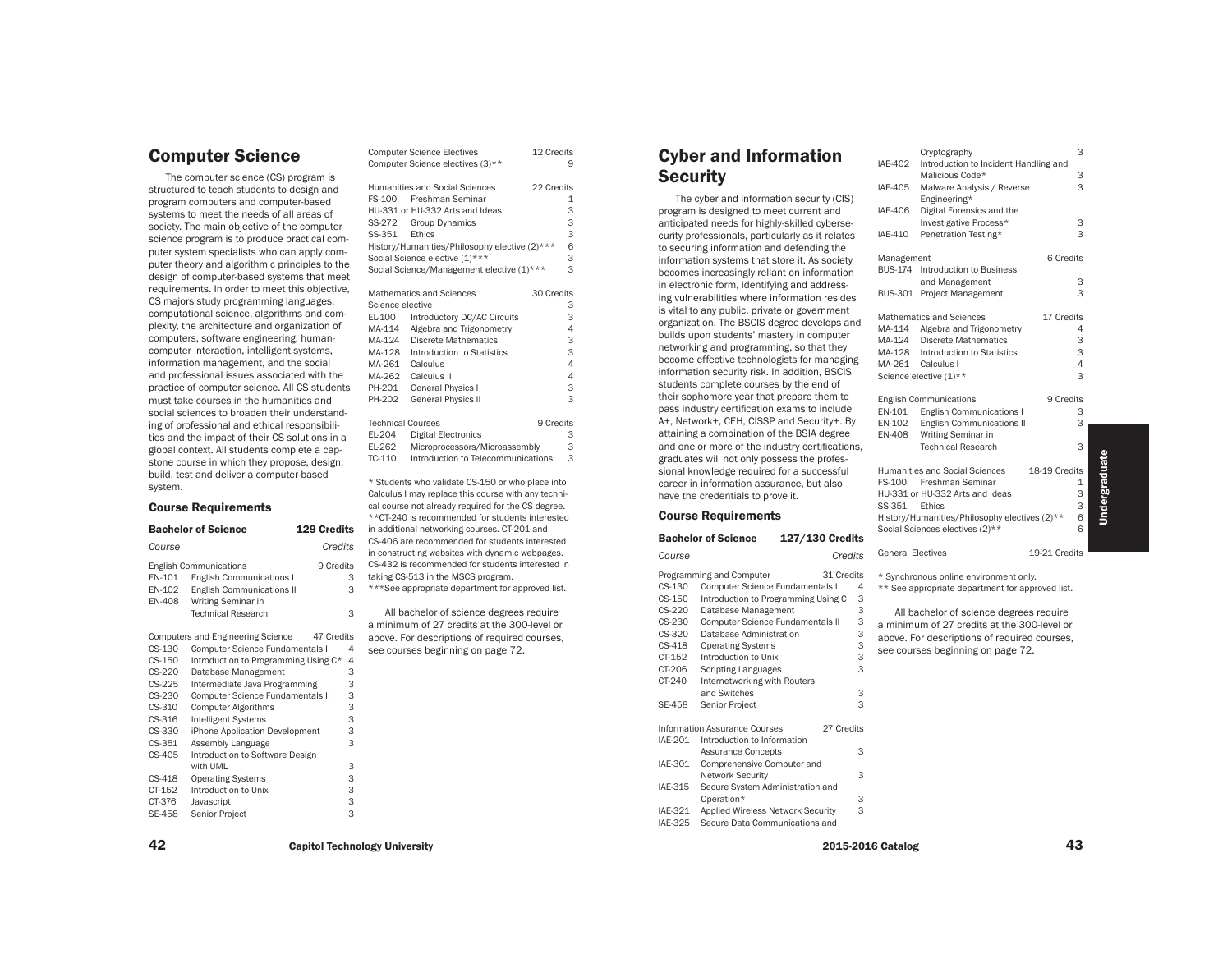## Electrical Engineering

The electrical engineering (EE) program is structured to teach students a blend of theory and practice directed at engineering design, rather than research. The main objective of the program is to produce practical design engineers who are capable of analyzing the technical needs of society, and to create the next generation of electrical and electronic circuits to meet systems requirements. To meet this objective, students start in the program with basic circuit theory and laboratory projects that provide them a practical background. The students are then taught to use increasingly sophisticated design and testing techniques to conduct experiments, and interpret data. As students progress through the program they are taught more theoretical methods of circuit modeling and computer-aided circuit simulation tools that enable them to design, build, test and analyze sophisticated circuits and systems. There are elective courses that allow for specialization in communications systems, micro-controller system design, signals and systems, digital signal processing, microwave engineering, VHDL and telecommunications. All engineering majors must take courses in humanities and social science to broaden their understanding of professional and ethical responsibilities and the impact of their engineering solutions in a global context. All students complete a capstone course in which they propose, design, build, test, analyze and deliver a working prototype circuit to meet engineering standards and realistic constraints.

| CT-150                   | Intro to Programming Using C                   | 4          |
|--------------------------|------------------------------------------------|------------|
|                          | Engineering elective (2)*                      | 6          |
|                          | <b>English Communications</b>                  | 9 Credits  |
| EN-101                   | <b>English Communications I</b>                | 3          |
| EN-102                   | <b>English Communications II</b>               | 3          |
| EN-408                   | Writing Seminar in                             |            |
|                          | <b>Technical Research</b>                      | 3          |
|                          | <b>Humanities and Social Sciences</b>          | 19 Credits |
| FS-100                   | Freshman Seminar                               | 1          |
|                          | <b>BUS 301 Project Management</b>              | 3          |
|                          | HU-331 or HU-332 Arts and Ideas                | 3          |
| SS-351                   | <b>Ethics</b>                                  | 3          |
|                          | Humanities electives (1)*                      | 3          |
|                          | Social Science electives (2)*                  | 6          |
|                          | Mathematics and Sciences                       | 39 Credits |
| CH-120                   | Chemistry                                      | 3          |
| MA-230                   | Intro to MATLAB                                | 3          |
| MA-261                   | Calculus I                                     | 4          |
| MA-262                   | Calculus II                                    | 4          |
| MA-263                   | Calculus III                                   | 4          |
| MA-340                   | <b>Ordinary Differential Equations</b>         | 3          |
| MA-345                   | <b>Probability and Statistics</b>              |            |
|                          | for Engineers                                  | 3          |
| MA-360                   | Laplace and Fourier Analysis                   | 3          |
| PH-261                   | <b>Engineering Physics I</b>                   | 4          |
| PH-262                   | <b>Engineering Physics II</b>                  | 4          |
| PH-263                   | <b>Engineering Physics III</b>                 | 4          |
| <b>Technical Courses</b> |                                                | 21 Credits |
| EE-159                   | <b>Circuit Theory</b>                          | 4          |
| EL-200                   | <b>Electronic Devices and Circuits</b>         | 4          |
| EL-204                   | <b>Digital Electronics</b>                     | 3          |
| EL-250                   | <b>Advanced Analog Circuits</b>                | 4          |
| EL-261                   | Introduction to Communications                 |            |
|                          | <b>Circuits and Systems</b>                    | 3          |
| EL-262                   | Microprocessors and Microassembly              | 3          |
|                          | *See appropriate department for approved list. |            |

EE-461 Communications Theory 3

## Course Requirements

| Course |                                | Credits    |
|--------|--------------------------------|------------|
|        | <b>Electrical Engineering</b>  | 46 Credits |
| EE-304 | Digital Design I               | 3          |
| EE-309 | Circuit Design and Simulation  | 3          |
| EE-359 | High Frequency Circuit Design  | 3          |
| EE-362 | Microcontroller System Design  | 3          |
| EE-406 | Signals and Systems            | 3          |
| EE-409 | Network Analysis and Synthesis | 3          |
| EE-419 | Electrostatics                 | 3          |
| EE-453 | Control I                      | 3          |
| EE-456 | Digital Signal Processing      | 3          |
| EE-458 | Senior Project                 | 3          |
| EE-459 | Electromagnetic Field Theory   | 3          |

Bachelor of Science 134 Credits

| All bachelor of science degrees require      |
|----------------------------------------------|
| a minimum of 27 credits at the 300-level or  |
| above. For descriptions of required courses, |
| see courses beginning on page 72.            |

## Electronics Engineering **Technology**

The electronics engineering technology (EET) program is structured to teach students a foundation in electronics technology with a strong emphasis on laboratory work and further the students' knowledge with more advanced studies in theoretical analysis and design. The main objective of the program is to produce technologists who support industry in areas ranging from circuit analysis to digital design to control and robotics. To meet this objective, EET majors study circuit design and simulation, network analysis and synthesis, transmission lines, micro-system design and fiber-optic communications with options for specialization in areas such as communications, computer design, control theory, micro-controllers and telecommunications. Students are trained to work in a wide range of practical electronics jobs and conduct design and theory work in the electronics field. All EET students must take courses in humanities and social science to broaden their understanding of professional and ethical responsibilities and the impact of their engineering solutions in a global context. All bachelor of science students complete a capstone course in which they propose, design, build, test and deliver a working electronic project.

#### Associate in Applied Science Degree

The AAS degree program is designed to provide students a foundation in electronics technology with a strong emphasis on laboratory work and to prepare graduates to work in technical positions of the electronics technology industry. Some theoretical courses are included to prepare students who are continuing with the bachelor's degree.

#### Bachelor of Science Degree

The BS degree program is designed to build on the AAS program with more advanced studies in theoretical analysis and design. Courses in design, modeling and simulation provide students with the necessary background to do design work in the electronics field and to pursue continued studies in order to avoid technical obsolescence.

#### Course Requirements

#### Associate in Applied Science

|                                                |                                                                                                                                                     | <b>66 Credits</b> |                       |
|------------------------------------------------|-----------------------------------------------------------------------------------------------------------------------------------------------------|-------------------|-----------------------|
| Course                                         |                                                                                                                                                     | Credits           |                       |
| EN-101<br>EN-102                               | <b>English Communications</b><br><b>English Communications I</b><br><b>English Communications II</b>                                                | 6 Credits         | З<br>3                |
| FS-100                                         | <b>Humanities and Social Sciences</b><br>Freshman Seminar<br>Humanities elective (1)*<br>Social Science elective (1)*                               | 7 Credits         | 1<br>3<br>3           |
| MA-112<br>MA-114<br>MA-261<br>PH-201<br>PH-202 | Mathematics and Sciences<br>Intermediate Algebra<br>Algebra and Trigonometry<br>Calculus I<br><b>General Physics I</b><br><b>General Physics II</b> | 17 Credits        | 3<br>4<br>4<br>3<br>3 |
| <b>Technical Courses</b>                       |                                                                                                                                                     | 36 Credits        |                       |
| CS-150                                         | Introduction to Programming Using C                                                                                                                 |                   | 4                     |
| EL-100                                         | Introductory DC/AC Circuits                                                                                                                         |                   | 3                     |
| EL-150                                         | DC/AC Circuit Analysis                                                                                                                              |                   | 3                     |
| EL-200                                         | <b>Electronic Devices and Circuits</b>                                                                                                              |                   | 4                     |
| EL-204                                         | <b>Digital Electronics</b>                                                                                                                          |                   | 3                     |
| EL-212                                         | <b>Transmission Lines</b>                                                                                                                           |                   | 3                     |
| EL-250                                         | <b>Advanced Analog Circuits</b>                                                                                                                     |                   | 4                     |
| EL-255                                         | <b>Control and Robotics</b>                                                                                                                         |                   | 3                     |
| EL-261                                         | Introduction to Communications                                                                                                                      |                   |                       |
| EL OGO                                         | <b>Circuits and Systems</b><br>Miaranroaccore/Miarazcombly                                                                                          |                   | 3<br>C                |

ors/ Micro Technical elective\* 3 \* See appropriate department for approved list.

\*\* Students who intend to stop at the associate degree may replace Calculus II with another math course.

# **Undergraduate** Undergraduate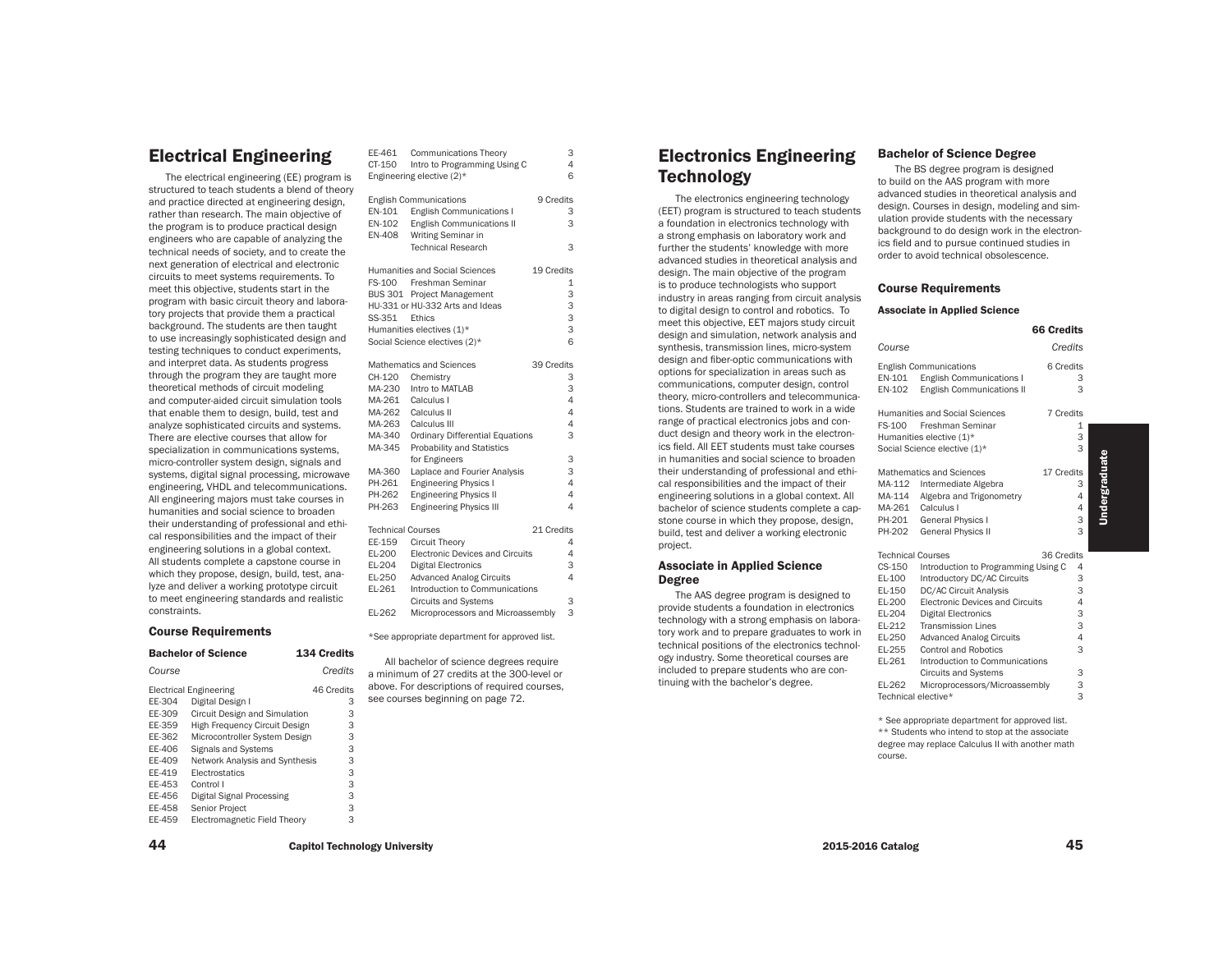|                                                                                                                    | טטוטוטו טו טעוטווע<br>All requirements for the associate in applied sci-<br>ence degree, plus the following:                                                                                                                                                     |                                                              |
|--------------------------------------------------------------------------------------------------------------------|------------------------------------------------------------------------------------------------------------------------------------------------------------------------------------------------------------------------------------------------------------------|--------------------------------------------------------------|
| Course                                                                                                             |                                                                                                                                                                                                                                                                  | Credits                                                      |
| <b>EN-408</b>                                                                                                      | <b>English Communications</b><br>Writing Seminar in<br><b>Technical Research</b>                                                                                                                                                                                 | 3 Credits<br>3                                               |
| <b>General Electives</b>                                                                                           | General electives (2)*                                                                                                                                                                                                                                           | 6 Credits<br>6                                               |
| SS-351                                                                                                             | Humanities/Social Sciences<br>HU-331 or HU-332 Arts and Ideas<br>Ethics<br>Humanities elective (1)**<br>Social Science elective (1)**                                                                                                                            | 12 Credits<br>3<br>3<br>3<br>3                               |
| CH-120<br>MA-262<br>MA-230<br>MA-340<br>MA-360                                                                     | <b>Mathematics and Sciences</b><br>Chemistry<br>Calculus II<br>Intro to MATLAB<br><b>Ordinary Differential Equations</b><br>Laplace and Fourier Analysis                                                                                                         | 16 Credits<br>3<br>4<br>3<br>3<br>3                          |
| <b>Technical Courses</b><br>EE-304<br>EE-309<br>EE-354<br>EE-362<br>EE-409<br>EE-453<br>EE-458<br>EL-301<br>EL-307 | Digital Design I<br>Circuit Design and Simulation<br>Digital Design II<br>Microcontroller System Design<br>Network Analysis and Synthesis<br>Control I<br>Senior Project<br><b>Advanced Communications</b><br><b>Circuits and Systems</b><br>Noise and Shielding | 36 Credits<br>3<br>3<br>3<br>3<br>3<br>3<br>3<br>3<br>3<br>3 |
| OP-301                                                                                                             | <b>Fiber Optic Communications</b><br>* Any course may be taken to satisfy the general<br>elective requirement.<br>** See appropriate department for approved list.                                                                                               |                                                              |

Bachelor of Science 133 Credits

All bachelor of science degrees require a minimum of 27 credits at the 300-level or above. For descriptions of required courses, see courses beginning on page 72.

## Management of Cyber and Information **Technology**

The management of cyber and informa tion technology (MCIT) program prepares students for positions in the information assurance industry or in businesses that rely on the use of sophisticated information resources and tools. Students are trained to understand the demands of technical jobs and to facilitate, from a managerial stand point, an effective and efficient working envi ronment for employees. The main objective of the program is to produce systems thinkers with both management expertise and techni cal competence. MCIT majors study principles of management, organizational behavior, pro duction and operations management, busi ness telecommunications analysis, marketing and personnel management. All students complete a capstone course in which they propose, design, test and deliver a manage ment project.

|  | <b>Course Requirements</b> |  |
|--|----------------------------|--|
|--|----------------------------|--|

|                | <b>Bachelor of Science</b>                 | <b>121/122 Credits</b> |         |
|----------------|--------------------------------------------|------------------------|---------|
| Course         |                                            |                        | Credits |
|                | <b>Business Foundations</b>                | 21 Credits             |         |
| BUS-174        | Introduction to Business<br>and Management |                        | 3       |
| <b>BUS-200</b> | <b>Business Communications</b>             |                        | 3       |
| BUS-270        | <b>Financial Accounting I</b>              |                        | 3       |
|                | BUS-280 or BUS-281 Macro/Microeconomics    |                        | 3       |
| BUS-372        | <b>Financial Management</b>                |                        | 3       |
| <b>BUS-375</b> | Human Resource Management                  |                        | 3       |
| BUS-400        | Research Methods                           |                        | 3       |
|                | <b>Business Administration</b>             | 21 Credits             |         |
| <b>BUS-208</b> | Internet and the Law                       |                        | 3       |
| BUS-279        | Introduction to Leadership                 |                        | 3       |
| <b>BUS-301</b> | <b>Project Management</b>                  |                        | 3       |
| <b>BUS-386</b> | Organizational Theory and Behavior         |                        | 3       |
| <b>BUS-410</b> | Strategic Management                       |                        | 3       |
| <b>BUS-454</b> | International Business                     |                        | 3       |
| <b>BUS-458</b> | Senior Project                             |                        | 3       |

Information Technology 34 Credits

CS-150 Introduction to Programming Using C 3

BUS-362 Information Systems for Managers

CS-130 Computer Science Fundamentals I

BUS-250 Database for Managers

CT-101 Computer Applications<br>CT-152 Introduction to Unix 3 Introduction to Unix 3 IAE-201 Introduction to Information Assurance Concepts 3 IAE-301 Comprehensive Computer and Network Security 3 IAE-315 Secure Systems Administration and Operation 3 IAE-402 Introduction to Incident Handling and Malicious Code 3 TC-110 Introduction to Telecommunications 3 General electives (2)\* 6 English Communications 9 Credits EN-101 English Communications I 3 EN-102 English Communications II<br>EN-408 Writing Seminar in 3 Writing Seminar in Technical Research 3 Humanities and Social Sciences 19 Credits FS-100 Freshman Seminar 1 HU-331 or HU-332 Arts and Ideas 3 SS-351 Ethics 3 History/Humanities/Philosophy electives (2)\* 6 Social Sciences electives (2)\* 6 Mathematics and Sciences 12 Credits MA-110 Business Math I 3 MA-111 Business Math II 3 MA-128 Introduction to Statistics 3 Science elective (1)\* 3 \* See appropriate department for approved list.

All bachelor of science degrees require a minimum of 27 credits at the 300-level or above. For descriptions of required courses, see courses beginning on page 72.

3

3

3

Undergraduate

**Undergraduate**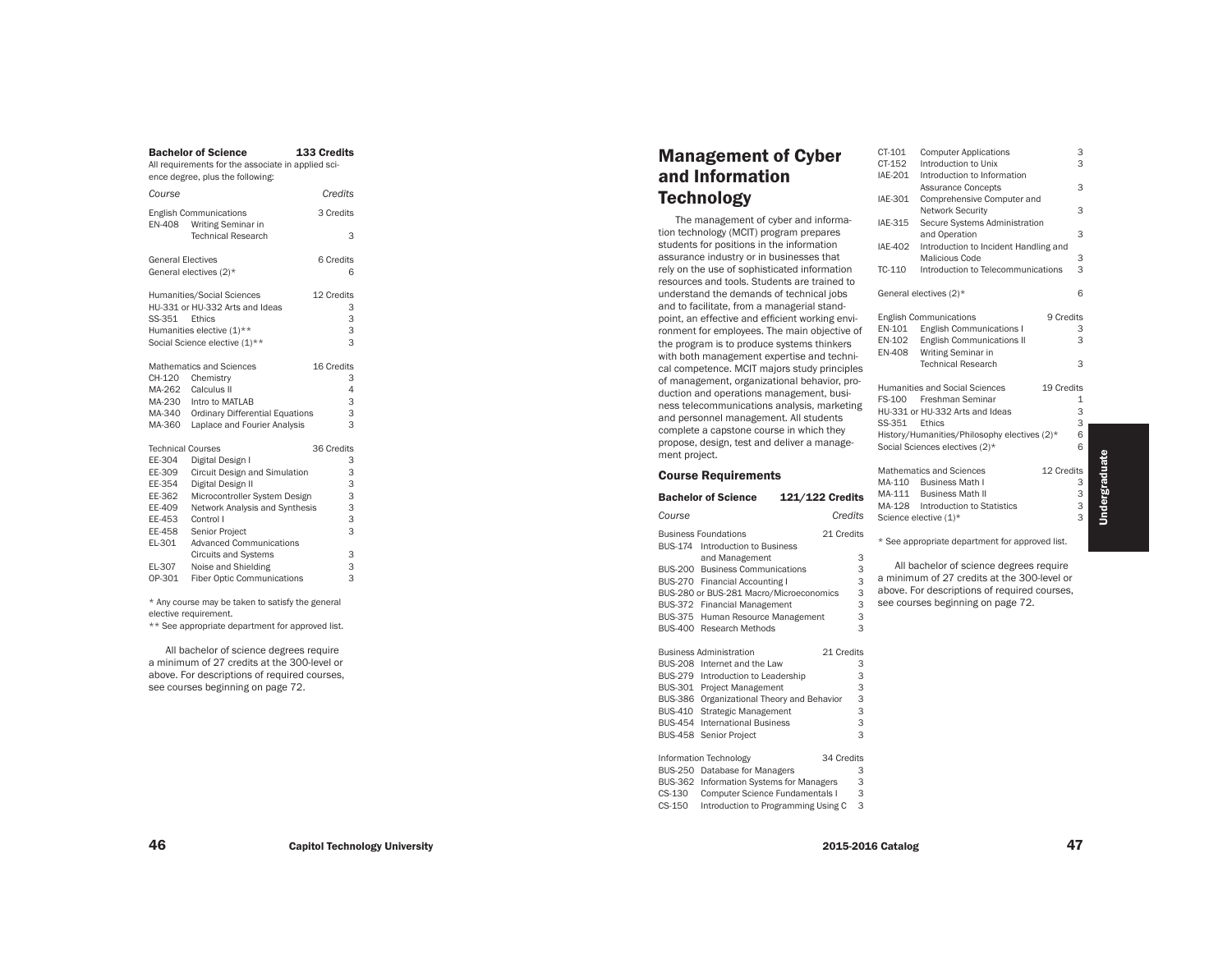## Mobile Computing and Game Programming

The mobile computing and game programming degree program offers students the opportunity to gain the skills and knowhow needed for success in an increasingly critical arena of information technology. The objective of the mobile computing and game programming program is to produce programmers who can design and develop the next generation of mobile computer applications. Students in the program take courses in such specialized areas as iPhone application development and Javascript, while also reinforcing the fundamentals of computer science, programming and software design. Mobile computing and game programming majors must also fulfill general requirements in mathematics and science,. To help them in placing their studies and knowledge in a broader context, they must also take courses in the humanities and social science. All students complete a capstone course in which they design, build, test and deliver a mobile application.

#### Course Requirements

|                                                          | <b>126 Credits</b><br><b>Bachelor of Science</b>                                                                                                                    |                            |                                      | Mathematics and Sciences                                                                                                                          |
|----------------------------------------------------------|---------------------------------------------------------------------------------------------------------------------------------------------------------------------|----------------------------|--------------------------------------|---------------------------------------------------------------------------------------------------------------------------------------------------|
| Course                                                   | Credits                                                                                                                                                             |                            | MA-114                               | Algebra and Trigonometry                                                                                                                          |
| CS-130<br>CS-220<br>CS-431                               | <b>Computers and Software</b><br>64 Credits<br>Computer Science Fundamentals I<br>Database Management<br>Graphics and Game Programming                              | 4<br>3<br>4                | MA-124<br>MA-128<br>PH-201<br>PH-202 | Discrete Mathematics<br>Introduction to Statistics<br>General Physics I<br><b>General Physics II</b>                                              |
| CS-225<br>CS-230<br>CS-305<br>CS-316                     | Intermediate Java Programming<br><b>Computer Science Fundamentals II</b><br><b>Android Applications Development</b><br><b>Intelligent Systems</b>                   | 3<br>3<br>3<br>3           |                                      | * See appropriate department for appro<br>** Any course may be taken to satisfy t<br>elective requirement.                                        |
| CS-330<br>CS-340<br>CS-356<br>CS-430<br>CT-102<br>CT-152 | iPhone Application Development<br>Game Programming<br>Dynamic Web Page Development<br>Game Programming/iPhone Platform<br>Intro/Internet Applications<br>Intro/Unix | 3<br>3<br>3<br>3<br>3<br>3 |                                      | All bachelor of science degrees<br>a minimum of 27 credits at the 300<br>above. For descriptions of required<br>see courses beginning on page 72. |

| CT-206                   | Scripting languages                               | З          |
|--------------------------|---------------------------------------------------|------------|
| CT-376                   | Javascript                                        | 3          |
| CS-406                   | Web Programming Languages                         | 3          |
| <b>IAE-201</b>           | Intro to Information Assurance                    | 3          |
| IAE-301                  | Comprehensive Computer/                           |            |
|                          | Network Security                                  | 3          |
| IAE-311                  | <b>Mobile Computing Security</b>                  | 3          |
| SE-321                   | Hunman Computer Interaction                       | 3          |
| <b>SE-458</b>            | Senior Design Project                             | 3          |
|                          |                                                   |            |
| <b>General Electives</b> |                                                   | 6 Credits  |
| <b>Business</b>          |                                                   | 9 Credits  |
| <b>BUS-174</b>           | Intro to Business Management                      | 3          |
| <b>BUS-208</b>           | E-Commerce and the Law                            | 3          |
| <b>BUS-289</b>           | Entrepreneurship/Small Business                   |            |
|                          | Management                                        | 3          |
|                          |                                                   |            |
|                          | <b>Humanities and Social Sciences</b>             | 31 Credits |
| FS-100                   | Freshman Seminar                                  | 1          |
| EN-101                   | <b>English Communications I</b>                   | 3          |
| EN-102                   | <b>English Communications II</b>                  | 3          |
| <b>EN-408</b>            | Writing Seminar in                                |            |
|                          | <b>Tech Research</b>                              | 3          |
| HU-210                   | <b>Game Design Theory</b>                         | 3          |
|                          | HU-331 or HU-332 Arts and Ideas                   | 3          |
| SS-351                   | <b>Ethics</b>                                     | 3          |
|                          | Humanities electives (2)*                         | 6          |
|                          | Social Sciences electives (2)*                    | 6          |
|                          | <b>Mathematics and Sciences</b>                   | 16 Credits |
| MA-114                   | Algebra and Trigonometry                          | 4          |
| MA-124                   | <b>Discrete Mathematics</b>                       | 3          |
| MA-128                   | Introduction to Statistics                        | 3          |
| PH-201                   | <b>General Physics I</b>                          | 3          |
| PH-202                   | <b>General Physics II</b>                         | 3          |
|                          | * See appropriate department for approved list.   |            |
|                          | ** Any course may be taken to satisfy the general |            |
|                          | elective requirement.                             |            |
|                          | All bachelor of science degrees require           |            |
|                          | a minimum of 27 credits at the 300-level or       |            |
|                          | above. For descriptions of required courses,      |            |
|                          |                                                   |            |

## Software Engineering

The software engineering (SE) program is structured to teach students to design and program computers and computer-based systems to meet the needs of all areas of society. The main objective of the program is to produce practical software engineers who can analyze and determine the needs of a system and apply engineering principles to create software and hardware solutions. SE majors study modern programming languages and applications, algorithm development, and software design and testing in the software component, computer organization and architecture, micro-controller system design and the latest programmable chip technology in the hardware portion, and modern approaches to knowledge acquisition using UML in both individual and team environments. All engineering majors must take courses in humanities and social science to broaden their understanding of professional and ethical responsibilities and the impact of their engineering solutions in a global context. All students complete a capstone course in which they propose, design, build, test and deliver a working software application.

#### Course Requirements

|                | <b>Bachelor of Science</b>             | 131 Credits |   |         |
|----------------|----------------------------------------|-------------|---|---------|
| Course         |                                        | Credits     |   | Τ<br>E  |
|                | <b>Computers and Software</b>          | 37 Credits  |   | E       |
| CS-130         | <b>Computer Science Fundamentals I</b> |             | 4 |         |
| CS-150         | Introduction to Programming Using C    |             | 3 | $\star$ |
| CS-220         | Database Management                    |             | 3 | $\star$ |
| CS-225         | Intermediate Java Programming          |             | 3 | e       |
| CS-230         | Computer Science Fundamentals II       |             | 3 |         |
| CS-310         | <b>Computer Algorithms</b>             |             | 3 |         |
| CS-330         | iPhone Application Development         |             | 3 | a       |
| CS-376         | Javascript                             |             | 3 | a       |
| CS-405         | Introduction to Software Design with   |             |   | S       |
|                | Unified Model Language                 |             | 3 |         |
| CS-418         | <b>Operating Systems</b>               |             | 3 |         |
| CT-152         | Introduction to Unix                   |             | 3 |         |
| <b>IAE-201</b> | Intro to Information Assurance         |             | 3 |         |
| SE-458         | Senior Design Project                  |             | 3 |         |
|                |                                        |             |   |         |

Engineering 21 Credits

| EE-304<br>EE-362<br>EE-364<br>SE-321                                         | Digital Design I<br>Microcontroller System Design<br><b>Computer Architecture</b><br>Human Computer Interaction<br>Software or Engineering electives (2)*                                                                                             | 3<br>3<br>3<br>3<br>6                                                          |
|------------------------------------------------------------------------------|-------------------------------------------------------------------------------------------------------------------------------------------------------------------------------------------------------------------------------------------------------|--------------------------------------------------------------------------------|
| EN-101<br>EN-102<br><b>EN-408</b>                                            | <b>English Communications</b><br><b>English Communications I</b><br><b>English Communications II</b><br>Writing Seminar in<br><b>Technical Research</b>                                                                                               | 9 Credits<br>3<br>3<br>3                                                       |
| <b>General Electives</b>                                                     | General electives (2)**                                                                                                                                                                                                                               | 6 Credits<br>6                                                                 |
| FS-100<br>SS-351                                                             | Humanities and Social Sciences<br>Freshman Seminar<br>HU-331 or HU-332 Arts and Ideas<br>Ethics<br>Humanities electives (2)*<br>Social Sciences electives (2)*                                                                                        | 19 Credits<br>1<br>3<br>3<br>6<br>6                                            |
| CH-120<br>MA-114<br>MA-124<br>MA-128<br>MA-261<br>MA-262<br>PH-261<br>PH-262 | Mathematics and Sciences<br>Chemistry<br>Algebra and Trigonometry<br><b>Discrete Mathematics</b><br>Introduction to Statistics<br>Calculus I<br>Calculus II<br><b>Engineering Physics I</b><br><b>Engineering Physics II</b><br>Science elective (1)* | 32 Credits<br>3<br>4<br>3<br>3<br>$\overline{\mathcal{L}}$<br>4<br>4<br>4<br>3 |
| <b>Technical Courses</b><br>EL-204                                           | <b>Digital Electronics</b>                                                                                                                                                                                                                            | 6 Credits<br>3                                                                 |

|                                            | 3 |
|--------------------------------------------|---|
| cience elective (1)*                       |   |
| 6 Credits<br>echnical Courses              |   |
| L-204<br>Digital Electronics               | 3 |
| Microprocessors and Microassembly<br>L-262 | 3 |
|                                            |   |

Undergraduate

**Undergraduate** 

See appropriate department for approved list. \* Any course may be taken to satisfy the general lective requirement.

All bachelor of science degrees require a minimum of 27 credits at the 300-level or above. For descriptions of required courses, see courses beginning on page 72.

48 Capitol Technology University **2015-2016** Catalog 2015-2016 Catalog 2015-2016 Catalog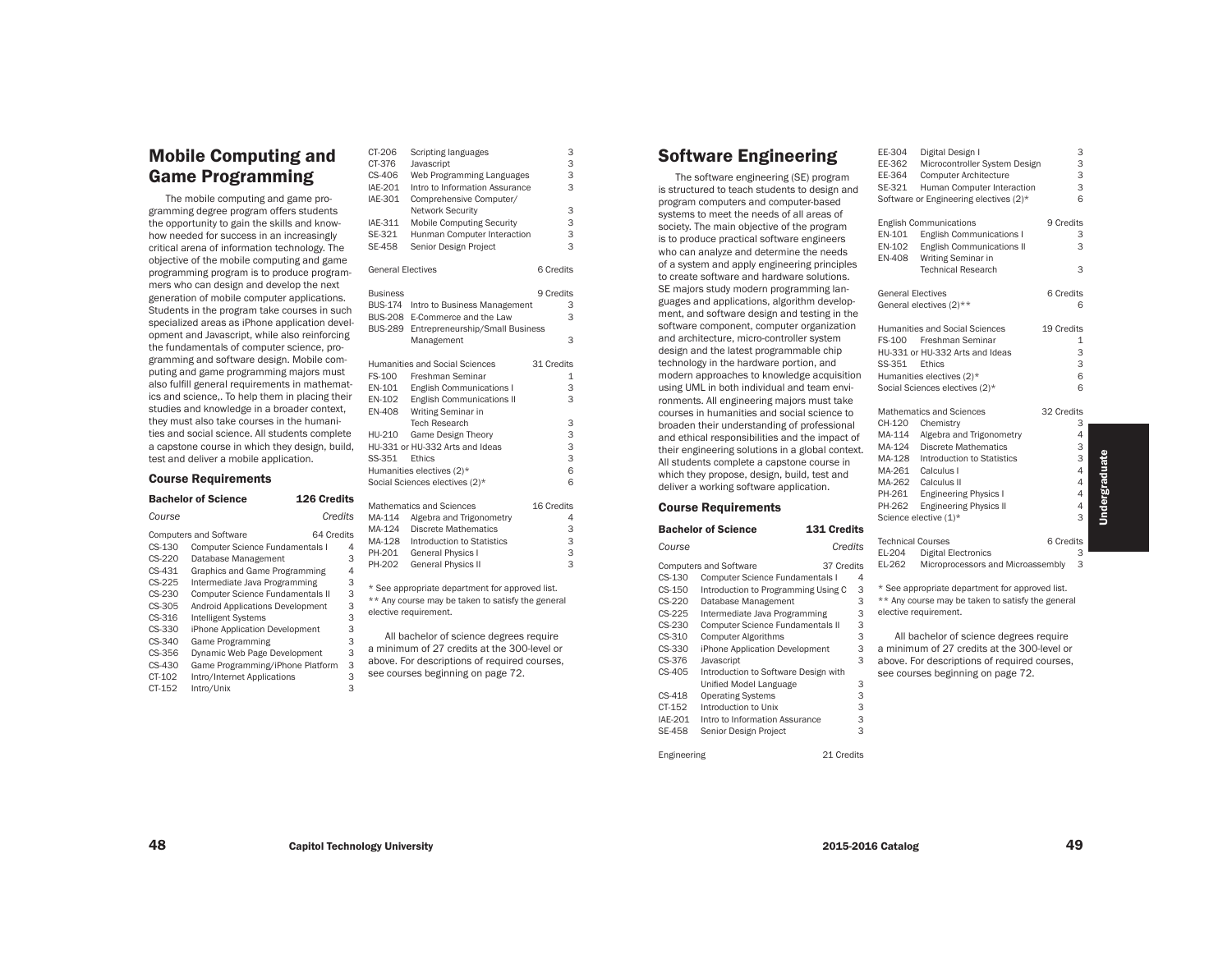## **Telecommunications** Engineering Technology

The telecommunications engineering technology (TET) program is structured to teach students to design, build, maintain, troubleshoot and expand networks of all types. The main objective of the program is to produce technologists who support industry in areas ranging from data communications and networking to routers and switches to network modeling and design. To achieve this objective, TET majors study digital electronics, noise and shielding, fiber-optic communica tions, microprocessors and micro assembly, and may specialize in either data communi cations and networking or RF and satellite communications. Students are trained to work in a wide range of telecommunications and computer networking jobs on both the technical and the design sides. TET majors must take courses in humanities and social science to broaden their understanding of professional and ethical responsibilities and the impact of their technological solutions in a global context. All bachelor of science stu dents complete a capstone course in which they propose, design, build, test and deliver a working telecommunications project.

#### Associate in Applied Science Degree

The AAS degree program is designed to teach students about the design and construction of networks by giving them a broad foundational background in the field of telecommunications. Students at the AAS level will be able to construct and test tele communications circuits and networks using many different types of test equipment. Some theoretical courses are included to prepare students who are continuing with the bach elor's degree .

#### Bachelor of Science Degree

The BS degree program is designed to build on the AAS program with more advanced studies in simulation, analysis and modeling of communications circuits and networks. Courses in optical communications, data communications and networking and Internet networks provide students with the necessary background to do network design

and administration work and to pursue con tinued studies in engineering, engineering technology or information technology.

#### Course Requirements

| <b>Associate in Applied Science</b>                                                                                                                      | <b>65 Credits</b>                                                                                                                        |
|----------------------------------------------------------------------------------------------------------------------------------------------------------|------------------------------------------------------------------------------------------------------------------------------------------|
| Course                                                                                                                                                   | Credits                                                                                                                                  |
| <b>English Communications</b><br>EN-101 English Communications I<br>EN-102                                                                               | 6 Credits<br>3<br>3<br><b>English Communications II</b>                                                                                  |
| <b>Humanities and Social Sciences</b><br>Freshman Seminar<br>FS-100<br>Humanities elective (1)*<br>Social Sciences or MIT elective (1)*                  | 7 Credits<br>1<br>3<br>3                                                                                                                 |
| <b>Mathematics and Sciences</b><br>MA-114<br>MA-128<br>MA-261<br>Calculus I<br>PH-201<br><b>General Physics I</b><br><b>General Physics II</b><br>PH-202 | 17 Credits<br>Algebra and Trigonometry<br>4<br>Introduction to Statistics<br>3<br>4<br>3<br>3                                            |
| <b>Technical Courses</b><br>CS-130<br>CS-150<br>CT-152<br>Introduction to Unix<br>CT-240                                                                 | 35 Credits<br><b>Computer Science Fundamentals</b><br>4<br>3<br>Introduction to Programming Using C<br>3<br>Internetworking with Routers |
| and Switches<br>EL-100<br>EL-200<br>EL-204<br><b>Digital Electronics</b><br><b>IAE-201</b>                                                               | 3<br>3<br>Introductory DC/AC Circuits<br>4<br><b>Electronic Devices and Circuits</b><br>3<br>Introduction to Information                 |
| <b>Assurance Concepts</b><br>NT-100<br>Construction                                                                                                      | 3<br>Computer Architecture and<br>3                                                                                                      |
| NT-150<br><b>Computer Networking</b><br>TC-110                                                                                                           | 3<br>3<br>Introduction to Telecommunications                                                                                             |

\* See appropriate department for approved list.

| <b>Bachelor of Science</b><br><b>129 Credits</b><br>All requirements for the associate in applied sci-<br>ence degree, plus the following: |                                                                                                                                              |                                |  |
|--------------------------------------------------------------------------------------------------------------------------------------------|----------------------------------------------------------------------------------------------------------------------------------------------|--------------------------------|--|
| Course                                                                                                                                     |                                                                                                                                              | Credits                        |  |
| EN-408                                                                                                                                     | <b>English Communications</b><br>Writing Seminar in Technical<br>Research                                                                    | 3 Credits<br>3                 |  |
| General Electives                                                                                                                          | General electives (2)*                                                                                                                       | 6 Credits<br>6                 |  |
| SS-351                                                                                                                                     | <b>Humanities/Social Sciences</b><br>HU-331 or HU-332 Arts and Ideas<br>Ethics<br>Humanities elective (1)**<br>Social Science elective (1)** | 12 Credits<br>3<br>3<br>3<br>3 |  |
| CH-120<br>MA 128<br>MA-262<br>MA-340                                                                                                       | <b>Mathematics and Sciences</b><br>Chemistry<br>Introduction to Mathematics<br>Calculus II<br><b>Ordinary Differential Equations</b>         | 13 Credits<br>3<br>3<br>4<br>3 |  |
| <b>Technical Courses</b><br>CS-250<br>EL-261                                                                                               | Intro to Network Programming in C<br>Introduction to Communications                                                                          | 30 Credits<br>3                |  |
| EL-307<br><b>IAE-301</b><br>OP-301                                                                                                         | <b>Circuits and Systems</b><br>Noise and Shielding<br><b>Comprehensive Network Security</b><br><b>Fiber Optic Communications</b>             | 3<br>3<br>3<br>3               |  |
| TC-309<br>TC-312<br>TC-458                                                                                                                 | <b>Network Simulation</b><br>Voice over IP<br>TC-359 Network Modeling and Design<br>Senior Design Project<br>Technical elective (1)**        | 3<br>3<br>3<br>3               |  |

\* Any course may be taken to satisfy the general elective requirement.

\*\* See appropriate department for approved list.

All bachelor of science degrees require a minimum of 27 credits at the 300-level or above. For descriptions of required courses, see courses beginning on page 72.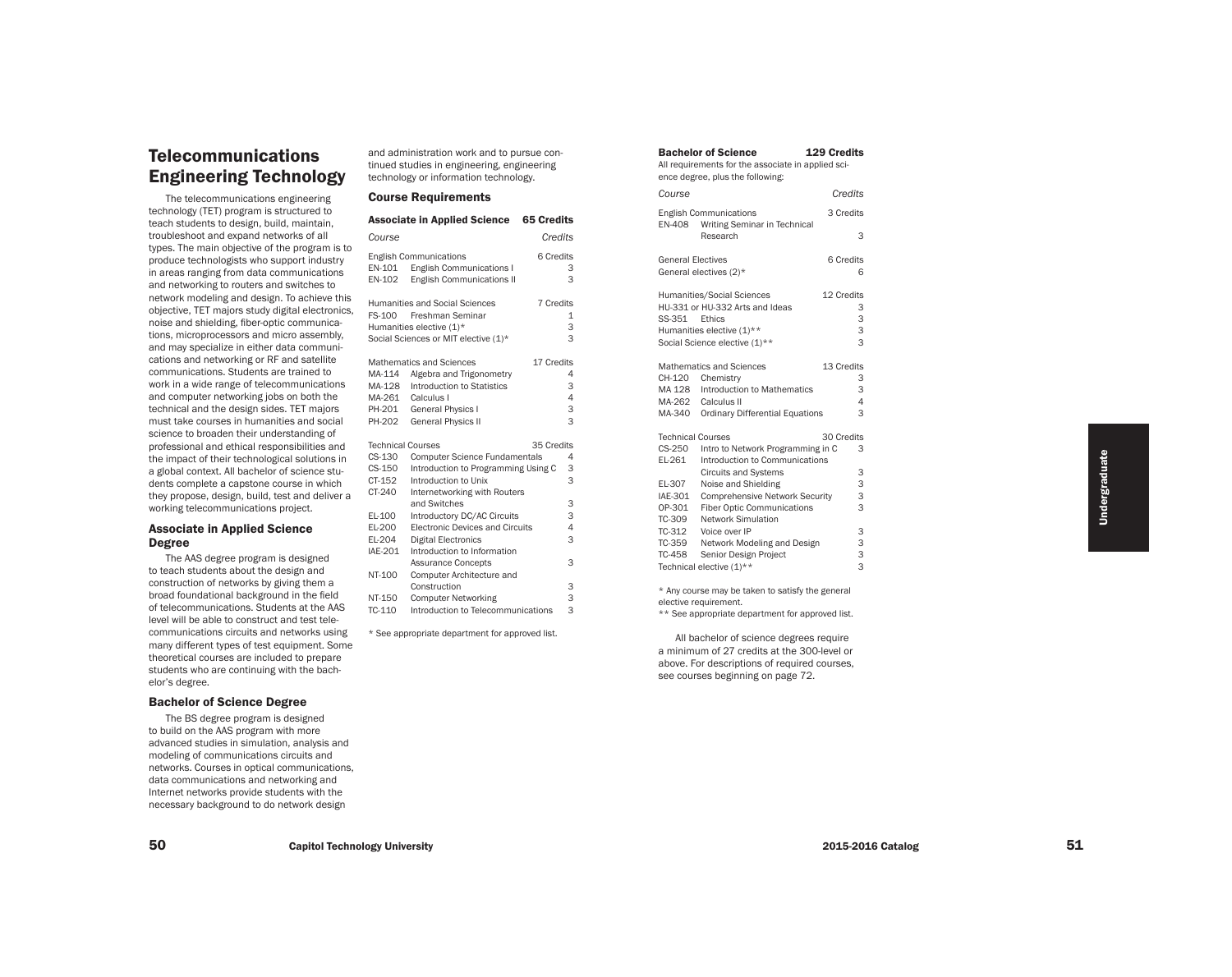## Web Development

The web development (WD) degree program is structured to prepare students to understand and effectively respond to the entire spectrum of Internet issues and challenges, with a strong emphasis on web development. The main objective of the program is to produce well-rounded web development experts who can design the visual aspect of web sites on the front end while possessing the more technical development and programming knowledge that resides on the back end. Front end instruction includes HTML, Flash, Javascript and Javascript libraries (Jquery, Prototype, Scriptaculous), complemented by back end instruction that includes Unix, SQL, PHP, Java Server Pages, Java Servlets, and .NET (C#). Students also study courses in business and entrepreneurship to enable them to develop websites and support. Web development majors must take courses in humanities and social science to broaden their understanding of professional and ethical responsibilities and the impact of their web development solutions in a global context. All students complete a capstone course in which they propose, design, test and deliver a web-based project.

#### Course Requirements

|                | DACIICIUI UI SCIEIICE<br>TZO PIENIIS       |         |
|----------------|--------------------------------------------|---------|
| Course         |                                            | Credits |
| Computers      | 50 Credits                                 |         |
| CS-130         | Computer Science Fundamentals I            | 4       |
| CS-150         | Introduction to Programming Using C*       | 4       |
| CS-220         | Database Management                        | 3       |
| CS-230         | <b>Computer Science Fundamentals II</b>    | 3       |
| CS-225         | Intermediate Java Programming              | 3       |
| CS-321         | <b>Computer Human Interaction</b>          | 3       |
| CS-356         | Dynamic Web Page Development               | 3       |
| CT-102         | Introduction to Internet Applications      | 3       |
| CT-152         | Introduction to Unix                       | 3       |
| CT-201         | Multimedia Applications                    | 3       |
| CT-206         | <b>Scripting Languages</b>                 | 3       |
| CT-376         | Javascript                                 | 3       |
| CT-406         | Web Programming Languages                  | 3       |
| <b>IAE-201</b> | Intro to Information Assurance             | 3       |
| <b>IAE-301</b> | <b>Comprehensive Network Security</b>      | 3       |
| <b>SE-458</b>  | Senior Design Project                      | 3       |
|                |                                            |         |
|                | <b>English Communications</b><br>9 Credits |         |
| EN-101         | <b>English Communications I</b>            | 3       |
| EN-102         | <b>English Communications II</b>           | 3       |
|                |                                            |         |

Bachelor of Science 126 Credits

| <b>EN-408</b>            | Writing Seminar in<br><b>Technical Research</b> |            | 3            |
|--------------------------|-------------------------------------------------|------------|--------------|
| <b>General Electives</b> |                                                 | 12 Credits |              |
|                          | General electives $(4)$ **                      |            | 12           |
|                          | <b>Humanities and Social Sciences</b>           | 19 Credits |              |
| FS-100                   | Freshman Seminar in Computers                   |            | $\mathbf{1}$ |
|                          | HU-331 or HU-332 Arts and Ideas                 |            | 3            |
| SS-351                   | Ethics                                          |            | 3            |
|                          | History/Humanities/Philosophy electives (2)     |            | 6            |
|                          | Social Sciences/Management electives (2)        |            | 6            |
|                          | <b>Mathematics and Sciences</b>                 | 12 Credits |              |
| MA-112                   | Intermediate Algorithms                         |            | 3            |
|                          | MA-124 Discrete Mathematics                     |            | 3            |
| MA-128                   | Introduction to Statistics                      |            | 3            |
| Science elective (1)     |                                                 |            | 3            |
| Option                   |                                                 | 12 Credits |              |
|                          | Choose four related courses $(4)$ **            |            | 12           |
|                          |                                                 |            |              |

\* Students who validate CS-150 may replace this course with any technical course not already required for the WD degree. \*\*Examples of options: Gaming option: HU-210, CS-305, CS-330, CS-430 IA option: CS-320, IAE-315, IAE-325, IAE-402 System hardware option: NT-100, NT-150, CT-240 and NT-250

Students may create their own option. Students should consult with an advisor in selecting an option.

All bachelor of science degrees require a minimum of 27 credits at the 300-level or above. For descriptions of required courses, see courses beginning on page 72.

## Undergraduate **Certificates**

The undergraduate certificates are targeted at specialized jobs in distinct information technology and management fields. The courses required for these certificates are offered in a standard 16-week format. Consult the schedule of classes for more information. Students seeking an undergraduate certificate must complete all coursework at Capitol Technology University.

For descriptions of required courses, see courses beginning on page 68.

#### Acquisitions Management (12 credits)

This upper-level certificate is designed to provide students with knowledge of the broad concepts and strategies of procurement and contract management, which contributes to the ability to make sound business decisions. Major topics include the foundations of pricing and negotiations, basic aspects of contracting, procurement of services and products, software acquisitions, and mergers and acquisitions.

#### *Required Courses*

BUS-301 Project Management 3 BUS-385 Federal Acquisitions Management 3 BUS-387 Mergers and Acquisitions 3 BUS-388 Software Acquisitions

#### Computer and Network Security (13 credits)

This upper-level certificate provides students with a fundamental knowledge of general network security concepts, which can then be applied to an advanced training program in specific security software and platforms. Students learn the basics of practical and theoretical network and computer security. The first course introduces students to introductory computer programming to support the advanced courses. The remaining courses provide students with an understanding of computer and network security issues,

including encryption, SSL, privacy issues, directory services protocols such as LDAP, intrusion detection, viruses, firewalls and network management.

#### *Required Courses*

| CS-130  | Computer Science Fundamentals I    |   |
|---------|------------------------------------|---|
| IAE-201 | Introduction to Information        |   |
|         | <b>Assurance Concepts</b>          | 3 |
| IAE-301 | Compr. Computer & Network Security | 3 |
| IAE-315 | Secure System Administration and   |   |
|         | Operation                          | З |
|         |                                    |   |

#### Object-Oriented Programming (13 credits)

This lower-level certificate provides a solid grounding in object-oriented programming to students with no prior programming experience. Students learn to analyze and design programs from the object-oriented perspective. Implementing object-oriented solutions to problems in two languages, C++ and Java, helps to reinforce an understanding of object-oriented concepts from coupling and cohesion to inheritance and polymorphism. In addition, Java provides students with the tool necessary to implement graphical user interfaces as well as a variety of features and classes useful in webpage and Internet programming. C++ requires students to develop a good understanding of structures, such as lists, queues and trees, and to implement them using the classes defined in the C++ 3 Standard Template Library.

#### *Required Courses*

| CS-130 | Computer Science Fundamentals I     | 4 |
|--------|-------------------------------------|---|
| CS-150 | Introduction to Programming Using C | З |
| CS-225 | Intermediate Java Programming       | 3 |

CS-230 Computer Science Fundamentals II 3

#### Project Management (12 credits)

This upper-level certificate is built on core processes defined in the Project Management Body of Knowledge (PMBOK). The certificate consists of four core courses, which provide students the opportunity to learn the basic concepts and strategies of project management required to successfully manage projects in both government and private industry.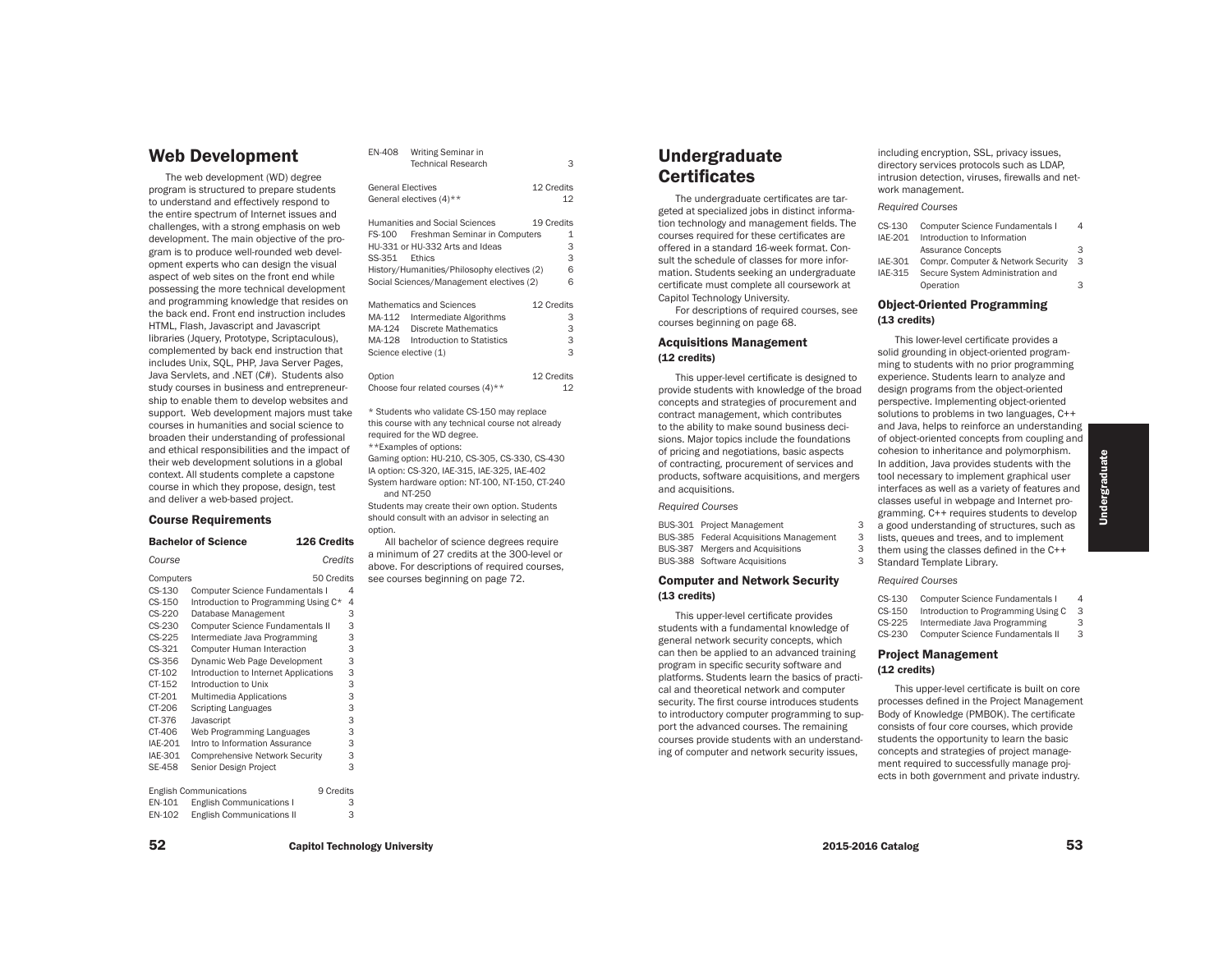#### *Required Courses*

| BUS-301 Project Management               | З |
|------------------------------------------|---|
| BUS-302 Methods of IT Project Management | 3 |
| BUS-303 Project Management Competitive   |   |
| Advantage                                | 3 |
| BUS-375 Human Resource Management        | З |

#### Programming and Data Management (13 credits)

This lower-level certificate provides a good understanding of how programmers store and manage computer data. Students learn the fundamental aspects of the storage and management of computer data. Courses in C++ and Java introduce the student to the object-oriented paradigm and the underly ing principles of the structures and methods associated with data management. In addi tion, Oracle is used in the database manage ment course, which introduces students to relational databases and the techniques for analyzing and designing database solutions. Finally, a course in advanced data structures teaches students the theory and underlying techniques used to store, search, sort and access computer data.

#### *Required Courses*

| $CS-130$ | Computer Science Fundamentals I |
|----------|---------------------------------|
| $CS-220$ | Database Management             |
| $CS-225$ | Intermediate Java Programming   |
| $CS-310$ | <b>Computer Algorithms</b>      |

#### Software Engineering (13 credits)

This upper-level certificate introduces students to relational databases software design, and user interaction with technol ogy. Students learn the practical aspects of programming and database management, as well as the theoretical issues involved in ana lyzing, designing and implementing computer applications that are accessible, reliable and maintainable. The software engineering course allows students to apply basic engi neering principles to help them understand software performance, modularity, portability and reliability. A course in human-computer

interaction investigates the relationship between the functionality and usability of computer systems in order to maximize their

3 efficiency by selecting appropriate input-out put devices and interaction styles.

#### *Required Courses*

4

3

3

3

| CS-130 | Computer Science Fundamentals I      | 4 |
|--------|--------------------------------------|---|
| CS-230 | Computer Science Fundamentals II     | 3 |
| CS-310 | <b>Computer Algorithms</b>           | 3 |
| CS-405 | Introduction to Software Design with |   |
|        | Unified Modeling Language            | 3 |
|        |                                      |   |

## Space Missions and Operations Specialist

#### (12 credits)

This upper-level certificate provides stu dents with a general overview of satellites, including simple physics of satellite orbits and the history of NASA and scientific mis sion operations. Students will learn satellite design with emphasis on power manage ment, heating and cooling considerations, telemetry and communications and control systems. Coursework includes the study of orbital mechanics and the physics of the instruments used to monitor and analyze the earth and atmosphere. Prerequisites for the certificate include an understanding of math through differential equations with basic engi neering physics.

#### *Required Courses*

| AE-150 | Introduction to Space             | З |
|--------|-----------------------------------|---|
| AE-250 | <b>Ground Systems Engineering</b> | З |
| AE-350 | <b>Autonomous Ground Systems</b>  | З |
| AE-411 | Space Systems Engineering         | З |

#### Web Programming (12 credits)

This lower-level certificate provides stu dents the foundation to write programs that support transactions conducted over the Internet. Students learn about the web and the basic tools used for webpage construc tion, including HTML, DHTML, scripting, CSS and an overview of XML. The database management course provides students with an understanding of relational databases, how they are designed, how data is stored in them, and how that data can be accessed. The final two courses, Intermediate Java Pro gramming and Web/ CGI Programming Using Perl, provide students with the programming techniques and tools needed to create truly dynamic webpages.

#### *Required Courses*

| CT-102 | Introduction to Internet Applications | 3 |
|--------|---------------------------------------|---|
| CT-201 | <b>Multimedia Applications</b>        | З |
| CT-376 | Javascript                            | З |
| CT-406 | Web Programming Languages             | 3 |

Prerequisite: CT-115, CS-130 or equivalent.

#### Website Development (12 credits)

This upper-level certificate is designed for students interested in building websites. Students learn a variety of tools and applica tions such as HTML, Java Script, ASP, PHP, Microsoft FrontPage and Macromedia Direc tor used to build webpages and add multime dia content to them. The website construc tion course deals with website and browser requirements, platform selection issues, web server functions, client and server side applications, cookies and other topics. In the website administration course, students learn concepts in the use of software to monitor and optimize website operations, alternatives to CGI such as ASP and website security.

#### *Required Courses*

| CT-152 | Introduction to Unix            | 3 |
|--------|---------------------------------|---|
| CS-130 | Computer Science Fundamentals I | 4 |
| CS-220 | Database Management             | 3 |
| CS-320 | Database Administration         | 3 |
|        |                                 |   |

Prerequisite: CT-115, CS-130 or equivalent.

**Undergraduate** Undergraduate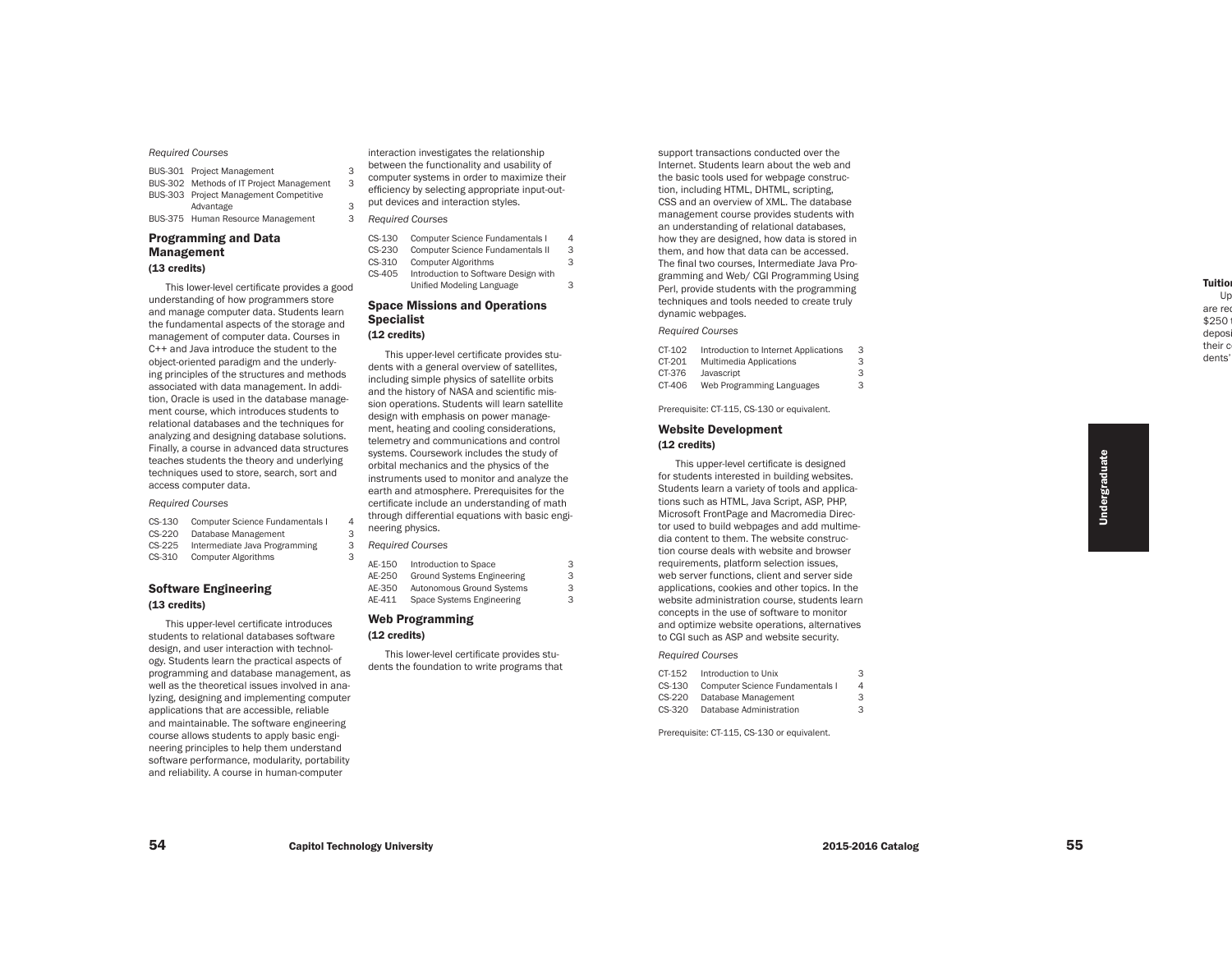## Graduate Program **Offerings**

## Doctor of Philosophy (PhD) Degree

•Management and Decision Sciences

#### Doctor of Science (DSc) Degree

•Cybersecurity

Doctoral classes are taught in real-time, accelerated 8-week classes except for three residency courses which are held on campus over three weekends.

## Master of Business Administration (MBA) Degree

#### Master of Science (MS) **Degrees**

- •Astronautical Engineering
- •Computer Science
- •Cyber and Information Security
- •Electrical Engineering
- •Information Systems Management
- •Internet Engineering

All master's degrees and certificates are taught online in real time alternating between regularly scheduled live lectures and asynchronous learning sessions. The majority of courses are offered in 8-week accelerated terms. However, some courses in the MSCS, MSIA and MSIE programs are offered only in the 16-week semester format. All courses in the MSEE program are the 16-week semester format.

#### Post-baccalaureate Certificates

- •Acquisitions Management
- •Client/Server and Wireless Devices
- •Component Technologies and Online Collaboration
- •Information Assurance Administration
- •Information Technology
- •Project Management
- •Network Protection
- •Security Management

## Doctoral Admissions

#### **Requirements**

•Master's degree in information assurance, computer science, information technology or related field from a regionally accredited college or university

- •Minimum of five years of direct work experience
- •Three letters of recommendation •Currently hold one of the following industry certifications: CISSP, GSE, CGEIT or CISM. Applicants who do not have one of these certifications must pass a comprehensive entrance exam. Information about the exam and how to register will be sent to students lacking a certification.

#### Application Deadline

All application materials must be submitted by the following dates to be considered for admission to the program:

#### Start Application Deadline

Fall July 1 (classes start late Aug.) Spring Oct. 1 (classes start early Jan.)

Once an applicant's file is complete, it will be sent to the Admissions Committee for review. Applicants will be notified of their acceptance status.

## Master's Degree Admissions

Applications for admission are accepted at any time and are processed and reviewed upon receipt of all necessary documents, on a case-by-case basis. Students whose application packages are incomplete will be classified as decision-pending.

#### Full Acceptance Status

For full acceptance, students must have a completed undergraduate degree from a regionally accredited institution, with a cumulative GPA of no less than 3.0 on a 4.0 scale. In addition, students must also meet the program-specific prerequisites for their intended program.

#### Provisional Acceptance Status

Students who have not met the 3.0 undergraduate cumulative GPA requirements or do not meet all of the program specific prerequisites are provided an opportunity to gain full acceptance. Depending on the degree program, additional information may be requested. In this case, students are provisionally admitted and limited to three courses of enrollment. To achieve full acceptance, provisional students must maintain a 3.0 cumulative GPA in their first three graduate courses. Upon doing so, students are automatically converted to full acceptance status. If a provisional student fails to achieve a minimum 3.0 cumulative GPA after completing three courses, then he or she will be academically dismissed, and will not be permitted to enroll in any further courses.

#### Decision-Pending Status

Students with incomplete application packages (missing transcripts, missing essay, etc.) are classified as decision-pending until the application package is complete.

Decision-pending students who have been approved to register are limited to two courses of enrollment and are not permitted to enroll in a third class until their application is complete.

### Program-Specific Prerequisites

#### Astronautical Engineering

- •Bachelor of science in astronautical engineering with a minimum cumulative GPA of 3.0; or, a bachelor of science in a closely related field with minimum GPA of 3.0 and a minimum of three years of work experience
- •A current resume

• Personal essay describing your vision for achieving your career goals in the field of astronautical engineering Students who do not meet these requirements may still be considered for admission to the program under the provisional status. Additional documents such as letters of recommendation or an interview by a member of the faculty may be required. Applicants may also be required to take additional prerequisite courses.

#### Business Administration (MBA)

Applicants who possess an undergraduate degree in business are waived from completing MBA-600 "Fundamentals of Professional Management." All other MBA-students must complete it. MBA-600 provides a broad foundation in accounting, finance, economics and statistics.

#### Computer Science

- •Bachelor of science in computer science or related field preferred, but not required
- •Proficiency in computer topics including object oriented programming, multiple languages, algorithm development, operating systems, databases, software architecture, distributed programming and other advanced work
- •Fluency in mathematics: Calculus I, Calculus II and Linear Algebra

#### **Cybersecurity**

Courses are written to accommodate students with backgrounds in computer information systems, computer networking, telecommunications, information technology, network security, or computer science. Students are expected to have a working knowledge of servers, routers, hubs, switches, TCP-IP, etc. CCNA, Security+, SSCP, or CISSP certifications provide an excellent foundation for preparation, but are not required.

Graduate Graduate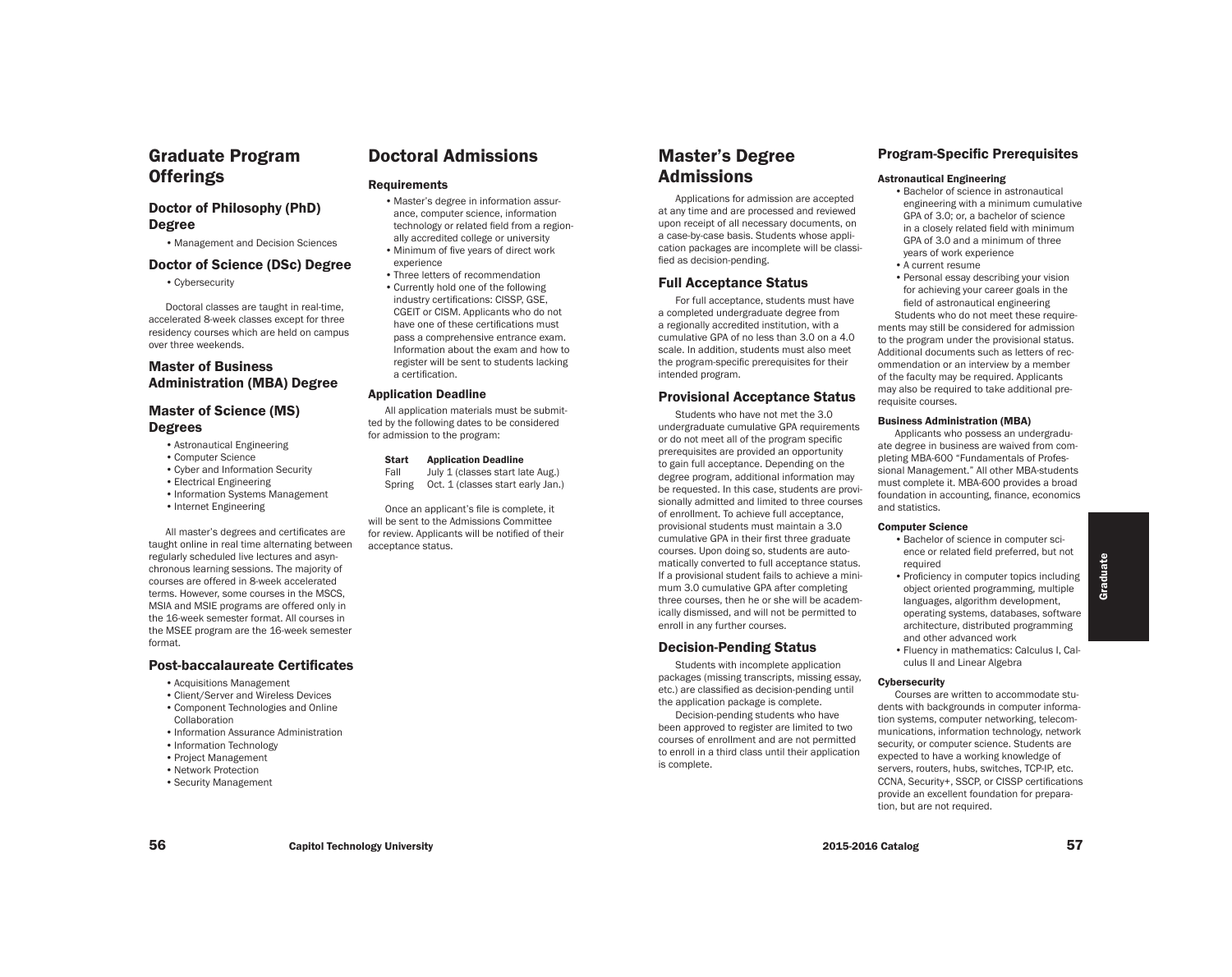#### Electrical Engineering

- •Bachelor of science in electrical engi neering is preferred, but not required •Fluency in mathematics: Calculus I, Calculus II, Linear Algebra, Ordinary and Differential Equations, Laplace and Fourier Analysis, and Probability and
- Statistics for Engineers required •Engineering and Science: upper level courses in Control Theory, Signals and Systems, Communication Theory and Microprocessors required. Students with a BSET or equivalent are likely missing these course pre-requisites, and can gain access to the curriculum by completing the summer bridge course, EE-500 Advanced Signals and Systems

#### Information and Telecommunications Systems Management

- •Working knowledge of statistics, eco nomics, finance and accounting •An undergraduate course in each topic
- is preferred

#### Internet Engineering

- •Working knowledge of object-oriented programming
- •C++ or Java is preferred, but not required

## Doctor of Philosophy in Management and Decision Sciences

The Ph.D. in Management and Decision Sciences program is designed to prepare accomplished professionals for senior posi tions in either public or private sectors. The mission of the Doctor of Philosophy in Man agement and Decision Science degree (Ph.D. MDS) is to enable professionals from the field to understand and evaluate the scope and impact of decision sciences and associated technology from the institutional as well as from an industry and global perspective. The program will provide the student an academic environment to support the development of high-level critical thinking and leadership skills as they relate to management and decision sciences, to develop high-level deci sion science technical skills, and to provide doctoral level research experience allowing innovative and practical contributions to the management and decision sciences body of knowledge.

Graduates of Capitol Technology Univer sity's Ph.D. program can expect to lead local, national, or global organizations in related fields and provide expert guidance for the understanding of and the utilization of orga nizational information assets. Graduates can expect to be hired into senior leadership posi tions in industry, government and academia, and will be able to create and manage unique solutions for any business decision challenge that may arise.

#### Course Sequence of Study

| <b>Doctor of Science</b>                      | <b>54 Credits</b> |   | <b>DSM</b>   |
|-----------------------------------------------|-------------------|---|--------------|
| Course                                        | Credits           |   | <b>DSM</b>   |
| YEAR 1<br><b>First Semester</b>               |                   |   | <b>DSM</b>   |
| DSM-802 Fundamentals of Doctoral Learning     |                   |   | As ne        |
| (Sixteen week course)                         |                   | 6 | <b>Pleas</b> |
| Second Semester                               |                   |   | tion !       |
| PHL-900 Management Theory in a                |                   |   | ings         |
| Global Economy (Term One)                     |                   | 3 |              |
| DSM-905 Organizational Change and Information |                   |   | For o        |
| Systems Implementation                        |                   | 3 | see          |
| and Practice I (Term Two)                     |                   | 3 |              |
|                                               |                   |   |              |

#### Third Semester DSM-910 Analytics and Decision Analysis (Term One) 3 RSC-811 Professional Research Theory and Practice (Term Two) 3 RSC-821 Contemporary Research in Management (Residency) 3 YEAR 2 First Semester DSM-915 Applied Statistics and Visualization for Analytics (Term One) 3 DSM-920 Big Data Warehousing and Analytic Systems (Term Two) 3 Second Semester PHL-880 Special Topics in Management (Term One) 3 PHL-813 Professional Ethics and Leadership (Term Two) 3 Third Semester RSC-815 Problem-Solving and Decision-Making Using Quantitative Methods (Term One) 3 Graduate/Post-graduate Elective (Term Two) 3 DSR-930 Management and Security of Information (Residency) 3 YEAR 3 – First 16 weeks/Term One/Term Two First Semester DSR-900 Graduate/Post-Graduate Elective (Term One) 3 Graduate/Post-Graduate Elective (Term Two) 3 Second Semester DSR-945 Dissertation Preparation, Part II: Proposal (Term One) 3 DSR-960 Dissertation Presentation and Oral Defense (Residency Course, 3-day weekend) 3 Electives 12 Credits DSM-925 Supply Chain Design and Analysis 3 DSM-935 Decision Support and Knowledge Based Systems 3 -940 Web Analytics 3 -945 Optimization Techniques for Management Decisions 3 -950 Strategic Management 3 ew electives are added, this list will expand.

Please consult the School of Business and Informa tion Sciences to inquire about new elective offer or to propose new ones.

descriptions of required courses, courses beginning on page 72.

Graduate

Graduate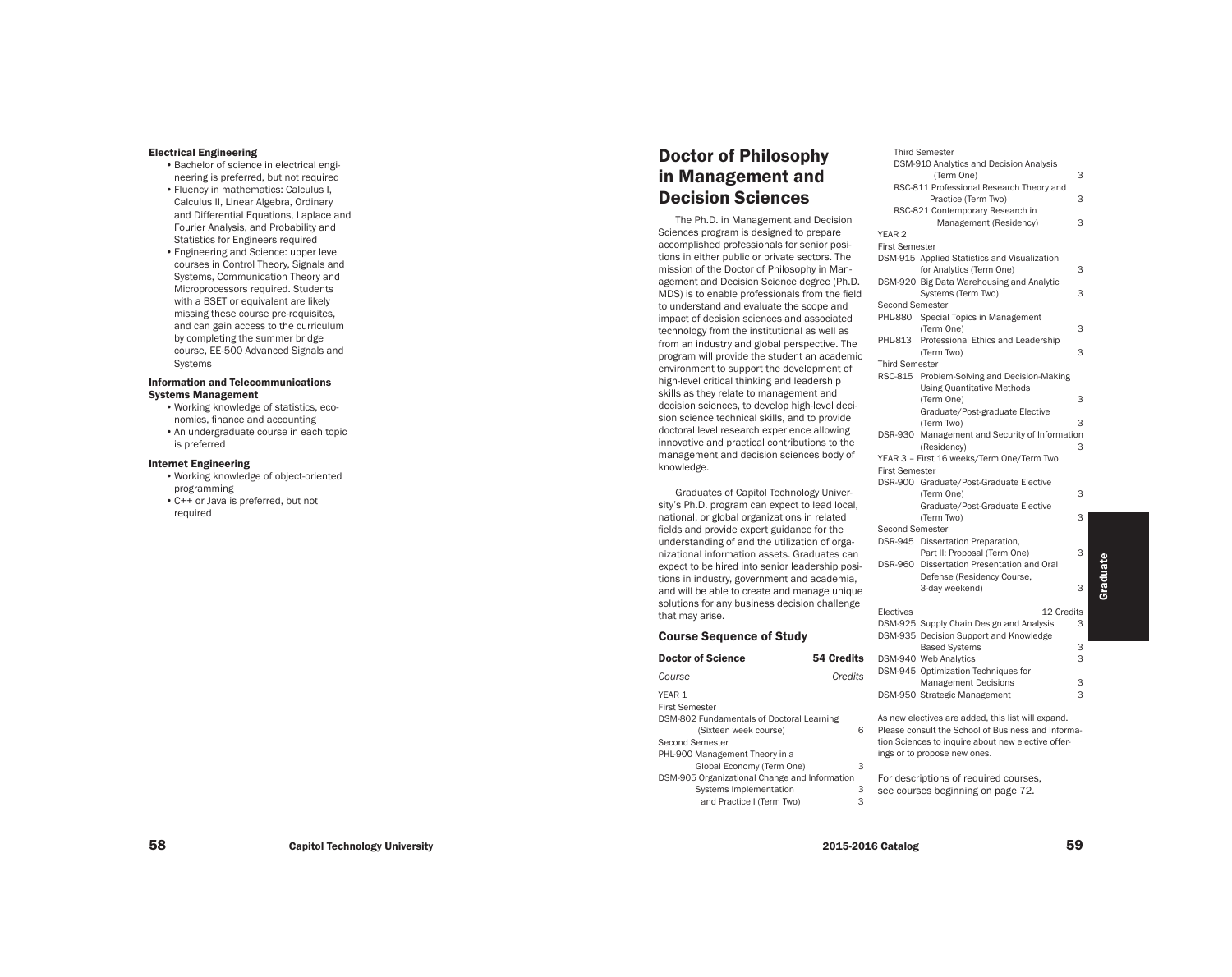## Doctor of Science in **Cybersecurity**

The Doctor of Science in Cybersecurity degree program integrates content from academia, government, and industry into a challenging curriculum that adheres to high federal standards, prepares individuals for the rigors of federal agencies and industry, and results in graduates who are prepared to lead the field's top organizations.

Students take courses in small cohort groups comprised of government, industry, and military personnel. Upon graduation, doctoral students are able to conduct research as a foundation for executive action, demonstrate innovation and creativity as it relates to the strategic performance of an agency or organization, and apply a local, national, and global perspective to the decision-making process.

The program provides students an academic environment to support the development of high-level critical thinking and leadership skills, technical skills and research experience in order to provide significant contributions to the IA body of knowledge. The program maintains balance between a strong theoretical foundation, hands-on experience and innovative research. Graduates are well prepared to lead local, national or global organizations in IT-related fields and provide expert guidance for the protection of information assets.

#### Course Sequence of Study

|                       | <b>Doctor of Science</b>                   | 54-66 Credits |   |  |
|-----------------------|--------------------------------------------|---------------|---|--|
| Course                |                                            | Credits       |   |  |
| YEAR 1                |                                            |               |   |  |
| <b>First Semester</b> |                                            |               |   |  |
|                       | RSC-802 Fundamentals of Doctoral Learning  |               |   |  |
|                       | (Sixteen week course)                      |               | 6 |  |
| Second Semester       |                                            |               |   |  |
|                       | IAE-830 IA Research Literature (Term One)  |               |   |  |
|                       | RSC-810 Professional Research: Theory      |               |   |  |
|                       | and Practice I (Term Two)                  |               | 3 |  |
|                       | RSC-820 Situation Awareness Analysis and   |               |   |  |
|                       | <b>Action Plan Processes (Residency</b>    |               |   |  |
|                       | Course, 3-day weekend)                     |               | 3 |  |
| <b>Third Semester</b> |                                            |               |   |  |
|                       | RSC-825 Applied Research in IA (Term One)  |               |   |  |
|                       | RSC-813 Professional Ethics and Leadership |               |   |  |
|                       | (Term Two)                                 |               | 3 |  |
|                       |                                            |               |   |  |

| <b>YEAR 2</b>                    |                                                                                                         |               |
|----------------------------------|---------------------------------------------------------------------------------------------------------|---------------|
| <b>First Semester</b>            |                                                                                                         |               |
| <b>IAE-860</b>                   | Advanced Research Methods                                                                               |               |
|                                  | (Term One)                                                                                              | 3             |
|                                  | Elective (Term Two)                                                                                     | 3             |
| Second Semester                  |                                                                                                         |               |
|                                  | RSC-812 Professional Research:                                                                          |               |
|                                  | Theory and Practice II                                                                                  | 3             |
|                                  | (Term One)                                                                                              |               |
| IAE-880                          | Special Topics in IA (Term Two)                                                                         | 3             |
| DSR-925                          | <b>Dissertation Preparation</b>                                                                         |               |
|                                  | (Residency Course, 3-day weekend)                                                                       | 3             |
| <b>Third Semester</b>            |                                                                                                         |               |
|                                  | Electives (Term One)                                                                                    |               |
|                                  | Electives (Term Two)                                                                                    | 3             |
|                                  | YEAR 3 - First 16 weeks/Term One/Term Two                                                               |               |
| <b>First Semester</b>            |                                                                                                         |               |
|                                  | DSR-900 Writing the Doctoral Dissertation,                                                              |               |
|                                  | Part I: Proposal/Comp Exam II                                                                           | 3             |
|                                  | (Term One)                                                                                              |               |
|                                  | Elective (Term Two)                                                                                     | 3             |
| Second Semester                  |                                                                                                         |               |
| DSR-935                          | Dissertation Preparation,                                                                               |               |
|                                  | Part II: Proposal (Term One)                                                                            | 3             |
| DSR-950                          | Dissertation Presentation and Oral                                                                      |               |
|                                  | Defense (Residency Course,                                                                              |               |
|                                  | 3-day weekend)                                                                                          | 3             |
|                                  |                                                                                                         |               |
| Electives                        | 12 Credits                                                                                              |               |
| IAE-690                          | <b>Healthcare Information Security</b>                                                                  | 3             |
| <b>IAE-835</b>                   | Information Assurance Strategic                                                                         |               |
|                                  | Management                                                                                              | З             |
| IAE-837                          | Contemporary Issues in IA                                                                               | 3             |
| IAE-845                          | Pedagogy and Information Assurance                                                                      | 3             |
| IAE-871                          | Software Assurance Assessment                                                                           | 3             |
| IAE-872                          | Software Assurance Development                                                                          | 3             |
| IAE-873                          | Syllabus Software Assurance                                                                             |               |
|                                  | Management                                                                                              | З             |
| IAE-874                          | <b>Assured Software Analytics</b>                                                                       | 3             |
| IAE-880                          | Special Topics in IA                                                                                    | $\frac{3}{3}$ |
| IAE-881                          | Special Topics in IA, Part II                                                                           |               |
| <b>IAE-882</b>                   | Special Topics in IA, Part III                                                                          | 3<br>3<br>3   |
| <b>IAE-883</b>                   | Special Topics in IA, Part IV                                                                           |               |
| <b>IAE-884</b><br><b>RSC-815</b> | Special Topics in IA, Part V                                                                            |               |
|                                  | Problem Solving and Decision Making                                                                     |               |
|                                  | with Quantitative Methods                                                                               | $\frac{3}{3}$ |
| DSR-940                          | Proposal Writing I (as needed)                                                                          | 3             |
|                                  | DSR-941 Proposal Writing II (as needed)                                                                 | 3             |
|                                  | DSR-942 Proposal Writing III (as needed)                                                                |               |
|                                  | As new electives are added, this list will expand.<br>Please consult the IA department to inquire about |               |
|                                  | new elective offerings or to propose new ones.                                                          |               |
|                                  |                                                                                                         |               |
|                                  |                                                                                                         |               |

For descriptions of required courses, see courses beginning on page 72.

## Master of Business Administration

The master of business administration (MBA) program is crafted to support professionals who are seeking credentials necessary to qualify for high level management and leadership positions, both in government and industry. MBA-core coursework and projects focus on strengthening your leadership skills, enhancing your understanding of new technologies, expanding your ability to use technology to solve business problems, and understanding the process of innovation. Specialization options include leadership, information assurance, information technology, or technology management law and policy. An additional specialization option emphasizing federal acquisition and DoD contracting is under development. Students complete the 36-39 credit hour program through a combination of accelerated 8-week terms and 16-week semesters.

#### Course Requirements

#### Master of Business Administration 36-39 Credits

| Course               |                                           |               | Credits |
|----------------------|-------------------------------------------|---------------|---------|
| Core Courses         |                                           | 24-27 Credits |         |
|                      | MBA-600 Fundamentals of Professional Mgmt |               | $3*$    |
|                      | MBA-615 Financial Management              |               | 3       |
|                      | MBA-620 Managerial Accounting             |               | 3       |
|                      | MBA-625 Organizational Behavior           |               | 3       |
|                      | MBA-630 Marketing Process and Strategy    |               | 3       |
|                      | MBA-635 Production and Operations         |               |         |
|                      | Management                                |               | 3       |
|                      | MBA-640 Managerial Economics              |               | 3       |
|                      | MBA-646 Project Management                |               | 3       |
|                      | MBA-650 Strategic Management              |               | 3       |
| Capstone Course      |                                           | 3 Credits     |         |
|                      | MBA-700 Capstone Project                  |               | З       |
| <b>MBA-Electives</b> |                                           | 9 Credits     |         |

Complete a 9-credit specialization option, or with permission, choose any three graduate-level courses from the university inventory. Students may choose from the following options or choose master level electives from other Capitol Technology University degree programs. Prerequisites must be met.

#### Specialization options: Leadership The leadership specialization combines the best theories with proven strategies to help leaders manage change and achieve organizational objectives. MBA-657 Transformational Leadership and Innovation 3

| MBA-658 Legal, Political, and Ethical |   |
|---------------------------------------|---|
| Implications for Leadership           | 3 |
| MBA-659 Leadership and Managing Human |   |
| Capital                               | 3 |

Information Assurance The IA specialization emphasizes information assurance challenges, to include general security issues, protection methodologies, and malicious software defense. IAE-670 Network Systems Security Concepts 3 IAE-682 Internal Protection 3 IAE-677 Malicious Software 3

Information Technology The information technology specialization provides a broad overview of IT management issues, to include the supporting role of info systems, telecommunications fundamentals, and the role of computers in management. SM-563 Managing Information Systems 3 SM-567 Business Data Communications and Networking 3 SM-569 Decision Support and Expert Systems 3 Technology Management Law & Policy This specialization focuses on regulatory compliance, to include transacting and marketing law, cyber security law, and the law that governs the legal use of intellectual property. IAE-671 Legal Aspects of Computer Security and Information Privacy 3 IE-717 Invention, Innovation, and the Use of Intellectual Property 3 SM-587 Law and Regulation of E-Commerce 3

\*MBA-600 is waived for students with a recent undergraduate degree (completed within the past 5 years) in business.

Courses are offered only online in 16-week or 8-week accelerated formats. For descriptions of required courses, see courses beginning on page 72.

60 Capitol Technology University 61 Capitol Technology University

Graduate

Graduate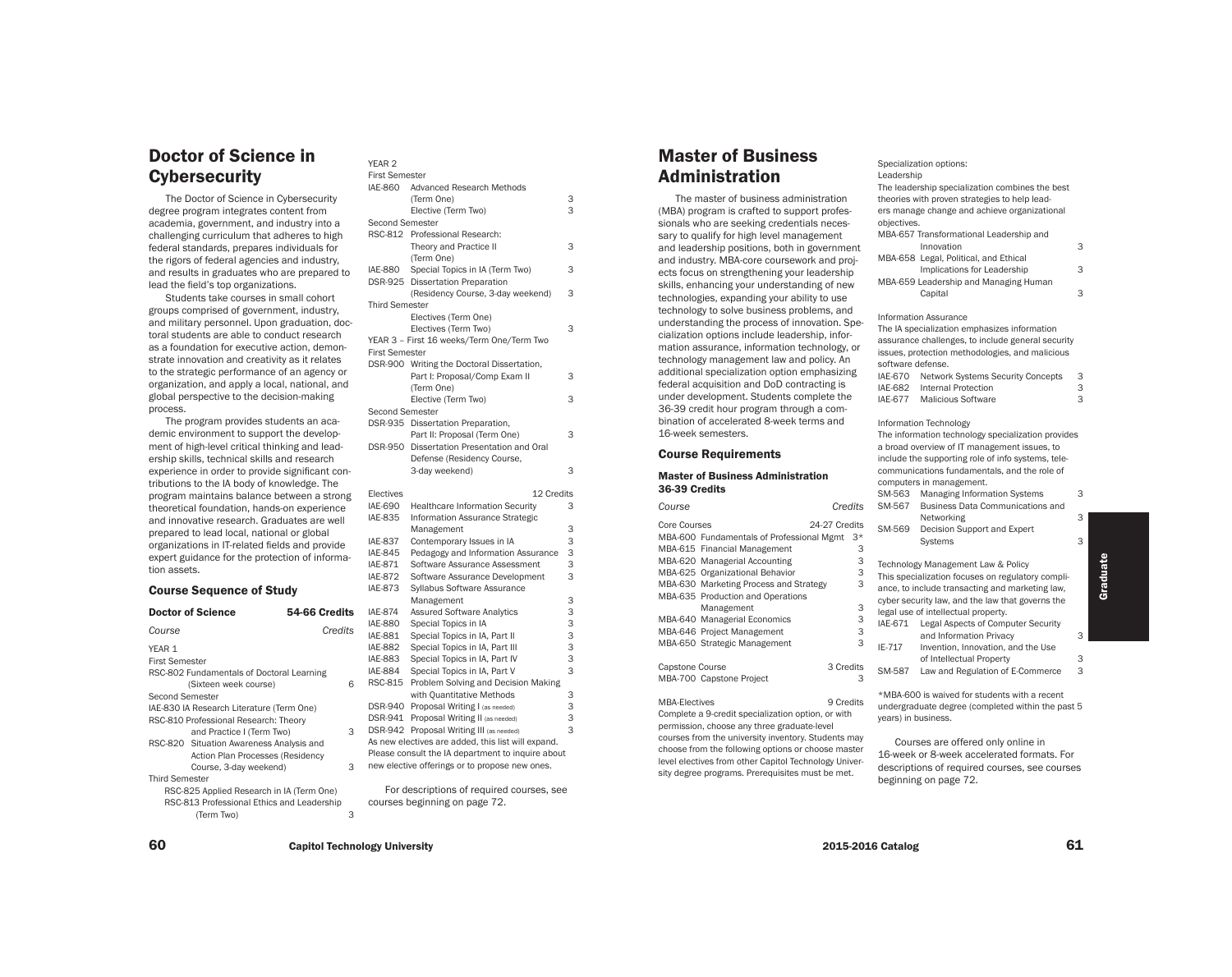## Master of Science in Astronautical Engineering

The astronautical engineering (AE) degree is structured to focus on satellite and mission operations, and systems engineering. Coursework focuses on project management, remote sensing, systems engineering, satellite operations and mission planning.

AE majors study all phases of a satellite mission design, planning and operations, and systems engineering. Concepts relating to cybersecurity in Astronautical engineering are also stressed.

The master of science in astronautical engineering is a 30-credit degree program. All students complete two capstone classes involving research methods and, in consultation with faculty, develop a project-based research paper by integrating prior coursework and experiences. Students may choose to use two elective courses in conjunction with the capstone courses to specialize in one area of astronautics.

#### Course Requirements

|                         | <b>Master of Science</b>            | <b>30 Credits</b> |   |
|-------------------------|-------------------------------------|-------------------|---|
| Course                  |                                     | Credits           |   |
| Core Courses            |                                     | 18 Credits        |   |
| AE-602                  | Spacecraft Mission Architecture and |                   |   |
|                         | Management                          |                   | 3 |
| AE-611                  | Space Systems Engineering           |                   | 3 |
| AE-652                  | <b>Orbital Mechanics II</b>         |                   | 3 |
| AE-654                  | <b>Spacecraft Propulsion</b>        |                   | 3 |
| AE-655                  | <b>Spacecraft Sensors</b>           |                   | 3 |
| IA-572                  | Software Assurance Development      |                   | 3 |
| <b>Elective Courses</b> |                                     | 6 Credits         |   |
|                         | Choose any two below.               |                   |   |
| AE-621                  | Satellite Ground Systems Operation  |                   | 3 |
| AE-662                  | Atomic and Molecular Spectroscopy   |                   | 3 |
| AE-701                  | <b>Project Management</b>           |                   | 3 |
| AE-712                  | Principles of Space Navigation      |                   | 3 |
| AE-711                  | Space Mission Analysis and Design   |                   | 3 |
| AE-720                  | Space Mission Design                |                   | 3 |
| EE-600                  | Mathematical Modeling and           |                   |   |
|                         | Analysis                            |                   | 3 |
| IAE-571                 | Software Assurance Assessment       |                   | 3 |
|                         |                                     |                   |   |

| <b>IAE-573</b> | Software Assurance Management |  |
|----------------|-------------------------------|--|
|----------------|-------------------------------|--|

| <b>IAE-574</b> | <b>Assured Software Analytics</b> |           |
|----------------|-----------------------------------|-----------|
|                | Capstone Courses                  | 6 Credits |
|                |                                   |           |

| AE-708 | Master's Project Research | 3 |
|--------|---------------------------|---|
| AE-758 | Master's Project          |   |

Courses are offered only online in 16-week or 8-week accelerated formats. For descriptions of required courses, see courses beginning on page 72.

## Master of Science in Computer Science

The computer science (CS) degree is structured to focus on new technologies, graphics aimed at virtual realities, and the Internet. The main objective of the program is to provide students with the advanced knowledge and skills necessary to design and use modern computer-based systems, with an emphasis on emerging technologies such as embedded languages, wireless technologies, miniaturization (PDAs), and data security.

CS majors study computer language design, intelligent systems design, and Multithreaded and distributed programming and may specialize in an area of their choice, including information architecture, network security or advanced computer science.

The master of science in computer science is a 30-credit degree program. All students complete a capstone course pair of Research Methods and the Capstone Research Project in which they identify a research topic in consultation with the faculty and develop a major project-based research paper by integrating prior coursework and personal experiences.

#### Course Requirements

|                         | <b>Master of Science</b>                 | <b>30 Credits</b> |  |
|-------------------------|------------------------------------------|-------------------|--|
| Course                  |                                          | Credits           |  |
| Core Courses            |                                          | 12 Credits        |  |
| CS-504                  | Theory of Computation                    | 3                 |  |
| CS-512                  | Computer Language Design                 | 3                 |  |
| CS-701                  | Designing Intelligent Systems            | 3                 |  |
| CS-705                  | Multithreaded and Distributed            |                   |  |
|                         | Programming                              | 3                 |  |
| <b>Elective Courses</b> |                                          | 12 Credits        |  |
|                         | Choose any four below.                   |                   |  |
| CS-507                  | Database Systems Implementation          | 3                 |  |
| CS-511                  | <b>Numerical Methods</b>                 | 3                 |  |
| CS-513                  | Gaming Theory - Real-time 3D             |                   |  |
|                         | Graphics                                 | 3                 |  |
| <b>IAE-670</b>          | <b>Network Systems Security Concepts</b> | 3                 |  |
| <b>IAE-673</b>          | Secure Information Transfer and          |                   |  |
|                         | Storage                                  | 3                 |  |
| <b>IAE-677</b>          | <b>Malicious Software</b>                | 3                 |  |
| IAE-682                 | Internal Protection                      | 3                 |  |
| <b>IAE-684</b>          | <b>Complimentary Security</b>            | 3                 |  |
| IE-705                  | <b>Comparison of Operating Systems</b>   |                   |  |
|                         | and Web Servers                          | 3                 |  |
|                         |                                          |                   |  |

| IE-707                  | Network Architecture Convergence |           |
|-------------------------|----------------------------------|-----------|
|                         | Using Wireless Technology        | 3         |
| IE-713                  | Multimedia and Web Casting       | 3         |
| IE-719                  | Capstone Course                  | 3         |
|                         |                                  |           |
| <b>Capstone Courses</b> |                                  | 6 Credits |
| CS-712                  | Research Methods                 | 3         |
| CS-714                  | Capstone Research Project        | 3         |
|                         |                                  |           |

Courses are offered only online in 16-week formats. For descriptions of required courses, see courses beginning on page 72.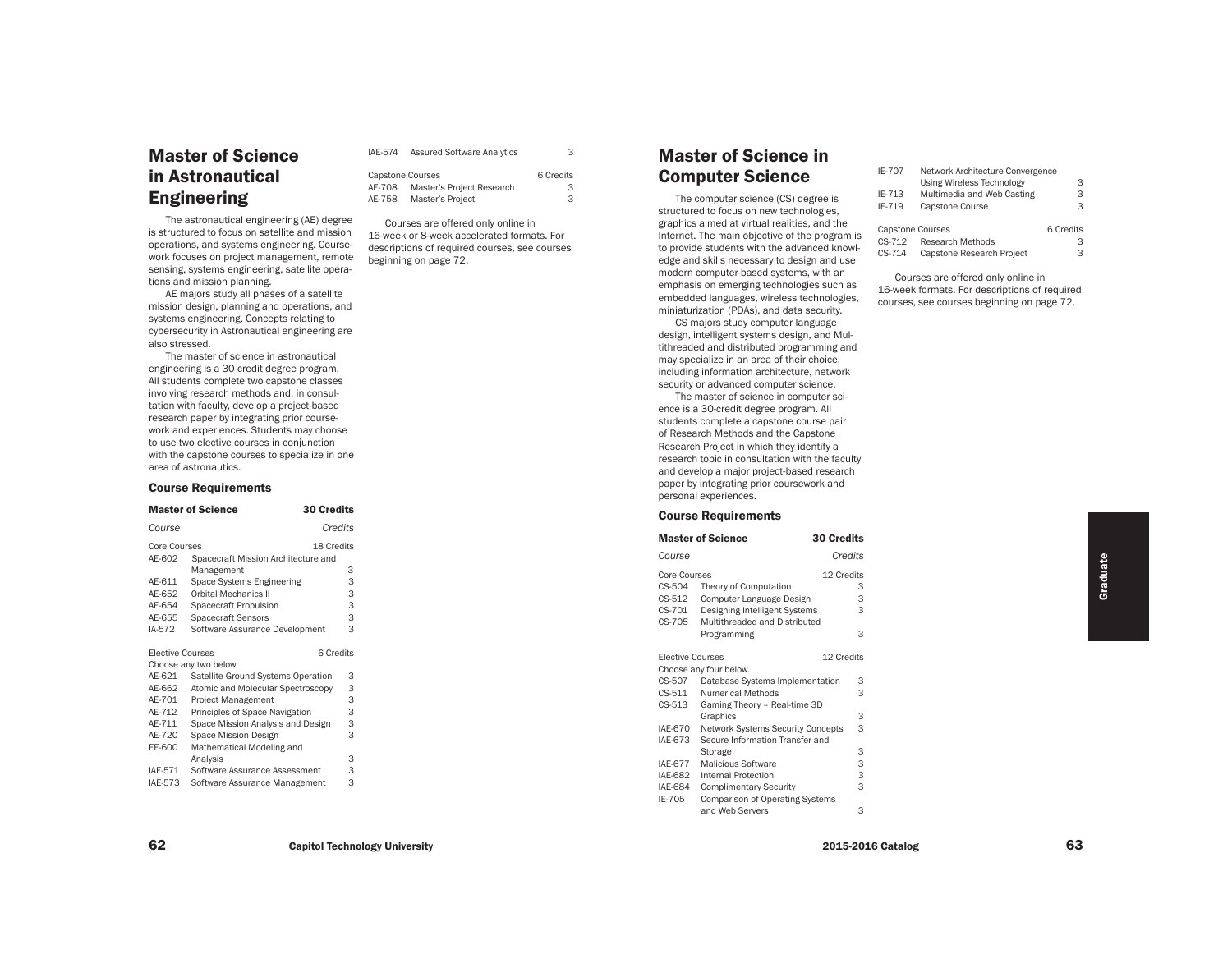## Master of Science in Cyber and Information **Security**

The Master of Science in Cyber and Information Security (CIS) degree is structured to meet the needs of government and industry to understand, prepare for, respond to, and recover from threats to our information infrastructures. The main objective of the program is to provide information system and security professionals with in-depth instruction on new security ideas, concepts and techniques to prevent and react to malicious intrusion and to secure information assets. The National Security Agency and Department of Homeland Security have designated Capitol Technology University a National Center of Academic Excellence in Information Assurance Education. The Master of Science in Cyber and Information Security curriculum is mapped to all current federal domains at the most advanced level specified in the standards, and also covers the 10 domains of the CISSP (Certified Information Systems Security Professional), considered the gold-standard of industry certification. Some students may be required to take IAE-500 and CS-620; however, waivers may be granted in some cases with department chair or dean approval. CS-620 can be used as an elective or substituted with another course.

#### Course Requirements

|                                          | <b>Master of Science</b>                                               | 36-39 Credits      |
|------------------------------------------|------------------------------------------------------------------------|--------------------|
| Course                                   |                                                                        | Credits            |
| Core Courses<br><b>IAE-500</b><br>CS-620 | Intro/Information Assurance*<br><b>Operating System Principles for</b> | 24-27 Credits<br>З |
|                                          | Information Assurance*                                                 | З                  |
| IAF-671                                  | Legal Aspects of Computer Security                                     |                    |
|                                          | and Information Privacy                                                | 3                  |
| IAF-673                                  | Secure Information Transfer and                                        |                    |
|                                          | Storage                                                                | 3                  |
| IAE-677                                  | <b>Malicious Software</b>                                              | 3                  |
| IAE-680                                  | <b>Perimeter Protection</b>                                            | 3                  |
| IAE-682                                  | Internal Protection                                                    | 3                  |
| IAE-685                                  | Principles of Cybersecurity                                            |                    |
|                                          | *IAE-500 and CS 620 may be waived with                                 |                    |
|                                          | department chair or dean approval. CS must be                          |                    |
| substituted.                             |                                                                        |                    |

Capstone Course IAE-674 Security Risk Management (Should be taken after IAE-680) Elective Courses 12 Credits Choose any combination of four courses from the following list of electives or, with permission, choose any courses from graduate course inventory:

|                | <b>Information Assurance Electives</b>   |   |
|----------------|------------------------------------------|---|
| <b>IAE-605</b> | Master's Research                        | 3 |
| <b>IAE 610</b> | <b>Advanced Penetration Testing</b>      | 3 |
| IAE-611        | <b>Mobile Computing Security</b>         | 3 |
| IAE-620        | Mobile Device Forensics                  |   |
| IAE-621        | <b>Applied Wireless Network Security</b> | 3 |
| IAE-630        | <b>SCADA Networks and ICS Security</b>   | 3 |
| <b>IAE-640</b> | <b>Access and Identity Management</b>    | 3 |
| <b>IAE-670</b> | <b>Network Systems Security Concepts</b> | 3 |
| IAE-672        | Cryptography                             | 3 |
| <b>IAE0673</b> | Secure Information Transfer              |   |
|                | and Storage                              | 3 |
| <b>IAE-679</b> | <b>Vulnerability Mitigation</b>          | 3 |
| <b>IAE-686</b> | <b>Managing Information Security</b>     | 3 |
| <b>IAE-684</b> | <b>Complementary Security</b>            | 3 |
| <b>IAE-690</b> | <b>Healthcare Info System Security</b>   | 3 |
| <b>IAE-692</b> | Mobile Medical Device/Application        |   |
|                | Security                                 | 3 |
| <b>IAE-705</b> | Master's Thesis                          | 3 |
|                | Network Engineering Electives            |   |
| IE-701         | Principles of Designing and              |   |
|                | <b>Engineering Computer Networks</b>     | 3 |
| IF-707         | Network Architecture Convergence         |   |

| IE-707 | Network Architecture Convergence     |   |
|--------|--------------------------------------|---|
|        | Using Wireless Technology            | 3 |
| IE-712 | Design and Practice of Secure        |   |
|        | <b>Information Networks</b>          | 3 |
| IE-730 | <b>SCADA Networks and Industrial</b> |   |
|        | <b>Control Systems</b>               | З |

Project Management Electives MBA-501 Professional Writing Practicum MBA-646 Project Management MBA-647 Methods of Project Management MBA-648 Project Management/Competitive Advantage

#### Software Assurance Electives IAE-571 Software Assurance Assessment IAE-572 Software Assurance Development

- IAE-573 Software Assurance Management
- IAE-574 Assured Software Analytics

Courses are offered only online in 16-week or 8-week accelerated formats. For descriptions of required courses, see courses beginning on page 72.

## Master of Science in Electrical Engineering

The electrical engineering (EE) degree is structured to educate students to design and develop applications from the inception stage through the manufacturing, testing, and delivery of a product. The main objective of the program is to provide traditional engineers with the fundamentals of circuit modeling and design, circuit analysis, circuit construction and testing, government and industry regulations, and the advanced knowledge and skills necessary to design and use modern computer-based design and analysis software.

EE majors study mathematical modeling and analysis, electromagnetic interference and compatibility, and advanced concepts of design for reliability, manufacturability and testability with the emphasis of the program on the practical applications of theoretical principles to the design and construction of circuits to meet industrial, military and international standards.

The master of science in electrical engineering is a 30-credit degree program. All students complete a capstone course pair in which they choose a project in consultation with the faculty and carry the research of the project through proposal, design, testing and delivery. Students may choose to use the two elective courses in conjunction with the capstone courses to obtain a four-course certificate in an area of specialization.

The university has developed a bridge course, EE-500 Advanced Signal Processing, to allow students who do not meet the upperlevel prerequisites an opportunity to qualify for acceptance. Credit for EE-500 is not awarded toward MSEE degree completion.

#### Course Requirements

|                        | <b>Master of Science</b><br><b>30 Credits</b>                |                 |
|------------------------|--------------------------------------------------------------|-----------------|
| Course                 |                                                              | Credits         |
| Core Courses<br>EE-600 | Mathematical Modeling and Analysis                           | 18 Credits<br>3 |
| EE-601                 | Modern Circuit Design and<br>Simulation                      | 3               |
| EE-606<br>EE-607       | <b>Signal Processing</b><br>Electromagnetic Interference and | 3               |
|                        | Compatibility                                                | 3               |

| EE-710           | Designing for Reliability and            |           |
|------------------|------------------------------------------|-----------|
|                  | Manufacturability                        | З         |
| EE-720           | Designing for Testability                | 3         |
| <b>Electives</b> | Courses                                  | 6 Credits |
|                  | Choose any two courses below.            |           |
| AE-611           | Space Systems Engineering                | З         |
| EE-614           | Large Scale Integrated Design            | 3         |
| EE-651           | <b>Communications Theory</b>             | 3         |
| EE-652           | Microcontroller System Development       | 3         |
| EE-653           | Analog and Digital Control Theory        | 3         |
| EE-656           | Image Processing                         | 3         |
| EE-665           | Microwave Circuit Theory and Design      | 3         |
| IAE-621          | <b>Applied Wireless Network Security</b> | 3         |
| IE-701           | Principles of Designing and              |           |
|                  | <b>Engineering Computer Networks</b>     | 3         |
| IE-707           | Network Architecture Convergence         |           |
|                  | Using Wireless Technology                | 3         |
| Constano Courses |                                          | G Crodito |

| <b>Capstone Courses</b> |                           | 6 Credits |
|-------------------------|---------------------------|-----------|
| EE-708                  | Master's Project Research | 3         |
|                         | EE-758 Master's Project   | 3         |

Courses are offered only online in 16-week or 8-week accelerated formats. For descriptions of required courses, see courses beginning on page 72.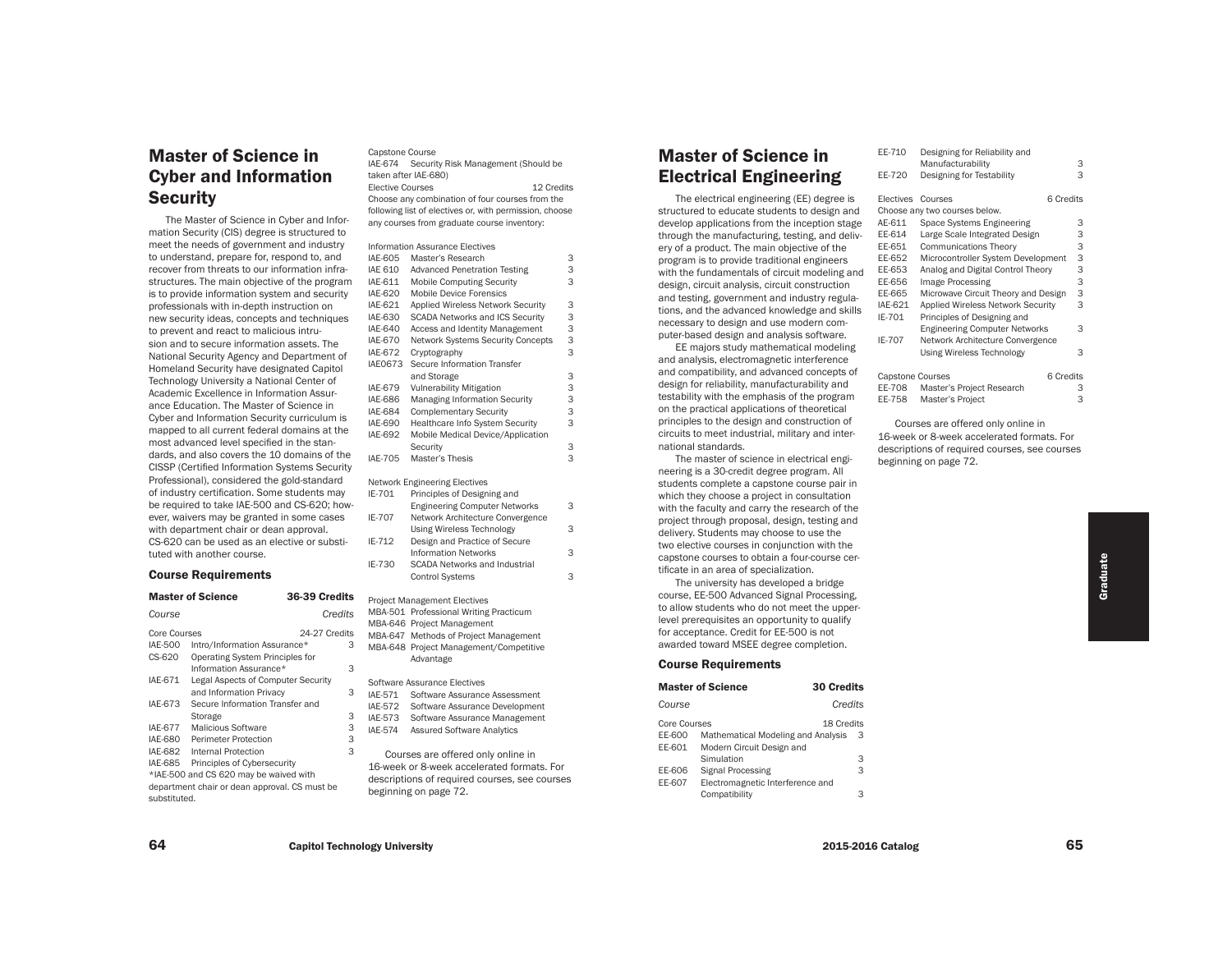## Master of Science in Information Systems Management

The mission of the Master of Science in Information Systems Management (MSISM) is to deliver a program of excellence in the study of systems management and business analytics. The program delivers a core set of advanced courses in both systems management and business analytics. Graduates are prepared to influence decision making, strategy, and operations with fact-based insight and an in-depth understanding of business performance analysis from a systems view. MSISM provides an integrated curriculum and a global perspective using evolving technology platforms to facilitate and support the learning process. This program is designed for students who want to enter or advance a career in business analytics. It is also designed for students who have an interest in quantitative methods, exploring and uncovering relationships through data analysis, and using the data to solve business problems. The MSISM is also ideal for MBA students seeking a quantitative second degree.

#### Course Requirements

|                                                    | <b>Master of Science</b>                                                       | <b>36 Credits</b> |
|----------------------------------------------------|--------------------------------------------------------------------------------|-------------------|
| Course                                             |                                                                                | Credits           |
| <b>Core Courses</b>                                |                                                                                | 27 Credits        |
| MBA-646                                            | <b>Project Management</b>                                                      | 3                 |
| SM-525                                             | <b>Statistics for Managers</b>                                                 | 3                 |
| SM-570                                             | <b>Business Analytics</b>                                                      | 3                 |
| SM-513                                             | Systems Management and                                                         |                   |
|                                                    | Organization Theory                                                            | 3                 |
| SM-517                                             | Psychological Factors in Systems                                               |                   |
|                                                    | Management                                                                     | 3                 |
| SM-518                                             | Principles of Systems                                                          | 3                 |
| SM-563                                             | <b>Managing Information Systems</b>                                            | 3                 |
| SM-567                                             | <b>Business Data Communications and</b>                                        |                   |
|                                                    | Networking                                                                     | 3                 |
| SM-569                                             | Decision Support and Expert                                                    |                   |
|                                                    | Systems                                                                        | 3                 |
|                                                    | <b>Specialization Options</b><br>9 Credits                                     |                   |
| Complete a 9-credit specialization option, or with |                                                                                |                   |
|                                                    | والمتناط والمستعمل والمستحدث والمستنفذ والمستحدث والمستعمل والمستنفي والمستنفي |                   |

permission, choose any three graduate-level courses from the university inventory.

Leadership MBA-657 Transformational Leadership and

|                | Innovation                                       | 3 |
|----------------|--------------------------------------------------|---|
|                | MBA-658 Legal. Political, and Ethical            |   |
|                | Implications for Leadership                      | 3 |
|                | MBA-659 Leadership and Managing Human            |   |
|                | Capital                                          | 3 |
|                | <b>Information Assurance</b>                     |   |
| <b>IAE-670</b> | <b>Network Systems Security Concepts</b>         | 3 |
| IAE-677        | <b>Malicious Software</b>                        | 3 |
| IAE-682        | Internal Protection                              | 3 |
|                | Technology Management Law & Policy               |   |
|                | $IAE$ $C74$ $I.050$ Appeato of Computer Coqurity |   |

| IAE-671 | Legal Aspects of Computer Security    | 3 |
|---------|---------------------------------------|---|
| IF-717  | Invention, Innovation, and the Use of |   |
|         | Intellectual Property                 | 3 |
| SM-587  | Law and Regulation of E-Commerce      | 3 |

Courses are offered only online in 16-week or 8-week accelerated formats. For descriptions of required courses, see courses beginning on page 72.

## Master of Science in Internet Engineering

Technological advances are driving the convergence of separate voice, data, message switch and video networks onto a single, network-based platform using TCP/IP technology. To stay competitive, companies must if they want to integrate their existing network or rebuild from scratch. The master of science in Internet engineering degree (IE) prepares students to choose the best option.

The 30-credit graduate program is designed to fill the need for professionals who know how to build new networks or migrate existing ones onto platforms based primarily on TCP/IP technology. Network reliability, survivability and outage-recovery design techniques are also featured in the program, as is the practical use and integration of wireless networks.

Network security is taught and practiced throughout the degree program.

Graduates of this degree program are prepared for career opportunities as senior network administrators, engineers and consultants, chief technical officers and chief information officers.

Many of the courses use OPNET, recognized by network engineers and planners as the most advanced network modeling software in the world. Throughout the MSIE program, students will practice network convergence and migration techniques by accessing the OPNET lab applications remotely from personal computers. OPNET lab exercises also include network design techniques that increase the security, survivability and recoverability of networks.

#### Course Requirements

|                        | <b>Master of Science</b>                                                                        | <b>30 Credits</b> |   |
|------------------------|-------------------------------------------------------------------------------------------------|-------------------|---|
| Course                 |                                                                                                 | Credits           |   |
| Core Courses<br>IE-701 | Principles of Designing and<br><b>Engineering Computer Networks</b>                             | 27 Credits        | 3 |
| IF-703                 | Thin and Fat Client Deployment<br>with Multitiered/Service-Oriented<br>Architecture and Web 2.0 |                   | 3 |
| IF-705<br>IF-707       | <b>Comparison of Operating Systems</b><br>and Web Servers                                       |                   | 3 |
|                        | Network Architecture Convergence<br>Using Wireless Technology                                   |                   | З |

| IE-709                    | Comparison of Object-Oriented and<br><b>Scripting Languages</b> |           | 3 |
|---------------------------|-----------------------------------------------------------------|-----------|---|
| IF-712                    | Design of Cloud Networks<br>and Services                        |           | 3 |
|                           |                                                                 |           | 3 |
| IE-715                    | Identifying and Integrating Component                           |           |   |
|                           | <b>Collaboration Technologies</b>                               |           | 3 |
| IE-717                    | Invention, Innovation, and the Use                              |           |   |
|                           |                                                                 |           | 3 |
| Capstone Course<br>IE-719 | Capstone Course*                                                | 3 Credits | З |
| IE-713                    | Multimedia and Web Casting<br>of Intellectual Property          |           |   |

\* Students may substitute an elective according to their specific career goals.

Courses are offered only online in 16-week or 8-week accelerated formats. For descriptions of required courses, see courses beginning on page 72.

66 Capitol Technology University 67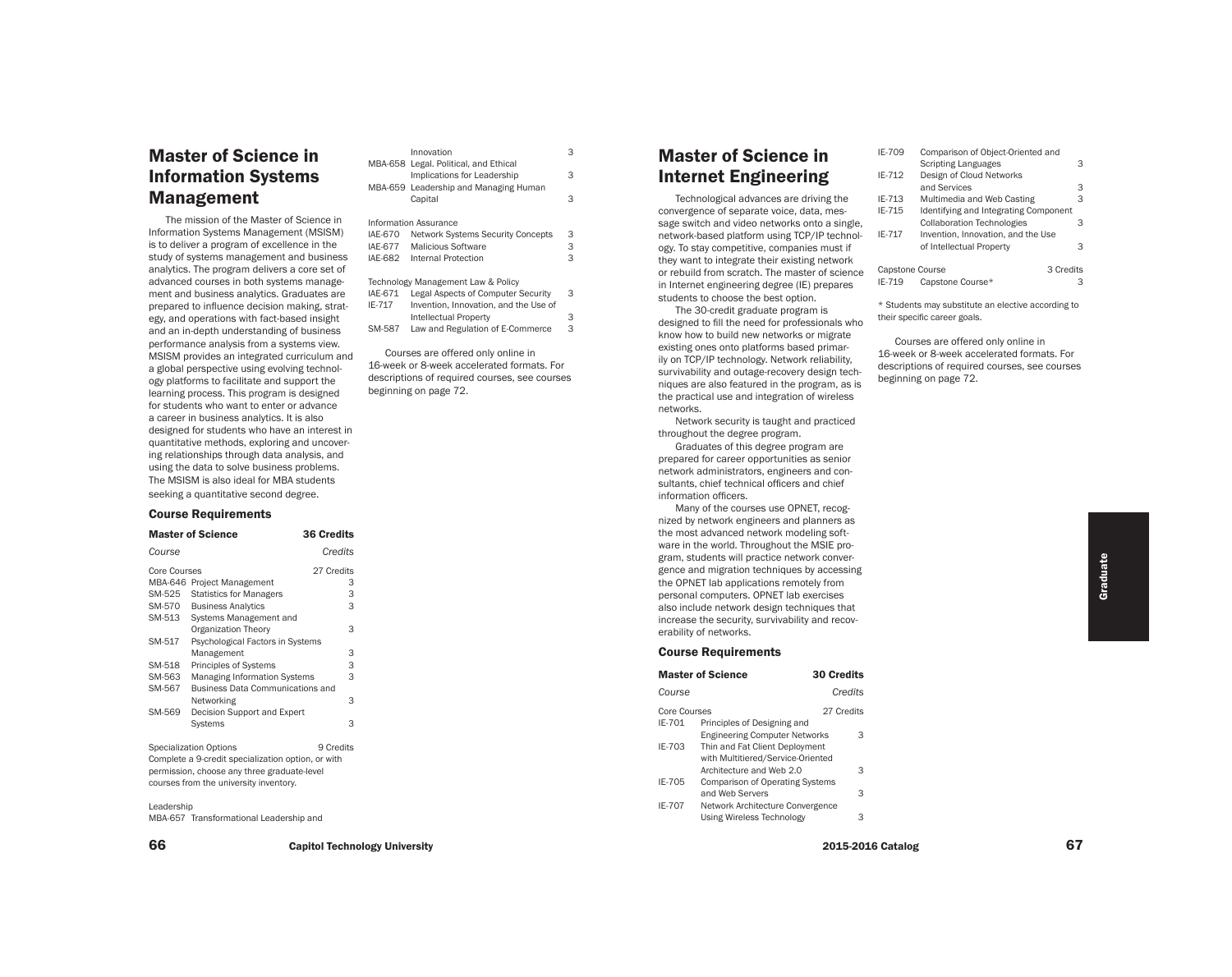# Post-baccalaureate **Certificates**

The post-baccalaureate certificates are targeted toward systems managers and information assurance professionals seeking to augment or update their skills and career with graduate-level credentials. Certificate students must complete the specific courses listed for the certificate; no substitutions are permitted. Once the course requirements are completed, students must apply for the certificate through the Office of Registration and Records. A \$25 processing fee is due with the certificate request. A student must have a minimum cumulative GPA of 3.0 in all certificate coursework to be awarded the certificate.

The courses required for these certificates are offered only online in accelerated 8-week terms and 16-week semesters. Consult the schedule of classes for more information. For descriptions of required courses, see

courses beginning on page 72.

# Acquisition Management (12 credits)

This certificate is designed to provide students with knowledge of the broad concepts and strategies of procurement and contract management, which contributes to the ability to make sound business decisions. Major topics include the foundations of pricing and negotiations, basic aspects of contracting, procurement of services and products, software acquisitions, and mergers and acquisitions.

#### *Required Courses*

| MBA-646 Project Management              | З |
|-----------------------------------------|---|
| MBA-701 Federal Acquisitions Management | 3 |
| MBA-702 Mergers and Acquisitions        | З |
| MBA-703 Software Acquisitions           | З |

# Client/Server and Wireless Devices (12 credits)

This certificate provides students with a specialization in the hardware and software that drive local, Internet and wireless computing. Students learn the technical aspects of network and wireless devices and the standards and protocols of connectivity. An introductory course in network devices explores the technologies that link personal computers

to servers and servers to servers. The three additional courses explore the movement from cable-connected terminals to remote server technology, the similarities and differences between operating systems and web servers, and the various wireless technologies and devices for personal and business communications.

# *Required Courses*

| IE-701 | Principles of Designing and            |   |
|--------|----------------------------------------|---|
|        | <b>Engineering Computer Networks</b>   | 3 |
| IE-703 | Thin and Fat Client Deployment         |   |
|        | with Multitiered/Service-Oriented      |   |
|        | Architecture and Web 2.0               | 3 |
| IE-705 | <b>Comparison of Operating Systems</b> |   |
|        | and Web Servers                        | 3 |
| IE-707 | Network Architecture Convergence       |   |
|        | <b>Using Wireless Technology</b>       | З |

# Component Technologies and Online Collaboration

(12 credits)

This certificate provides students with an advanced understanding of the sophisticated technologies used to develop, integrate, and deploy e-business solutions. Students learn aspects of programming tools for online applications, technologies and policies of multimedia products, and component integration for on-demand communications. Courses in object-oriented and scripting languages and component collaboration technologies explore the development and optimization of electronic commerce applications. A multimedia and web casting course and a policy course in intellectual property explore the technical, marketing and legal aspect of online multimedia.

# *Required Courses*

| IE-709 | Comparison of Object-Oriented      |   |
|--------|------------------------------------|---|
|        | and Scripting Languages            | 3 |
| IE-713 | Multimedia and Web Casting         | 3 |
| IE-715 | Identifying and Integrating        |   |
|        | <b>Component Collaboration</b>     |   |
|        | Technologies                       | 3 |
| IE-717 | Invention, Innovation, and the Use |   |
|        | of Intellectual Property           | З |

# Digital Forensics and Incident Handling (12 credits)

This certificate prepares students to analyze computer systems and components such as hard drives, memory, networks and mobile devices. Students will also learn the art of the detecting Malware and effective incident handling to maintain the security of customer data. Students will also learn basic UNIX operating system commands and concepts, C programming as well as use state of the art Forensics tools.

# Required Courses

| IAE-620 Mobile Device Forensics         | 3 |
|-----------------------------------------|---|
| IAE-675 Computer Forensics and Incident |   |
| Handling                                | з |
| <b>Malicious Software</b>               | З |
|                                         |   |

CS-620 Operating System Principles for Information Assurance 3

# Information Assurance Administration (12 credits)

This certificate provides a thorough understanding of the general methodologies for security risk assessment and security test and evaluation, including the interviews and documentation research necessary. Incident handling and response is addressed, as well as intrusion detection and defense in depth. In addition, students learn how to reduce their risk of potential legal liability for computer security or information privacy failures. This certificate is restricted to MSIA degree seeking students or seasoned IA professionals.

# *Required Courses*

- IAE-671 Legal Aspects of Computer Security & Information Privacy 3
- IAE-674 Security Risk Management 3
- IAE-675 Computer Forensics and Incident Handling 3
- AE-680 Perimeter Protection

# Information Technology (12 credits)

This certificate provides students with a foundational knowledge of systems management with respect to telecommunications systems as well as the computer systems that support managerial decision-making. Students learn principles of technology management and information systems. Introductory courses in systems management and telecommunications networks provide the fundamental principles applied in the decision support and expert systems course. A

course in strategic management of business technology lays the foundation for business management in a global environment with specific attention given to electronic commerce management goals.

#### *Required Courses*

|        | MBA-650 Strategic Management        | 3 |
|--------|-------------------------------------|---|
| SM-563 | <b>Managing Information Systems</b> | 3 |
| SM-567 | <b>Business Data Communications</b> |   |
|        | and Networking                      | 3 |
| SM-569 | Decision Support and                |   |
|        | <b>Expert Systems</b>               | 3 |
|        |                                     |   |

# Network Protection (12 credits)

This certificate provides a detailed understanding of methods computer hackers utilize to infiltrate web and application technologies, including wireless networks. Emphasis is placed on how security professionals can anticipate and protect against attacks through internal and external vulnerability assessment. Students learn the anatomies of viruses and worms and study a range of defense mechanisms applicable to the daily challenges faced by today's security professionals. In addition, students are trained to use the most popular hacking, cracking and wireless security network analysis tools in order to test and secure wireless networks.

#### *Required Courses*

IAE-621 Applied Wireless Network Security 3 IAE-677 Malicious Software 33<br>IAE-679 Vulnerability Mitigation 3 IAE-679 Vulnerability Mitigation 3<br>IAE-682 Internal Protection 3 IAE-682 Internal Protection

# Project Management (12 credits)

The graduate certificate in Project Management is built on core processes defined in the Project Management Body of Knowledge (PMBOK). The certificate consists of four core courses, which provide students the opportunity to learn the basic concepts and strategies of project management required to successfully manage projects in both government and private industry.

68 Capitol Technology University 69

Graduate Graduate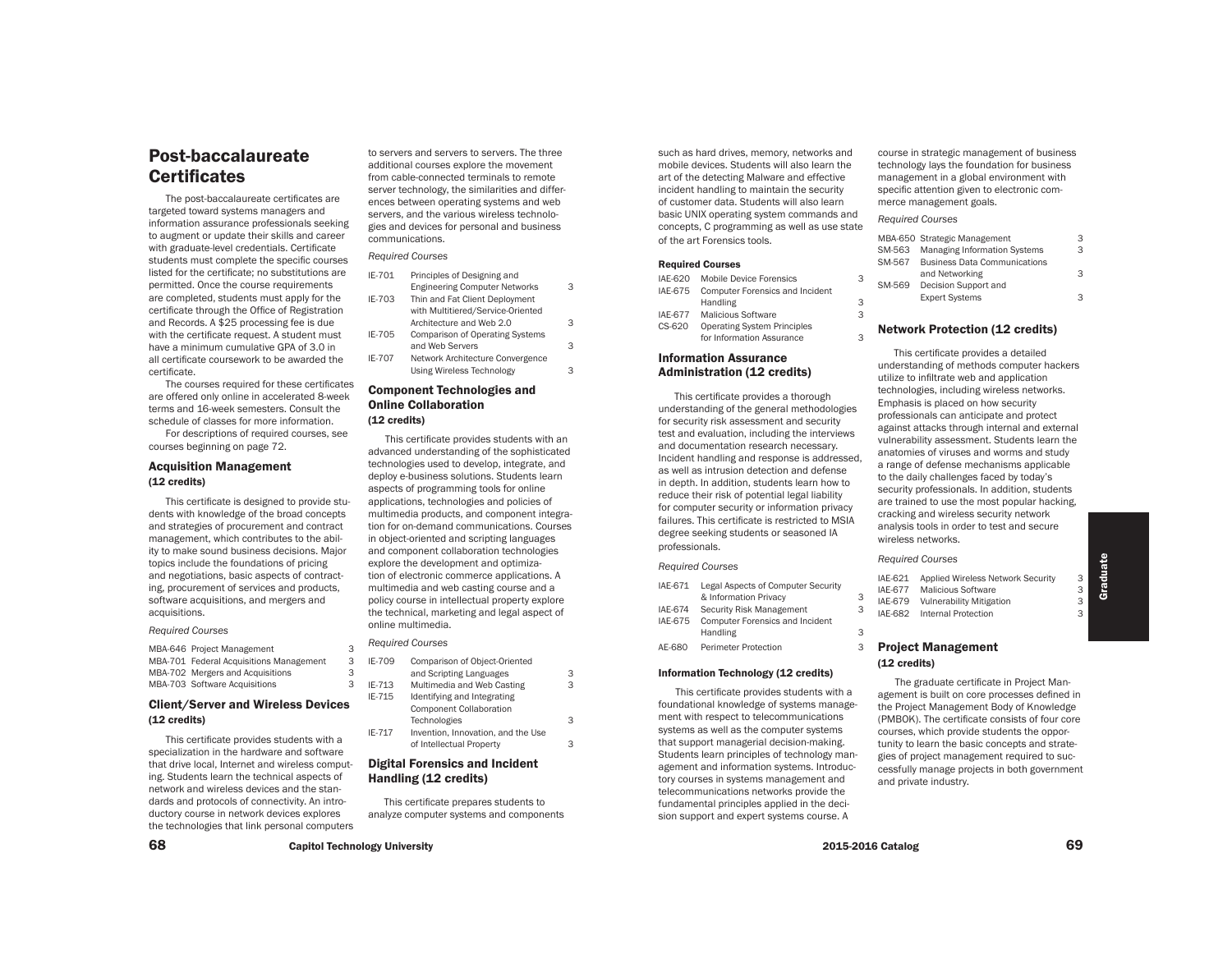# *Required Courses*

MBA-646 Project Management MBA-647 Methods of IT Project Management MBA-648 Project Management Competitive Advantage MBA-659 Leadership and Managing Human Capital

# Secure Cloud Computing (12 credits)

This certificate prepares students to design, develop, operate and maintain the security of cloud architectures, customer data and the services offered to customers. Students will learn basic and advanced cyber defense strategies and techniques to secure customer systems and data and incident handling in case a breach is detected. Students will also learn basic UNIX operating system commands and concepts, C programming as well as use state of the art Forensics tools

#### *Required Courses*

| IAE-680  | <b>Perimeter Protection</b>             | З |
|----------|-----------------------------------------|---|
| IE-712   | Design of Cloud Networks and Services 3 |   |
| $CS-620$ | <b>Operating Systems Principles</b>     |   |
|          | for Information Assurance               | З |
| CS-710   | Bigdata Warehousing and Analytics       |   |
|          | <b>Systems</b>                          | 3 |

# Secure Mobile Technology (12 credits)

This certificate prepares students to design, develop, operate and maintain the security of mobile technologies, devices and services. Students will learn how to properly assess the security of and secure mobile devices as well as IEES 802.11 networks. Students will also be exposed to state of the art mobile forensics tools. Students will be prepared to address their organizations requirements for mobile device management.

# *Required Courses*

| IE-707  | Network Architecture Convergence  |  |  |  |  |
|---------|-----------------------------------|--|--|--|--|
|         | Using Wireless Technology         |  |  |  |  |
| IAE-611 | <b>Mobile Computing Security</b>  |  |  |  |  |
| IAE-620 | Mobile Device Forensics           |  |  |  |  |
| IAE-621 | Applied Wireless Network Security |  |  |  |  |
|         |                                   |  |  |  |  |

# Secure Software Development (12 credits)

- This certificate prepares students to design,
- 3 develop, operate and maintain secure software (i.e., software that performs only its
- 3 intended functions without the presence of exploitable vulnerabilities). Topics covered by this certificate are programming, security design principles, and IT systems components and analytics. This course prepares students to deliver software that is both secure and efficient code.

## *Required Courses*

3

3

| IAE-571 | Software Assurance Assessment     | 3 |
|---------|-----------------------------------|---|
| IAE-572 | Software Assurance Development    | 3 |
| IAE-573 | Software Assurance Management     | 3 |
| IAE-574 | <b>Assured Software Analytics</b> | З |

# Security Management (12 credits)

This certificate provides students with a fundamental understanding of network systems security as it applies to the overall enterprise mission. Students learn aspects of detection, recovery and damage control meth ods as well as the laws and rights to privacy. An introductory course in network systems security concepts introduces students to the terminology, principles and special issues facing industries, including the importance of user involvement, security training, ethics, trust and informed management. The three additional courses focus on secure data transfer and storage with a history of cryptog raphy and a study of public- and private-key algorithms, risk management with detailed instruction in contingency/disaster recovery planning research and security policy formula tion and enforcement, and computer foren sics and incident handling with a focus on legal and ethical issues of privacy associated with information and intellectual property and managing trouble tickets and analyzing events.

# *Required Courses*

| IAE-611        | <b>Mobile Computing Security</b>         | З |
|----------------|------------------------------------------|---|
| <b>IAE-670</b> | <b>Network Systems Security Concepts</b> | 3 |
| IAF-673        | Secure Information Transfer and          |   |
|                | Storage                                  | 3 |
| IAE-684        | <b>Managing Information Security</b>     | 3 |

# Non Credit Course and Certificate Offerings

# Professional Development and Workforce Training

Capitol Technology University has a long history of supporting workforce development in industry and government. From technical training in areas such as Computer Forensics and SCADA protection to managerial areas such as project management and supply chain management, Capitol Technology University provides dedicated faculty who bring years of experience with theory and concepts. These customized programs are offered through our Critical Infrastructures and Cyber Protection Center (CICPC). Our programs can be deliv ered on customer site, on campus, and/or via our synchronous distance-learning platform. For more information about the center, see page 8.

To a capitol Technology University **2015-2016** Catalog 2015-2016 Catalog 2015-2016 Catalog 2015-2016 Catalog 2015-2016 Catalog 2015-2016 Catalog 2015-2016 Catalog 2015-2016 Catalog 2015-2016 Catalog 2015-2016 Catalog 2015-

3

3

3

3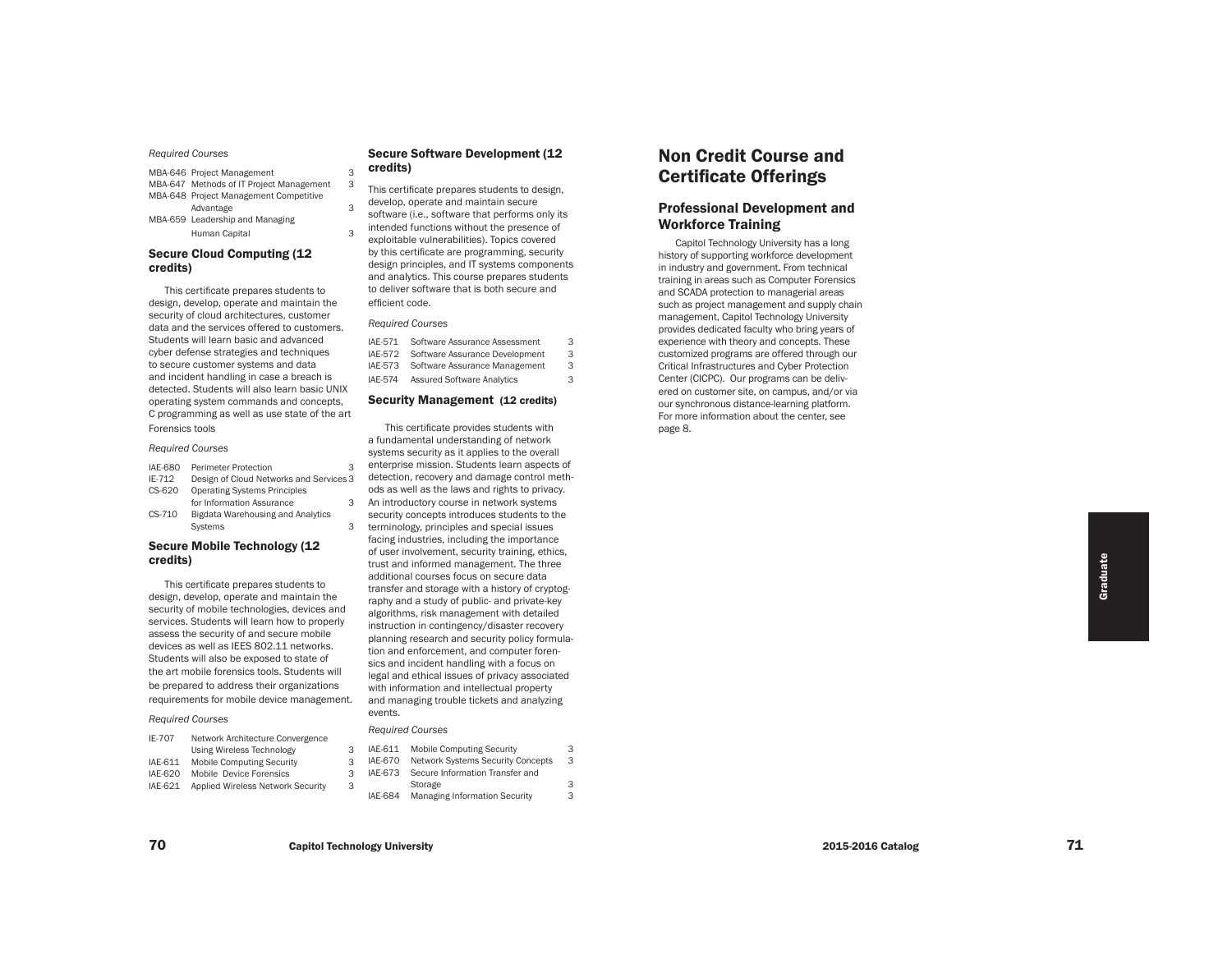# Credit Bearing Courses

The numbers in parentheses indicate the following: for undergraduate, (in sequence) class hours – laboratory hours – semester credit hours; for graduate, the number of semester credit hours. Students must have completed the listed prerequisite or its equivalent before registering for a course.

# Course Descriptions

# AE-100 Introduction to Astronomy

Provides a general overview of topics in astronomy. Includes the history and evolution of our understanding of the solar system, stars, galaxies and cosmos. Basic processes that explain observations of phenomenon in our universe are discussed. May be used as a science elective. Corequisite: MA-114. Offered during Spring semester only. (3-0-3)

# AE-150 Introduction to Space

Introduces the student to elements of astronomy and space sciences, the history of NASA and earth missions and operations and simple physics of satellite orbits, types of orbits and orbital terminology. Space environment and its effects on satellite and equipment. Discussion of satellites, types of satellites and their uses. Prerequisite: MA-114 or Corequisite: MA-261 Offered during Fall semester only. (3-0-3)

# AE-200 High Vacuum Testing Techniques

This course covers the basic theory and practical knowledge to use, operate, manage or conduct tests in vacuum chambers. Terminology, equipment and methods of obtaining and maintaining vacuum environments, especially in regards to space simulation testing are covered. Topics will include types of vacuum pumps, system components, vacuum gauges, fittings, flanges, materials and their integration. Basic test procedures and standards. Offered Fall even years only. (3-0-3)

# AE-205 CubeSat Engineering

End-to-end rapid development of a CubeSat-type satellite sensor system, power bus, and Arduinobased CPU. Students will form multi-disciplinary teams to collectively build, integrate and test a working design. Emphasis on design formalism, key trades, resource calculations, and integration of systems. Recipes and hardware components will be provided. Prerequisites: AE-150 or CS-130 or EL-100 (3-2-2)

# AE-250 Ground Systems Engineering

Provides an introduction to the components that make up a satellite ground system. Included is the design and analysis of ground system components. Provides an introduction into satellite telemetry, command and control subsystems, as well as the software needed to build and run a ground system. Introduction to CCSDS standards and mission planning. Corequisite: CS-130 or equivalent. Prerequisite: AE-150. Offered spring semester only. (3-0-3)

### AE-311 Spacecraft Systems

Design of spacecraft for different applications and missions. Passive and active devices. Designing with redundancy and reliability. Heating and cooling thermal issues. Power handling, telemetry and communications with antenna design. Propulsion, Thrusters and maneuvering. Command and control systems. Prerequisite: AE-150 or equivalent background Offered during Fall semester only.(3-0-3)

# AE-350 Autonomous Ground Systems

Provides an in-depth introduction to the components that compose satellite ground systems in the commercial, military, and civil sectors from the inception of the space program to present day. Discusses conceptual and planned software development, integration and testing, launch operations, sustainment engineering, decommissioning of ground systems components and the system engineering processes involved in these activities. Introduces students to the tools and methods needed to create dynamic ground system components based on automation and autonomic principles. Cover CCSDS, ISO-900X, CMMI, UML, mission planning, flight dynamics principles and risk mitigation/anomaly resolution practices. Provides an introduction to STOL, CECIL, XML, and XTCE languages. Prerequisite: AE-150, AE-311, CS-130 (or equivalent), and EN-102 Offered Fall even years only.(3-0-3)

#### AE-351 Orbital Mechanics

Newton's equations and Keplers laws. Use of spherical coordinates to solve for orbital equations. Corrections to basic equations caused by earth's geometry, the moon and the sun. Other effects depending on orbital parameters. Prerequisite: MA-340 Offered during Fall semester only. (3-0-3)

# AE-361 Introduction to Satellite Imaging

This is an introductory remote sensing and sensor course with a focus on methods, instruments and techniques used to obtain satellite imagery. Students will be introduced to physical principles of remote sensing, Earth and other planetary observing systems and sensors, and various digital

processing techniques related to satellite sensing imagery. Topics include optics, solar radiation, principles of satellite imaging, image quality analysis, introduction to charged coupled devices (CCDs), and basics of sensor design. Prerequisite: PH-263 and AE-311 Offered Spring even years only. (3-0-3)

# AE-400 Special Topics in Astronautical Engineering

Research into astronautical engineering subjects. Student primarily works in a guided study format with a mentor. Permission required from the instructor and the dean of academics. This course may be repeated with different projects. (1-4)

### AE-401 Computational Dynamics

Advanced Orbital Mechanics: Effects of various gravitational variations of the earth, moon sun and other bodies on orbital equations. Perturbation and modeling of orbital equations. Use of numerical methods and commercial computer modeling to determine orbital paths. Prerequisites: MA-230 (or equivalent) and AE-351 Offered Spring even years only.(3-0-3)

# AE-402 Special Topics in Astronautical Engineering II

Research into astronautical engineering subjects. Student primarily works in a guided study format with a mentor. Permission required from the instructor and the dean of academics. This course may be repeated with different projects. (3)

# AE-410 Spacecraft Contamination

To understand the effective implementation of contamination control (CC) from component level to spacecraft level for mission success, including missions with planetary protection requirements. The importance of winning management and team support for the CC program will be emphasized.Definitions; nomenclature; symbols; units of measure; similarities and differences between aerospace, semiconductor and pharmaceutical cleanrooms. Discuss the ISO 14644 family of cleanroom standards. Missions lost or compromised by contamination from the early days to present Prerequisites: CH-120, PH-263, MA-340, AE-311 Offered Fall even years only.(3-0-3)

# AE-411 Space Systems Engineering

Understand the basic principles and processes for designing effective systems, including how to determine customer needs vs wants, translate customer requirements into designs for systems that provide required performance and that are reliable, supportable and maintainable throughout the system life-cycle. Explore illustrative case studies. Team projects are assigned. Written reports and oral presentations are required. This is the undergraduate version of AE-611. Prerequisites: AE-311, AE-351 or permission of instructor. Offered(3-0-3)

# AE-454 Spacecraft Dynamics and Control

Analysis of methods of monitoring maintaining and controlling spacecraft attitude and positioning. Propulsion systems. Effects of gravity gradients, space environment and atmospheric drag. Stabilization using controllers, actuators, sensors and impulse devices. Design of control subsystems. Systems engineering approach. Corequisite: EE-453 Offered Spring odd years only.(3-0-3).

# AE-455 Satellite Communications

Analysis of satellite communications systems. Communications subsystems, telemetry, tracking and monitoring, data handling, satellite link design, propagation effects, modulation techniques and performance, error control. Satellite control networks SN, GN. TDRSS systems, positioning command and control. Prerequisites: AE-311 and MA-262 or equivalent. Offered Fall even years only.(2-2-3)

# AE-458 Senior Project in Space Science

Continuation of EN-408 into project implementation phase of project. Students work on senior project and submit progress reports and design reviews. Presentation of final project with written and oral report required. Prerequisite: EN-408 (3-0-3)

# AE-463 Space Systems Engineering Simulation and Modelling

This course focuses on software-based simulation relating to current era space and ground operations industry toolkits. The course has four components: basic concepts, use of the STK toolkit and other network simulation tools such as OPNET, evaluation of a COTS system, and student presentations and papers. The initial lectures will cover both the basics of per-component computational modeling as well as end-to-end concerns mission and information assurance requirements for real-world full scale systems.There will be additional focus on a risk based approach to securing such communications systems based on confidentially, integrity and availability of data.Students will then work with the Satellite Tool Kit (STK) (and other network simulation tools) to model a single discrete space asset or a multi-component ground communications system, including preparation for the STK Certification Exam. The student will then model their own scenario using mission modeling software. Finally, each student will present their specific scenario to the class, including critical analysis (report) of advantages and deficiencies in the tool of choice in terms of end-to-end systems engineering to include information and mission assurance concerns.

**Cour**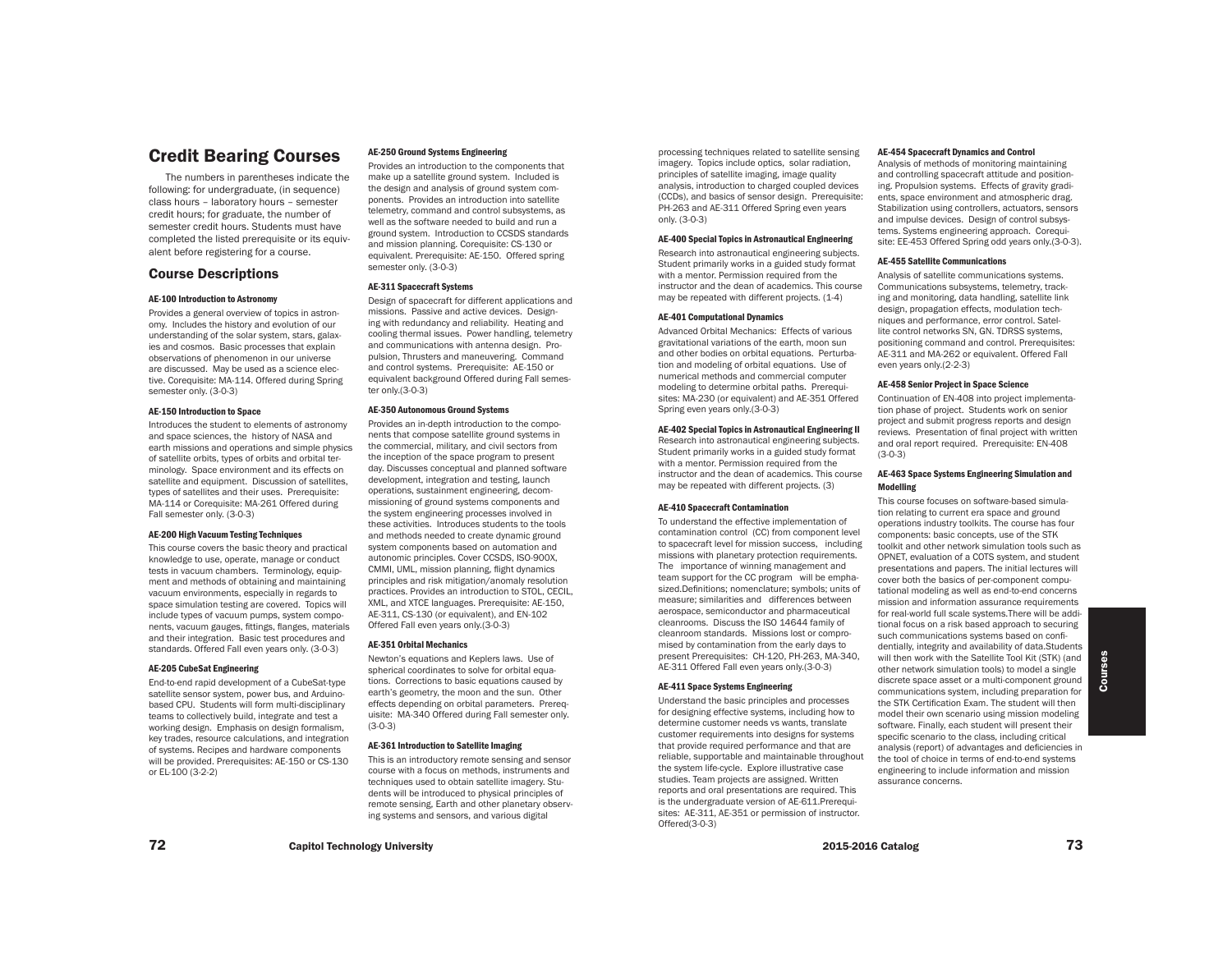## AE-513 Systems Management & Organization

Basic concepts applied to managing large-scale systems. Perspectives and philosophies of organization, functions and processes of systems management and organizational leadership. (3)

#### AE-518 Principles of Systems

Systems theories, methodologies, thinking and practice; hard and soft systems approaches; multidisciplinary approaches to organizational problem solving, feedback loops and system change. (3)

# AE-571 Software Assurance Assessment

This course covers the fundamentals of establishing a required level of software and system assurance, applying methods and determining measures to assess whether the required level of assurance has been achieved. Topics include assessment methods; defining product measures, process measures and other performance indicators; measurement processes and frameworks; performance indicators for business survivability and continuity; and comparing selected measures to determine whether the software/system meets its required level of assurance. These fundamentals are applied to newly developed software and systems as well as during the acquisition of software and services. (3)

# AE-572 Software Assurance Development

This course covers the fundamentals of incorporating assurance practices, methods, and technologies into software development and acquisition life-cycle processes and models. With this foundation, the course provides students with rigorous methods for eliciting software and system assurance requirements, using threat identification, characterization, and modeling; assurance risk assessment, and misuse/abuse cases. Students will also learn how to evaluate methods and environments for creating software and systems that meet their functionality and security requirements. (3)

#### AE-573 Software Assurance Management

This course covers the fundamentals of software and system assurance management, including making the business case for assurance; planning and managing development projects that include assurance practices; compliance with laws, regulations, standards and policies related to assurance; and risk assessment, identification, analysis, mitigation and monitoring for assurance. The focus is on how to manage business and technical requirements. (3)

AE-574 Assured Software Analytics

This course covers methods for assuring the security and functionality of existing software and

services, whether legacy, internally developed, or externally acquired, with emphasis on detection of vulnerabilities and malicious content. It also discusses assurance considerations for system architectures, networks and databases in their role as underlying enablers of software operations. Methods for structuring and reverse engineering of existing software are covered, as are techniques for acquiring and assuring software and services through suppliers, service-oriented architectures and cloud computing environments. (3)

### AE-602 Spacecraft Mission Architecture and Design

Provides an overview of all aspects of space mission design for practical approaches to reducing cost. Also, will examine the different programmatic/conceptual design/choice creation methods for space missions. Aerospace system engineering/architecture tools will be used to create innovative projects (3)

#### AE-611 Space Systems Engineering

Understand the basic principles and processes for designing effective systems, including how to determine customer needs vs wants, translate customer requirements into designs for systems that provide required performance and that are reliable, supportable and maintainable throughout the system life-cycle. Explore illustrative case studies. Team projects are assigned. Written reports and oral presentations are required. This is the graduate version of AE-411. (3)

# AE-621 Satellite Ground Systems Operation

Provides an introduction to satellite control centers in both the NASA and NOAA environments. Examines the roles of flight operations, communications, mission planners, and other entities needed to perform successful satellite ground systems operations. (3)

# AE-647 Methods of IT Project Management

Continuation of Orbital Mechanics I. Theory of perturbations of orbits; numerical methods in orbital mechanics; satellite dynamics; averaging methods; resonance; mission analysis.Pre-requisite: AE-351 (3)

#### AE-652 Orbital Mechanics II

Continuation of Orbital Mechanics I. Theory of perturbations of orbits; numerical methods in orbital mechanics; satellite dynamics; averaging methods; resonance; mission analysis.Pre-requisite: AE-351 (3)

#### AE-654 Space Propulsion

Introduction to rocket engineering, space missions and thrust requirements, liquid and solid-fueled rockets,nuclear and electric propulsion, propellant

thermodynamics. Prerequisites: AE-351 or equivalent, AE311 or equivalent (3)

# AE-655 Spacecraft Sensors

The operation, accuracy, resolution, and application of instruments which either produce images of ground scenes or probe the atmosphere as viewed primarily from space. Design of thermal and other satellite detectors and instrumentation as related to remote sensing applications. (3)

### AE-661 Remote Sensing II

This course will build on the understanding and concepts of remote sensing introduced in the AE-361, Remote Sensing I, course. The course will emphasize the use of remote sensing data and image interpretation and processing techniques for environmental and urban applications.The main objective of this course is to provide students with the conceptual foundations and technical skills to work on remote sensing missions in the NASA and NOAA environments. Through laboratory projects students will be able to practice the concepts learned in lecture. Weekly discussion of peer reviewed journal articles or book chapters. (3)

# AE-662 Atomic and Molecular Spectroscopy

The course will cover topics in Atomic and Molecular Spectroscopy applied to satellite-borne remote sensing instruments designed to study and monitor the earth system. The topics will include: Structure of one-electron and many electron atomic systems; Influence of external magnetic and electric fields on atomic systems; Spectra of molecules and the signatures for rotational and vibrational energy transitions; Atmospheric scattering processes including Rayleigh, Mie and Raman scattering; Spectroscopic instruments including spectrometers, detectors, and filters; Fourier spectroscopy; Optical properties of materials. (3)

# AE-700 Research Topics in AE

Research into astronautical engineering subjects. Students primarily works in a guided study format with a mentor. Permission required from the instructor and the dean of academics. (3)

# AE-701 Project Management

Provides an introduction of planning, scheduling, and controlling a system project during its life cycle. Focus on ethical, theoretical, and practical challenges of the project management framework, including the basic project management phases from initiation to closure and interactions. Projects will focus on the integration of project management and strategic management of satellite missions. (3)

#### AE-708 Master's Project Research

This course will cover all aspects of proposing and executing a research and development task. Pin response to Broad Agency Announcements. Creating Preliminary response, including quad charts and white papers. Techniques for providing a rough order of magnitude (ROM) cost. Preparing the full final proposal, including abstract, statement of work, schedule, milestones, deliverables, risk mitigation, preplanned follow-on efforts, procurement, subcontracts, describing the labor mix, and developing a full cost proposal. Attention will be given to protection of proprietary information, protection of intellectual property, and to compliance with Federal Acquisition Regulations (the FAR). The course will culminate with the execution of a mock project, with final deliverables, and final closeout of the project. Examples from Federal R&D projects in public domain will be used throughout the course. (3)

# AE-710 Space Systems Design for Reliability

Design methodology and standards applied in the construction and assembly of electronic circuits for reliability. Redundancy, parallel structure and majority rule circuits. Materials and component selection. Vibrational analysis, thermal analysis and packaging. Classification of hardware for commercial, military or space applications. MILspec and IPC standards discussed. Normally offered during summer semester. (3)

## AE-711 Space Mission Analysis and Design

Spacecraft mission design, space environment, attitude determination and control, telecommunications, propulsion, structures and mechanisms, thermal control, power systems, launch systems and facilities. System components; vehicle structure, propulsion systems, flight dynamics, thermal control, power systems, telecommunication. Interfaces and tradeoffs between these components. Testing, system reliability, and integration. Emphasis on studying NASA and NOAA past and current space mission. (3)

# AE-712 Principles of Space Navigation

Statistical orbit determination: least squares, batch and Kalman (sequential) processing, online ephemeris generation, determination of potentially hazardous bodies/objects; launch vehicles, payloads, and staging. Prerequisites: AE-401 and EE-600 (3)

#### AE-720 Space Mission Design

Focus is on the development of human spacecraft from Vostok to the International Space Station. Spacecraft design requirements based on the space environment and human physiology will be discussed and a design process will be with taught using systems providing life support.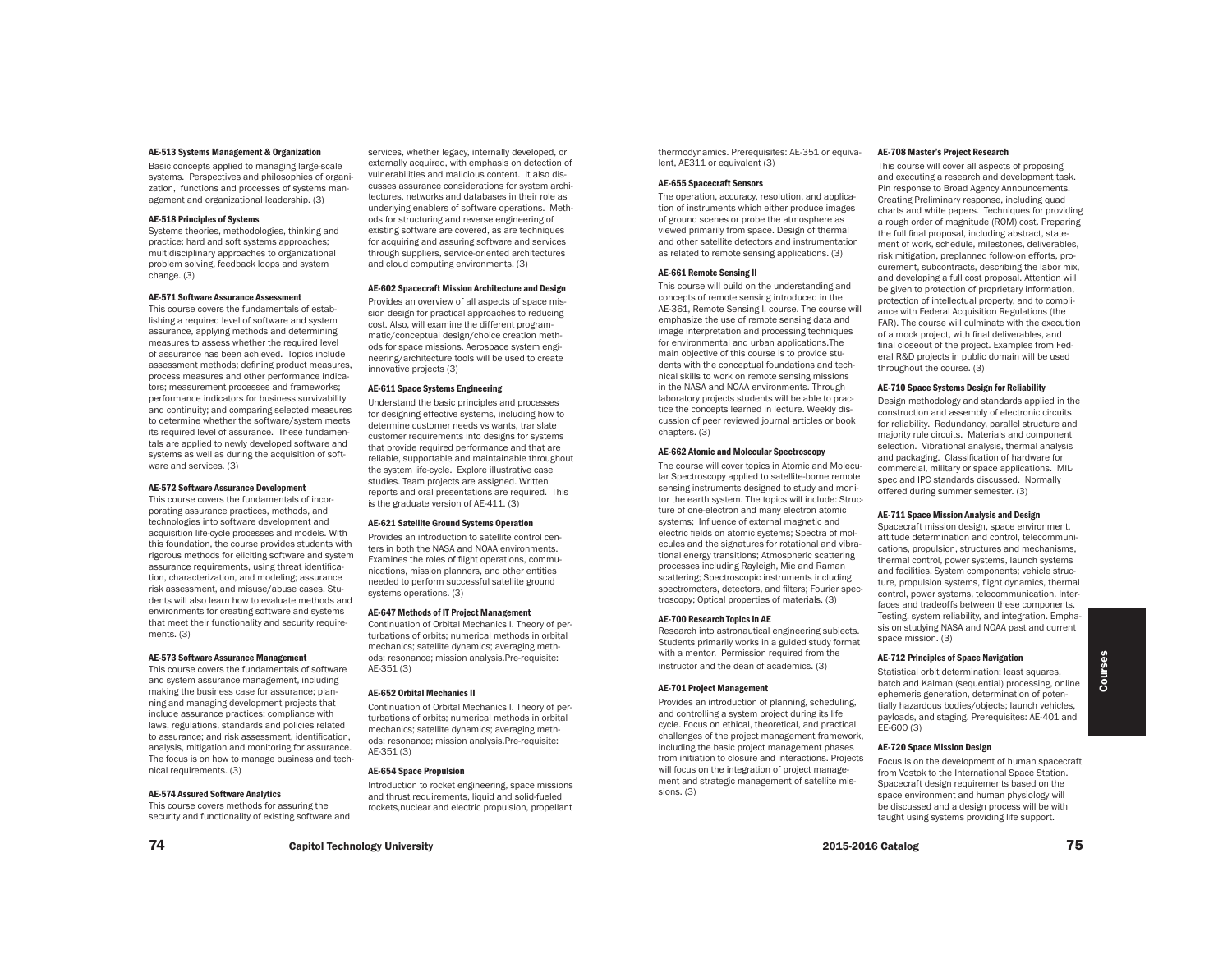Students will study the designs of a spacecraft for a human interplanetary exploratory mission and will include technical design and program management. Course includes a student spacecraft system design project with presentation of proposals, design reviews and completed design projects. Prerequisite: AE-711 (3)

# AE-758 Master's Project

Students integrate prior course work and personal experiences into a master's project. Students develop a full final proposal, including abstract, statement of work, schedule, milestones, deliverables as learned in EE-708. Proposal must be delivered to class and approval of project advisor required. Regular progress reports required. Final presentation will be live over the Internet. Prerequisite: AE-708. (3)

# BUS-174 Introduction to Business and Management

This course presents a survey of the general business and management environment. Topics include an introduction to the various forms of business, organizational structure, and their legal implications. Modern management and supervision concepts, history and development of theory and practice, the roles of managers, and the relationship between manager and employee are examined. This is a seminar course with emphasis on class discussion and collaborative learning. Prerequisite or Corequisite EN-001 or EN-101. (3-0-3)

#### BUS-200 Business Communications

This course includes preparation for various kinds of both written and oral business communication. The course will develop and sharpen the critical thinking and writing skills, including report/ proposal preparation and presentation needed in the workplace. Strategies for effective communication will also be explored. Prerequisite: EN-101. (3-0-3)

# BUS-208 E-Commerce and the Law

This course examines legal concepts that arise out of conducting business through the Internet. This course examines a wide variety of concepts and issues that have a significant influence on the use of the Internet for business or personal gain. In addition to basic legal terms, topics such as how courts assert personal and subject matter jurisdiction, the use of long-arm statutes, the state and federal court systems, patents, copyrights, trademarks, trade secrets, and statutes that deal with hacking, on-line privacy and the protection of data are introduced. International jurisdiction issues will also be discussed. The class is structured as a seminar course with an emphasis on in-class discussion and collaborative learning. Prerequisite: EN-101. (3-0-3)

#### BUS-250 Database for Managers

A course that introduces the student to the basic concepts, organization, and implementation models of databases, with an emphasis on the relational model. Projects include hands-on work with entity-relationship and relational models. (3-0-3)

# BUS-270 Financial Accounting I

This is an introductory accounting course that will provide students with a strong basic knowledge of accounting terms, concepts, and procedures. Analyzing business transactions as they relate to the General Ledger and the use of special journals will be addressed as well as the various processes and procedures related to the full accounting cycle. The accounting principles described are those endorsed by the Financial Accounting Standards Board. Corequisite: MA-110. (3-0-3)

### BUS-271 Financial Accounting II

This course continues the focus on accounting principles, theories, and applications introduced in Financial Accounting I. It builds additional skills in ledger entry and organization, payroll accounting, and the development of financial statements. The foundation acquired in Accounting I is integral to exploring topics as accounting for partnerships and corporations, promissory notes, and valuation of assets. Prerequisite: BUS-270. (3-0-3)

## BUS-275 Human Resource Management

Human Resource Management is a course with dual purposes. First, the development of employer-employee relations in both the private and public sector in order to facilitate organization productivity. Second, the management of scarce human resources in terms of planning and development techniques in both the private and public sector. Wage and salary administration, forecasting employment needs, recruiting and selection, evaluation, and training issues will be the focus of discussion and lecture. Prerequisites: EN-102 and BUS-279. (3-0-3)

#### BUS-279 Introduction to Leadership

This course overviews the disciplines and competencies associated with leadership in the 21st Century. In particular, the study and application of skills, theories, and concepts in a multicultural society will be examined. This is a seminar course with emphasis on class discussion and collaborative learning. Prerequisite: BUS-174 Corequisite EN-101. (3-0-3)

### BUS-280 Macroeconomics

This course is an introduction to macroeconomic concepts and analysis. It deals with the relationship between government, business, and the overall economy. The key areas focused on include

gross domestic product, the public sector, unemployment, and aggregate supply and demand. The global economy is covered with discussion of issues such as international trade and protectionism. Prerequisite: EN-101. (3-0-3)

# BUS-281 Microeconomics

This course is an introduction to microeconomic concepts and analysis. The course focuses on competitive market dynamics including individual and firm behavior through the study of market structure and economic decisions regarding production, pricing, and personnel. Labor markets and labor unions are addressed as well as regulatory and distributional issues. Prerequisite: EN-101. (3-0-3)

## BUS-283 Managerial Accounting

This course focuses on budgeting and planning. Emphasis is on the use of accounting information to plan and redirect allocations to support business decisions. Managerial Accounting is designed to follow Principles of Accounting. Prerequisite: BUS-270. (3-0-3)

### BUS-289 Entrepreneurship and Small Business Management

This course provides an overview of the principles and processes of entrepreneurship and small business management. Students learn to identify characteristics of entrepreneurs; identify business innovations; conduct feasibility analyses; develop formal business plans; and finance, organize, and operate a small business. Prerequisite: EN-101  $(3-0-3)$ 

#### BUS-301 Project Management

This course is a full range introduction to project management. It covers the origins, philosophy, methodology, and involves actual applications and use of tools such as MS Project. The System Development Cycle is used as a framework to discuss project management in a variety of situations. Illustrative cases are used and project leadership and team building are covered as integral aspects of good project management. Prerequisite: BUS-174 and EN-101 or permission of department chair. (3-0-3)

# BUS-302 Methods of IT Project Management

Methods of IT Project Management focuses on IT project management and is built around the Project Management Body of Knowledge (PMBOK). You will learn how IT projects differ from other kinds of projects and how the methods and techniques of project management must be modified/ adapted for IT projects. In addition, students will gain an increased understanding of what managers do (or should be doing) and why managers ask you to do the things that they do. The course presents methods, tools, and techniques that can

be used to effectively manage IT projects, both large and small. Prerequisite: BUS-301, Project Management, or equivalent (3-0-3)

### BUS-303 Project Management Competitive Advantage

Project Management takes decision-making and a business-oriented approach to the management of projects, which is reinforced throughout the course with current examples of project management in action. Project management is central to operations within the context of a variety of successful organizations, whether publicly held, private, or not-for-profit. Prerequisite: BUS-301 or equivalent (3-0-3)

#### BUS-350 Decision Models with Spreadsheets

The main objective of this course is to teach how to solve modern business problems using a spreadsheet application. Popular spreadsheet applications are examined. Students will use the case study method to address analytical problems. Prerequisite: MA-128, BUS-301 and BUS-384. (3-0-3)

# BUS-362 Information Systems for Managers

Computer-based information systems and online information systems to increase individual and organizational efficiency and productivity constitute the foundation of this course. Topics include information systems for database management, transaction processing, knowledge worker, office automation, management information, decision support, and executive support. The course also includes system security, troubleshooting, and disaster recovery, system upgrading, and client/ server issues. Prerequisites: EN-102 and BUS-279. (3-0-3)

# BUS-372 Financial Management

This course is designed to familiarize the student with the principles that guide a firm's financial resources management. The primary philosophy around which this course is organized is wealth maximization and the decision criterion used to achieve such a state. Topics such as capital management, fixed-asset investment, cost of capital, capital structure, long-term finance, mergers, leasing, and multinational finance are covered. In addition, accounting terminology and concepts relevant to financial analysis and decision making will be presented. Prerequisites: BUS-270, MA-111 or MA-114. (3-0-3)

# BUS-376 Marketing Principles

The role of marketing and the strategies used by marketing managers to solve problems is the content of this course. Emphasis is placed on the relationship among consumers, business, and government is regard to product, promotion, pricing, and distribution strategies. Industry standards and ethical practice are focal points of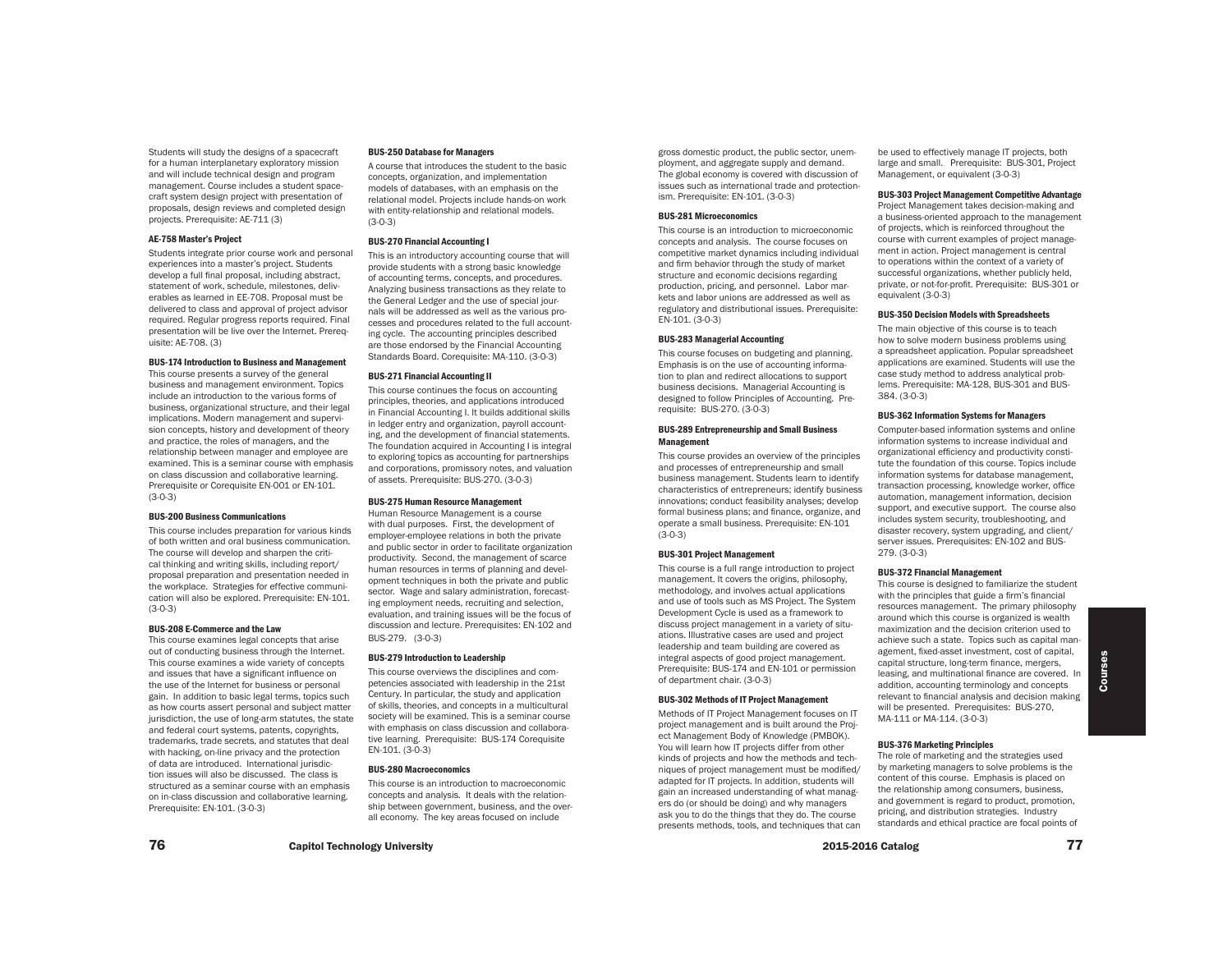the course. Prerequisite: MA-128 and BUS-386. (3-0-3)

# BUS-377 Special Topics in Marketing

This is an advanced course in selected issues in the theory and application of marketing. Actual topics and cases will be chosen by the instructor and may vary from term to term. Prerequisites: BUS-200, BUS-375, BUS-386 and BUS-378 or BUS-208. (3-0-3)

# BUS-378 Legal Environment of Business

This course introduces the student to legal reasoning; ethical norms; the legal process and the American legal system; administrative law process and the role of business people in that process; the study of selected areas of public and private law, such as securities regulation, antitrust, labor, product liability, contracts, and consumer and environmental law; and international dimensions of the legal environment of law. The purpose of the course is to establish legal literacy and to develop an understanding of legal dynamics, particularly in the business world. Prerequisites: EN-102, BUS-279. (3-0-3)

# BUS-379 Integrated Marketing Communications

This course examines the development of marketing strategies and creative campaigns utilizing multiple marketing disciplines (paid advertising, public relations and promotions) and media (print, broadcast, online and social). Emphasis is placed on the coordinated impact of these communication tools in reaching target audiences. Prerequsite: BUS-376 (3-0-3)

# BUS-384 Productions and Operations Management

This course stresses the decisions that managers make in increasing productivity in a world economy, productions and operations management examines the processes by which goods and services are produced. Strategies, techniques and problems in forecasting, statistical quality control, total quality management, inventory management, scheduling, maintenance and reliability, product, process, technology, location, layout, and purchasing are the core topics of this course. Prerequisites: MA-128 and BUS-386. (3-0-3)

# BUS-385 Federal Acquisitions and Contracting

This course covers the fundamentals of Federal acquisitions and contracting and will provide a comprehensive understanding of the acquisition environment. Students will develop professional skills for making business decisions and advising other acquisition team members to successfully meet customers' needs. Participation in small group simulation exercises will prepare students to provide contracting support within the overarching business relationships of government and

industry. Prerequisite: BUS- 301 and BUS-384 or equivalent. (3-0-3)

# BUS-386 Organizational Theory and Behavior

The content of this course represents a synthesis of behavioral sciences providing a broad framework for management. Topics include organization goals, authority and leadership, motivation and morale, work groups and group dynamics, communications, planning and management by objectives, concepts of organizational development, organizational structure and processes, and organizational conflict and change. Prerequisites: BUS-279 and EN-102. (3-0-3)

#### BUS-387 Mergers and Acquisitions

This course surveys the drivers of success in mergers and acquisitions (M&A) and develops your skills in the design and evaluation of these transactions. The M&A transactions will cover the foundation for a wide range of mergers and acquisition fields including corporate development, investment banking, consulting, and advising senior management. Prerequisite: BUS- 301 and BUS-384 or equivalent. (3-0-3)

# BUS-388 Software Acquisitions

This course covers the acquisition of open systems and commercial off-the-shelf (COTS) products an increasingly vital element of corporate and government software development. Properly managed software acquisition offers potential for significant time and cost savings over a system's lifetime. The transition from proprietary, custombuilt systems to systems based on standards and commercial products is not easy, however. Managers and their staff must understand the risks and opportunities associated with this acquisition approach. Prerequisite: BUS- 301 and BUS-384 or equivalent. (3-0-3)

#### BUS-389 Logistics & Supply Chain Management

This course examines the efficient flow of materials, products and information within and among organizations. Logistics management examines a wide variety of activities that have a significant influence on customer service, including inventory control, transportation, warehousing, facility location analysis, packaging, materials handling, parts and service support and product returns. Supply chain management examines the integration of business processes across organizations, from material sources and suppliers through manufacturing and processing, to the final customer. Prerequisites: BUS-386 and MA-128. (3-0-3)

#### BUS-390 eMarketing

This class will prepare students for the dynamic and evolving field of Internet Marketing. Through classroom and hands-on activities, students will gain experience with e-marketing approaches including websites, search engine marketing, online advertising, email marketing, various forms of social media, and mobile commerce. The emphasis is on the practical application of e-marketing technologies, including promotional methods, web analytics tools, and customer relationship management (CRM) processes used for consumer, business, and institutional markets. Students will study both current and emerging online marketing methods, along with their benefits and limitations. The objective is for students to develop an understanding of Internet marketing both in terms of strategy and tactics. Prerequisite: BUS-174, BUS-376. (3-0-3)

#### BUS-391 eCommerce

This course examines the opportunities and challenges faced in an increasingly digital world. More and more product information and selling strategies are linked to the worldwide web. The course is for those students who wish to learn the principles and processes of electronic commerce. The course provides an overview of web promotional strategies, technology and infrastructure concerns, security, supply chain management, and back-office processes. Students will study topics such as: website development and promotion, online marketing and advertising, outsourcing or in-house development decisions, back office operations and information technology, and sourcing and cost analysis of key services and technologies. Prerequisite: BUS-376, BUS-384. (3-0-3)

#### BUS-392 Retail Management

This course examines retailing theory and research to understand the way retailing works. Methods, strategies, resources and techniques required for retail management are stressed. Both brick and mortar and online retailing are covered. Prerequisite:BUS-386. (3-0-3)

#### BUS-393 Consumer Analysis

This course examines the identification and evaluation of distinguishing customer characteristics so as to better segment them in the marketplace and target marketing efforts to them. Prerequisites: BUS-376, MA-128 and SS-171. (3-0-3)

# BUS-400 Research Methods

Introduction to business research methods. Through the coursework students will learn elements of the research process including problem definition, literature review, hypothesis development, types of research design and data collection methods; sampling strategies; data

analysis and interpretation; qualitative research approaches; ethical issues in research; and the reporting of research results. The course encourages students to step outside the classroom and engage in research projects based on the real life case studies. Prerequisites: MA-128 and EN-102. (3-0-3)

#### BUS-410 Strategic Management

This senior level course is designed to provide students with a general overview of systematic and continuous planning processes used by management to gain strategic and competitive advantage. The students are exposed to, and practice, the complex interrelationships between strategy, structure, culture, and management. Strategic and tactical strategies are explored using case studies, projects and discussions. Students develop and assess the role of management in strategy formulation, implementation and evaluation. Prerequisites: BUS-372, BUS-384,BUS-375 and BUS-378 or BUS-208. (3-0-3)

## BUS-454 International Business

Drawing upon previous management and business courses, this course studies the nature and scope of international trade and investment, international institutions, the international monetary system and exchange markets, and the cultural factor affecting international business operations and their influence on the principal business functions. The effects of the revolution in electronic technologies on global business are also examined. Case study analysis and a variety of current media are used in this course. Prerequisites: BUS-372, BUS-376 and BUS-386. (3-0-3)

#### BUS-458 Senior Project

This is a BA/MIT capstone course designed to challenge students as they work individually or in small teams on a real-world business/industry problem requiring technical expertise and management acumen. Drawing upon the course in technical report writing, students are required to submit a major report outlining and analyzing the problem and proposing management solutions. Prerequisites: BUS-400, BUS-410 and EN-408. EN-408 should be taken immediately before this course. (3-0-3)

# BUS-460 Special Topics in Business

Research into business subjects. Student primarily works in a guided study format with a mentor. Permission required from the instructor and the dean of academics. This course may be repeated with different projects. Prerequisite: EN-102. (3-0- 3)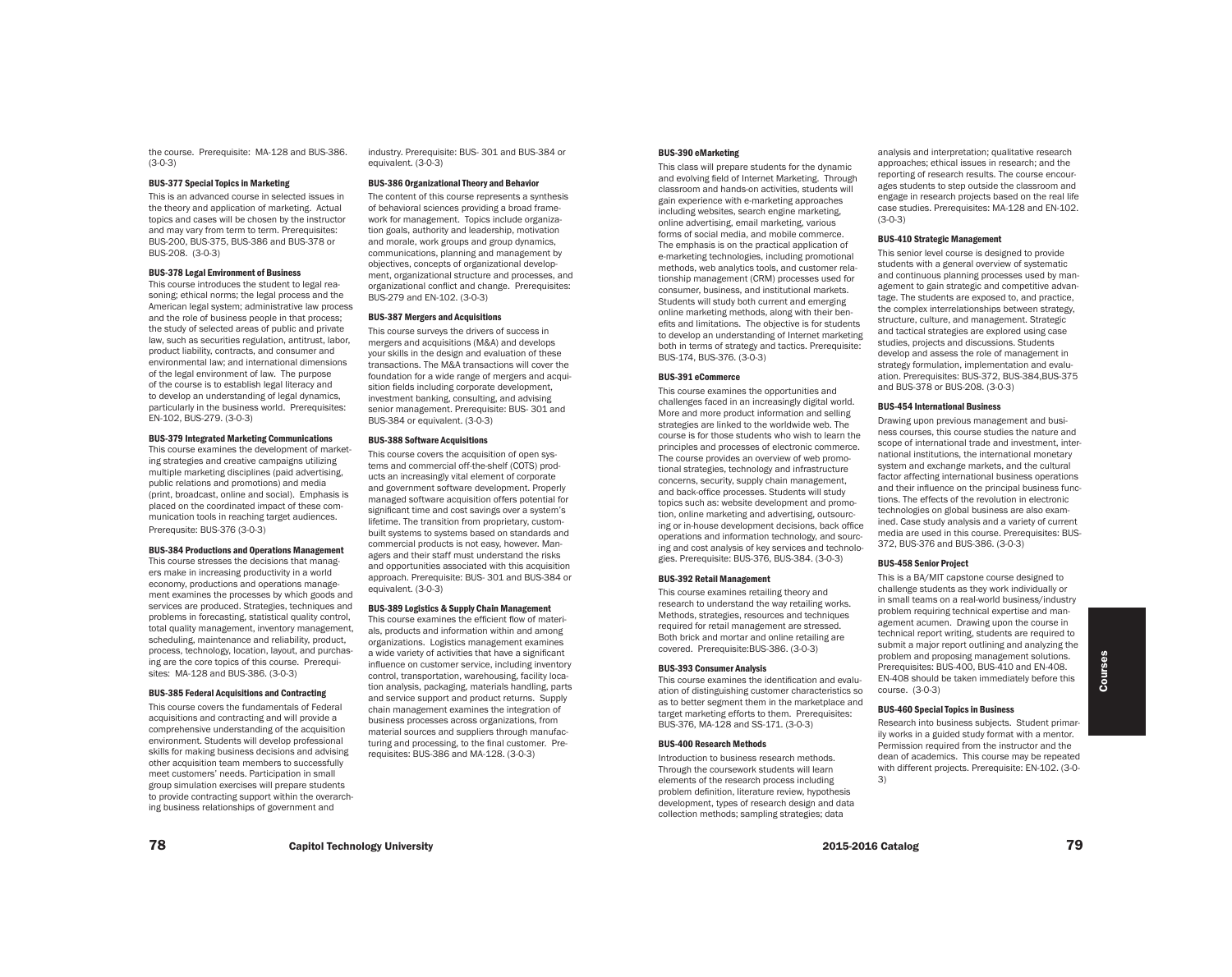#### CH-120 Chemistry

Metric system and significant figures; stoichiometry; fundamental concepts of atomic structure and its relationship to the periodic table; electron configuration; bonds and electronegativity; gases; oxidation states and redox; solutions, acids and bases, changes of state, thermodynamics, chemical kinetics and equilibrium. (2-2-3)

# CS-100 Introduction to Programming Logic

This course will introduce students to the various techniques used in programming logic. The purpose of this course is to build baseline skills in the building of logic for procedural and object oriented programming with minimal coding but with an in-depth approach to design.This course is an excellent choice for programming beginners that want to obtain a good foundation to program in various languages using various programming approaches. (3-0-3)

# CS-130 Computer Science Fundamentals I

Introduces students to the discipline, methodologies, and techniques of software development. The emphasis is on developing essential programming skills, an understanding of object-oriented design and good software engineering practices using the Java programming language. Program constructs include selection, looping, arrays, graphical output of data, the use of the standard Java class library, and construction of simple user-defined classes. Programming projects are assigned as part of the homework requirements. Prerequisite: MA-112. (3-2-4)

#### CS-150 Introduction to Programming Using C

This introductory course in programming will enable students to understand how computers translate basic human instructions into machine executable applications. The language of choice for this course is C. The C syntax that will be covered includes functions; variables and memory allocations including pointer notation; conditional statements and looping. Students will also learn binary to hexadecimal and decimal conversions along with basic computer architecture. Memory management, data input output and file manipulations will be among some other topics discussed and applied during this course. (3-2-4)

#### CS-200 Intro to Object-Oriented Programming in C++

Students learn how to program in C++ using an object oriented approach. Design of classes and objects. Inheritance and polymorphism: Use of pointers and data structured based projects. Prerequisite CS-130 or CS-150. (2-2-3)

### CS-220 Database Management

An overview of database systems, with an emphasis on relational databases. Terminology, basic

analysis and design using Entity-Relationship diagrams and relational schemas. Database implementation, queries and updates using SQL. Client/server and middleware. An overview of database administration, transactions and concurrency. Data warehouses. Projects, which are assigned as homework, are implemented in Oracle. Prerequisite: A grade of C or better in CS-130 or CT-115. You may take this course and CS-130 concurrently. (3-0-3)

#### CS-225 Intermediate Java Programming

This course provides a deeper look into the Java language with a special emphasis on object oriented design. Topics include multidimensional arrays, inheritance, interfaces, polymorphism, graphical user interfaces, exception handling, I/O, multithreading and Java Database Connectivity (JDBC). Programming projects are assigned as homework. Prerequisite: CS-130 Corequisite: CS-220. Offered spring semester only. (3-0-3)

#### CS-230 Computer Science Fundamentals II

Advance pointers and dynamic memory usage. Concepts of object-oriented design and programming. Includes classes, friend functions, templates, operator overloading, polymorphism, inheritance, exception handling, containers, iterators and the standard template library. Applications involve the use of simple data structures such as stacks, queues, linked lists and binary trees. Recursion, searching and sorting algorithms. The above concepts are implemented through a series of hands-on programming projects, all of which are completed as part of the homework requirements. Prerequisite: CS-130. (3-0-3)

# CS-250 Introduction to Network Programming Using C

An introductory network programming course using the C programming language. Students will be provided an overview of the principles of computer networks with a detailed look at the OSI reference model and the TCP/IP stack. The emphasis is on understanding UNIX interprocess communication and developing network programs using connectionless and connection-oriented sockets. Extensive programming assignments will include the development of client/server and peer-to-peer network applications. Prerequisites: CS-150. (2-2-3)

# CS-305 Android Application Development

Writing applications for mobile devices using the Android operating system. Installing and using the Android SDK. Creating GUI layouts, menus and dialog boxes. Graphics and event handling. Interfacing with built-in GPS, accelerometer, audio and video. User and file input and output. Web interfaces and sockets. Writing native applications. Debugging native applications from a host. Preparing an application for publication. High-level

80 Capitol Technology University 2015-2016 Catalog 2015-2016 Catalog 2015-2016 Catalog 81

programming will be performed using Java and XML. Native programming will be performed in C/ C++. Programming in ARM-7 assembly language will be introduced. Prerequisites: CT-150 or CS230. Some Unix/Linux experience is recommended. (3-0-3)

# CS-310 Computer Algorithms

Mathematical fundamentals of algorithms and algorithmic techniques. Running Time Analysis of an algorithm. Searching, Sorting, and other techniques associated with retrieving information. Advanced Data structures such as Binary Search Trees and Heaps. Graph algorithms. Dynamic Programming (Knapsack, Floyd, DNA Algorithms, ..). Greedy algorithms (Coins, Scheduling, Huffman encoding, ..) . Course requires written programming assignments. Prerequisite: CS-230. Offered fall semester only. (3-0-3)

## CS-316 Intelligent Systems

Fundamental techniques and concepts of intelligent systems: tree searching techniques including recursive searches, minmax algorithms, heuristics, alpha beta pruning. Lisp and Prolog programming languages. Genetic and a priori algorithms. Homework and programming assignments. Prerequisites: CS-230. Offered spring semester only. (3-0-3)

# CS-320 Database Administration

This course covers the tasks performed by a database administrator. Topics include database architecture, capacity and performance requirements, database creation, user management, transaction management, backup and recovery, security, performance tuning and other administrative functions. Students will work with an Oracle database server. Prerequisite: CS-220 (3-0-3)

# CS-330 iPhone App Development

Introduction to objective C, the programming language used for iphone app development. Overview of the xcode development environment. including debugging tools, versioning tools, object library, object attributes tools. Object oriented programming using Objective C. Model-View-Controller architecture in xcode. Graphical User Interface library and components. File system on the iphone; SqlLite and the iphone. Students learn how to make a complete iphone app with significant functionality and industry-standard user interface from scratch. Security issues with iphone software development.Prerequisites: CS-150, CS-230 (3-0-3)

# CS-340 Game Programming Using 3D Graphics

Students learn how to build a game using the Unity game engine. Students learn how to use 2D and 3D graphics, sound files, and user driven programming to build a game using a game engine

and a physics engine. Students learn how to use the Unity development environment, design a user interface, make scenes, retain persistent data, create and manage animation, collision detection, level management, use of game characters. Students learn how to create and code an end-to-end design of a playable game. Prerequisite: CS-230 and (CS-225 or CS-305 or CS-330. (3-0-3)

#### CS-351 Assembly Language Programming

This course introduces the student to assembly language, specifically which is used with the Intel 80x86 computer architecture. Topics include data representation, branching and looping, procedures, string operation, bit manipulation and macros. Secure coding techniques will be taught by exploring integer overflow and buffer overflow attacks. By learning how to write in assembly language, the student will better understand how programs are executed in a computer and how to optimize performance of programs written in highlevel languages, such as C++. The student will be assigned programming projects as homework. Prerequisite: CS-130 or CS-150 (3-0-3)

#### CS-356 Dynamic Web Page Development

This course teaches the student how to generate dynamic web pages using data from a database. The course begins with an overview of the C# programming language and object-orientation. Using ASP.NET, this course explores the processing of web forms and controls, state management, validation and error handling, SQL database access and secure web site coding. Programming projects, including a group project, are assigned as part of the homework requirements. Perquisites: CS-220 or understanding of SQL. (3-0-3)

#### CS-400 Special Topics in CS

Applications of computer science principles or research into computer science subjects. Student primarily works in a guided study format with a mentor. Permission required from the instructor and the dean of academics. This course may be repeated with different projects. (1-4)

#### CS-405 Introduction to Software Design with UML

Undergraduate version of CS-505. Object Oriented principals and concepts, classes, objects and interfaces; as well as inheritance, encapsulation, polymorphism and aggregation; Students will explore the Unified Process and Object Oriented software life cycle. CASE tools and iterative and incremental software development approaches are also covered. Advantages of Object Oriented design patterns are demonstrated. Prerequisite: CS-225 or CS-230. (3-0-3)

# CS-407 Database Systems Implementation

This is an undergraduate version of the graduate database course CS-507. Emphasis on DBMS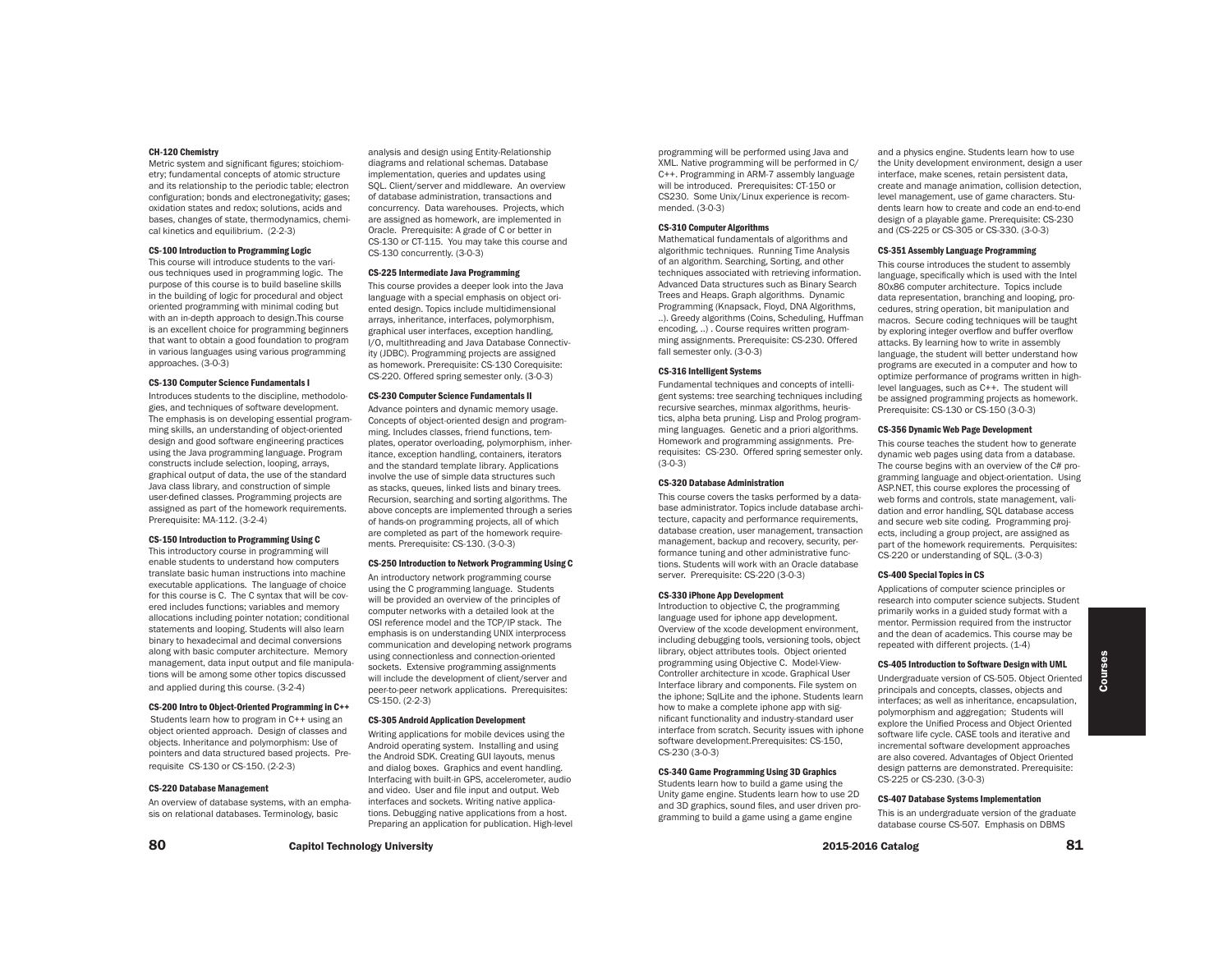architecture and implementation issues such as storage structures, multidimensional index structures, query optimization, concurrency control and recovery, distributed processing, database security, and parallel database systems. Prerequisite: CS-220 or equivalent. (3-0-3)

# CS-418 Operating Systems

Principles underlying computer operating systems are presented from a computer designer's perspective. Concepts explained include process concurrency, synchronization, resource management, input/output scheduling, job and process scheduling, scheduling policies, deadlock, semaphore, consumer/producer relationship, storage management (real storage management policies in a multiprogramming environment), virtual memory management (segmentation and paging), secure memory management, access control lists and kernal protection. An overview of contemporary operating systems with these principles. Students program in a high-level language. Projects are assigned as part of the homework requirements. Prerequisites: CS-150 and senior status. Offered fall semester only. (3-0-3)

#### CS-430 Game Programming on iPhone Platform

Students learn how to develop a game on the iPhone/iPad portable. Students learn the xcode development environment and use the Model-View-Controller architecture. Students will learn animation of objects, control of characters, collision avoidance and tracking the state of a game. Real world projects will be assigned as part of requirements. Prerequisite: CS-330. (3-0-3)

#### CS-431 Graphics and Game Design

 Students learn how to develop and build a game using an industry-standard game engine such as Unity or Unreal. Students learn how to use 2D and 3D graphics, sound files, and user driven programming to build a 3D game. Students learn how to design and build a scene, manage game characters, manage game levels, manage and store game data. Prerequisite: CS-230. (2-2-3)

#### CS-432 Computer Graphics

Discussion of some basic types of computer graphic devices. Graphics and text modes, point plotting and line drawing, area filling image array plotting, mathematics and generation off two and three-dimensional translations. Rotations, scaling, reflections, orthogonal and perspective transformations. Projects are assigned as part of the homework requirements. Prerequisite: MA-330 and either CS-230 or CS-225. Offered on demand. (3-0-3)

#### CS-504 Theory of Computation

An investigation into the fundamental ideas and models underlying computing. Automata languages, determinism, Chompsky hierarchy, computability, Turing machines, Church's Thesis, complexity, NP-completeness, intractability. (Offered as a full semester course.) (3)

# CS-505 Software Design with UML

Object Oriented principles and concepts, such as classes, objects and interfaces; as well as inheritance, encapsulation, polymorphism and aggregation; etc. Students will explore the Unified Process and Object Oriented software life cycle. CASE tools and iterative and incremental software development approaches are also covered. Advantages of Object Oriented design patterns are demonstrated. (3)

# CS-507 Database Systems Implementation

E Emphasis on DBMS architecture and implementation issues such as storage structures, multidimensional index structures, query optimization, concurrency control and recovery, distributed processing, database security, and parallel database systems. (3)

### CS-511 Numerical Methods

Analysis of errors in numerical computations, solution of linear algebraic systems of equations, matrix inversion, eigenvalues, roots of nonlinear equations, interpolation and approximation. (3)

#### CS-512 Computer Language Design

Using parsers and code generation techniques to fashion new mini-languages that can be used to creatively modify the interface between a user and the computer. Topics include language design; grammars; regular expression grammers; parsers and parser construction; parsing expressions; tokenizing; assemblers; engines vs. interpreters; logic, query and imperative language parsers and assemblers. (3)

# CS-513 Gaming Theory-Real-Time 3D Graphics

The growing importance of virtual realities in training, scientific modeling, and communication comes on the heels of increasing processor capabilities, new innovations in hardware, increasingly sophisticated programming languages, and advanced math-based modeling techniques. Real-time 3D graphics are at the leading edge of these developments. Topics include mathematical foundations and modeling techniques, mapping, anti-aliasing, real-time rendering, Binary Space Partition Trees, object control issues. Uses C++ and the OpenGL graphics interface. (Offered as a full semester course.) (3)

CS-620 Operating System Principles for IA This course is an overview of the UNIX operating system. The content will include shell programming, process management, processor management, storage management, scheduling algorithms, resource protection and system programming. The course will include programming projects focused on Information Assurance problem solving utilizing the C programming language primarily. Students are expected to be familiar with virtual machines, the UNIX command line and a basic programming language. Basic knowledge of C programming and UNIX helpful. (3)

# CS-701 Designing Intelligent Systems

The artificial intelligence revival of the late 1980s has produced many new and innovative approaches to the creation of intelligent systems. Such systems permeate today's computer environment supporting everything from computer games to autonomous robotic systems and intelligent agents. The focus of this course will vary over time. Topics include knowledge representation and rule-based systems, fuzzy-logic systems, learning systems such as artificial neural networks and genetic algorithms, genetic programming and evolutionary computing, hybrid intelligent systems, and intelligent agents. (3)

# CS-705 Multi-threaded and Distributed Program

Modern applications such as GUI interfaces use multithreaded programming to achieve responsiveness and to make efficient use of computer resources. In addition, the Internet has made distributed programming an integral part of almost every computing system. In today's world programmers and computer professionals must understand the principles underlying both these paradigms. Topics include concepts and applications of multithreaded and distributed programs. Process interaction using shared variables and message passing; systematic development of correct programs; general problem solving techniques; scientific computing; distributed systems. (3)

#### CS-710 Big Data Warehousing and Analytic Systems

This advanced course will equip the student with the necessary skills to solve complex problems and design solutions using Big Data. The student will be able to gain an understanding of how to design databases to manage large volumes of data, and how that data can be analyzed and translated into meaningful results. The student will be introduced to the field of Analytics, gain an understanding of Enterprise Data Warehousing models, be introduced to Data Mining techniques and tools used for mining the data warehouse, and build specific Data Marts. The student will be introduced to predictive analysis, and will be expected to develop models to extract data, perform trend analysis, establish patterns, and make projections. Prerequisites: Ability to use

Structured Query Language with a basic relational database system; ability to read pseudocode, and understand basic data structures like arrays; and, an understanding of algebra and basic probability and statistics would be helpful, though not required. (3)

#### CS-712 Research Methods

This is part one of a two course sequence in research and writing. In part one, students work to identify a research topic and, as initial research begins, they investigate the requirements for maintaining a research journal, writing a research paper, and presenting a research paper. Students may petition for job-related substitute course.(3)

#### CS-714 Capstone Research Project

This is part two of a two course sequence in research and writing. The course is in graduate seminar format. Students integrate prior course work and personal experiences into researching an approved topic to produce a project-based paper. (Offered as a full semester course.) Students may petition for job-related substitute course. (3)

#### CSH-410 Honors Seminar in Neural Networks

Basics of neural network computing, important neural network models such as Adaline, Perceptron, back propagation, self-organizing maps, Hopfield nets. Analysis and limitations of neural networks; programming neural networks using OOP. Prerequisites: MA-261. CS-130 or CS-225 with grade of B or better; Junior or Senior status; Good programming skills, knowledge of matrices and some calculus. (3-0-3)

#### CSP-101 Introduction to Engineering Methods I

Students are introduced to MATLAB. Using MATLAB to do calculations, solving systems of equations. Using data for data analysis statistics, graphing with applications in engineering. Special focus on trig and advanced trig functions, precalculus. Prerequisite placement exam. (2-2-3)

#### CSP-102 Introduction to Engineering Methods II

Students are introduced to MATLAB. Using MATLAB to do calculations, solving systems of equations. Using data for data analysis statistics, graphing with applications in engineering. Introduction to C++, classes and objects, CGI programming, Graphics and GUI's. Prerequisite placement exam. (2-2-3)

# CT-102 Introduction to Internet Applications

Introduces students to dynamic HTML Web pages, designed using tables,style sheets, cascading style sheets (CSS), images, and dynamic images, with emphasis on page layout, navigation bars and forms. Scripting languages are used to enhance Web page features. Graphic, video and

82 Capitol Technology University 83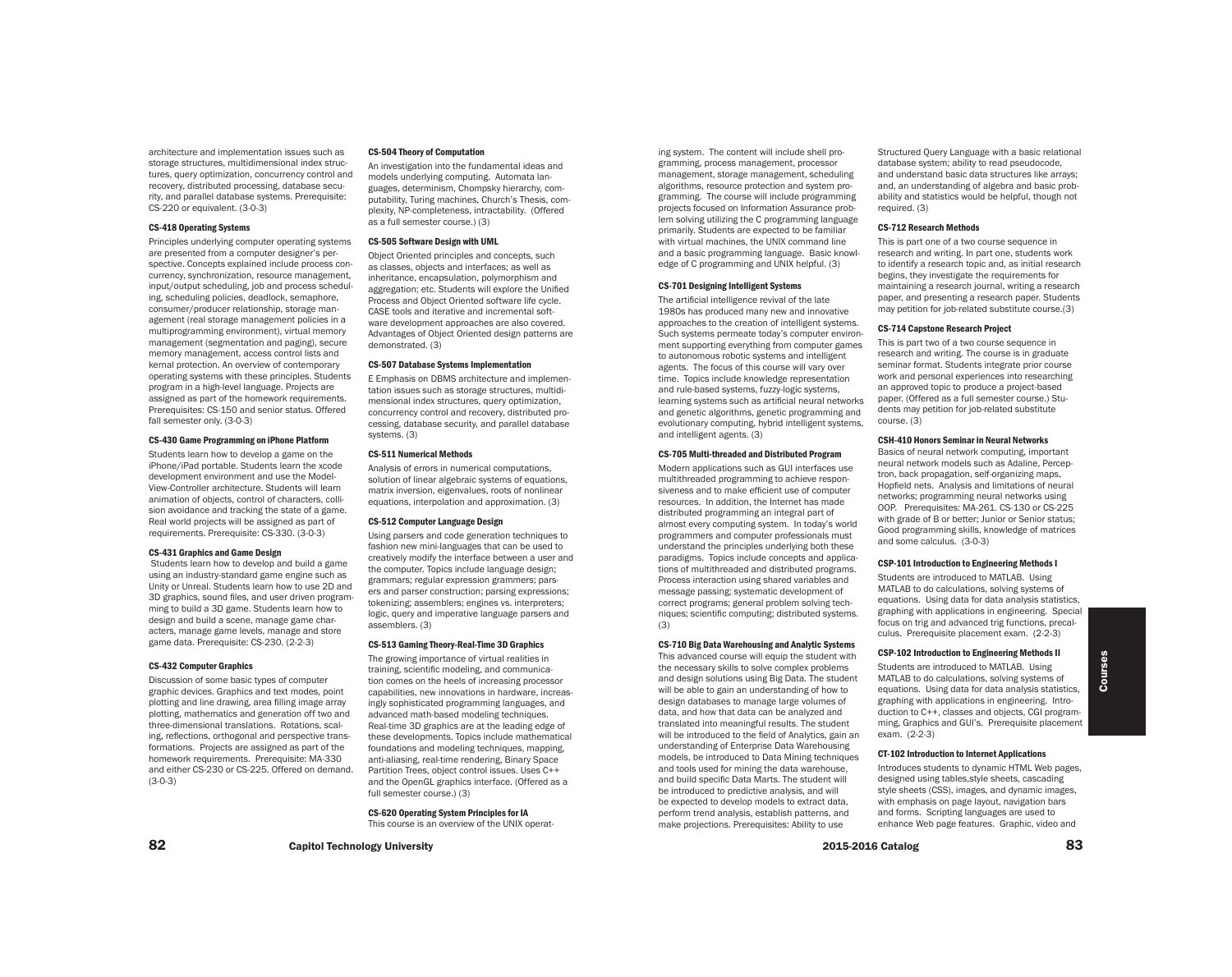audio file standards, such as GIF, TIF, JPEG, WAV and MIDI are discussed. SGML and XML are defined, and role of XML in enabling the communication of data between disparate applications is discussed. Students are required to complete assignments as part of the homework requirements. (3-0-3)

# CT-152 Introduction to UNIX

Unix file and operating system. Understanding multi-user and multitasking concepts. Editors, X-windows, Awk, email, Internet commands, shell commands and shell scripts. Projects, which provide practical experience, are completed as part of the homework requirements. (3-0-3)

### CT-201 Multimedia Applications

Use online and resident window tools to create, edit and enhance text, audio, and video for multimedia applications, including multimedia Web pages and presentations. Study the philosophy, aesthetics and theory behind the layout, construction and display of multimedia material. Flash projects that include drawing, painting tools, color animation, buttons and actionscript are completed as part of the homework requirements. Prerequisite: CT-102 or equivalent. (3-0-3)

# CT-206 Scripting Languages

Introduces students to the use of scripting and the scripting languages of Perl, Python, and Ruby on Rails. The class will cover the use of scripting to solve short problems, automate routine tasks, integrate across pieces of software, and prototype code ideas. The merits of code-complete design versus on-the-fly coding as well as coding and code documentation styles will be discussed. Tasks involving input/out, regular expressions, and file operations are included. Students are expected to fully script solutions for real-world tasks assigned as part of the course. Prerequisites: CS-130 or permission of instructor. (3-0-3)

# CT-240 Internetworking with Routers/Switches

Configuring routers and switches to build multiprotocol internetworks. OSI reference model, basic LAN and WAN design, dial access services, TCP/ IP protocol suites, IP addressing, subnetting, static and dynamic routing, WAN technologies such as HDLC, PPP, Frame Relay, ATM and ISDN. Prerequisites: NT-150 or professor approval. (2-2-3)

# CT-376 Javascript

This course introduces the student to client-side web programming. Students learn javascript. Topics include programming fundamentals using javascript, functions, event handlers, how to create and use javascript libraries. Labs include how to use the prototype and scriptaculous libraries for visual effects. Use of google maps from a programmer's perspective. Debugging of javascript code. Other topics include CSS style sheets, XML,. JSON and AJAX. Programming projects are assigned as part of the homework requirements. Prerequisites: CS-130. (2-2-3)

#### CT-406 Web Programming Languages

This course will explore how to make a dynamic website using five programming languages: Perl, PHP, Java Servlets, Java Server Pages and C#. Students will have access to a Unix server including an Apache Web Server and a MySql Database. This course can be taken as an elective or as a substitute for CS-325 for degrees where CS-325 is a requirement (CS-325 is no longer offered). Prerequisites: CS-130 and CS-220. Formerly CT-366. (3-0-3)

#### CT-451 Special Topics

Students research current trends in telecommunications and emerging technologies. Oral presentation required. Prerequisite: Senior status. (3-0-3)

## DSM-802 Fundamentals of Doctoral Learning

Students of doctoral level programs are taught the ability to create knowledge through original research in their areas of specialization. This course will orient new doctoral students to learning, researching, and writing, and prepare them for the entire program of study. Students will be introduced to critical thinking skills necessary for doctoral research. Students will be introduced to the standards of ethical research. Students work individually with the dissertation mentor to complete the dissertation proposal and prepare for the competency examination.(3)

#### DSM-905 Organizational Change & Information Systems

Information systems represent a critical resource to organizations; yet, there are many unknowns about how to successfully design and implement those systems and many firms today continue to struggle with the deployment process. This seminar explores issues associated with the implementation of information systems in organizations – including requirements analysis, project management, outsourcing, and virtual teams – using a variety of theoretical or conceptual lenses such as control and coordination, organizational change, and trust. The emphasis of this course is on understanding Information Systems implementation from an organizational perspective.(3)

# DSM-910 Analytics and Decision Analytics

Course focus is predominantly on prescriptive analytics with some parts focused on predictive analytics. Topics include operations research techniques and their application to decision making such as mathematical optimization, networks modeling, stochastic modeling, and multi-objective modeling. Other topics such as PERT, CPM,

computer simulation, decision analysis using decision trees and quantitative value functions, and heuristic methods are covered, as well as use of contemporary computer software for problem solving. In particular, the course will extensively use MS Excel for solving the decision-making problems. Case-study approach to problem solving is used. Prerequisite: DSM-802 (3)

# DSM-915 Applied Statistics for Analysis

Introduces multivariate regression and random forests for modeling data. Addresses data access, variable selection and model diagnostics. Introduces foundations for visual thinking. Reviews common statistical graphics such as dot plots, box plots, q-q plots. Addresses more advanced methods such as scatterplot matrices enhanced by smoothed or density contours, and search tools for finding graphics with suggestive patterns. Course will introduce R software for analysis. A final project will involve visualization of a real data set. Prerequisite: Undergraduate statistics. (3)

# DSM-920 Big Data Warehousing and Analytic Systems

This course will equip the student with the necessary skills to solve complex problems and design solutions using Big Data. The student will be able to gain an understanding of how to design databases to manage large volumes of data from multiple sources, and how that data can be analyzed and translated into meaningful results. The student will be introduced to the field of Analytics, gain an understanding of Enterprise Data Warehousing models, be introduced to Data Mining techniques and tools used for mining the data warehouse, and build specific Data Marts. The student will be introduced to predictive analysis, and will be expected to develop models to extract data, perform trend analysis, establish patterns, and make projections. Prerequisites: Ability to use Structured Query Language with a basic relational database system; ability to read pseudo code, and understand basic data structures like arrays; and, an understanding of algebra and basic probability and statistics would be helpful, though not required. Prerequisite: DSM-915

# DSR-900 Writing the Doctoral Dissertation

Students work individually with the dissertation mentor to complete the dissertation proposal and prepare for the competency examination. Prerequisite: DSR-925. (3)

# DSR-920 Dissertation Workgroup

This dissertation workgroup course is set up for Blackboard access. It is on a no credit, no grade and no charge basis. (3)

#### DSR-920 Dissertation Workgroup

This dissertation workgroup course is set up for Blackboard access. It is on a no credit, no grade and no charge basis. (3)

# DSR-925 Dissertation Preparation I

(Residency) Students will generate significant portions of the dissertation proposal and receive faculty feedback on completed sections. (3)

# DSR-930 Management and Security Information

The goal of this course is to provide an overview of the multi-faceted, global, and interdisciplinary field of security management. It takes a view from the top and presents future managers need to know about information security. The material covered addresses the managerial aspects of information security for future managers. Examples of information security issues and practices implemented in today's business environment are presented and skills reinforced as they are learned through hands-on activities and a real world case project. The course features numerous examples and case studies specific to security management, identifies specific security applications and examines the issues encountered within those areas. Prerequisite: DSM-920; RSC-815 (3) RESIDENCY

Students will also have the opportunity to receive guidance from faculty mentors in both the group and one-on-one environment in the development of the dissertation proposal.

#### DSR-935 Dissertation Preparation II

Students complete the dissertation milestones developed by the student and the mentor. Students who are not prepared to defend after completing DSR-935 must enroll in DSR-940. Prerequisite: DSR-900. (3)

# DSR-940 Proposal Writing I

This course focuses on completion of chapters one and two.(3)

#### DSR-941 Proposal Writing II

This course focuses on completion of chapters two and three. (3)

# DSR-942 Proposal Writing III

This course focuses on submission of proposal to IRB and ARB. (3)

# DSR-945 Dissertation Presentation

Learners complete the dissertation milestones developed by the learner and the mentor. This includes an examination of all 5 of the dissertation chapters. Students who are not prepared to defend upon completion of this course must enroll in a course in the DSR-970 series prior to enrolling in DSR-960.(3)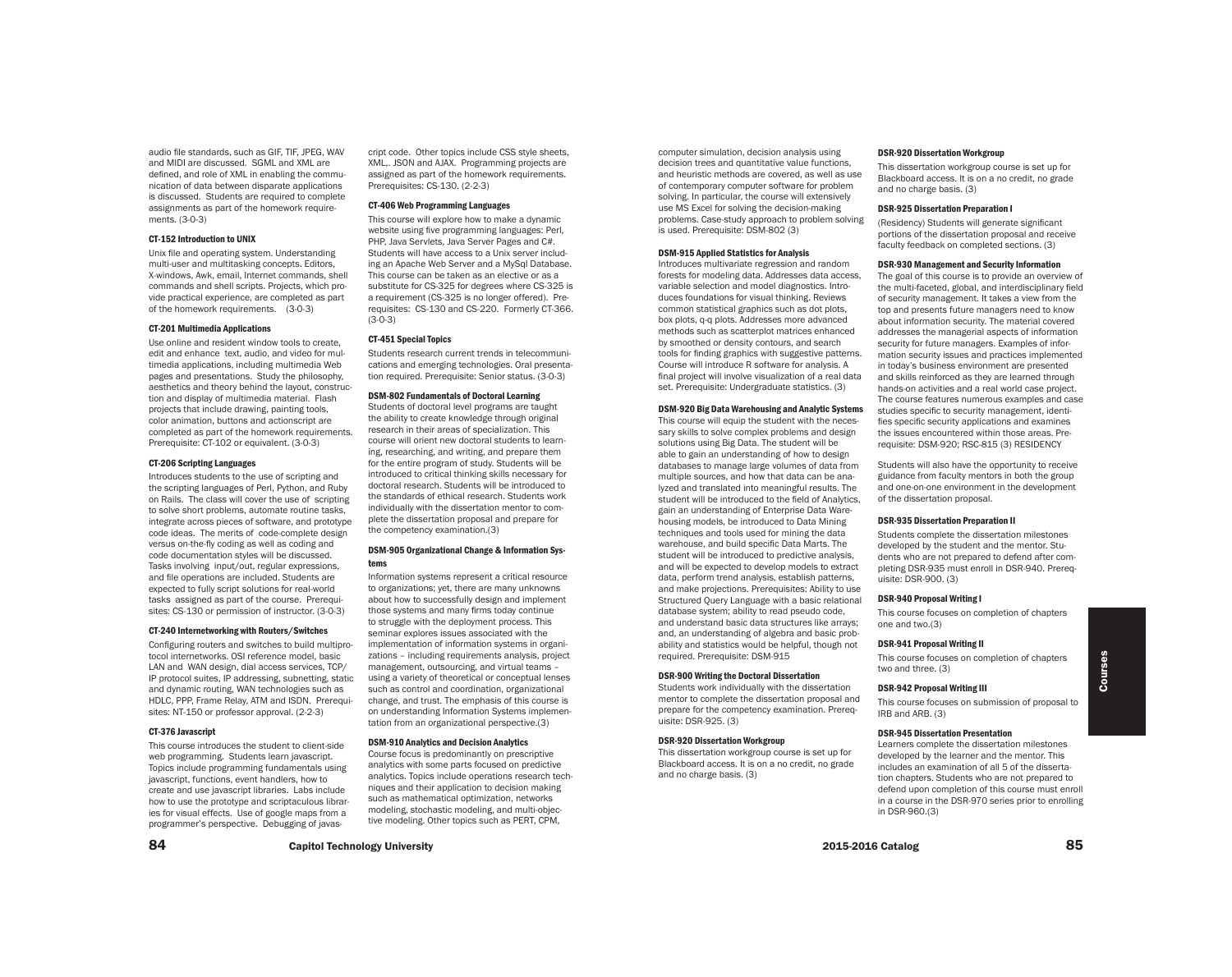#### DSR-950 Dissertation Presentation and Oral Defense

Learners prepare the dissertation for publication. Learner research is examined through an oral defense. Prerequisite: DSR-935. (3)

# DSR-951 Dissertation Research I

This course is a continuation of research in preparation for the submission of a doctoral dissertation proposal. (3)

# DSR-960 Dissertation Preparation and Oral Defemse

Learners prepare the dissertation for publication. Learner research is examined through an oral defense. (3)

#### EE-159 Circuit Theory

Network analysis, mesh analysis, nodal analysis, Thevenin, Norton, superposition, reciprocity, capacitors, inductors, RC circuits, RL circuits, RLC circuits. Steady state and transient conditions involving RC time constants, RL time constants. AC circuit analysis involving sine waves, phasors, reactance, impedance in series circuits, parallel circuits, and series-parallel circuits. Thevenin, Norton, network theorems. Power, effective power, resonance and filter circuits. Prerequisite: MA-114. Students who have taken EL-100 and EL-150 may not take this course for credit. (3-2-4)

#### EE-300 Power Supply and Regulator Design

Design and analysis of power supplies and regulators. Includes special adjustable and fixed voltage regulator ICs, three-pin regulators, switch-mode supplies. DC to DC convertors. Supply topologies, power handling, current limiting methods. Prerequisites: EL-250 and MA-261. (2-2-3)

#### EE-304 Digital Design I

Minimization of Boolean functions using Kamaugh Maps and Quine-McCluskey Tabulation. Multilevel circuits: PLAs, PALs, gate arrays. Combinational logic design with MSI LSI. Chip count reduction. Sequential circuit analysis and design. State tables and state diagrams. Asynchronous circuit design. Introduction to PAL design software. Students design, simulate and build circuits. Design using programmable devices. Prerequisite: EL-204. (2-2-3)

# EE-309 Circuit Design and Simulation

An advanced circuit analysis course that introduces students to computer-aided electronics packages and automated design. Students design and analyze circuits both mathematically and with computer simulation. Students build the circuits and compare predicted results with measured results obtained in the laboratory. Prerequisites: MA-261 and EL-250 or equivalent. (2-2-3)

#### EE-353 Power System Engineering

Fundamentals of power transmission and electric motors. Single versus three-phase, poly-phase systems, synchronous, asynchronous machines. DC and compound DC motors, induction motors. Equivalent circuit modeling of motors. Start-up conditions. Transformers, Transmission of Electrical Energy, Energy Distribution and Harmonics. Prerequisites: EE-159 and MA-261. (3-0-3)

#### EE-354 Digital Design II

Continuation of Digital Design I. Students explore larger-scale digital arithmetic and logic development using VHDL and a current FPGA development board. Students design and build circuits according to design objectives in two parts: students design, compile and verify their circuits using timing simulation on computers; then build and test circuits for upload to an FPGA. Final project involves design, assembly and testing of a VHDL-based system. Prerequisite: EE-304. Offered during spring semester only. (2-2-3)

## EE-359 High Frequency Circuit Design

Students are taught to design, build and test microwave amplifiers using S-parameters and Smith Charts in conjunction with modern circuit design and simulation software. Both bipolar and field effect transistors are used to design amplifiers to specifications regarding signal flow gain, noise figure and intercept point. Students fabricate microstrip circuit boards using an in-house milling machine and then test the completed amplifiers in the laboratory. Actual and simulated results are presented. Prerequisite: EE-309. (2-2-3)

#### EE-362 Microcontroller System Design

Study of a state of the art microcontroller and related families. Evaluation board hardware preparation and checkout. PC to board interfaces. Assembler and C-compiler. Configuration registers for code and program protection. On-chip memories. Seerial peripheral interface and parallel I/O routines. A/D converter, real-time interrupts and timer applications. A series of three group projects are required leading up to a final stand-alone project. Prerequisite: EL-262 or microcomputer, micro-assembly background. (2-2-3)

# EE-364 Computer Architecture

Design and architecture of modern computers. System components: processor, memory and interfaces. Instruction sets and operations. Reduced instruction sets (RISC) and RISC architecture. Processor design to support RISC instruction set. Evolution to parallel processing and multiprocessing. Prerequisite: EE-304. Offered during spring semester only. (2-2-3)

#### EE-382 Robotic Systems

An introduction to the design and control of autonomous robots. Mechanical considerations and review. Interfacing issues and programming. Sensors for perception and environmental detection and navigational ability. Students will develop algorithms and use machine learning techniques to generate programs to control electromechanical systems to perform tasks. Team based projects and laboratories. Prerequisites: EL-262. (2-2-3)

# EE-400 Special Projects in Engineering

Application of engineering principles of research into a special project. Projects vary from semester to semester. Students primarily work in a guided study environment with a faculty mentor. Prerequisites: permission of instructor and department chair and at least junior standing. This course may be repeated with different projects. (1-4-3)

# EE-404 Large-Scale Digital Design

Analysis and modeling of digital systems, VLSI, VHDL timing, objects and classes. VHDL-based design processes, concurrent and sequential assignments. Variable modes and operators, entities and architectures, behavioral descriptions. Dataflow, synchronous and asynchronous processes using procedures and sub-functions. Library support packages and generation of testbench data. Prerequisite: EE-354. Offered during fall semester only. (2-2-3)

### EE-406 Signals and Systems

Mathematical models, systems, signal classifications, I/O differential and difference equations, block diagram realizations, discrete-time systems. Convolutions: discrete-time and continuous-time. The Z-transform in linear discrete-time systems, transfer functions. Trigonometric Fourier series, polar and rectangular forms, odd/even functions, response of a linear system to periodic input. Fourier transform, symmetry properties, transform theorems, linear filtering, modulation theorem. Prerequisite: MA-360. Offered during fall semester only. (3-0-3)

# EE-409 Network Analysis and Synthesis

Comparison of analysis and synthesis. Transfer function and frequency response: phase and time delay. Familiarization with complex impedance and admittance functions. Active filter design: bandpass, bandreject, FDNR and gyrator. Impedance evaluation: Foster I, Foster II, Cauer I and Cauer II. Synthesis of Butterwork and Chebyshev filters. Sensitivity of networks to parameter changes. Prerequisites: EE-309 and MA-360 or knowledge of Laplace transforms. (2-2-3)

### EE-415 Microwave Theory and Devices

Waveguide theory: modes of operation. Waveguide components: tuners, windows, sifters, tees

and couplers, filters, mixers, isolators, circulators. Microwave tubes. Klystrons: multicavity and reflex. Magnetron, traveling wave tubes, backward wave oscillators, amplifier techniques, microwave semiconductors: operations and applications. Microwave measurement techniques. Prerequisite: MA-340 and PH-262. Offered during fall semester only. (2-2-3)

# EE-419 Electrostatics

Stationary electric and magnetic fields. Gauss's Law, Laplace and Poisson's equations. Solutions to static field problems. Ampere's Law, Faraday's Law. Prerequisites: PH-263 and MA-340. Offered during fall semester only. (3-0-3)

## EE-452 Advanced Microcontroller System Design

Extension of EE-362. Project course utilizing commercially available microcontroller EVB boards. Fuzzy logic introduction. Programming using fuzzy logic rules and high performance design techniques. Students design, select, build, and generate code for microcontroller-based systems. Prototypes are evaluated and debugged before final assembly. Written report and oral presentation required. Prerequisite: EE-362. Offered spring semester only.  $(1-4-3)$ 

#### EE-453 Control I

Introductory concepts. Feedback control systems and derivation of transfer function. System response for undamped and damped systems. Testing for system stability, coefficient test, Routh-Hurwitz technique. System performance, system types, steady state error and error coefficients calculation. Design of compensator. System bode plots, crossover frequencies, gain and phase margins. The course will stress use of a variety of famous industrial computer-aided control system design software packages. Prerequisite: MA-360 or knowledge of Laplace transforms. (2-2-3)

#### EE-456 Digital Signal Processing

Discrete-time methods applied to continuous-time processes. Use of Z, fast-Fourier and discrete transforms. Design methods for digital filters. Digital filter software packages introduced. Prerequisite: MA-360. Offered during spring semester only. (2-2-3)

#### EE-458 Senior Design Project

Students propose design, create and test a functioning product using engineering standards and realistic constraints. This is a major design experience based on the knowledge and skills acquired in earlier course work. The project includes design reviews as scheduled by the professor, progress reports, and a final project demonstration with oral presentation. Issues such as cost, maintainability, environmental impact, ethical, social, manufacturability and safety must be con-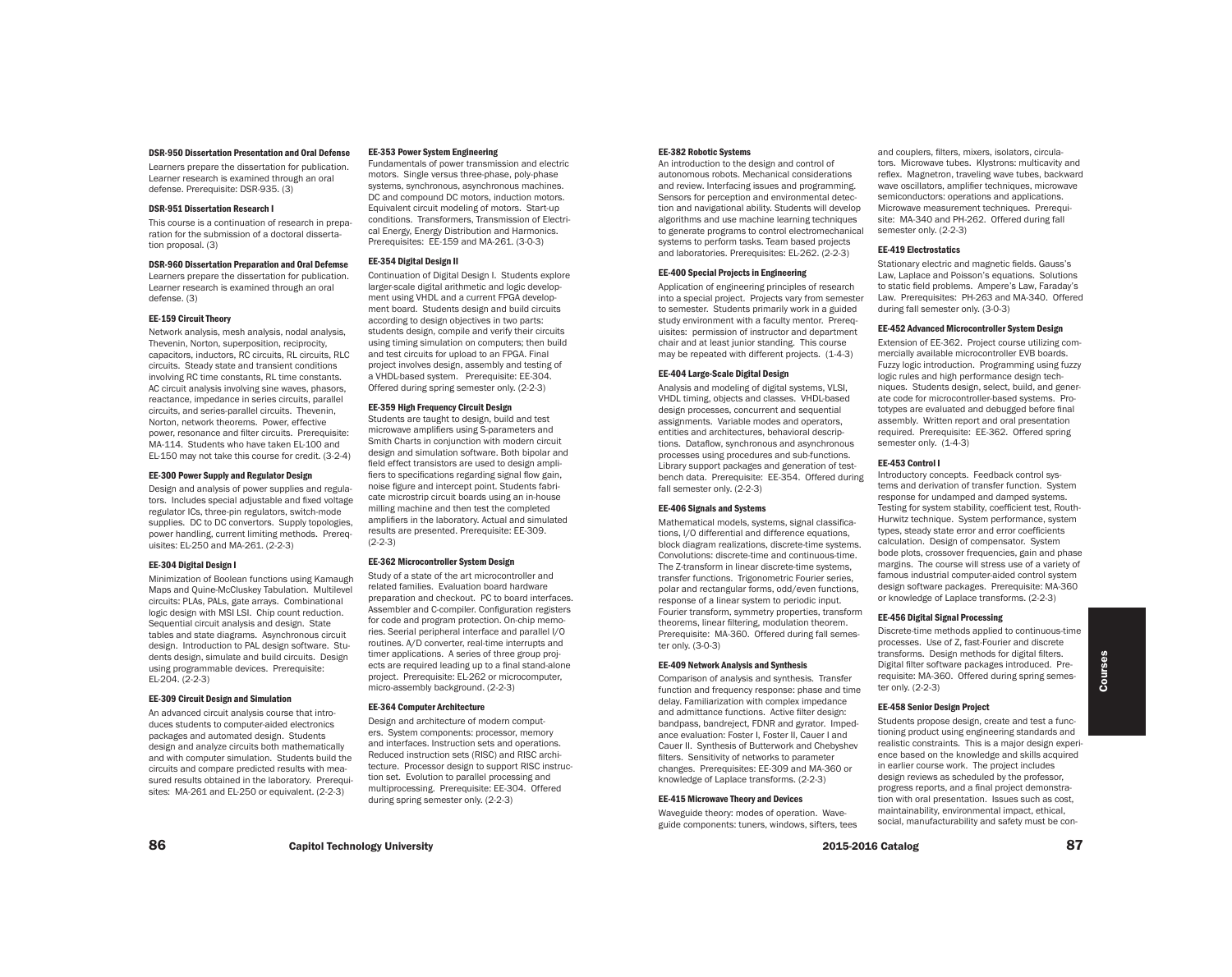sidered in developing the final product. For EE, TET, EET, CE and CET programs. CE and CET students should see advisor before registering. Prerequisites: EN-408 and Senior standing. (1-4-3)

# EE-459 Electromagnetic Field Theory

Continuation of EE-419. Time-varying electric and magnetic fields. Boundary conditions. Maxwell's equations and applications to wave phenomena. Relation of classical circuit theory to Maxwell's equations. Prerequisite: EE-419. Offered during spring semester only. (3-0-3)

#### EE-461 Communications Theory

Fourier analysis. Signal and spectral analysis of AM and FM systems. Noise representations; power spectral density and quadrate decomposition. Signal-to-noise improvement in AM and FM demodulators. Maximum likelihood digital signal detection. Signal space representation of modulated signals. Modulated signal detection and biterror rate calculations for OOK, BPSK, QPSK, QAM, M-ary PSK and M-ary FSK. Prerequisites: EL-261, MA-360 and MA-345. (3-0-3)

#### EE-463 Control II

Introduction to state diagrams and state equations. Solutions of state equations for simple systems. Root-locus techniques, compensation, optimization of stability and error. Multiparameter root locus. Nyquist criterion and time domain design. System performance indexes: ISE, IAE, ITAE and ITSE. Modern control engineering: state variable methods, controllable and observable/ estimator, observer design and design of optimal control system. Prerequisites: EE-453. Offered during spring semester only. (3-0-3)

## EE-500 Advanced Signals and Systems

Signal representation using step and impulse functions. Differential equation description of linear systems and classical solutions. Laplace transforms in linear systems. Trigonometric and complex exponential Fourier series. Fourier transforms. Parseval's theorems. State-variable equations and solutions. The sampling theorem and the Nyquist criterion. Using Z-transforms to represent and analyze sampled data systems. (3)

# EE-600 Mathematical Analysis

Advanced mathematics for scientists and engineers as either a review or an advanced introduction. Differential equations, Laplace transforms, linear algebra, vector analysis, introduction to tensor analysis, complex variables and probability. Many calculation techniques using MATLAB are introduced. Projects are performed using MATLAB and Simulink. Offered during fall semester. (3)

#### EE-601 Modern Circuit Design and Simulation

A study of the various SPICE based software tools used by engineers to design and simulate circuits. Analog, digital and mixed simulation. Component selection and modeling use of libraries and customizing components and models. Students design and calculate theoretical results and compare results to simulations. Students will be required to obtain software for purchase. Prerequisite: normal undergraduate course in circuit modeling. Offered during fall semester. (3)

#### EE-606 Signal Processing

Review of Laplace and Z-transforms. Synthesis of networks from transfer functions. Complex variable theory applied to Z-transforms. Filter design techniques from "brick wall" specifications. Mixed-radix FFT's. Spectral estimation. Quantization theory. Introduction to recursive estimation. Prerequisite: normal undergraduate course in signal processing. (3)

# EE-607 Electromagnetic Interference and Compatibility

Overview of Electromagnetic Interference with examples. Conducted and radiated emission. Mutual Capacitance and Inductance. Coupling Paths. Crosstalk. Shielding Theory and Applications. Modeling of circuits in noise applications. Parasitics and their reduction. Ferrite beads and chokes. Open Area Test Sites. Anechoic chambers. TEM cells. Reverberation chambers. Frequency and time domain analysis of noise. Grounding issues and their reduction. Bonding Electrostatic Discharge. Extremely Fast Transients, Surge EMI filteres Cables, Connectors and Components. Electromagnetic pulses and Lightning. Offered during spring semester. (3)

# EE-614 Large-Scale Integrated Design

Introduction to VLSI and VLSI CAD software tools. Digital design and logic verification, layout, timing analysis and programing, with synthesis, simulation and verification. Applications change from semester to semester. Subjects included designing ASIC's, DSP, and processor chips. Students design and verify chip. Offered based on demand. Prerequisite: Advanced course in digital chip design equivalent to EE-354. (3)

#### EE-651 Communications Theory

State-Space Model of Signals. Calculation of bit-error-rate for BPSK, QPSK, M-ary PSK, M-ary Orthogonal Signals. Trellis-Code Modulation and Demodulation (using trellis diagrams). Fading channels and random phase in analog systems. Offered during spring semester. Prerequisite: EE-600 or equivalent. (3)

#### EE-652 Microcontroller System Development

The course covers both the hardware and software aspect of the 16-bit Motorola microcontroller. Overview of onboard chip components and available instruction sets with emphasis on the newer and enhanced version. Student is required to develop a hardware application and write and test modular code. Software developmental tools will be employed. High level language compliers will be discussed. Students are required to purchase an evaluation board and deliver a final project for testing. (3)

#### EE-653 Analog and Digital Control Theory

State Equations, Simulation and Modeling, Controllability and Observability, Specification and Structures, Feedback System Stability Classical and Modern Approach, Multivariable Control, Sampled-Data Digital Control System, Impulse Samples, Aliasing, Zero-Order Hold, Z-Transform, Discrete-Time Systems, Sampled-Data Systems, Stability by Jury Criterion, Root Locus, Nyquist Criterion, Discretization of Continuous-Time Design. Prerequisite: EE-600 and EE-601 or equivalent. (3)

# EE-656 Image Processing

Two-dimensional Fourier Transforms and Z-Transforms. Two-dimensional convolution. Filtering and masking. Discrete Cosine transforms, Haddamard transforms, Karhunen-Loeve transforms. Radon transformations. Contour estimation (Sobel, Snake algorithm). Motion estimation and compensation. Compression techniques (JPEG,MPEG). Prerequisite: EE-606. (3)

### EE-665 Microwave Circuit Theory and Design

Transmission lines, two port networks scattering parameters. Measuring scattering parameters. The Smith Chart and impedance matching. Impedance matching circuits. Microstrip design. Microwave amplifiers. Broadband amplifiers. Applications to broadband circuit design. Prerequisite: EE-601 and EE-607. (3)

### EE-708 Master's Project Research

This course will cover all aspects of proposing and executing a research and development task, in respond to Broad Agency Announcements. Creating preliminary response, including quad charts and white papers. Techniques for providing a rough order of magnitude (ROM) cost. Preparing the full final proposal, including abstract, statement of work, schedule, milestones, deliverables, risk mitigation, preplanned follow-on efforts, procurement, subcontracts, describing the labor mix, and developing a full cost proposal. Attention will be given to protection of proprietary information, protection of intellectual property, and to compliance with Federal Acquisition Regulations (the FAR). The course will culminate with the execu-

tion of a mock project, with final deliverables, and final closeout of the project. Examples from Federal R&D projects in public domain will be used throughout the course. Offered during fall semester. (3)

#### EE-710 Design for Reliability and Manufacturing

Design methodology and standards applied in the construction and assembly of electronic circuits for reliability. Redundancy, parallel structure and majority rule circuits. Materials and component selection. Vibrational analysis, thermal analysis and packaging. Classification of hardware for commercial, military or space applications. MILspec and IPC standards discussed. Normally offered during summer semester. (3)

#### EE-720 Designing for Testability

Design for testability. Types of testing, functional testing, and structural testing. Automatic test pattern generation. Scanning and scan based design rules. Critical paths. Memory test and diagnostics. Built-in self-testing. ATE equipment, local and remote testing and limitations. Students will have access to on-line test workstations. Normally offered during summer semester. (3)

# EE-758 Master's Project

Students integrate prior course work and personal experiences into a master's project. Students develop a full final proposal, including abstract, statement of work, schedule, milestones, deliverables as learned in EE-708. Proposal must be delivered to class and approval of project advisor required. Regular progress reports required. Final presentation will be live over the Internet. Offered during spring semester. Prerequisite: EE-708. (3)

#### EL-100 Introduction to DC/AC Circuits

Basic electrical concepts and laboratory techniques. Current, voltage, resistance and power. Ohm's law, series and parallel resistive circuits. Kirchhoff's voltage and current laws. Loading effects on meters and supplies. Capacitors and Inductors. Charging and discharging. RC and RL time constants. Introduction to AC. Sinusional waveforms, phasors and use of the J operator. Reactance and admittance. Average values and RMS. Laboratory emphasis is on the proper use of standard meters, testing equipment and circuit breadboarding. Corequisite: MA-114. (2-2-3)

# EL-150 DC/AC Circuits and Analysis

Applications of Kirchhoff laws to multiple source and complex series-parallel circuits. Determinants and matrices. Mesh and nodal analysis. Network Theorems: Thevenin, Norton, superposition, maximum power transfer. Review of complex number manipulation. Application to capacitive and inductive circuits, impedance. Complex Mesh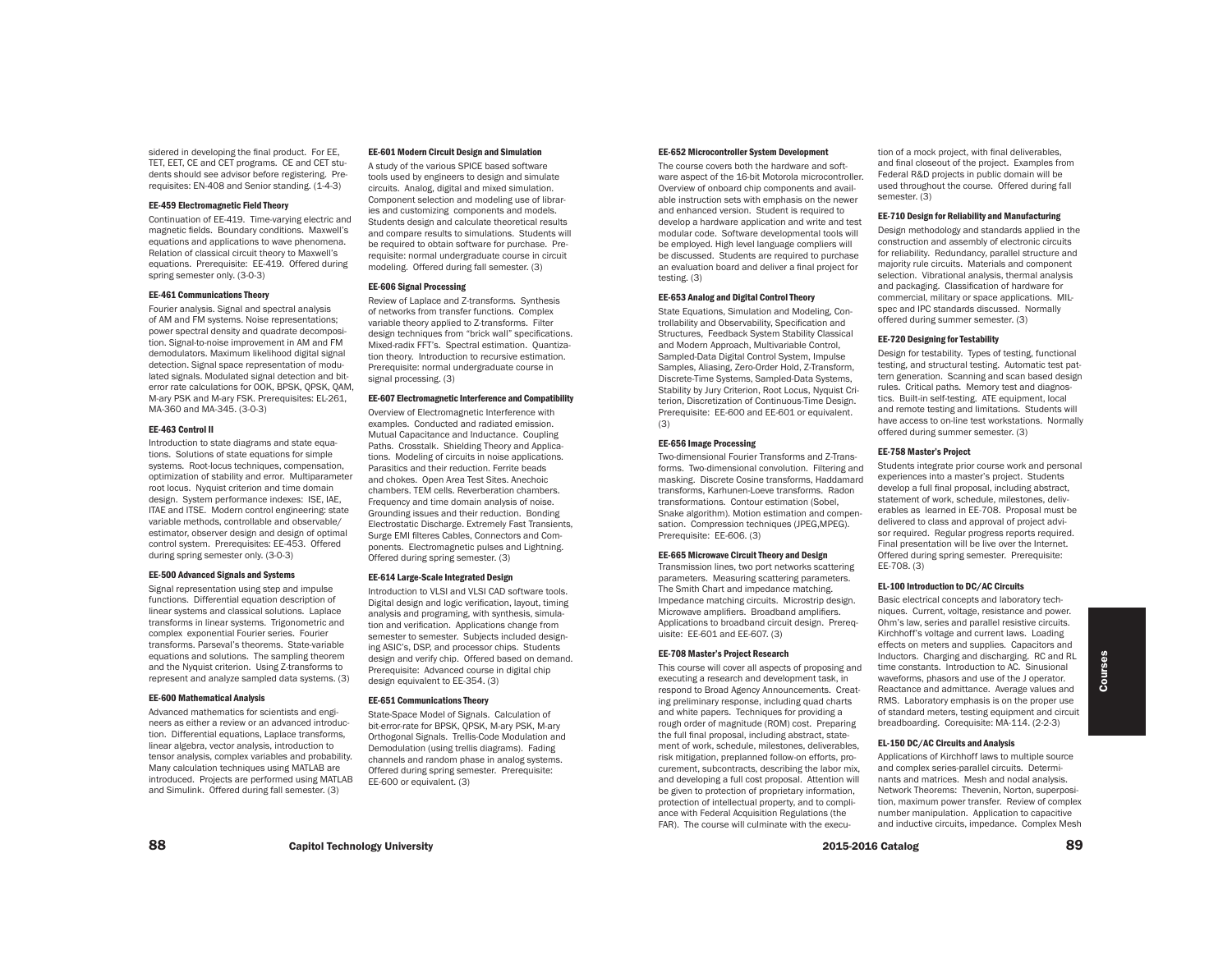analysis. Network theorems applied to complex RLC networks. Frequency response of RL and RC circuits. Plotting frequency response. Bode plots. Laboratory emphasis on the use of standard test equipment to verify theory. Prerequisites: EL-100 and Math (MA-114 or MA-114 Placement Test equivalent or MA-261 or MA-261 Placement Test equivalent). (2-2-3)

# EL-200 Electronic Devices and Circuits

Principles and characteristics of semiconductor devices. Devices covered include diodes, Zener diodes, bipolar junction transistors, field-effect transistors, and operational amplifiers. Includes bias networks, operating points, maximum output and optimum bias, and DC and AC load lines. Input and output impedances, and voltage and current gains for each amplifier configuration. Prerequisite: EL-100 or EE-159. (3-2-4)

#### EL-204 Digital Electronics

Number systems, including binary, octal and hexadecimal bases. Binary arithmetic. Boolean algebra, Karnaugh map simplification. Design of combinational circuits. Decoders, multiplexers, flip-flops and other multi-vibrator circuits. Logic families including TTL, CMOS, ECL and others. Memory, shift registers and counters. (2-2-3)

# EL-212 Transmission Lines

Study of transmissions lines: characteristic impedance, propagation constant, standing wave ratio and reflection coefficient. Transmission line response to transients. Bounce diagrams. Lossless and lossy line analysis using classical approach as well as graphical approach (Smith Chart). Voltage and power calculations on transmission lines. Matching techniques for transmission lines and discrete circuits. Measurements using vector network analyzers. Prerequisite: EE-159 or EL-150. Offered spring semester only.  $(2-2-3)$ 

# EL-220 Fabrication and Troubleshooting

Covers the basic methods of circuit construction and troubleshooting, including IC fabrication, wire wrapping, soldering, etching and chassis layout. Identification and removal of components; project oriented; may be used as a technical elective. Prerequisite: EL-100. (1-4-3)

# EL-250 Advanced Analog Circuits

Amplifier theory. Analysis of circuits in small signal operation, equivalent circuit models, frequency response and Bode plots. Cascaded stages with direct, capacitor and transformer coupling of amplifier stages, loads and signal sources. Analysis of power transfer, efficiency, thermal effects, and distortion of amplifier circuits in large signal operation, amplifier operating classes and push-pull amplifier circuits. Operational Amplifier

applications. Regulators. Oscillators: Wein Bridge, RC phase shift, Hartley, Colpitts, Clapp, Negative resistance and crystal types. Prerequisites: EE-159 or EL-150 and EL-200. (3-2-4)

#### EL-255 Introduction to Control and Robotics

Open and closed loop control systems compared with examples. Conditions, which determine a robot. Permanent magnet, brushless, series and shunt motors. Stepper motors. Reversing circuits and speed control techniques. Gear trains and effect on speed, acceleration and torque. Robot power supplies, robot arm and gripper, degrees of freedom and work envelope. Frequency response of control system components. Introduction to Power electronics. Transducers used in robotics. Prerequisite: EL-150 or EE-159 and EL-200. (2-2-3)

# EL-261 Introduction to Communication Circuits and Systems

Fundamental concepts in communications. Amplitude and frequency modulation. Waveform and waveform analysis. Spectral content of signal. Circuits used to generate signal. Signal recovery circuits. Introduction to digital modulation and digital waveforms. Students build and test circuits. Prerequisites: EE-159 or EL-150, and EL-200. Corequisite: MA-261. Offered during spring semester only. (2-2-3)

# EL-262 Microprocessors and Microassembly

Introduction to microprocessors. Architecture. Fetch and execute cycles. Microprocessor instruction set and assembly language programming. Hardware configuration, pin functions and modes of operation of a typical microprocessor. Basic I/O timing, control and memories. Prerequisite: EL-204. (2-2-3)

# EL-301 Advanced Communication Circuits and Systems

A continuation in the study and analysis of communications circuits as they apply to communications systems. Circuits such as voltage controlled oscillators, modulators, mixers, phase-locked loops, frequency synthesizers, passive and active filters are analyzed and mathematically discussed. Students build and test their circuits. Prerequisites: EL-250, EL-261 and MA-261. Offered during fall semester only. (2-2-3)

# EL-307 Noise and Shielding

Noise types and specifications. Natural, manmade and intrinsic noise sources. Thermal, shot, contact, popcorn and avalanche noise as related to electronic devices. Reactive network effects on thermal noise. Signal-to-noise ratio, noise figure, noise factor, noise temperature and noise bandwidth. Low noise design techniques, measurement techniques for noise factor and noise bandwidth. Ground loops and how to eliminate them. Grounding techniques, shielding, digital circuit radiation, electrostatic discharge and electromagnetic pulse. Prerequisites: EL-261. (2-2-3)

# EL-400 Special Projects in Technology

Guided Study. Project-oriented course. Students are expected to design and build electronic systems in their specialization. Students will produce a final project including a written report and an oral presentation. Prerequisite: permission of instructor. (0-6-3)

#### EL-452 Automated Test Systems

Systems design course for automating the testing of electronic circuits and systems in both the engineering and production environments; stresses both hardware design and system software development. Begins with simple PC-based systems assembly for circuit testing as part of the design process and progresses to the design and development of full-scale systems for testing of large production volumes. Detailed study of the operation of the IEEE STD-488 and its use in test systems assembly. Prerequisites: CS-130. Offered during spring semester only. (2-2-3)

#### EN-001 Basic Writing Skills

This course covers the basic skills of written expression, reading comprehension and vocabulary building, which will enable the students to clearly present feelings, ideas and opinions. It includes a review of spelling, punctuation, and word usage plus sentence construction and other basic writing skills. Students will be expected to complete numerous short writing assignments with an emphasis on paragraphs. Study skills are also stressed. This course is required of all students whose test scores and writing samples indicate the need. This course provides three semester credits but does not meet the AAS, BS degree requirements for graduation. Grades given will be P-pass or R-repeat. (3-0-3)

#### EN-002 Reading Development

This course is designed to provide students with the skills they need to develop their comprehension of the written word. Content will include: expansion of written and spoken vocabulary, improved reading comprehension and the promotion of critical thinking. The course will focus on teaching students to use active strategies such as graphic organizers, SQ3R, Cornell Note-Taking, text-marking and annotating. The reading will be focused on non-fiction materials to increase knowledge in specialized areas. This course provides three semester credits but does not meet the AAS, BS degree requirements for graduation. Grades given will be P-pass R-repeat. (3-0-3)

#### EN-101 English Communications I

This introductory college-level course focuses on effective oral and written communication skills and the development of analytical abilities through various reading and writing assignments. Students must be able to demonstrate competence in writing mechanics, including grammar, structure and logical content development when writing essays, summaries, and short reports. Rhetorical modes may include description, compare/contrast, personal experience, definition, illustration and process demonstration. Oral presentation skills are developed through the delivery of two speeches on related topics. Prerequisites: acceptance based on placement test scores. (3-0-3)

# EN-102 English Communications II

This sequel to EN-101 involves more sophisticated research, reading, writing, and speaking assignments. Emphasis is on summarizing and analyzing short articles, including one in-class analysis. Students will demonstrate competence in research and documentation methods by conducting one major research project during the semester. Prerequisite: EN-101. (3-0-3)

#### EN-408 Writing Seminar in Technical Research

This course prepares the student for the Senior Design course. It requires the application of certain basic principles in developing documentation needed for technical communication. Each student must be able to identify a particular problem and devise a proposal for solving it. A series of written assignments should provide a thorough literature review and analysis of relevant issues, expert opinions, and the author's (student's) recommendations for solving the problem. Students are also expected to present their work via oral presentations. Prerequisite: EN 102 and senior status (earned 96 or greater credits). (3-0-3)

### EN-409 Writing Seminar in Management and Cybersecurity

This is a project-oriented course requiring the application of certain basic university principles in developing a major research paper in the student's academic area. Each student must devise an original research-based approach for solving a technical problem. The research paper should provide a thorough literature review and analysis of relevant issues, expert opinions and the aurthor's recommendations for solving the problem. Emphasis will be placed on the properly formatted, comprehensive final research paper, complete with supporting documentation. Formal presentations are required. Prerequisite: EN-102 and senior status (96 or greater credits earned.) This course is limited to BSCIS and BSMCIT seniors preparing for senior project. (3-0-3)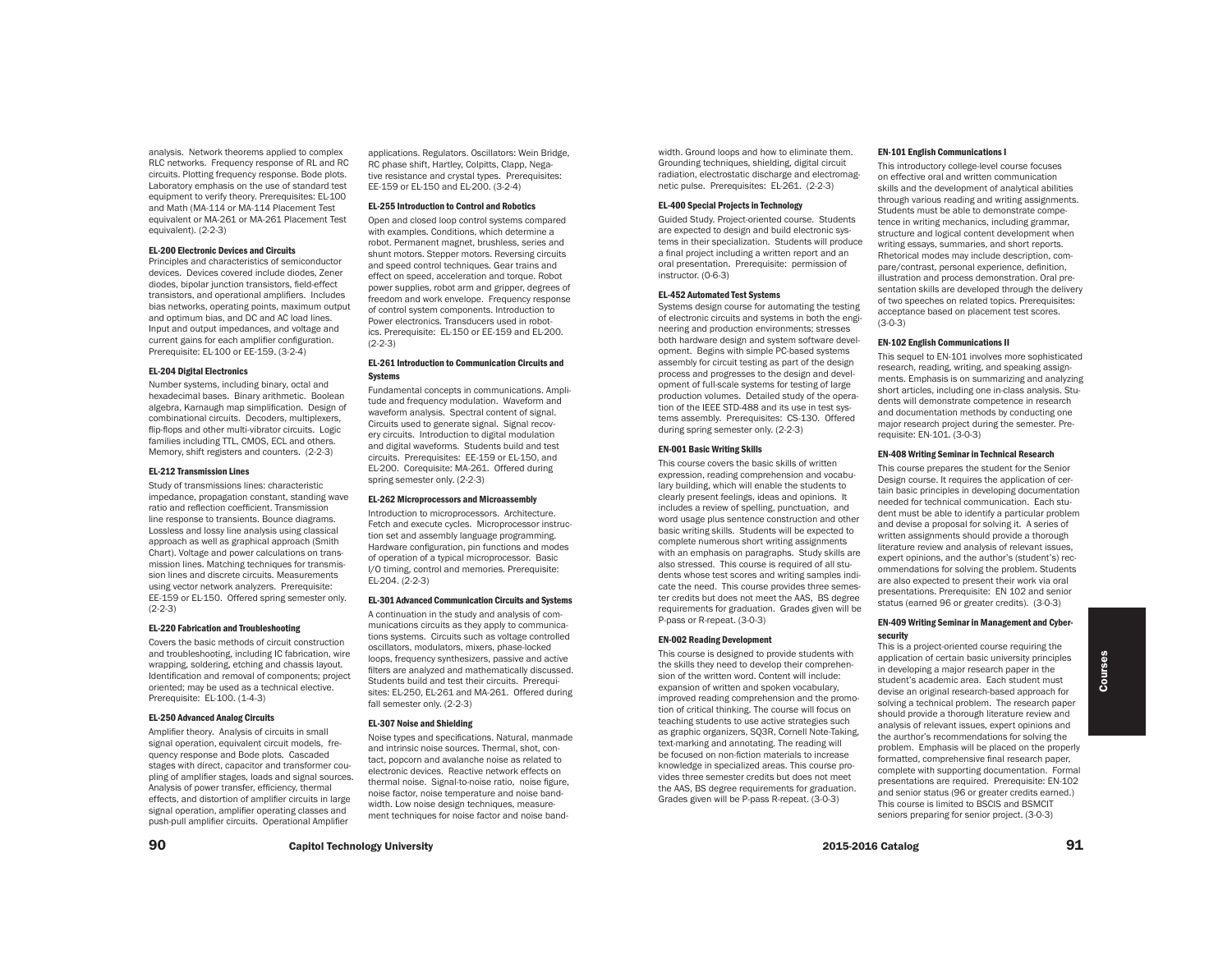#### ENI-101 English Communications I – Intensive

This introductory college-level course focuses on effective oral and written communication skills and the development of analytical abilities through various reading and writing assignments. Students must be able to demonstrate competence in writing mechanics, including grammar, structure and logical content development when writing essays, summaries, and short reports. Rhetorical modes may include description, compare/contrast, personal experience, definition, illustration and process demonstration. Oral presentation skills are developed throughout the delivery of two speeches on related topics. Prerequisite: acceptance based on placement test scores. (3-0-3)

# ENI-LAB English Communications Intensive Lab

Based on placement test scores, students in this lab will focus on specific areas for improvement including punctuation, grammar, verb formation and usage. Must be taken with EN-001 and ENI 101, and can be taken with EN 101. (0-1-0)

#### FS-100 Freshman Seminar

Throughout this course students will learn skills to better prepare them for the rigors and challenges of college. Students will learn and practice various proven techniques and tools to help them be successful with college level work. Additionally students will explore the personal characteristics necessary for success, learn about the college culture, and develop a support network. (2-0-1)

#### HP-252 Critical Issues US History I

This is a survey course designed to give students an overall view of the development of the United States from the time of its founding through the Civil War. This course is directed toward the emergence of American political, economic, and social traditions through critical analysis and student research. Prerequisite: EN-101. (3-0-3)

# HP-253 Critical Issues in US History II

This is survey course designed to give students an overall view of the United States from after the Civil War until recent history. This course is directed toward the emergence of American political, economic, and social traditions through critical analysis and student research. Prerequisite: EN-101. (3-0-3)

# HU-163 Horror Fiction

This course offers the student a survey of horror fiction beginning with Edgar Allan Poe and ending with present-day writers such as Stephen King. Students read short stories as well as novels. The translation of horror literature into film is also examined. Prerequisite or Corequisite: EN-101. (3-0-3)

#### HU-164 Science Fiction

This course will examine science fiction from the early 20th century to the present, with some attention to the cultural and historical issues that shaped its development. Special attention will be placed on the role of science in science fiction. The relationships between literature, film and television as expressions of science fiction will also be studied. Prerequisite/Corequisite: EN-101. (3-0-3)

#### HU-165 History Through Fiction

This course provides a broad survey of a selected historical period and compares/contrasts fictional historical accounts with what is generally regarded as historical fact. Both oral and written presentations are required of students. The selected time period and associated literature is chosen by the professor, and will vary over time. Students will learn to distinguish between historical fact and fiction, as well as to apply critical thinking toward identifying the fine lines that often exist between disparate accounts of history. Prerequisite: EN-101. (3-0-3)

# HU-175 Ancestral Research

This course offers students a survey of library research methods and tools to do research on their family through the use of electronic resources. Students will learn how to document their finds, conduct oral interviews and utilize governmental records and resources. Students will conduct genealogical research to find their "roots" both in the United States as well as overseas. Students will be required to do oral and written presentations discussing their family research. Assignments will direct students in documenting research, utilizing proper research methods and forms and developing their own "family tree." Corequisite: EN-001 or EN-101. (3-0-3)

### HU-205 Twenty-First Century Mass Media

A broad survey of contemporary mass media such as film, radio and television with particular attention paid to emerging media such as the Internet, related technological and commercial infrastructures, as well as the globalization of the new media. Corequisite: EN-101. (3-0-3)

# HU-210 Game Design and Theory

This course teaches how to design a standalone game that is balanced, playable and has that intangible of 'fun'. Topics include history of games, player psychology, mathematical game theory, topology, statistics, multiplayer interactions, and art and aesthetics. We also cover the milestones needed to produce a game. Each student will take their concept from idea to creating their choice of a tabletop game or a paper prototype for a future marketable game. (3-0-3)

#### HU-220 Critical Thinking

This course explores the process of thinking critically and guides students in thinking more clearly, insightfully and effectively. Concrete examples from personal experience and contemporary issues help students develop the abilities to solve problems, analyze arguments and issues, as well as make informed decisions in their academic career and personal lives. Readings, structured writing assignments and ongoing discussions help students develop sophisticated thinking abilities. Prerequisite: EN-102. (3-0-3)

### HU-225 Writing for the Internet

This course introduces students to writing for the Internet allowing more effective online communication in such forums as blogs and Websites. Students will learn how to write in a more active voice, bringing more energy and vibrancy to their articles and commentaries. Course material examines the work flow and demands of Internet writing and publishing. Students will learn how to launch their own blog and develop an audience as well learn how to prepare articles for other blogs and web sites. This course is designed for all students, regardless of their communication, writing, or journalism experience. This is not a Web design course. Prerequisite: EN-101. (3-0-3)

### HU-310 African American Literature

Introduction to African American Literature will trace the development of an African American literary tradition. Study includes major genres of black writers: plays, poetry and fiction. Prerequisite: EN-102. (3-0-3)

### HU-331 Arts and Ideas

This course enables students to study and appreciate various forms of art, including painting, sculpture, architecture, music, drama, film, and literature through in-class and on-site experiences. The arts are also surveyed from an historical perspective, focusing primarily on eras in Western civilization. This enables students to sense the parallel development of the arts, of philosophy, and of sociopolitical systems and to recognize various ways of viewing reality. Prerequisite: EN-102. (3-0-3)

# HU-332 Arts and Ideas: Special Topics

This course has the same general requirements as HU-331, but the orientation of the course will be on alternate traditions to the Western canon. Students will study various forms of art, including painting, sculpture, architecture, music, drama, film, and literature through in-class and on-site experience. Students will gain an appreciation for the arts as they are represented by a particular culture or national identity. The course will concentrate on how the arts are shaped by cultural/

social forces that result in distinct philosophies and ideologies. Prerequisite: EN-102. (3-0-3)

#### HU-364 Science Fiction Literature

This course will examine science fiction and social commentary. Special attention will be placed on critical analysis and discussion on the role of science fiction in determining the impact of social growth and events in modern society. Prerequisite: EN-102. (3-0-3)

#### HU-365 Mystery Literature

This course will examine the genre of mystery literature from the early 20th century to the present, with some attention to mystery writers prior to this time period who built the foundation of the genre. Special attention will be given to the elements of a mystery story, the characters and plot development of the "who done it" through reading of popular authors as well as classical authors. Also the class will look at the relationships between mystery literature, film and television as literary art forms. (3-0-3)

#### HU-400 Humanities: Special Topics

Research into humanities. Student primarily works in a guided study format with a mentor. Permission required from the instructor and the dean of academics. Prerequisite: EN-101. (3)

## IAE-201 Introduction to Information Assurance **Concepts**

This course covers topics related to administration of network security. Topics include a survey of encryption and authentication algorithms; threats to security; operating system security; IP security; user authentication schemes; web security; email security protocols; intrusion detections; viruses; firewalls; Virtual Private Networks; network management and security policies and procedures. Laboratory projects are assigned as part of the homework requirements. Corequisites: MA-110 or MA-114 or MA-261 and EN-101. (3-0-3)

## IAE-301 Comprehensive Computer and Network **Security**

Building on IAE-201, this course provides learners with detailed and hands-on knowledge of computer and network security. The course emphasizes current topics such as network security, compliance and operational security, threats and vulnerabilities, application security, access control, as well as cryptography. Additionally, underlying theory and concepts are presented in order to extend learners' understanding of computer and network security. Weekly laboratory exercises are utilized to reinforce practical, real-world security techniques. Classes are a mixture of lecture, current event discussions, and laboratory exercise review and will prepare learners for the CompTIA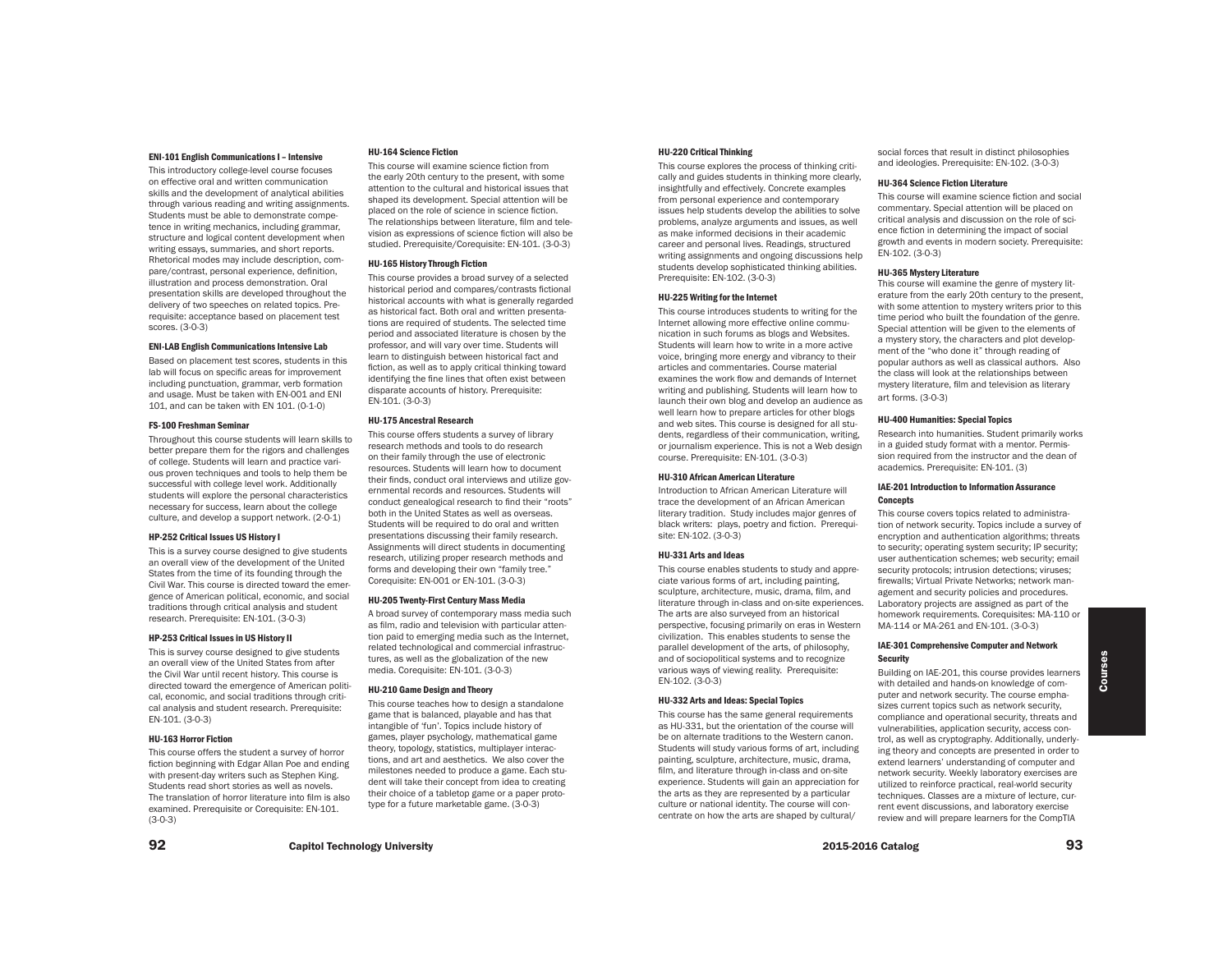Security+ certification. Pre-requisite: IAE-201 (3-0-3)

# IAE-310 Strategies for Cyber Competition

This course prepares students to participate in national and international cyber competitions. Two competition archetypes, are explored in detail: Capture The Flag (CTF) and Jeopardy. Students will gain practical experience in these competition archetypes, as well as specific competition subtypes, through a rigorous schedule of hands-on challenges, laboratory exercises, and full scale competitions. This course will explore strategies of game play within the competition archetypes, review the skills necessary to compete in cyber competitions, as well as the cognitive science that empowers competitions as learning devices. Individual classes will be a mixture of lecture, laboratory exercises, as well as puzzle solving. The course will conclude with students participating in a real cyber competition. Prerequisites: IAE 201, IAE 301 or permission from Professor.

# IAE-311 Mobile Computing Security

Emphasizing wireless computing security, this course addresses how to secure mobile wireless computing devices and applications and wireless network security as it impacts those portable computing devices. Wireless network security is discussed as it pertains to decisions on which network security works best with particular applications loaded into wireless computing devices. The course covers security of CMRS and PCS (Cellular Mobile Radio Service and Personal Communications Service), CMRS and PCS second, third and fourth generations (2G, 3G and 4G) , laptops equipped with Wireless Network Interface Cards (WNICs), Personal Digital Assistants (PDAs), Bluetooth and Zigbe devices and "Radio Frequency Identity (RFID) devices. Retail store security and proximity payment application security are also discussed. Note: students are required to purchase a mobile device specifically to fulfill course lab requirements. Prerequisite: IAE-301 (2-2-3)

# IAE-315 Secure System Administration and Operation

This course introduces students to security settings and requirements of Linux and Windowsbased systems and web services. It also introduces students to Linux and Windows-based web services, including methods of configuring, testing the security and the implementing of countermeasures to discovered vulnerabilities. Topics include Linux security settings, IP tables, securing IIS web service, securing Apache web service, access control methods and host auditing and tools. Prerequisites: CT-152 and IAE-301 (3-0-3)

## IAE-320 Mobile Device Forensics

Mobile device forensics is a branch of digital forensics relating to recovery of digital evidence or data from a mobile device under forensically sound conditions. The scope of devices can include mobile phones and any digital device that has both internal memory and communication ability, including PDA and GPS devices and tablet computers. This course focuses on the forensic study of mobile devices due to the rapid proliferation of smartphones and applications such as contacts, photos, calendars and notes, SMS and MMS messages, video, email, web browsing information, location information, and social networking. This increased usage has also seen a marked increase in cybercrime involving smartphones. Students will learn how to perform the forensic examination of mobile devices using the most advanced tools available. Note: Students are required to purchase a mobile device specifically to fulfill course lab requirements. Prerequisite: IAE 301, 311 (3)

# IAE-321 Applied Wireless Network Security

This course will explore the unique challenges presented by wireless networking, including the management of dual network devices (Bluetooth, 3G, 4G, and WiFi). Students will evaluate emerging business and technical initiatives, such as bring your own device (BYOD) and securely implement mobile IP networks based on IPv4, IPv6 and the 3GPP. Students will learn penetration testing strategies to effectively evaluate currently implemented security controls, utilizing cutting edge tools such as BackTrack 5, Vistumbler, Wireshark, and inSIDDer for network discovery and packet analysis. Additionally, students will be exposed to the site survey, network management and analysis capabilities of industry leading software such as Air Magnet, Ekahau and OmniPeek. Students are required to purchase an Alfa wireless adapter and acquire a wireless router for this class. Prerequisites: IAE-301, CT-152. (3-0-3)

# IAE-325 Secure Data Communications and Cryptography

This course follows the protocol education provided in IAE-301 with a more detailed and practical look at secure transactions and correspondence, as well as protection of data in storage. Within the confines of the ISO-OSI model, this course discusses data communication with emphasis on the security available at the layers, secure sockets layer, and both wired and wireless security topics. One-way message digests/hashes and encryption history and protocols are explored in-depth. Topics include virtual private networks, one-way hashes/message digests, digital signatures, secret-key and public key cryptography processes and algorithms. Prerequisite: IAE-301 and CT-152 (3-0-3)

# IAE-335 Advanced Secure Data Communications

In today's world it is nearly impossible to not

be connected in one way shape or from to the Internet. Students will be introduced to multiple methods of secure communication using the Internet and how to minimize the impact of being tracked. In addition, Students will be introduced to methods, tools, techniques, and tricks on how to remain anonymous while using untrusted mediums such as the Internet. Students will learn through lecture, labs, and real-world exercises. Prerequisite: IAE-301 and IAE-325 (3-0-3)

#### IAE-351 Intro to Cyber Network Operations

Full spectrum information superiority and dominance is key to influencing operations associated with war or Military Operations Other Than War (MOOTW). This survey of Computer Network Operations (CNO) introduces the concept of how Computer Network Attack (CNA), Computer Network Defense (CND) and Computer Network Exploitation (CNE) are leveraged to collect information, disrupt, deny, degrade or destroy the information within computers and computer networks and/or the computers/networks that host them. Strategic and operational considerations will be considered to affect an adversary's decision cycles with information superiority. Prerequisite: IAE-301. (3-0-3)

# IAE-372 Cryptography

Cryptography is indispensable for providing confidentiality of information in computer systems. This course explains the inner workings of cryptographic primitives and how to correctly use them. Students will learn how to reason about the security of cryptographic constructions and how to apply this knowledge to real-world applications. Students will examine many deployed protocols and analyze mistakes in existing systems. The course discusses public-key techniques that let two or more parties generate a shared secret key. Students will cover the relevant number theory and discuss public-key encryption and basic keyexchange. Prerequisite: IAE-301, MA-114 (3-0-3)

# IAE-400 Special Topics in Information Assurance

Research into information assurance subjects. Student primarily works in a guided study format with a mentor. Permission required from the instructor and the dean of academics. This course may be repeated with different projects. Prerequisite varies. (1-4)

## IAE-402 Introduction to Incident Handling and Malicious Code

This course provides a detailed understanding of incidents from attacks of malicious software. This course addresses the history and practice of coding that occurs in viruses, worms, spyware, Trojan horses, remote management back doors and root kits. Students learn preventative measures and tools, and explore how to rid systems

of malicious software and prevent re-infection. Recovery processes and backup methods are explored. In addition to covering basic incident handling preparation, response and recovery practices, and the course goes into detail regarding malicious software. Prerequisite: IAE-315 (3-0-3)

## IAE-405 Malware Analysis/Reverse Engineering

This course introduces students to malware research and analysis. The course will provide students an overview of malware research, intelligence gathering related to malware, and provide students basic skills required to analyze and dis-assemble malicious programs. Students will explore the tools required for analysis and reverse engineering of malicious code, learn malware defense techniques, how malware functions, and will perform live analysis and reverse engineering exercises. Prerequisite: IAE-402 (3-0-3)

#### IAE-406 Digital Forensics and the Investigative Process

Students explore forensics and the investigation processes. Students explore current computer forensics tools, conduct live computer forensic analysis, conduct e-mail investigations, recovery of graphics files and data carving, and engage in report writing for high-tech investigations. Prerequisites: IAE-315 and IAE-402. (3-0-3)

#### IAE-410 Penetration Testing

This course explores the foundational concepts, methods and techniques in preparing and conducting penetration tests. Throughout the course students are introduced to various tools as well as unravel complex methods for exploiting client-side, service side and privilege escalation attacks. Most importantly students learn how to construct a final report outlining discovered vulnerabilities, make suggested recommendations to remediate and/ or mitigate those vulnerabilities. Students also learn how to describe the findings wherein nontechnical personnel understand the ramifications of these vulnerabilities in a business sense. Prerequisites: CT-240 and IAE-315. Recommended corequisite: IAE-402. (3-0-3)

#### IAE-412 File System Analysis

This course explores the rudimentary foundations of data structures, encoding, FAT16/32, exFAT, NTFS, EXT2/3/4, and UFS1/2 file systems as well as a look into volume analysis, including multiple disk volumes and volume spanning. This course also discusses the basic fundamentals of hard disk drives and solid state drives, their components and their role in information systems. Prerequisites: MA-111 or MA-114 and IAE-315. (3-0-3)

#### IAE-440 Secure Access and Identity Management

Students will learn fundamental and advanced IdM (Identity Management) topics, concepts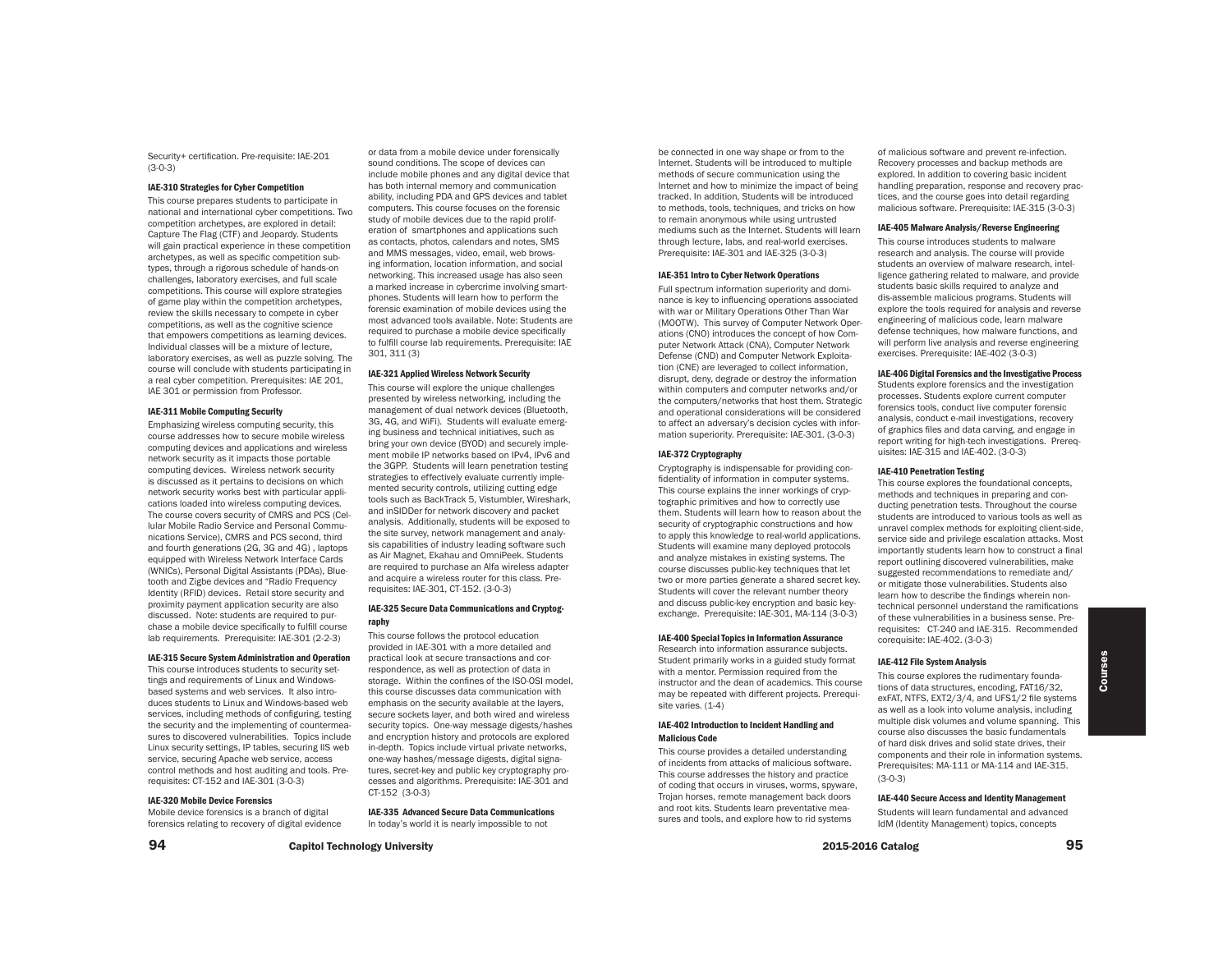and current issues. The course will prepare the students for real-world IdM challenges faced by professionals in industry and government today. Students will leave the course with an awareness and understanding of a variety of topics pertaining to IdM, including broad technical aspects, legal and policy issues, implementation scenarios, case studies and industry and government applications of IdM components. Students will be provided hands on design, implementation and operations of ICAM systems in a lab environment. Prerequisite: IAE-301 (3-0-3)

### IAE-458 Senior Design Project

Student proposes, designs, builds and tests a working software project. Students write a report according to specifications and deliver an oral presentation for review. This is for CIS and MCIT seniors or must have dean approval. Prerequisite: EN-408 and senior standing. (3-0-3)

#### IAE-480 Perimeter Protection

In this Defense-in-Depth course, firewalls and network IDS issues will be discussed. A detailed understanding of firewall configuration and rule sets, load balancing, web farms, wireless access, web security issues and network intrusion detection will be explored to prepare the student with the basic tools to coordinate the design and implementation of perimeter network defenses for a high-volume, high-access site. Prerequisite: IAE-402 and IAE-406 (3-0-3)

#### IAE-500 Intro to Information Assurance

This course will provide the requisite computer, data communications, Internet and database skills to students embarking on careers in information assurance (IA), at the senior levels. It is designed primarily for professionals who seek concentrated professional education in one or more of the many fields associated with IA. Students who complete this course successfully will be able to master the more technical application and analysis skills demanded by the Master of Science in Information Assurance (MSIA) degree program, and the several certificate programs offered in various IA concentrations. Labs, simulations and special problems will be used throughout the course.

#### IAE-571 Software Assurance Assessment

This course covers the fundamentals of establishing a required level of software and system assurance, applying methods and determining measures to assess whether the required level of assurance has been achieved. Topics include assessment methods; defining product measures, process measures and other performance indicators; measurement processes and frameworks; performance indicators for business survivability and continuity; and comparing selected measures to determine whether the software/system meets its required level of assurance. These fundamentals are applied to newly developed software and systems as well as during the acquisition of software and services. (3)

#### IAE-572 Software Assurance Development

This course covers the fundamentals of incorporating assurance practices, methods, and technologies into software development and acquisition life-cycle processes and models. With this foundation, the course provides students with rigorous methods for eliciting software and system assurance requirements, using threat identification, characterization, and modeling; assurance risk assessment, and misuse/abuse cases. Students will also learn how to evaluate methods and environments for creating software and systems that meet their functionality and security requirements. (3)

# IAE-573 Software Assurance Management

This course covers the fundamentals of software and system assurance management, including making the business case for assurance; planning and managing development projects that include assurance practices; compliance with laws, regulations, standards and policies related to assurance; and risk assessment, identification, analysis, mitigation and monitoring for assurance. The focus is on how to manage business and technical requirements. (3)

#### IAE-574 Assured Software Analytics

This course covers methods for assuring the security and functionality of existing software and services, whether legacy, internally developed, or externally acquired, with emphasis on detection of vulnerabilities and malicious content. It also discusses assurance considerations for system architectures, networks and databases in their role as underlying enablers of software operations. Methods for structuring and reverse engineering of existing software are covered, as are techniques for acquiring and assuring software and services through suppliers, service-oriented architectures and cloud computing environments. (3)

#### IAE-600 Special Topics in Information Assurance

Research into information assurance subjects. Student primarily works in a guided study format with a mentor. Permission required from the instructor and the dean of academics. This course may be repeated with different projects. (1-4)

### IAE-605 Master's Research

This is part one of a two course sequence in research and writing. In part one, students work to identify a research topic and, as initial research begins, they investigate the requirements for maintaining a research journal, writing a research

paper, and presenting a research paper. Students may petition for job-related substitute course.(3)

#### IAE-610 Advanced Penetration Testing

This course explores the foundational concepts, methods and techniques in preparing and conducting penetration tests. Throughout the course you will be introduced to various tools as well as unravel complex methods for exploiting client-side, service side and privilege escalation attacks. Most importantly you will learn how to construct a final report outlining discovered vulnerabilities, make suggested recommendations to remediate and/ or mitigate those vulnerabilities. You will also learn how to describe the findings in a way that non-technical personnel understand the ramifications of these vulnerabilities in a business sense. Prerequisite: IAE 685 (3)

# IAE-611 Mobile Computing Security

Emphasizing wireless computing security, this course addresses how to secure mobile wireless computing devices and applications, and wireless network security as it impacts those portable computing devices. Wireless network security is discussed as it pertains to decisions on which network security works best with particular applications loaded into wireless computing devices. The course covers security of CMRS and PCS (Cellular Mobile Radio Service and Personal Communications Service), CMRS and PCS second, third and fourth generations (2G, 3G and 4G), laptops equipped with Wireless Network Interface Cards (WNICs), Personal Digital Assistants (PDAs), Bluetooth and Zigbe devices, and Radio Frequency Identity (RFID) devices. Retail store security and proximity payment application security are also discussed. Prerequisite: IAE-685. (3)

#### IAE-620 Mobile Device Forensics

Mobile device forensics is a branch of digital forensics relating to recovery of digital evidence or data from a mobile device under forensically sound conditions. The scope of devices can include mobile phones and any digital device that has both internal memory and communication ability such including PDA and GPS devices and tablet computers. This course focuses on the forensic study of mobile devices due to the rapid proliferation of smartphones and applications such as contacts, photos, calendars and notes, SMS and MMS messages, video, email, web browsing information, location information, and social networking. This increased usage has also seen a marked increase in cybercrime involving smartphones. Students will learn how to perform the forensic examination of mobile devices using the most advanced tools available. Note: Students are required to purchase a mobile device specifically to fulfill course lab requirements. Prerequisite: IAE 685` (3)

#### IAE-621 Applied Wireless Network Security

This course provides students with practical, real-world experience with an understanding of wireless fundamentals, wireless network threats, tools to test wireless security, and safeguards. Specifically, this course addresses the most popular hacking, cracking and wireless security network analysis tools and trains students to use them to test and secure wireless networks. Current industry best practices for managing wireless networks in a secure environment are addressed. Students need access to a second computer (for hacking) and will be required to purchase and install wireless network equipment to create a home wireless network for the purpose of conducting experiments on various wireless security vulnerabilities and countermeasures. NOTE – students must have access to a computer network they personally own and can modify. Case studies will be used throughout the course. Students are required to purchase an Alfa wireless adapter and acquire a wireless router. Prerequisite: IAE-685 (3)

#### IAE-630 SCADA Networks and ICS Security

Industrial Control Systems (ICS) have been in existence for decades in the United States. These systems are relatively unknown to the general public and were designed to control our critical infrastructure such as utilities (electricity, nuclear power, and water treatment plants). Until recently, these systems were connected to company networks by privately owned IT networks based on private line technology. Public utility companies have begun to connect ICS networks to public networks such as the Internet as they transition to TCP/IP based networks. This trend is accomplishing the much needed modernization of the nation's IT networks supporting the critical infrastructure and setting the groundwork for developing the federally mandated Smart Grid. The ICS network transition to public networks has many benefits and risks. The increased risk to the smart grid must be addressed by the USG partnering with private industry. Prerequisite: IAE 685 (3)

# IAE-640 Secure Access and Identity Management

Students will learn fundamental and advanced IdM (Identity Management) topics, concepts, and current issues. The course will prepare the students for real-world IdM challenges faced by professionals in industry and government today. Students will leave the course with an awareness and understanding of a variety of topics pertaining to IdM, including broad technical aspects, legal and policy issues, implementation scenarios, case studies, and industry and government applica-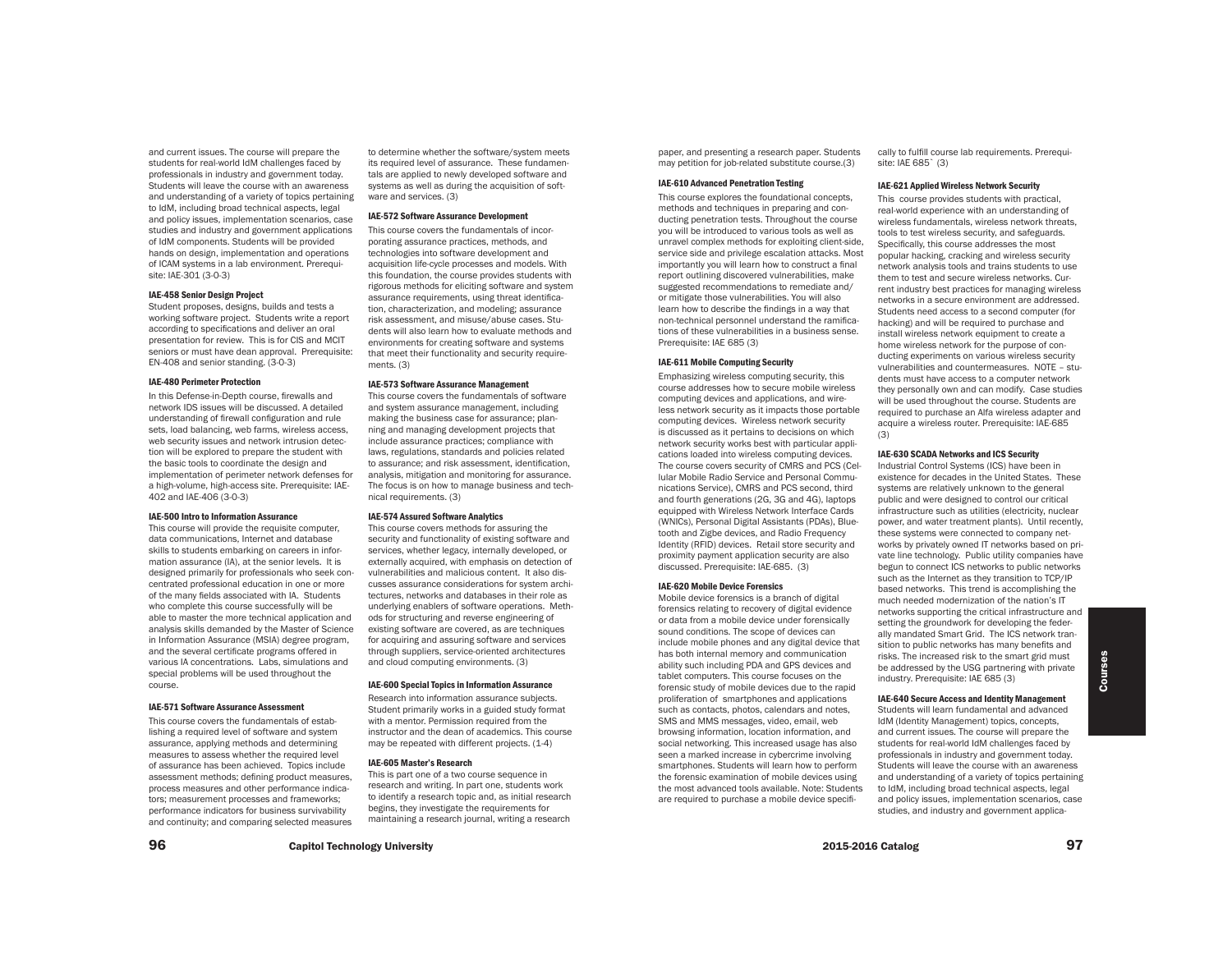tions of IdM components. Prerequisite: IAE 685 (3)

#### IAE-651 Intro to Cyber Network Operations

Full spectrum information superiority and dominance is key to influencing operations associated with war or Military Operations Other Than War (MOOTW). This survey of Computer Network Operations (CNO) introduces the concept of how Computer Network Attack (CNA), Computer Network Defense (CND), and Computer Network Exploitation (CNE) are leveraged to collect information, disrupt, deny, degrade, or destroy the information within computers and computer networks and/or the computers/networks that host them. Strategic and operational considerations will be considered to affect an adversary's decision cycles with information superiority. Prerequisites: IAE-685. (3)

# IAE-670 Network Systems Security Concepts

This course explores security terms, definitions, concepts, and issues that face industries today. This course also will examine how the concept of security, and being secure, integrates into the overall enterprise mission. The importance of user involvement, security training, ethics, trust, and informed management will be explored. (3)

# IAE-671 Legal Aspects Computer Security and Information Privacy

This course provides an overview of the legal rights and liabilities associated with operation and use of computers and information, including the legal and regulatory compliance issues critical for chief information security officers. It discusses the key statutes, regulations, treaties, and court cases (in the United States and abroad) that establish legal rights and responsibilities as to computer security and information privacy. The course also helps students to learn how to reduce their risk of potential legal liability for computer security or information privacy failures, and how to enforce their security and privacy rights against other parties. Case studies and lessons learned from information security failures are used throughout the course. Prerequisite: IAE-670 or IAE-685 (3)

# IAE-672 Cryptography

Cryptography is indispensable for providing confidentiality of information in computer systems. This course explains the inner workings of cryptographic primitives and how to correctly use them. Students will learn how to reason about the security of cryptographic constructions and how to apply this knowledge to real-world applications. Students will examine many deployed protocols and analyze mistakes in existing systems. The course discusses public-key techniques that let two or more parties generate a shared secret key. Students will cover the relevant number theory

and discuss public-key encryption and basic key-exchange. Prerequisite: IAE 685, CS-620 or permission (3)

# IAE-673 Secure Information Transfer and Storage

This course provides the student a history of cryptography from Caesar's cipher to elliptic-curve cryptography of today. Students study public and private key algorithms and understand their functionality, and how they work with network protocols. One-way hashes and digital signatures are discussed, and used by the students in submissions to the instructor. Public-key infrastructure with certificate authorities and web-of-trust infrastructure methods is addressed. It is recommended that students complete IAE-685 before taking this course, but this is not a requirement. Prerequsite: IAE-685. (3)

# IAE-674 Security Risk Management

This course begins with an understanding of why risk management evaluations are useful. The general methodologies for security risk assessment and security test and evaluation, including the interviews are discussed and documentation research necessary, the student is provided practical lab exercises to provide a hands-on analysis of a fictitious site. Detection, recovery, and damage control methods in contingency/disaster recovery planning research, documentation and training; methods of and procedures for contingency planning and security policy formulation and enforcement. Prerequisites: Completion of at least 24 credit hours of IAE coursework. This class is best completed in the last term. (3)

### IAE-675 Computer Forensics and Incident Handling

This course begins with lectures discussing the laws and rights to privacy by individuals and what organizations may or may not do. Online ethics are considered. It then moves on to understanding incident handling and how incident response teams work, managing trouble tickets, and basic analysis of events to determine if an incident has occurred. It concludes with computer forensics issues and practices, and rules of evidence. Prerequisite: IAE-685. (3)

# IAE-677 Malicious Software

This course examines malicious software detection and malicious software defenses including tripwire and signature software techniques. Viruses, worms and Trojan horses, logic bombs, malicious CGI scripts will be discussed. Students will review the anatomy of well-known viruses and worms to understand how they work. Mobile code issues as they apply to web and application technologies and resulting insecurities will be discussed in detail. Students will then review

the underlying methodologies used by the antivirus vendors and freeware offerings to protect electronic assets from harm or other compromise. Co-requisite: IAE-685 (3)

# IAE-679 Vulnerability Mitigation

This "Defense-in-Depth" course provides the student detailed understanding of the need for internal and external vulnerability assessment. An integral technical part of any risk management program, this course goes hand-in-hand with the more analytical practices in IAE-674. Co-requisites: IAE-685 . (3)

#### IAE-680 Perimeter Protection

In this "defense-in-depth" course, firewalls and network IDS issues are discussed. A detailed understanding of firewall configuration and rule sets, load balancing, web farms, wireless access, web security issues and network intrusion detection is explored to prepare the student with the basic tools to coordinate the design and implementation of perimeter network defenses for a high volume, high access site. Prerequisite: Completion of at least 24 credits hours in IAE coursework. This class is best completed in the last term. (3)

# IAE-682 Internal Protection

This course explores the protections available to the practitioner through host operating systems and third party equipment and software, to protect the inner network from the attacker who has successfully circumvented the perimeter or from the disgruntled insider. Use of methodologies including host-based intrusion detection methods, audit settings and review PC Firewalls, host operating hardening for Linux and Windows 2000, and Virtual LANs will be reviewed. It is recommended that students complete IAE-685 before taking this course, but this is not a requirement. (3)

#### IAE-684 Complementary Security

This class explores the overarching security architectures and vectors of information assurance from a management perspective to allow the learner to formulate the basis for sound business decisions. Students gain an appreciation for systems, networks, processes, methodologies, documentation requirements, recovery processes, certification and accreditation processes as well as "best practice" implementation, training and continuous improvement. Discussions in this course give the correct acumen of personnel security, physical security, and technical operational security as these principles relate and interface with information security principles. Defense-in-depth principles also are covered for designing proper physical security programs. At the completion of the course students should be able to manage an

IA function and evaluate an organization's Contingency Planning process for adequacy.Prerequisite: IAE-682. (3)

#### IAE-685 Principles of Cybersecurity

This class explores the overarching security architectures and vectors of information assurance from a management perspective. The course will provide a basic understanding of all aspects involving IA management, needs analysis, risk assessments, policy formulation, security planning, and integrating technologies. Students will gain an appreciation for systems, networks, processes, methodologies, documentation requirements, recovery processes, certification and accreditation processes as well as "best practice" implementation, training and continuous improvement. Discussions in this course will give the correct acumen of personnel security, physical security, and technical operational security as these principles relate and interface with information security principles. Defense-in-depth principles will also be covered for designing proper physical security programs. (3)

# IAE-686 Managing Information Security

This class explores the overarching security architectures and vectors of information assurance from a management perspective. The course will provide a basic understanding of all aspects involving IA management, needs analysis, risk assessments, policy formulation, security planning, and integrating technologies. Students will gain an appreciation for systems, networks, processes, methodologies, documentation requirements, recovery processes, certification and accreditation processes as well as "best practice" implementation, training and continuous improvement. Discussions in this course will give the correct acumen of personnel security, physical security, and technical operational security as these principles relate and interface with information security principles. Defense-in-depth principles will also be covered for designing proper physical security programs. (3)

#### IAE-690 Healthcare Information System Security

This course addresses healthcare IS within the framework of the guiding principles of Information Assurance (confidentiality, integrity, and availability). This course covers the security and privacy controls covering healthcare information systems, preventing loss and unauthorized access to healthcare information within information systems, and protecting the integrity of healthcare data (data-at-rest, and data-in-transit) within information systems. The student will gain and understanding of the mandated regulatory, legal, and governance requirements covering privacy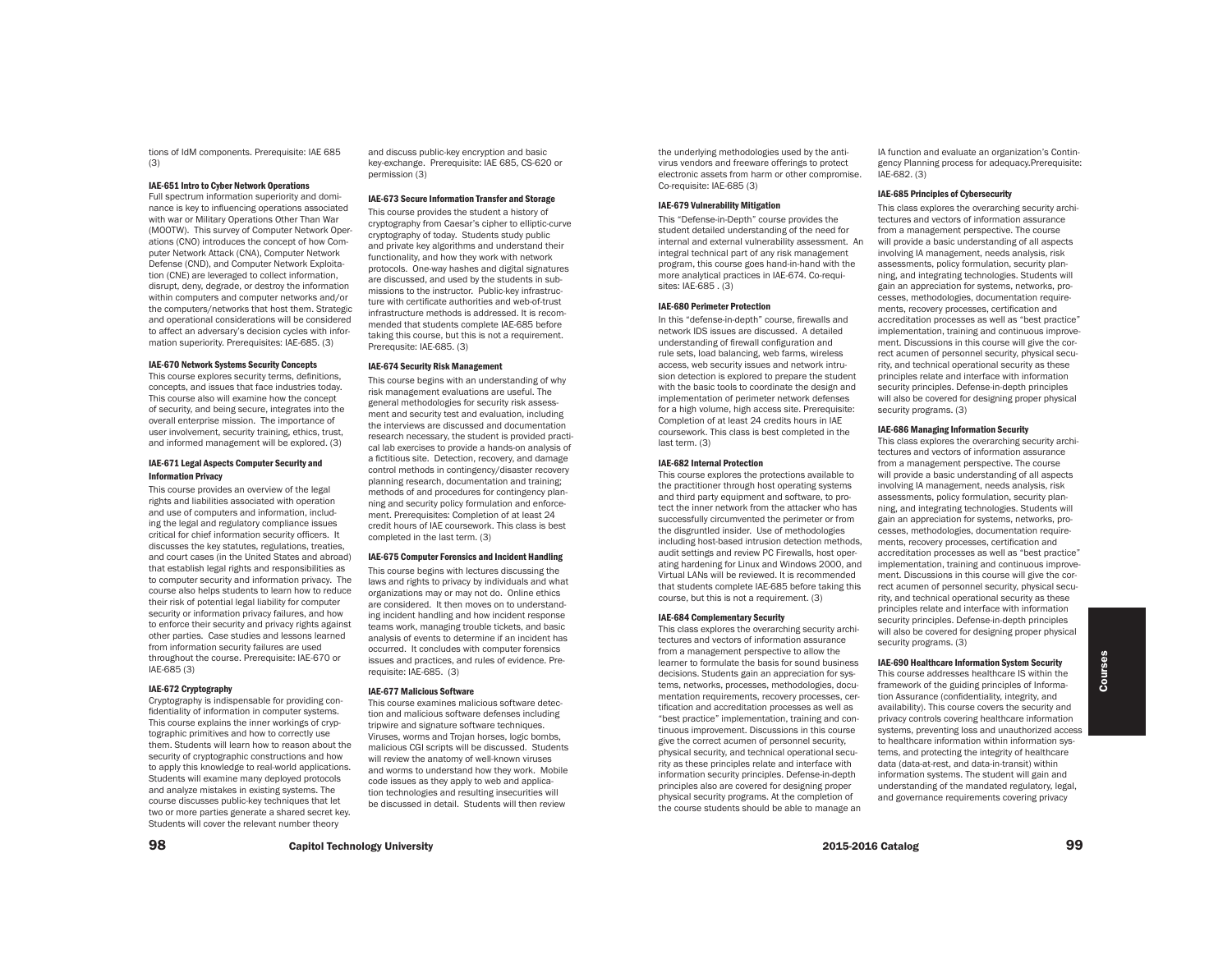and confidentiality of healthcare information. The student will also be able to identify and manage risks and conduct Information Risk Assessments pertaining to healthcare information. Prerequisite: IAE 685 or permission. (3)

#### IAE-692 Mobile Medical Device/Application Security

This course goes into the details of the information security risks accompanying the widespread use of mobile devices and mobile apps in the healthcare community. The student will gain an overall understanding of the inherent security risks associated with patient information medical apps and devices, how to protect healthcare information on mobile devices, including identifying vulnerabilities, associated threats, risks, how to mitigate against those risks; and the regulatory guidelines governing and health and safety risks associated with mobile medical apps and devices, along with the privacy impacts. Prerequisite: IAE 685 (3)

#### IAE-705 Master's Thesis

This is part two of a two course sequence in research and writing. The course is in graduate seminar format. Students integrate prior course work and personal experiences into researching an approved topic to produce a project-based paper. (Offered as a full semester course.) Students may petition for job-related substitute course. Prerequisite: (AE-605. (3)

# IAE-820 Situation Awareness Analysis

This is a course in operational leadership from the long-term perspective to crisis intervention. Class activities will be designed to enhance student awareness of action plan processes leading to effective strategy execution. (3)

# IAE-825 Applied Research in Information Assurance

This course prepares students to select topics and conduct successful research in information assurance's many fields. Topics include research such as the Computer Fraud and Abuse Act, the Electronic Communication Privacy Act and the National Research Act. Special considerations governing research using human subjects will be given in-depth treatment. The productive and legally sufficient use of the Department of Homeland Security's new Protected Repository for the Defense of Infrastructure against Cyber Threats (PREDICT) program will be discussed. (3)

#### IAE-830 IA Research Literature

Learners examine literature and research in the information assurance field. Literature will be examined in the context of both the historical and current environment. Prerequisite: RSC-801.(3)

#### IAE-835 Information Assurance Strategic Management

Learners examine the objectives, elements and framework of analysis for strategic management of information assurance management. Learners focus on synthesizing information and applying sound judgment. (3)

#### IAE-837 Contemporary Issues in IA

This course focuses on contemporary issues in the field of information assurance. It examines the ways in which science contributes to the study of significant problems in the contemporary world to help individuals and society make informed decisions about these issues. Students will engage in classroom discussion as well as generate scholarly writing suitable for publication. (3)

# IAE-845 Pedagogy and Information Assurance

Learners are introduced to the fundamentals of teaching information assurance. Learners gain experience in course and syllabus development. The development and integration of online labs as an academic component is explored. Learners examine the professional development and training that supports IA. (3)

# IAE-860 Advanced Mixed Methods Research

This course builds on the knowledge acquired in RSC-810 and IAE-825. Students will examine research designs in detail, devise methods to conceptualize data collection and measurement instrumentation, as well as examine how to analyze collected data both qualitatively as well as quantitatively. Prerequisite: RSC-825. (3)

# IAE-865 Special Topics in Human Resource Management

Learners examine human resource theories and practices in the context of the complex environment of information assurance. (3)

#### IAE-871 Software Assurance Assessment

This course covers the fundamentals of establishing a required level of software and system assurance, applying methods and determining measures to assess whether the required level of assurance has been achieved. Topics include assessment methods; defining product measures, process measures and other performance indicators; measurement processes and frameworks; performance indicators for business survivability and continuity; and comparing selected measures to determine whether the software/system meets its required level of assurance. These fundamentals are applied to newly developed software and systems as well as during the acquisition of software and services. (3)

#### IAE-872 Software Assurance Development

This course covers the fundamentals of incorporating assurance practices, methods, and technologies into software development and acquisition life-cycle processes and models. With this foundation, the course provides students with rigorous methods for eliciting software and system assurance requirements, using threat identification, characterization, and modeling; assurance risk assessment, and misuse/abuse cases. Students will also learn how to evaluate methods and environments for creating software and systems that meet their functionality and security requirements. (3)

#### IAE-873 Software Assurance Management

This course covers the fundamentals of software and system assurance management, including making the business case for assurance; planning and managing development projects that include assurance practices; compliance with laws, regulations, standards and policies related to assurance; and risk assessment, identification, analysis, mitigation and monitoring for assurance. The focus is on how to manage business and technical requirements. (3)

# IAE-874 Assured Software Analytics

This course covers methods for assuring the security and functionality of existing software and services, whether legacy, internally developed, or externally acquired, with emphasis on detection of vulnerabilities and malicious content. It also discusses assurance considerations for system architectures, networks and databases in their role as underlying enablers of software operations. Methods for structuring and reverse engineering of existing software are covered, as are techniques for acquiring and assuring software and services through suppliers, service-oriented architectures and cloud computing environments. (3)

### IAE-875 IA Implementation

Learner focus is on deployment of information assurance technologies in the organization. Relevant literature and real world deployment is examined. (3)

# IAE-880 Special Topics in Information Assurance

This course provides students the opportunity to examine in-depth issues relevant to information assurance.This course may result in a publishable paper in the IA field. (3)

# IAE-881 Special Topics II in Information Assurance

This course provides students the opportunity to examine in-depth issues relevant to information assurance. This course may result in a publishable paper in the IA field. (3)

#### IAE-882 Special Topics III in Information Assurance

This course provides students the opportunity to examine in-depth issues relevant to information assurance. This course may result in a publishable paper in the IA field. (3)

#### IAE-883 Special Topics IV in Information Assurance

This course provides students the opportunity to examine in-depth issues relevant to information assurance. This course may result in a publishable paper in the IA field. (3)

# IAE-884 Special Topics V in Information Assurance

This course provides students the opportunity to examine in-depth issues relevant to information assurance. Students must request a faculty member who is a topic specific expert to facilitate the course. This course may result in a publishable paper in the IA field. (3)

#### IAE-885 Software Assurance Assessment

This course covers the fundamentals of establishing a required level of software and system assurance and applying methods and determining measures to assess whether the required level of assurance has been achieved. Topics include assessment methods; defining product and process measures and other performance indicators; measurement processes and frameworks; performance indicators for business survivability and continuity; and comparing selected measures to determine whether the software/system meets its required level of assurance. These fundamentals are applied to newly developed software and systems as well as during the acquisition of software and services. (3)

# IAE-705 Master's Thesis

This is part two of a two course sequence in research and writing. The course is in graduate seminar format. Students integrate prior course work and personal experiences into researching an approved topic to produce a project-based paper. (Offered as a full semester course.) Students may petition for job-related substitute course. Prerequisite: IAE-605. (3)

## IE-701 Principles of Design Engineering Computer Networks

Networking and the Internet have introduced us to a new set of devices and protocols that link personal computers to servers, and servers to servers. This course explores all the hardware and software that drives local and Internet computing. Special emphasis on connectivity and throughput is explored. (3)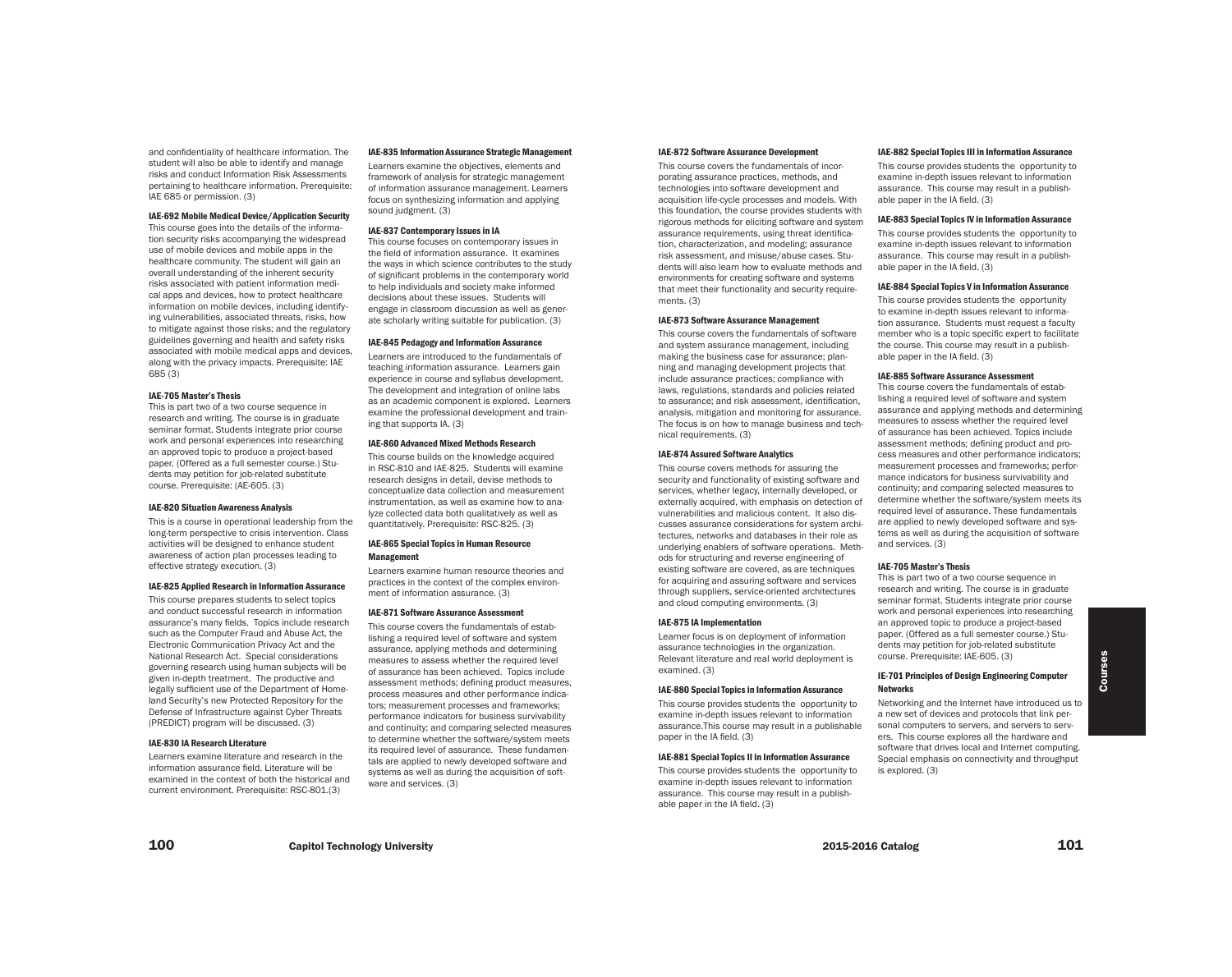#### IE-703 Thin and Fat Client Deployment with SOA

Client/Server has been extended to multi-tiered environments, distributed communications via CORBA,COM/DCOM, service-oriented architecture (SOA) and Cloud computing models. To examine this shift and to understand the technologies involved, this course focuses on how these models are used to enable thin-and fat-clients as well as Web-based clients on desktops, servers and PDAs. This class will examine the mechanisms employed to bring legacy as well as modern computing to the information economy. (3)

# IE-705 Comparison of Operating Systems and Web **Servers**

This course explores the operating software underlying Internet and intranet computing. The similarities and differences between operating systems and web servers are investigated with a view to choosing the best technology and optimization practices. Topics include NT, 2000 Server, Advanced Server, Windows CE, Unix and versions, Linux, IIS, Apache, third party, and public domain. (3)

# IE-707 Network Architecture Convergence Using **Wireless**

This course investigates the techniques used by successful network engineers to create converged network architectures and provide optimum information access to their users. The course will provide an in-depth study of the current and contemplated mobile technologies that can facilitate network convergence. Students will test these mobile technologies and their applications via the virtual laboratory concept using OpNet, the most advanced network modeling software currently available. Technical information on specific equipment and software will be provided as instruction supplemental to the textbook, and case studies will be used throughout the course. (3)

# IE-709 Comparison of Object-Oriented and Scripting Languages

For the first time in two decades, software developers now have to be proficient in multiple programming languages to deploy thin client or fat client Internet-based applications. Choosing the right set of languages has a dramatic impact on application performance and e-commerce. This course is designed to compare and contrast the various language tools for crafting Internet-based and Web-based applications. (3)

# IE-712 Design of Cloud Networks and Services

This course examines Internet security concerning two key network design issues: information security and information privacy. Students learn

and understand the technical tools to protect information from external compromise, internal and external threats, various network security technologies and protection systems, apply network design techniques capable of providing information security to local and wide-area networks, general information encryption techniques and protocols including symmetric and asymmetric cryptographic methodologies, one-way hashes and digital signatures, secure sockets layer and Internet Protocol Security (IPSEC), learn to evaluate and create corporate policies regarding privacy, the adoption of cloud computing and information network security. Prerequisite: IE-701 or department permission (3)

# IE-713 Multimedia and Web Casting

The Internet and increased bandwidth management technologies has brought us a new venue to communicate with each other in either full duplex, half-duplex, or simplex modalities. Dot Com companies present us with radio stations, on demand streaming audio and video, and live casting of audio and video. To understand the integration, deployment, and optimization of these technologies, this course compares technical aspects, market positioning, and strengths, and weaknesses of various media products in the market. (3)

# IE-715 Identifying and Integrating Component Collaboration Technologies

Software and hardware companies have utilized a component approach to product development in order to address the requirement that Internet and Intranet communications applications operate in a on-demand mode. This is the technical underpinning of the "any where, any time" mantra of the Internet. However, these components do not always integrate easily. This course identifies the various component technologies, standards, and issues with integration to provide on-demand communication capabilities. (3)

#### IE-717 Invention and the Use Intellectual Property

The Internet's ability to share ideas between millions of people instantaneously, and the ability of Internet users to improve upon those ideas and share them with everyone on the Internet instantaneously, has challenged intellectual property's status quo. This course examines the legal and regulatory limits of an e-business's ability to exploit intellectual value in the new paradigm. In addition, the latest changes to intellectual property law and regulation as a result of Internet commerce will be examined. (3)

#### IE-719 Capstone Course

The capstone course is in graduate seminar format. Students will integrate the prior course work and personal experiences into a major paper or a project. (3)

# IE-730 SCADA Networks and Industrial Control Systems

Industrial Control Systems (ICS) have been in existence for decades in the United States. These systems are relatively unknown to the general public and were designed to control our critical infrastructure such as utilities (electricity, nuclear power, and water treatment plant). Until recently, these systems were connected to company networks by privately owned IT networks based on private line technology. Public utility companies have begun to connect ICS networks to public networks such as the Internet as they transition to TCP/ IP based networks. This trend is accomplishing the much needed modernization of the nation's IT networks supporting the critical infrastructure and setting the groundwork for developing the federally mandated Smart Grid. The ICS network transition to public networks has many benefits and risks. SCADA software runs chemical plants and factories, transmission systems and electric power plants. Prerequisite: IE 701 (3)

# MA-005 Basic Mathematics

Designed for students needing math skills for MA-110, MA-112 and MA-114. Topics include operations on signed numbers and fractions, products and factoring, exponents and roots, graphs, and solutions of first degree and quadratic equations. Credits from this course are not applicable toward a degree. (3-0-3)

### MA-006 Basic Business Math

This course is designed for students needing math skills for MA-110. Topics include operations on signed numbers and fractions, percentages, products, compounding and quadratic equations. (3-0-3)

# MA-110 Business Mathematics I

A general introduction to the mathematics used in the U.S. business. Focus is on developing the mathematical and critical thinking skills needed to solve math problems encountered in typical business situations. This course will help prepare the student for courses in Statistics and Accounting. Topics include 1) the essentials of business mathematics; and 2) accounting mathematics. Prerequisite: score on placement test. (3-0-3)

# MA-111 Business Mathematics II

A continued introduction to the mathematics used in of U.S. business. Builds on the mathematical and critical thinking skills developed in MA 110 to

address the topics of 1) retail mathematics and 2) introductory financial mathematics. This course will help prepare the student for courses in Marketing and Finance. (3-0-3)

### MA-112 Intermediate Algebra

Designed for students needing mathematical skills and concepts for MA-114 and MA-216. In this course students are introduced to equations and inequalities and learn the language of algebra and related functions, including polynomial, rational, exponential and logarithmic functions. Other topics include solving equations, inequalities and systems of linear equations; performing operations with real numbers, complex numbers and functions; constructing and analyzing graphs of functions; and using mathematical modeling to solve application problems. Prerequisite: MA-005 or acceptance based on placement test scores. (3-0-3)

# MA-114 Algebra and Trigonometry

Designed for students needing mathematical skills and concepts for MA-216; topics in this course are as follows. Algebra: basic operations on real and complex numbers, fractions, exponents and radicals. Determinates. Solution of linear, fractional, quadratic and system equations. Trigonometry: definition and identities, angular measurements, solving triangles, vectors, graphs and logarithms. Prerequisite: MA-112 or acceptance based on placement test score. (4-0-4)

#### MA-124 Discrete Mathematics

Logic sets and sequences; algorithms, divisibility and matrices; proof, induction and recursion; counting methods and probability; relations, closure and equivalence relations, graphs and trees; Boolean algebra. Prerequisite: MA-112, MA-114 or acceptance based on placement test score. Fallevening only, Spring-daytime only. (3-0-3)

#### MA-128 Introduction to Statistics

Probability: definitions, theorems, permutations and combinations. Binomial, hypergeometric, Poisson and normal distributions. Sampling distribution and central limit theorem, estimation and hypothesis testing. Prerequisite:MA-110 or MA-114. Fall-daytime only; Spring-evening only. (3-0-3)

# MA-230 Introduction to MATLAB

Intended for students with little or no experience with the Software. Introduction to MATLAB is a short course covering its basic operations and features. In addition, we will work through applications in engineering, physics and mathematics, provide a grounding for developing tools for your own projects. Topics include Import/export data, Create and manipulate variables, Program and run scripts (M-files) Use graphics tools to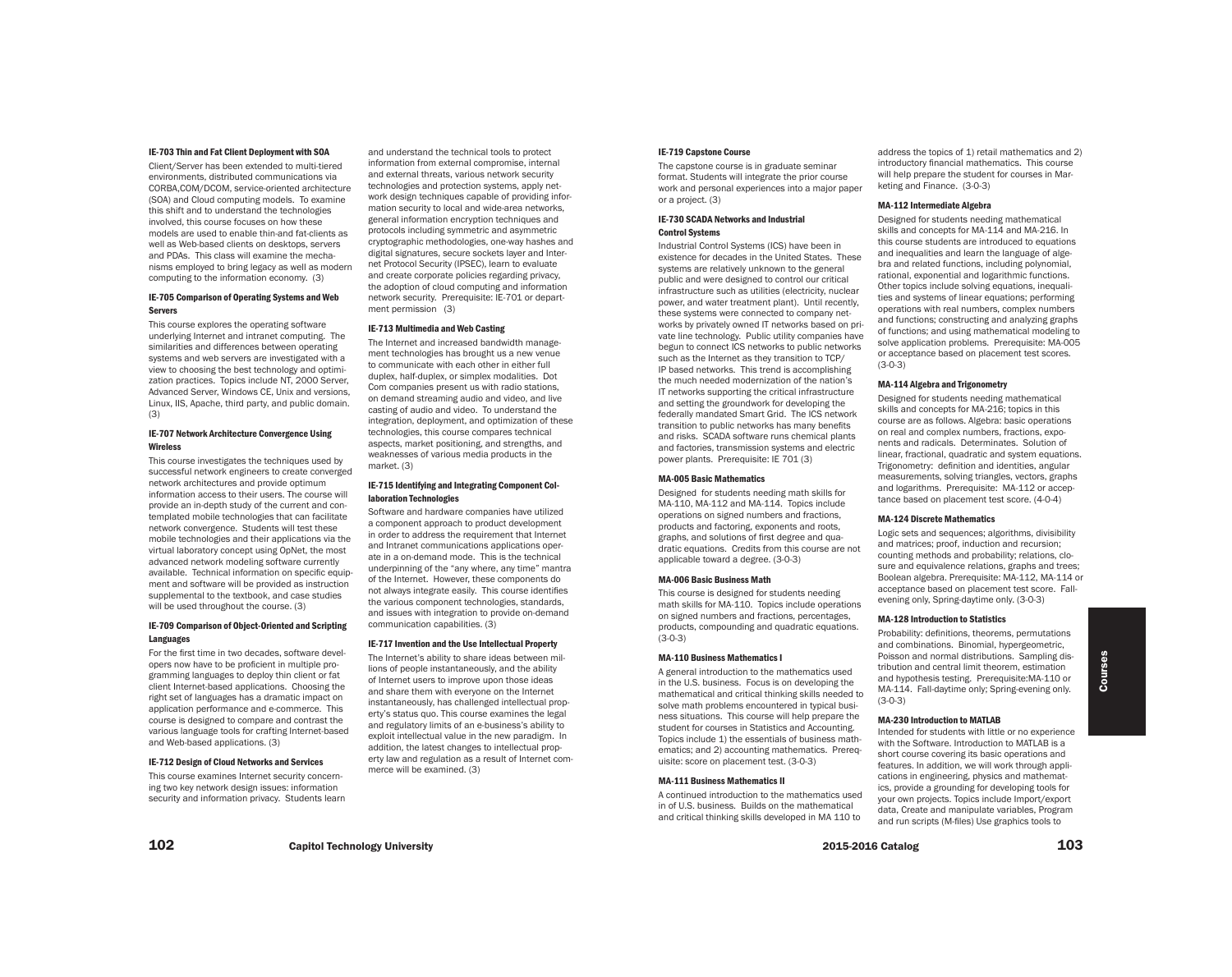display data. Use the built in help features. Perquisites: CT-115. MA-114 Corequisites: MA-261, PH-261/201 (3-0-3)

#### MA-261 Calculus I

Lines, circles, ellipses. Functions and limits, differentiation, power rule, higher-order derivatives, product, quotient and chain rules, implicit differentiation, applications. Integration: definite integrals; indeterminate forms; exponential, logarithmic, trigonometric and hyperbolic functions; differentiation and integration, graphing. Prerequisite: MA-114. Fall - daytime only; Spring - evening only. (4-0-4)

# MA-262 Calculus II

Methods of integration: completing the square, substitution, partial fractions, integration by parts, trigonometric integrals, power series, parametric equations. Partial derivatives. Directional derivatives. Introduction to multiple integrals. Prerequisite: MA-261. Fall-evening only; spring-daytime only. (4-0-4)

### MA-263 Calculus III

Multivariable and vector calculus. Integrals in two and three dimensional coordinate systems. Cylindrical and spherical coordinates. Vector functions and their derivatives. Gradients, divergence and curl. Stokes theorem, Green's theorem, Gausses theorem. Prerequisite: MA-262. (4-0-4)

#### MA-300 Mathematical Methods for Engineering

This course provides a basic understanding of MATLAB software for engineering, such as the basic matrix, matrix manipulation, college algebra and trigonometric concepts. In addition MATLAB techniques for solving problems by means of calculus and differential equations are introduced. Successful completion of this course will enable students to begin the study of more advanced topics such as the statics and dynamics classes taken by most engineering majors. Prerequisites: MA-261 and junior standing. (3-0-3)

#### MA-325 Mathematics of Cryptography

This course gives an introduction to the mathematics of cryptography. A survey of cryptography from Roman times up to today's current techniques. Cryptographic content for the course includes classical ciphers and their decryption (shift, affine and Vigenere ciphers), key exchange protocols (main example: Diffie-Hellman), public key ciphers (main example: RSA), block ciphers, modes of operation, hash functions and digital signatures. Mathematical formulations of security goals will be discussed as a method for determining weaknesses in designs. Prerequisites: MA-124 and CS-130 or CS-150. (3-0-3)

#### MA-340 Ordinary Differential Equations

Methods of solving first order equations with applications to mechanics and rate problems. Solutions of second order equations by undetermined coefficients and variations of parameters. Applications to circuits. Introduction to systems of equations and operational and numerical methods. Prerequisite: MA-262. (3-0-3)

# MA-345 Probability and Statistics Engineers

Sets and methods of counting. Probability density functions, expected values and correlations. Binomial, Poisson, exponential and normal distribution. Central limit theorem and statistical estimation. Introduction to stochastic processes. Applications to noise and reliability. Prerequisite: MA-262. (3-0-3)

#### MA-355 Numerical Analysis

Number systems, floating-point arithmetic and error analysis. Taylor, interpolating and mini-max polynomials. Integration and differentiation. Methods of solving equations, systems of linear equations. Prerequisite: MA-262, and CT-115 or CS-130. (2-2-3)

# MA-360 Laplace and Fourier Analysis

Definition of transform: Laplace transform of algebraic, exponential and trigonometric functions; basic theorems including shifting, initial and final-value theorems; unit-step, periodic and delta functions; methods of inverting transforms; solutions of differential equations by transform methods. Fourier series and coefficients; expansion of functions in Fourier series; complex Fourier coefficients; Parseval's Theorem; Fourier transform and its properties. Prerequisite: MA-340. (3-0-3)

#### MBA-501 Professional Writing Practicum

This course is designed to provide masters level students with the necessary writing skills to be successful writers in a professional environment. (3)

# MBA-600 Fundamentals of Professional Management

A bridge course designed for students without a degree in business, this course addresses foundations of accounting, finance, statistics, and economics. Students are provided a broad overview of each of these topics for later application in the MBA program. This course is waived for students with an undergraduate degree in business management or business administration. (3)

### MBA-601 Special Topics in Business Administration

Research into business administration subjects. Student primarily works in a guided study format with a mentor. Permission required from the instructor and the dean of academics. This course may be repeated with different projects. (1-4)

#### MBA-615 Financial Management

Provides an understanding of the business decision framework in the context of the economic environment in which decisions are made. Covers topics in capital investment policy, financing and capital structures, dividend policy, financial statement analysis, forecasting, and working capital management. It is preferable to complete MBA 620 before MBA 615. Prerequisite: MBA 600 or undergraduate degree in business. (3)

# MBA-620 Managerial Accounting

The course examines the use of accounting data in corporate planning and control. The aim is student proficiency in the analysis and design of control systems in order to make decisions that allow management attention to be focused on long-term strategic issues. Covers internal and external auditing systems, financial reporting, and tax planning. Prerequisite: MBA-600 or undergraduate degree in business. (3)

#### MBA-625 Organizational Behavior

Analyzes the elements of organizational behavior. Theory and research in behavior science are explored. Topics include motivation, group dynamics, power, communication, ethics, conflict resolution, stress management, workforce diversity, and managing change. Cases are analyzed to develop skills in applying theories to common managerial problems. Students will apply ethical decision-making skills they learn in class to business matters involving conflicts of interest, work requirements, work conditions, and dealing with work-related problems. (3)

#### MBA-630 Marketing Process and Strategy

Explains key marketing concepts and their significance in domestic and international activities. Analyzes marketing problems and efforts regarding the organization's product and services, pricing activities, channel selection, and promotion strategies. Emphasis is on development and implementation of marketing plans and programs. (3)

### MBA-635 Operations Management

This course provides an analysis of the role of operations management in a global environment. Focus is on the interaction of production and operations management with other functional systems in the organization. Incorporates quantitative and qualitative tools to support the decision-making process. (3)

# MBA-640 Managerial Economics

Application of relevant economic theory to business problems. Examines general principles that can be applied to the business decision-making process in the presence of risk and uncertainty.

Analysis of demand, costs, productivity, pricing policies, market structure, and government policies toward business within various marketing structures. Prerequisite: undergraduate degree in business (3)

#### MBA-646 Project Management

This course provides an overview of the theory and practice of managing a project in an organizational setting. Fundamentals concepts are covered to provide a solid understanding and foundation of managing each phase of the project life cycle, adhering to organizational and cost constraints, setting goals for stakeholders, and utilizing best practices to complete the project on time and within budget. (3)

#### MBA-647 Methods of IT Project Management

Methods of IT Project Management focuses on IT project management and is built around the Project Management Body of Knowledge (PMBOK). You will learn how IT projects differ from other kinds of projects and how the methods and techniques of project management must be modified/ adapted for IT projects. In addition, you will gain an increased understanding of what managers do (or should be doing) and why managers ask you to do the things that they do. The course presents methods, tools, and techniques that can be used to effectively manage IT projects, both large and small. Prerequisite MBA-646 or equivalent (3)

# MBA-648 Project Management/Competitive Advantage

Project Management takes decision-making and a business-oriented approach to the management of projects which is reinforced throughout the course with current examples of project management in action. Project management is central to operations within the context of a variety of successful organizations, whether publicly held, private or not-for-profit. Prerequisite: MBA-646 or equivalent (3)

#### MBA-650 Strategic Management

Examines the objectives, elements and framework of analysis for strategic management. Case studies will be used as the primary tool of learning and analysis. Working well with others, synthesizing information, applying sound business judgment, and communicating crisply are key skills for this class. This class should be taken as the last core class prior to the capstone project. (3)

#### MBA-657 Transformational Leadership and Innovation

Leadership is the process of influencing others to achieve results and this course examines leadership concepts applied to managing people, organizations and strategic processes. Leadership perspectives and philosophies of organization development, functions and systems are examined. Finally, students will examine how they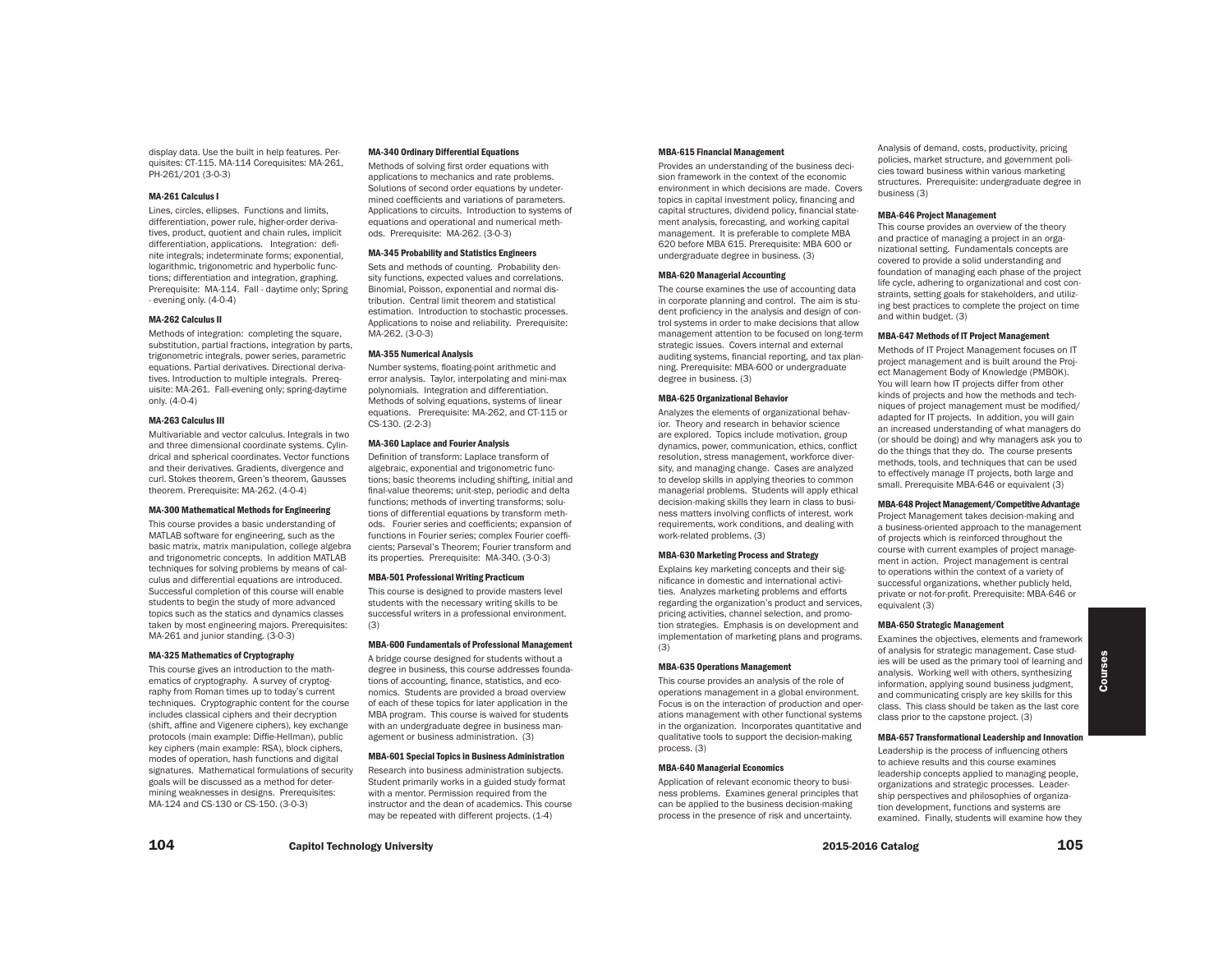can provide innovative leadership based on both leadership theory and practice. Students will be expected to apply the various leadership skills and techniques to address challenges and opportunities they face through the term project. (3)

#### MBA-658 Legal, Political and Ethical

As the comprehensive business law course, areas of law critical to the success of managers and entrepreneurs are examined. Topics include contract issues, torts and product liability, business crimes, intellectual property, the law and structure of business organizations, employment, and bankruptcy. These issues are also explored in the context of rapidly changing technology and business practices. (3)

#### MBA-659 Leadership and Managing Human Capital

This course examines the concept of leading an increasingly diverse and global workforce. Emphasis is placed on creating a work environment adaptable to the new challenges of the 21st century. This course is based on the understanding that human capital is critical to creating competitive advantage. Course material is examined from a systems perspective. Theory and practice will be explored by comparing and contrasting effective use of leadership in both the private and public sectors.(3)

# MBA-660 Special Projects in MBA

Research into business administration and related subjects. Student primarily works in a guided study format with a mentor. Permission required from the instructor and the dean of academics. This course may be repeated with different projects to a maximum of 9 credits. (3 credits)

# BA-665 Entrepreneurship

Course focuses on all aspects of starting a new business. Emphasis is on the critical role of recognizing and creating opportunities. Topics include attributes of entrepreneurs and entrepreneurial careers, evaluating opportunities, writing business plans, and financing the venture.(3)

#### MBA-700 Capstone Project

Students complete a research project in the field of major concentration. The research is supervised by a faculty member and must be defended by the student in an oral examination. Internships under the supervision of an academic advisor are an option. This course is to be taken last or next to last as the student applies accumulated knowledge of both core and concentration classes to this effort. (3)

MBA-701 Federal Acquisitions and Contracting

This course covers the fundamentals of Federal acquisitions and contracting and will provide a

comprehensive understanding of the acquisition environment. Students will develop professional skills for making business decisions and advising other acquisition team members to successfully meet customers' needs. Participation in small group simulation exercises will prepare students to provide contracting support within the overarching business relationships of government and industry. Prerequisite: MBA-646 or equivalent. (3)

# MBA-702 Mergers and Acquisitions

This course surveys the drivers of success in mergers and acquisitions (M & A) and develops your skills in the design and evaluation of these transactions. The M & A transactions will cover the foundation for a wide range of mergers and acquisition fields including corporate development, investment banking, consulting and advising senior management. (3)

#### MBA-703 Software Acquisitions

This course covers the acquisition of open systems and commercial off-the-shelf (COTS) products, an increasingly vital element of corporate and government software development. Properly managed software acquisition offers potential for significant time and cost savings over a system's lifetime. The transition from proprietary, custombuilt systems to systems based on standards and commercial products is not easy, however. Managers and their staff must understand the risks and opportunities associated with this acquisition approach.(3)

# NT-100 Computer Architecture and Construction

Basic introduction to the design and construction of a current model PC including operating systems and some diagnostic software. Students build, configure, test and troubleshoot PCs in the laboratory. This material can be used as a basis for studying for the CompTIA A+ exam. (1-4-3)

#### NT-150 Computer Networking

This course is a continuation of NT-100 with major emphasis on local network equipment, network software and addressing schemes. Students build, configure, test and troubleshoot a network in the laboratory. Routers and switches are included. This material can be used as a basis for studying for the CompTIA Network + exam. (1-4-3)

# NT-250 Microsoft Infrastructure and Design

This course will address the design processes for Microsoft infrastructure technologies and services. These technologies include Windows server, workstation, and active directory to name a few. Students will also implement VPN's, firewalls, IDS's, PKI, and AAA servers to protect the infrastructure will be discussed. Students will be challenged in a lab environment with unique

infrastructure technology scenarios to design and implement to both meet customer requirements and satisfy security policies to protect sensitive customer data. Prerequisite: NT 100, 150 or Permission (4)

#### NT-350 Virtualized Networks and Data Centers

Cloud computing services allow users to lease computing resources from large scale data centers operated by service providers. Using cloud services, users can deploy a wide variety of applications dynamically and on-demand. Most cloud service providers use machine virtualization to provide flexible and cost-effective resource sharing. Organizations must take the proper steps to transition to virtualized services by first consolidating their server farms, then virtualize infrastructure such as servers and work stations and databases. This course will use a intensive hands on approach to teach students to plan, design and build such a virtualized infrastructure to meet the needs of the organization on a cost effective, efficient and secure manner. Prerequisite: NT 100, 150, 250 or Permission (4)

#### P-301 Fiber-Optic Communications

Lightwave propagation in fiber optics, including modal conditions, numerical aperture, attenuation and signal distortion in step-index and gradedindex fibers. Connectors, splices and analysis of coupling losses. Operating principles and characteristics of optical sources and detectors. Transmitter and receiver circuits for analog and digital communication. Design consideration for practical optical communication links using power budget and rise-time analysis. Discussion and comparison of latest multiplexing and coupling techniques used in optical networks. Contains labs. Prerequisites: EL-261 and MA-261. (2-2-3)

# PH-201 General Physics I

Non calculus-based physics intended for credit in engineering technology courses. Use PH-261 for electrical, computer and software engineering courses. Mechanics: units, conversion factors: vector diagrams, translational equilibrium, friction, torque and rotational equilibrium: uniformly accelerated motion, projectiles: Newton's Law, work energy and power: kinetic and potential energy, conservation of energy: impulse and momentum. Heat: temperature scales, thermal properties of matter, heat and temperature change, heat and change of phase, physics of heat transfer; applications. Prerequisite: MA-114. Fall-evening only; Spring-daytime only. (2-2-3)

#### PH-202 General Physics II

Non calculus-based physics intended for credit in engineering technology courses. Use PH-262 for electrical, computer and software engineering courses. Light and sound: wave motion, nature

of light, reflection and mirrors, refraction, prisms, dispersion lenses; simple harmonic motion; sound transmission, resonance, interference. Doppler Effect. Electricity and magnetism: Static electricity, electric fields, magnetic fields, electric potential, capacitance; electricity in motion; magnetic induction; electromagnetic relations. Alternating currents. Prerequisite: PH-201. Fall - daytime only; spring - evening only. (2-2-3)

# PH-253 Energy and the Environment

This course covers fundamentals of energy generation (conversion), current diversity of energy resources from fossil fuels to renewable and alternative sources, and environmental impact of the generation and use of energy. Topics include the availability, economics and environmental consequences of energy generation, distribution and consumption from oil, coal, gas, hydrogen, nuclear, wind, solar, geothermal, hydro, biomass and other alternative sources currently under development and study by the scientific and engineering communities. Efficient use of energy in the domestic, transportation and industrial sectors will be discussed. This course may be used as a general, technical, science or engineering elective. Prerequisite: PH-201 (3-0-3)

### PH-261 Engineering Physics I

Calculus-based physics. Displacement, velocity and acceleration, equations of motion, Newton's laws of motion and their applications, gravitation, work and energy, impulse and momentum, conservation laws, rotational motion, rotational dynamics, equilibrium, elasticity, periodic motion. Prerequisite: MA-261. Corequisite: MA-262. Fallevening only; spring-daytime only. (3-2-4)

# PH-262 Engineering Physics II

Calculus-based physics. A continuation of PH-261. Topics include wave motion, vibration and sound, electricity and magnetism, Coulomb's Law, electrical fields, induction. Prerequisite: PH-261. Fall-daytime only; spring-evening only. (3-2-4)

# PH-263 Engineering Physics III

Calculus based. Introduction to light, lens and diffraction. Photon and their interaction with matter. Wave-particle duality. Basic quantum discoveries leading the Bohr atom and atomic spectra. Interaction of electrons and photons with matter with special emphasis on the design of detectors and electronic devices that use quantum effects. Prerequisite PH-262. (3-2-4)

# PH-400 Einstein's Theory of Relativity

Introduction to Einstein's Special and General Theory of Relativity. Topics covered: the physics of Lorentz contraction, time dilation, the "twin paradox" and energy, momentum in Special Relativity; mass in Relativity, Schwarzschild metric,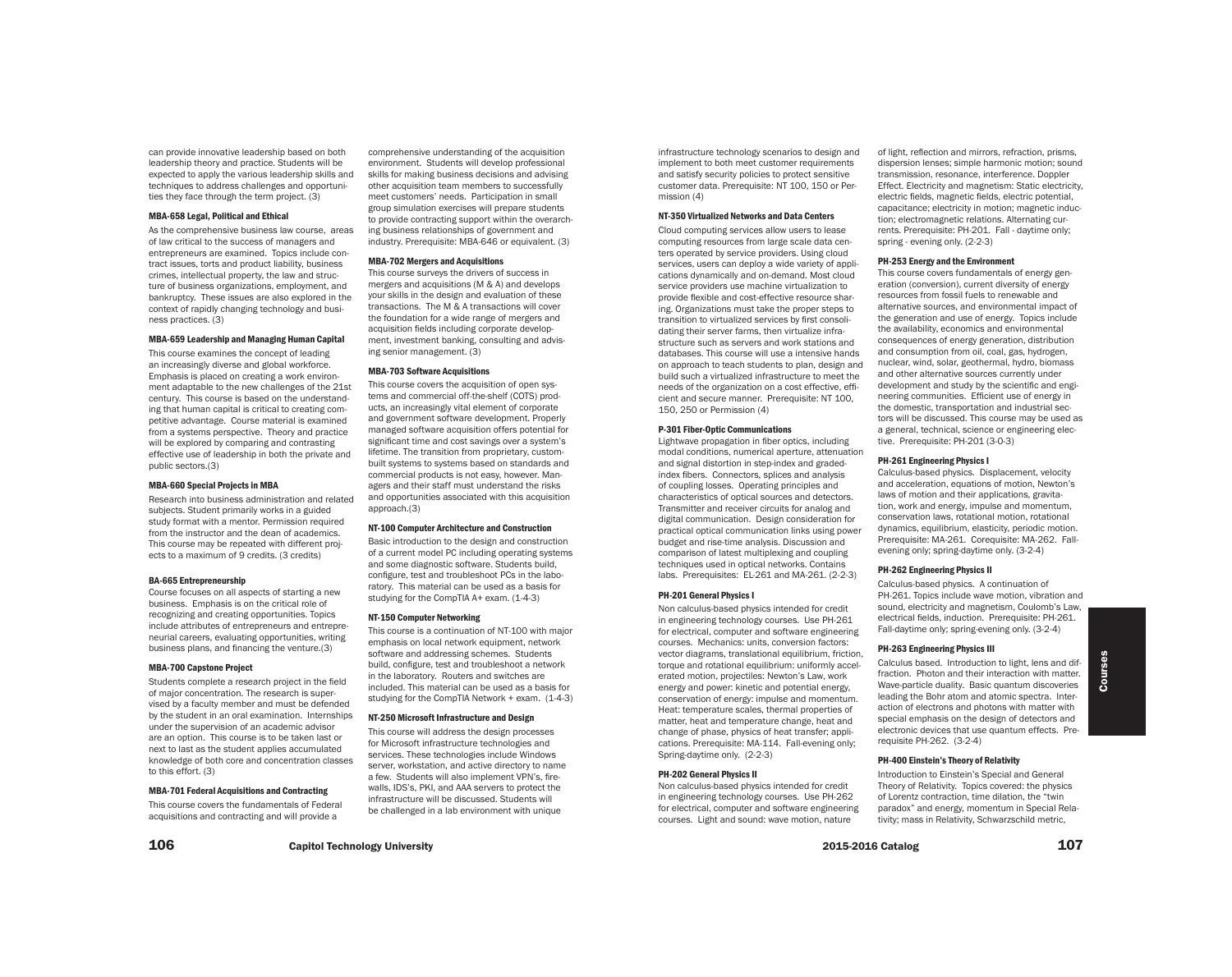Black Holes and Cosmology, behavior of light and applications to Global Positioning Systems. Prerequisites: PH-263 and MA-340 or permission of instructor. (3-0-3)

#### PH-463 Quantum Physics

Fundamentals of quantum physics: wave – particle duality, the Heisenberg uncertainty principle. Schrodinger's wave equation and solutions. WKB approximation, and time-dependent perturbation theory methods. Interaction of matter with radiation. Application to atomic and molecular spectra. Lasers and quantum computing. Prerequisites: MA-262 Calculus II and PH-262 Engineering Physics II, or permission of instructor. (3-0-3)

#### PHL-813 Professional Ethics

This course examines the role of ethics in society. Cultural diversity, legal behaviors and the impact of moral behaviors on private and public organizations are presented in case studies. The various roles and impacts of unethical behaviors by system developers, users, managers, executives and consultants will be analyzed and the positive and negative impacts discussed as they pertain to the overall trustworthiness. (3) course is designed to provide doctoral learners the necessary writing skills to be successful at the doctoral level. (3)

# PHL-900 Management Theory in a Global Economy

This course provides an overview of seminal management theories and their relevance, applicability, and/or divergence from current business practice. The focus of the course is on understanding the application of management theories in the context of organizational sustainability in a global economy. (3)

# PHL-880 Special Topics in Management

This course provides students the opportunity to examine in-depth issues relevant to Management and Decision Sciences. It is expected that students will produce a publishable paper.(3)

#### PHL-990 Management Theory in a Global Economy

This course provides an overview of seminal management theories and their relevance his course is designed to provide doctoral learners the necessary writing skills to be successful at the doctoral level. (3)

#### RSC-601 Professional Writing Practicum

This course is designed to provide doctoral learners the necessary writing skills to be successful at the doctoral level. (3)

#### RSC-802 Fundamentals of Doctoral Learning

Doctoral programs educate students for highly specialized careers in academe or practice. Students of doctoral level programs are taught the ability to create knowledge through original research in their areas of specialization. This course will orient new doctoral students to learning at the doctoral level and prepare them for the entire program of study. Students will each develop a Doctoral Learning Contract (DLC) that will serve as guides through graduation. (6)

#### RSC-805 IA Standards and Frameworks

This course covers Information Assurance (IA) umbrella standards and frameworks for cyber security and the broad areas of knowledge considered important for practicing professionals in information assurance. Students will acquire the means to identify a body of core knowledge and skills that all programs should contain as well as the ability to work with models of scope and assurance standards practices. With this foundation, the course provides students with rigorous methods for eliciting information assurance requirements using identification, characterization, categorization and modeling. Prerequisite: RSC-801or RSC-802. (3)

# RSC-810 Professional Research Theory and Practice I

Students will examine the research process in the context of quantitative and qualitative methods. Students will develop a purpose statement, problem statement, and research question. Prerequisite: IAE-830. (3)

## RSC-811 Professional Research Theory and Practice

This course is designed to provide students an overview of a broad range of qualitative and quantitative methodologies applicable to doctoral level research. The course will examine the research process, including problem statements, developing dissertation research questions, conducting a literature review, and ethical implications in research. Students begin examining topics for Chapter 1 of the dissertation. Prerequisite: DSM-910 (3)

# RSC-812 Professional Research Theory and Practice II

This course takes the foundational research designs established in IAE-860 and provides students with practical applications of research design in chapters one and three of the dissertation. Students will generate significant portions of the writing in these areas.. Prerequisite: RSC-810 and IAE-860 (3)

### RSC-813 Professional Ethics and Leadership

This course examines the role of ethics. Cultural diversity, legal behaviors and the impacts of moral behaviors on business, corporations and agencies are presented in case studies. The various roles and impacts of unethical behaviors by system users, managers, executives and consultants will be analyzed and the positive and negative impacts discussed as they pertain to the overall

trustworthiness. IRB requirements as it relates to research and human subjects will be examined in this course. Prerequisite: RSC-801 or RSC-802. (3)

# RSC-815 Problem Solving and Decision Making Using Quantitative Methods

The objective of this course is to provide students with the necessary knowledge to design and implement quantitative data analysis as part of scholarly research. The focus is on crafting research questions, hypotheses and proper data collection schemes. Students will explore a range of data analysis techniques useful for testing hypothesis and answering research questions. Research topics include: survey design, correlational design, casual-comparative design and experimental designs. Statistics topics include: types of data, parametric versus non-parametric classes of tests, descriptive statistics and inferential statistics. Prior experience with statistics is not required. (3)

# RSC-820 Situational Awareness, Analysis and Action(

Residency) Students will generate a purpose statement, problem statement, and research question within their selected dissertation topic area. Prerequisite: RSC-810. (3)

# RSC-821 Contemporary Research in Management

(Residency)Specialized contemporary topics in management, managing information systems, and decision analytics are presented for doctoral students. Qualifying exam will be administered at this residency. Prerequisite: RSC-811 (3)

#### RSC-825 Applied Research in IA

Building on RSC-810 and RSC-820, students will engage in formal research in order to develop the background of their topic problem statement and to locate seminal research for the topic. Prerequisite: RSC-820. (3)

### SE-301 Software Engineering

Introduction to software design. Software performance, modularity, portability and reliability. Students apply engineering principles to create software solutions to specified problems. Software testing and CASE tools introduced. Emphasis on UML and object-oriented code. Prerequisite: CS-220. Offered during fall semester only. (2-2-3)

# SE-321 Human Computer Interaction

Students learn user-centered design of computer systems with the goal of high usability. Emphasis is on designing systems that are efficient, easy-touse, enjoyable and effective. Explores the selection of interaction style, hardware, and the use of color, font, text and images. Explores design implications due to user characteristics such as age, dexterity, experience and disabilities. Students

learn requirements gathering, prototype building and user testing. A group project is assigned. Prerequisite:Engineering degrees CS-130 or CS-150; Business degrees BUS-250 or CS-220. Offered during Spring semester only. (3-0-3)

#### SE-351 Software Testing

Covers the techniques and concepts required for software testing. Topics covered include software testing at the unit, module, subsystem and system levels; coverage criteria, manual and automated techniques for test validation and data generation; formal testing processes and standards (with an emphasis on CMMI); rational tools suite; inspections; black box vs. white box testing; functional testing; and testability analysis. Prerequisites: SE-301 and CS-220 or permission of the instructor. (2-2-3)

### SE-458 Senior Design Project

Student proposes, designs, builds, and tests a working software project. Students write a report according to specifications and deliver an oral presentation for review. For SE, WD, CS, CE and CET programs. CE and CET students should see advisor before registering. Prerequisites are EN-408 and senior standing. (3-0-3)

# SM-513 Systems Management and Organization

Basic concepts applied to managing large-scale systems. Perspectives and philosophies of organization, functions and processes of systems management and organizational leadership. (3)

#### SM-517 Psychological Factors in Systems Management

Human characteristics and their bearing on systems management critical review of theory and research on personality, motivation, values, stress, leadership skills and power bases. (3)

#### SM-518 Principles of Systems

Systems theories, methodologies, thinking and practice; hard and soft systems approaches; multidisciplinary approaches to organizational problem solving, feedback loops and system change. Prerequisite: SM-513. (3)

# SM-525 Systems for Managers

Develop probabilistic and statistical concepts, methods, and models through the use of real-life data from business. Stresses the role that statistics plays in the managerial decision making process. Use of statistical software package is emphasized. (3)

#### SM-563 Managing Information Systems

This course provides the student with an understanding of principles, practices, methodologies, and terminology used in planning, designing, implementing, operating, and managing informa-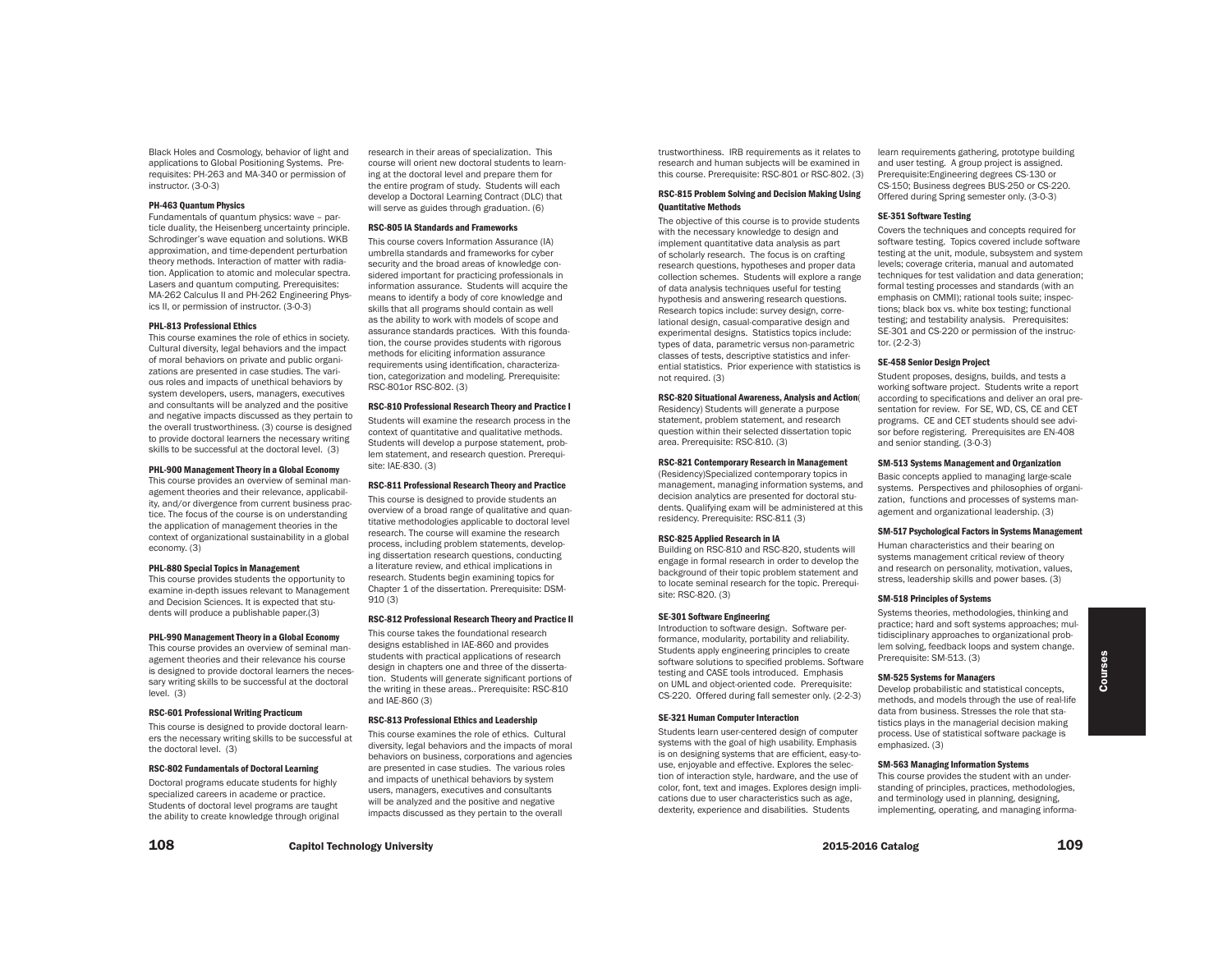tion systems in government and industry. The overall approach is to examine the technology and roles of information systems within the organization, concentrating on how information systems are designed and how they operate. Knowledge of computer concepts will be provided to students new to this field. Prerequisite: SM-513. (3)

# SM-567 Business Data Communications and Networking

This course is designed to develop skills and proficiency in information systems which use telecommunications facilities, computer networks, data communications, distributed processing, interactive systems, and the planning, design and analysis of telecommunications-based information systems for systems management. This course was formerly entitled "Telecommunications and Computer Networks." Prerequisite: SM-563. (3)

# SM-569 Decision Support and Expert Systems

This course helps the student understand techniques, terminology, principles, concepts and methodologies for using computers in decision making in business, aerospace, and government. The overall approach examines the nature and process of decision making, using a framework of Decision Support Systems (DSS) and Expert Systems, and explores specific computer applications in a variety of management decision situations applying learned techniques in a project. Prerequisite: SM-567. (3)

#### SM-570 Business Analytics

Introduces students to the key business, computational, and data competencies needed by business analysts to fulfill the information needs of decision makers at all levels of an organization. Business analytics (BA) refers to the skills, technologies, applications and practices for continuous iterative exploration and investigation of past business performance to gain insight and drive business planning. Analytics can also be used as input for human decisions or it may drive fully automated decision support (ADS) tools. The course will provide usable information for the students on how "big data" can be used to help decision makers improve organizational competitiveness. BA makes extensive use of large data sets, statistical and quantitative analysis, explanatory and predictive modeling, and fact-based management to drive decision-making. Students also gain experience with different software tools used for data analysis and reporting. In the course students will focus on developing new insights and understanding of business performance based on data and statistical methods. Course deliverables will include in-depth case analyses, exams, and a

course project and presentation to the class. Prerequisite: SM-569. (3)

### SM-587 Law and Regulation of E-Commerce

The course is an examination of the complex political, legal and regulatory compliance issues influencing electronic commerce. This course will attempt to make sense of the status quo ante of electronic law and regulation to enable students to conduct business online. The future landscape, based upon developments in technology, applications, proposed legislation and administrative rule making, is discussed. (3)

# SM-600 Special Topics in Systems Management

 Research into systems management subjects. Student primarily works in a guided study format with a mentor. Permission required from the instructor and the dean of academics. This course may be repeated with different projects. (1-4)

#### SM-615 Applied Statistics and Visualization

Introduces multivariate regression and random forests for modeling data. Addresses data access, variable selection and model diagnostics. Introduces foundations for visual thinking. Reviews common statistical graphics such as dot plots, box plots, q-q plots. Addresses more advanced methods such as scatterplot matrices enhanced by smoothed or density contours, and search tools for finding graphics with suggestive patterns. Course will introduce R software for analysis. A final project will involve visualization of a real data set. Prerequisite: Undergraduate statistics.

# SM-620 Big Data Warehousing and Analytic Systems

This course will equip the student with the necessary skills to solve complex problems and design solutions using Big Data. The student will be able to gain an understanding of how to design databases to manage large volumes of data from multiple sources, and how that data can be analyzed and translated into meaningful results. The student will be introduced to the field of Analytics, gain an understanding of Enterprise Data Warehousing models, be introduced to Data Mining techniques and tools used for mining the data warehouse, and build specific Data Marts. The student will be introduced to predictive analysis, and will be expected to develop models to extract data, perform trend analysis, establish patterns, and make projections. Prerequisites: Ability to use Structured Query Language with a basic relational database system; ability to read pseudocode, and understand basic data structures like arrays; and, an understanding of algebra and basic probability and statistics would be helpful, though not required.

#### SP-358 Internship Program

This is an elective course intended to provide students an alternate educational experience in industry and government that complements and strengthens their classroom education. Internship positions must be related to the students major and be creative and analytical in nature for a minimum of eight weeks. The intern is under the supervision or mentorship of an experienced professional. Prerequisites: junior or senior status. Cumulative GPA 2.8+ and 3.0+ in major. Approval by the dean of academics required. (3-0-3)

# SP-359 Internship Program II

This is the second of two elective courses intended to provide students an alternate educational experience in industry and government that complements and strengthens their classroom education. Prerequisites: junior or senior status. Cumulative GPA 2.8+ and 3.0+ in major. Approval by the dean of academics required. (3-0-3)

#### SP-400 Special Topics in Business and Technology

Students are provided the opportunity to examine topics of special interest in the field of business, management and technology. The student works in a guided study format with a mentor. Permission is required from the instructor and the dean of academics. This course may be repeated with different projects. (3-0-3)

#### SS-171 Introduction to Psychology

This course is a fundamental study of human behavior exploring such topics as learning and cognition, memory, intelligence, motivation and emotion, consciousness, personality, and abnormal behavior. A discussion of the scientific character of psychology and the research methodology employed in the discipline will be included. Perquisite or Corequisite: EN-001 or EN-101. (3-0-3)

#### SS-175 Introduction to Sociology

A survey of the basic concepts and principles of sociology, culture, human nature, personality and the self, socialization, society, group behavior, norms and deviance, and institutions. The topic of social problems will be addressed by an indepth examination of a contemporary issue. A primary text and newspapers, magazines and journals will be used for this unit in addition to the textbook. Prerequisite: EN-101. (3-0-3)

# SS-181 Human Development

This course provides a comprehensive and integrated review of human development from a psychological perspective. The lifespan model provides a coherent time-line approach for students to study, observe, and reflect on personal life developments as well as how relationships with individuals, families, and communities are integral to our development as humans. Perquisite or Corequisite: EN-101. (3-0-3)

#### SS-272 Group Dynamics

Focuses on interpersonal relations and skills development; cross-cultural relations and communication; organizational climate and culture and their relationship to and impact on individuals and groups; personality traits and team building; and characteristics and functions of groups in hightech organizations both in the United States and abroad. Corequisite: EN-102. (3-0-3)

# SS-275 History of Modern Culture

This course offers students a review and survey of world history and how it affected culture from 1946 to present through the use of the Internet. Students will learn the important historical events during this time period and how they impacted society, culture and politics. Students will learn major historical events, their geographical location and their world impact. Students will select a subject and throughout the semester be able to discuss their subject as it relates to the time period covered. Students will be required to do oral and written presentations covering 1946 to modern times. Corequisite: EN-101. (3-0-3)

### SS-301 History of Technology

This is a survey course designed to give students an overall view of the development and effect of technology on American economic trends, social trends and cultural traditions through critical analysis. The focus is on the early twentieth century to the present day. Prerequisite: EN-102. (3-0-3)

#### SS-351 Ethics

This course is designed to help students improve their ability to make ethical decisions. This is done by providing a framework that enables the student to identify, analyze, and resolve ethical issues that arise when making decisions. Case analysis is a primary tool of this course. Prerequisite: EN-102. (3-0-3)

#### SS-400 Social Science: Special Topics

Research into social sciences. Student primarily works in a guided study format with a mentor. Permission required from the instructor and the dean of academics. (3)

# TC-110 Introduction to Telecommunications

Telecommunications defined and its effects on our daily lives. Structure of the telecommunications industry. Brief history. Basic terminology. Type of analog and digital communications systems. Data communications and networking. Introduction to local area networks, and wide area networks.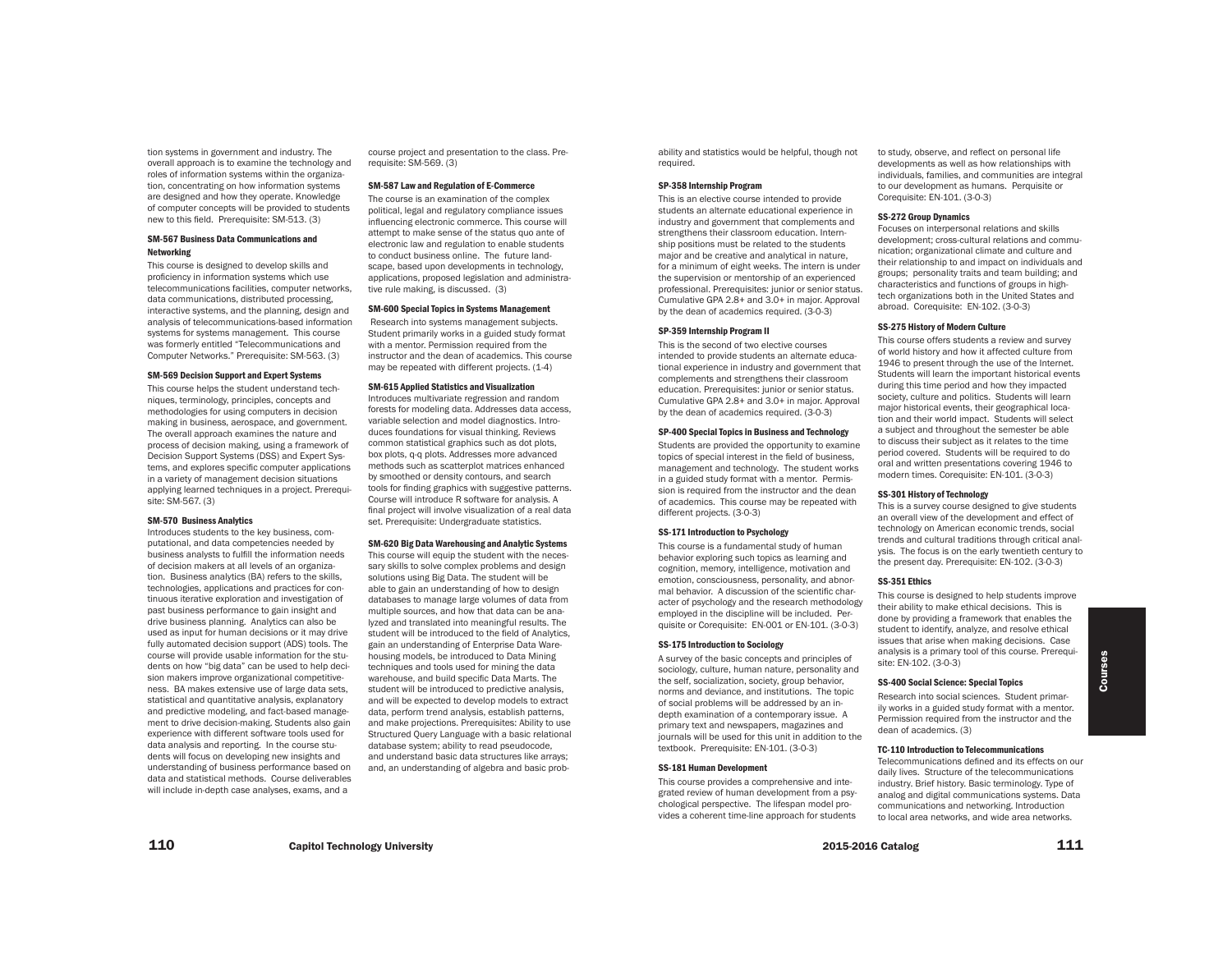Microwave and cellular systems. Satellite systems. Internet and its structure, World Wide Web, website technology and terminology. (2-2-3)

# TC-312 Voice Over IP

This course offers students a hands-on approach for learning how Voice Over IP works, how it's planned and how it's implemented. The students will be expected to complete a series of labs on equipment and simulators to build shared data and voice networks. Students will work with specialized high performance networking equipment such as phones and switches that primarily support three functions. Students will configure VLAN networks to support the VOIP infrastructure. The commercial software such as Cisco Communication Manager Express (CME) and Cisco Unified Communication Manager (CUCM) will be used. Prerequisite: CT-240 or equivalent or permission of instructor. (2-2-3)

# TC-319 Network Infrastructure Security

This course focuses on how to secure network infrastructures through hands on labs, since many attacks are geared to degrade, compromise and even disable network infrastructures. Some of the tasks covered will be the securing of network switches and routers, their configurations and secure deployment, encryption of traffic and deployment of VPN. In addition, the labs will help students be competent in configuring firewalls such as ASA routers. Prerequisite CT-240. (1-3-3)

#### TC-359 Networking Modeling and Design

A continuation of TC-309 where students are expected to design model, simulate and analyze networks to meet real-world situations. Networks are designed and tested for traffic handling capabilities and robustness. Alternate network solutions are proposed and tested. Virtual simulation software is used throughout course. Prerequisites: CT-240 and MA-128 (1-3-3)

# TC-400 Special Projects in Telecommunications

Guided study. This course is a project course in which students research a problem in the field of telecommunications under the guidance of a professor or member of the academic staff. Students are required to produce a final written and oral presentation of their effort. Prerequisite: Permission of instructor. (0-6-3)

#### TC-401 Advanced Topics in Telecommunications

Layered protocol models. Ethernet, TCP/IP with mathematical throughput analysis. SMTP, POP, HTTP analyzed using Ethereal. Number theory, encryption and authentication. The RSA algorithm. Routing algorithms (RIP, OSPF). Optimal capacity assignment. Laboratory exercises performed using actual constructed networks (Windows/Linux) and virtual networks (in VMWare). Prerequisites: CT-152 and MA-128 or equivalent. (2-2-3)

# Board of Trustees

#### Chairman

Harvey L. Weiss CEO and President, Fortress America Acquisition Corporation

## **Secretary**

Jorome T. Gibbon Telecommunications Specialist, J&BG Consultants, LLP

President Michael T. Wood, PhD Capitol Technology University

Members Susan Gerber Berning Owner, World Portico

J. Kelly Brown CEO, EMSolutions, Inc.

Frederica Darema, PhD Director, Directorate for Mathematics, Information, and Life Sciences Air Force Office of Scientific Research (AFOSR)

John E. Dettra, Jr. President, Dettra Communications, Inc.

Sandra English President, Lloyd International Director, West African Telecom

The Honorable Ana Sol Gutiérrez President and CEO, Sol Quality Systems, Inc. Director, Quality Management, Computer Sciences Corporation Delegate, Maryland State Legislature

Steven Johnson Senior Advisor for Corporate Development NeuStar, Inc

Haden Land Vice President. Research and Technology Lockheed Martin Information Systems & Global Solutions

Curtis KS Levinson US Cyber Defense Advisor, NATO

Michael Plass Vice President and Director, Systems Integration

U.S. Federal Government Markets Division, Motorola Solutions Sales and Services, Inc.

Eliot M. Shatzman Senior Vice President, Senior Portfolio Manager, Morgan Stanley Smith Barney

Brig. Gen. (ret.) Earl Simms Vice President of Corporate Relations, Armed Forces Service Corporation Chairman, National Board of the ROCKS, Inc.

Harold Stinger Chairman, SGT, Inc.

Alan S. Tilles, Esq. Chairman, Telecommunications Department and Entertainment Practice Group Shulman, Rogers, Gandal, Pordy & Ecker

# Trustees Emeriti

Eugene H. Rietzke, DSc Founder of the university 1897-1983

Lillie Lou Rietzke Co-founder of the university 1910-2006

William Hider

John G. Puente

H. Brian Thompson Chairman, UTI Inc.

> Resources Resources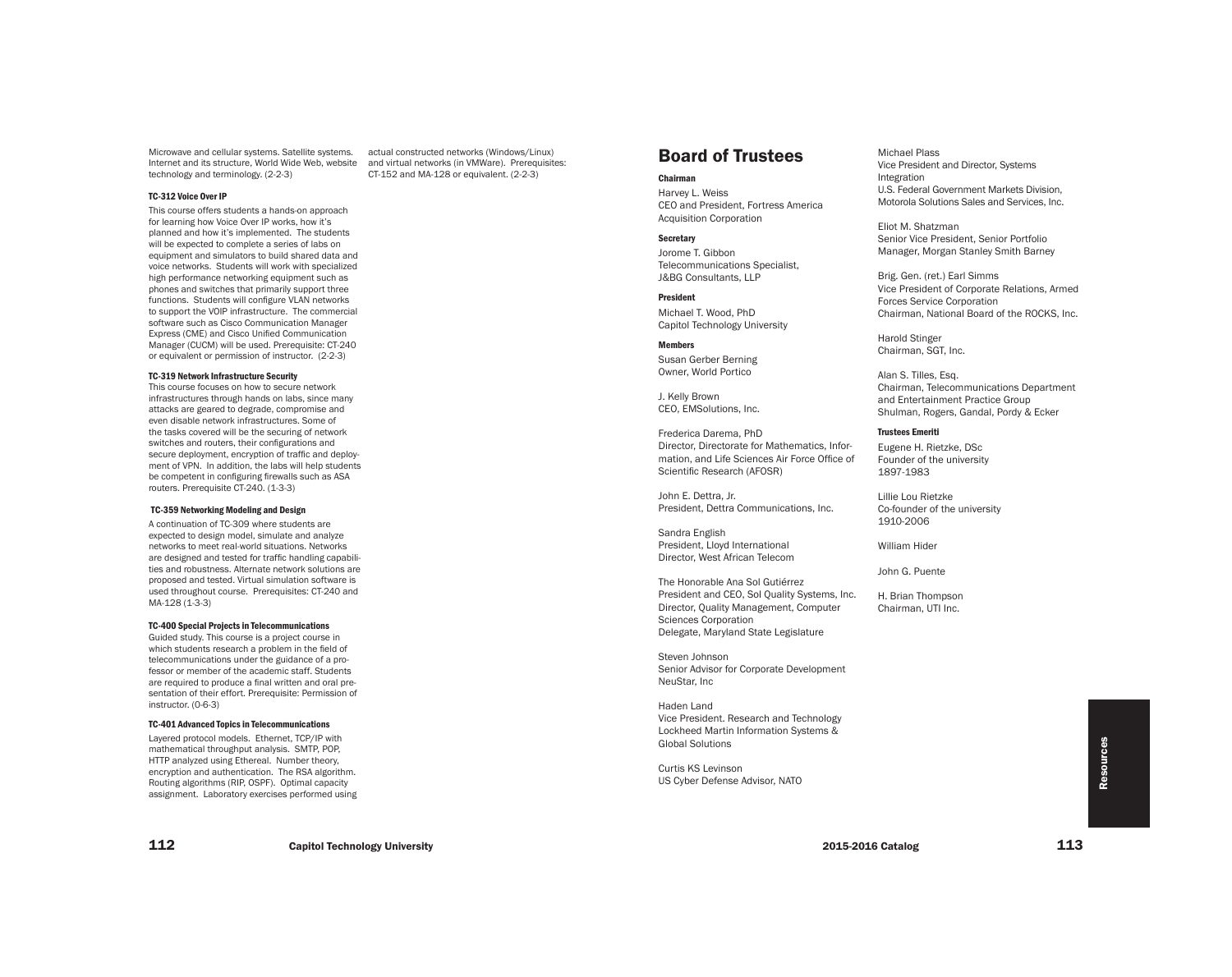# Advisory Boards

# Astronautical Engineering Advisory Board

Thomas C. Bagg, III OSIRIS-REX Risk Manager ASRC Space and Defense

Jim Busch SGT/METS Systems Engineer

Ben Holt Honeywell Technology Solutions, Inc. EO-1 Flight Operations

John A. Hughes Explorers Program System Engineering General Dynamics

Edward J. Macie Mission Manager NASA

Rishabh Maharaja Systems Engineer, SE2 Honeywell International

Julio L. Marius Mission Manager NASA

Jeff Volosin Honeywell Technology Solutions, Inc. Goddard Space Flight Center

# Computer Engineering Technology Advisory Board

Rodney Colton CDR, USN (Ret.)

Dr. Max Dolinsky Department of the Treasury

Charles Edwards Department of Homeland Security

Allen H. Exner Director of Academic Computing Capitol Technology University

Dr. Howard Van Horn It Partners Network, LLC

# Electrical Engineering and Technology Advisory Board

James Arida Retired Lockheed Martin Corp.

Jeffrey Banks, CSEP Sr. Systems Engineer/Architect DRS Technologies

Rodney Colton CDR, USN (Ret.)

Howard S. Feldmesser Principal Engineer/Section Supervisor Electronics Services Group JHU Applied Physics Lab

Daniel G. Jablonski, PhD Physicist/Electrical Engineer JHU Applied Physics Lab

George Stauffer Principal Electrical Engineer Retired Rockwell Collius

Larry W. Zimmerman, P.E., CVS, BCEE Retired Engineer and CM

# Information Assurance Advisory Board

Aaron J. Ferguson, PhD, CISSP, Security+ Technical Director Department of Defense

Daniel R. Ford, DSc Cyber Security and Mobile Strategist DMI

Yonathan Goitom President, Capitol College Alumni Association

Jennifer Havermann Director, Cyber Programs Raytheon Applied Signal Technology Adam M. Meyer, CISSP Chief Information Officer Washington Metropolitan Area Transit Authority

Michael H. Nance, Sr., DSc Senior Fellow/CISO Lockheed Martin

Jason E. Pieters Senior Security Engineer 24 Hour Fitness, Inc.

Renee M. Forney Executive Director Cyberskills Managament Support Initiative Department of Homeland Security

Ray Letteer, DSc Chief, Cyber Security Division U.S. Marine Corps

Mark F. Potter Chief Information Security Officer Danya International, Inc.

# Leadership Advisory Council

Gabriel Battista

Jacqueline Boras President and Chief Operating Officer BCS Incorporated

Robert Conrad Senior Vice President and COO LJT, Inc.

James Dula, PhD Executive Director Image Consulting Group

David Edgerley Executive Vice President Harvest Bank of Maryland

Val Emery, PhD Program Outreach Directory U. S. Army Research Laboratory

Donald Fry President and CEO Greater Baltimore Committee Len Hawkins Vice President BAE Systems

Martin Hill Vice President Booz-Allen Hamilton

Daniel Krieger ADR Program Manager NASA Goddard Space Flight Center

Arjun Makhijani, PhD President Institute for Energy and Environmental Research

Steven Newhouse Vice President of Business Development Manekin Construction, LLC

John Nugent, PhD Associate Professor University of Dallas

James O'Neill Corporate Vice President and President Northrop Grumman Information Technology

Clem Palevich President and CEO Constellation New Energy

Bob Patton President Patton Electronics

William Pickle Cornerstone Associates, LLC

Mildred Porter **Consultant** The Round Peg Group

Walt Townshend President and CEO Baltimore Washington Corridor Chamber of Commerce

Resources Resources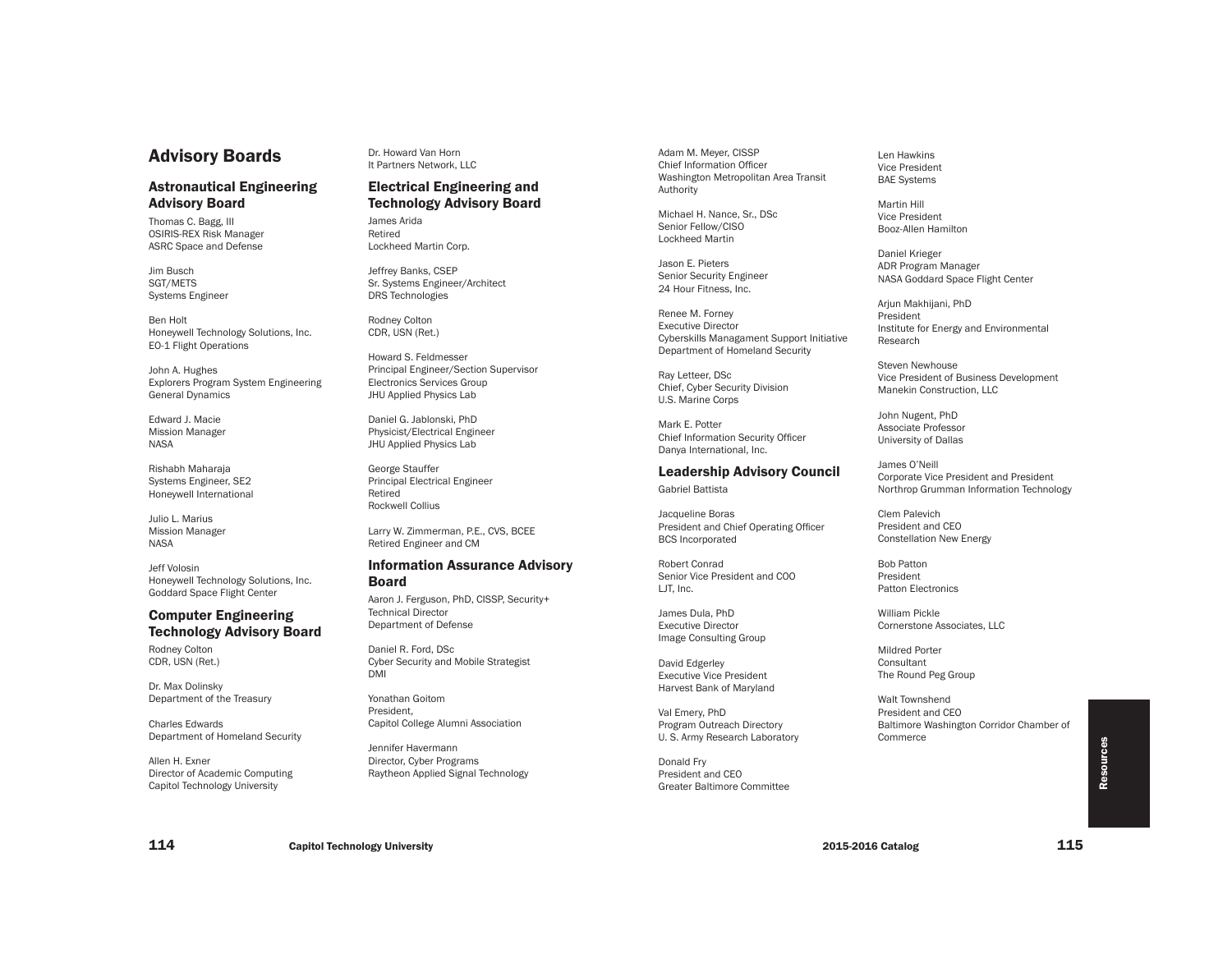Kim Watson Vice President, Maryland Affairs PEPCO

Richard Zuschlag CEO and Chairman Acadian Ambulance Service

# Administration

# Executive Council

President Michael T. Wood AB, University of Michigan MA, University of Toledo PhD, University of Illinois

Vice President for Academic Affairs William Victor Maconachy BS, MEd, Frostburg State College PhD, University of Maryland, College Park

Vice President for Enrollment and Student Services Dianne M. O'Neill BS, University of Maryland, University College MS, Capitol College

Vice President for Advancement Donna G. Thomas BA, MLS, Simmons College PhD, Tufts University

Vice President for Finance and Administration/Chief Financial Officer Jeffrey L. Williams BA, University of Michigan MPA, Eastern Michigan University

Administrative Suite Executive Assistant to the President Aletha R. Wade

Administrative Assistant René Kilgore

Office of Admlnistration and Human **Resources** 

Supervisor of Administrative Services Casey J. Cornelius

Office of Admissions Senior Director of Admissions George H . Walls, III BA, North Carolina Central University MSA, Trinity University

Director of Admissions Operations Meghan A. Young AA, Howard Community College BA, MA, College of Notre Dame of Maryland

Director of Graduate Recruitment Xavier Richards BBA, MA, Marshall University

Associate Director of Undergraduate Recruitment Justin Zickar BA, Pennsylvania State University

Assistant Director of Admissions Candace Rogers BSBIO, University of Arkansas at Pine Bluff MS, University of Maryland Eastern Shore

Admissions Representative Samantha Van Sant BA, University of Maryland, Baltimore County

Office Manager Sheila Taylor

Graduate Admissions Administrative Assistant Dionnah Weiss BS, Capitol Technology University

# Office of Advancement

Assistant Director of Development Leah Caputo BA, University of Maryland

Assistant Director of Foundation Relations Andrew H . Exner BA, BS, Messiah College MBA, Capitol College

# Business Office

Director of Finance Kathleen M. Werner BS, University of Maryland, Baltimore County CPA

Assistant Director of Finance Nicole Magnani BS, University of Delaware MBA, Capitol Technology University

Graduate Accounts Receivable Specialist Aminata Y. Kamara BS, Bowie State University

Resources Resources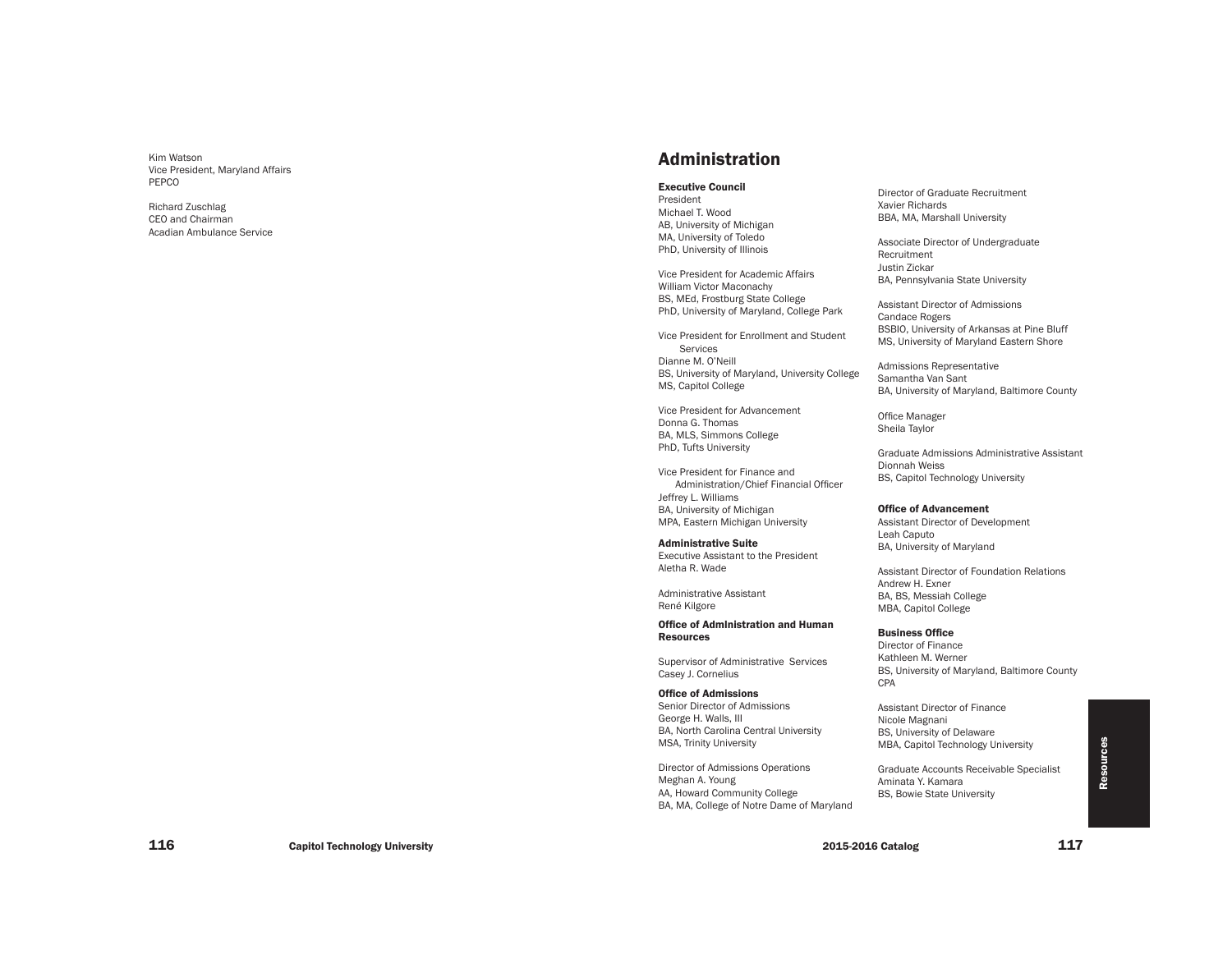Undergraduate Student Account Representative Linda Pencarski

Office of the Dean Dean of Academics Helen G. Barker BA, BS, Thomas Edison State College MS, Strayer University

Chair, Astronautical Engineering Angela Walters BS, Arcadia University MS, Drexel University

DM, University of Phoenix

Chair, Business and Humanities Claude Rankin BA, George Washington University MA, University of Maryland, College Park

Chair, Information Assurance William Butler BS, Brenau College MS, University of Maryland, College Park

Assistant Director of Doctoral Programs Michael R. Fain BS, MS, Western Kentucky University PhD, Howard University

Administrative Assistant to the Dean Joy Exner

Distance Learning Services Director of Distance and Distributed Learning Services Kenneth I. Mayer BA, Brown University MS, PhD, University of Texas at Austin

Assistant Director of Distance Learning Services Carrenda Jennings BS, Capitol College

Coordinator, Customer Support and Online Services Sheldon Bryan

Office of Financial Aid Director of Financial Aid Kim Wittler

Assistant Director of Financial Aid Tamika Dent BS, MBA, Capitol College

Assistant Director of Financial Aid Tracy Duffy AA, Howard Community College BS, Towson University

Information Services and Technology Director of Academic Computing Allen Exner BS, Capitol College

Sr. Network Administrator and Administrative Support Manager Michael Augustson

Computer Systems Manager Robert Martin

Database Analyst Darren Rogers

Office of Communications and Publications Director of Communications Robert A. Herschbach BA, University of Virginia MA, University of Southern Mississippi MFA, University of Iowa PhD, University of New Hampshire

Physical Plant Supervisor of Facilities Bruce R. Ribb

Maintenance Engineers Jason Stobler Andre Nelson

# John G. and Beverly A. Puente Library

Director of Library Services and Information Literacy Rick A. Sample BA, MLS, University of Maryland, College Park

Librarian Susanna Carey BASc, Messiah College MLS, Drexel University

# Office of Registration and Records

Director of Registration and Records Greg M. Hughes BA, Washington Adventist University

Transcript/Registration Specialist Carole Cook

# Office of Student Life

Dean of Student Life and Retention Melinda Bunnell-Rhyne BA, Drew University MA, The George Washington University

Assistant Director of Career Services and Graduate Student Support Sarah L. Alspaw BS, MS Western Carolina University

Director of Student Life and Residential Services Jason L. Kilmer BA, Elmira College MS, Texas A&M University, Commerce

Assistant Director of Advising and Student Success Tricia S. Raysor BS, Morgan State University

Administrative Assistant Addie Plavetzky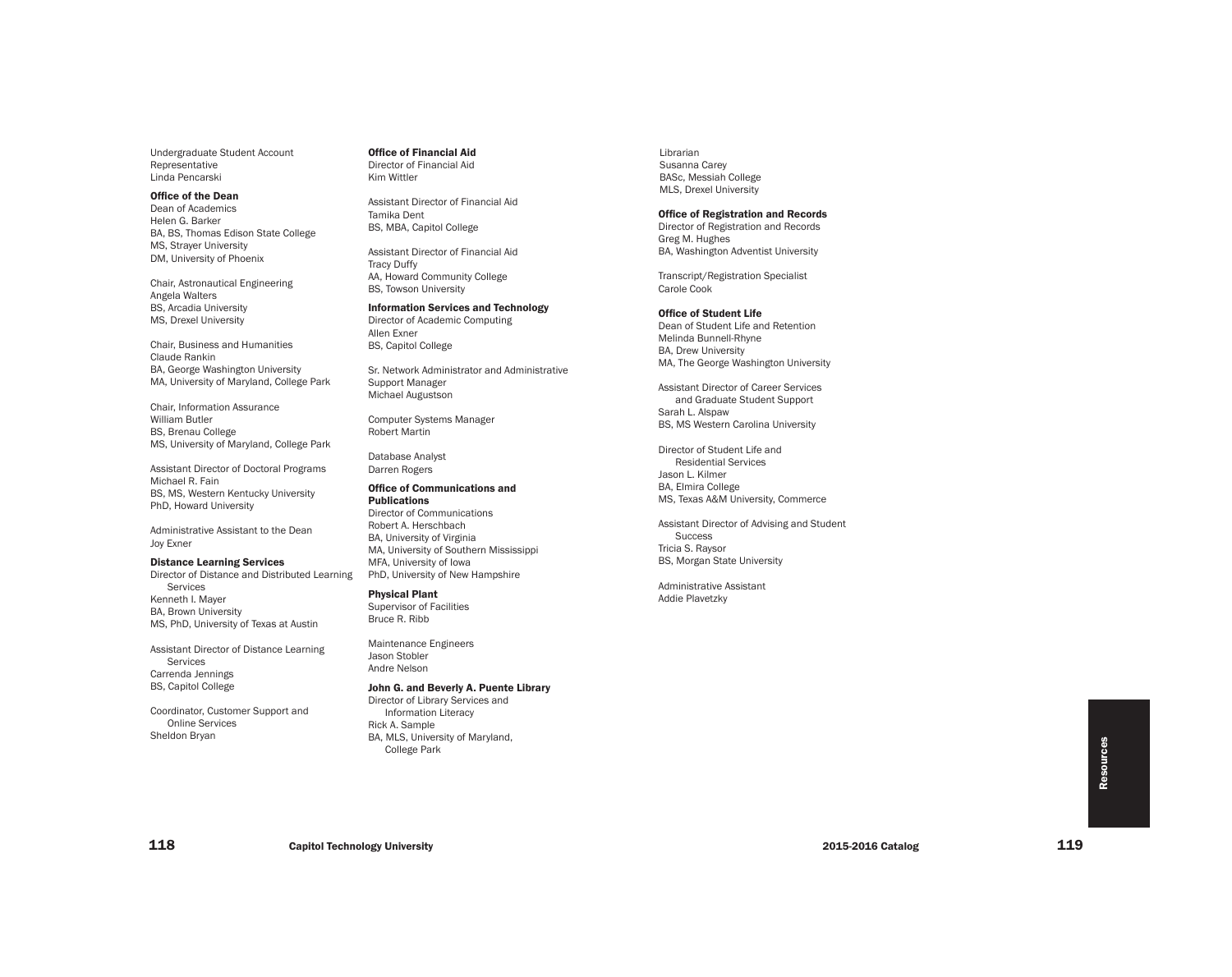# Faculty

Andres David Aguirre Adjunct Professor BA, Ashford University MS, Capitol College

Audrey L. Andrews BA, Norfolk State University MBA, DM, University of Phoenix MS, Capitol College

Alex "Sandy" Antunes Assistant Professor BS, Boston University MS, Pennsylvania State University PhD, George Mason University

James A. Arida Adjunct Professor BS, MS, Polytechnic University

Hasna Banu Adjunct Professor BS, University of Dhaka MS, University of Dhaka PhD, University of London

Tommy J. Bargsley Adjunct Professor BA, University of Texas, Austin MBA, George Washington University

Helen G. Barker Dean of Academics BA, BS, Thomas Edison State College MA, Strayer University DM, University of Phoenix

Charles E. Bass Adjunct Professor BA, University of Massachusetts, Amherst JD, Golden Gate University

Malcolm W. Beckett Adjunct Professor BS, Bluefield College MS, Capitol College

Kristen Ward Broz Adjunct Professor BA, University of Virginia JD, George Washington University

William H. Butler Chair, Information Assurance Assistant Professor BS, Brenau College MS, University of Maryland, College Park

Susanna Carey Adjunct Professor BA, Messiah College MLS, Drexel University

Jami M. Carroll Adjunct Professor BA, National University MBA, Southern New Hampshire University MS, Capitol College

Charles E. Case Professor BS, Capitol College MS, Loyola College Marshal of the University

Charles L. Cayot Adjunct Professor BS, New York University MS, Polytechnic University

Kellep Arnold Charles Adjunct Professor BS, North Carolina A&T State University MS, University of Maryland -- Univ. College

Karim J. Chichakly Adjunct Professor BA, Skidmore College BE, ME, Dartmouth College PhD, University of Vermont

Peter H. Christensen Adjunct Professor BA, Linfield College MS, U.S. Naval Postgraduate School

Wallace M. Ciepiela Adjunct Professor BA, Buffalo State College MS, Florida Institute of Technology Rodney A. Colton Adjunct Professor BS, University of Nevada MS, U.S. Naval Postgraduate School

Charles D. Conner Professor BS, MS, University of Maryland, College Park PhD, The Catholic University of America

Jerry A. Craig, II Adjunct Professor BS, University of Maryland MS, Capitol College MA, University of Oklahoma

Emily B. Darraj Adjunct Professor BA, College of Notre Dame MS, The John Hopkins University DSc, Capitol College

Max Dolinsky Adjunct Professor BS, MS, PhD, Ecole Polytechnique

Maurice W. Dawson, Jr. Adjunct Professor AS, Athens State University MS, Colorado Technical University PhD, Colorado Technical University MBA, Colorado Technical Unievrsity

Charles K. Edwards Adjunct Professor BS, Capitol College MS, Loyola College in Maryland PhD, Nova Scotia University

Randy N. Esser Adjunct Professor BS, Wayland Baptist University MS, Hawaii Pacific University

Rosalie Evans Adjunct Professor BS, The Johns Hopkins University MEd, Towson University PhD, University of Maryland, College Park Andrew H. Exner Adjunct Professor BA, BS, Messiah College MBA, Capitol College

Michael R. Fain Adjunct Professor BS, Western Kentucky University MS, Western Kentucky University PhD, Howard University

Jack M. Felsher Adjunct Professor BS, University of Evansville MS, Embry Riddle Aeronautical University

Amanda-Diana Raye Fennel Adjunct Professor BS, Radford University MS, George Washington University

Navon C. Ferrell Adjunct Professor BS, Capitol College

William H. Flood Assistant Professor BS, MEd, University of Delaware MA, Regent University

Daniel R. Ford Adjunct Professor BS, Strayer University MS, Capitol College DSc, Capitol College

William D. Fraizer Adjunct Professor BA, American InterContinental University MBA, American InterContinental University

Hervé J. Franceschi Professor BS, Ecole Polytechnique BS, Ecole Nationale MS, Stanford University MS, University of Maryland, Baltimore County

120 Capitol Technology University **121** 2015-2016 Catalog 2015-2016 Catalog 2015-2016 Catalog 2015-2016 Catalog 2015-2016 Catalog 2015-2016 Catalog 2015-2016 Catalog 2015-2016 Catalog 2015-2016 Catalog 2015-2016 Catalog 20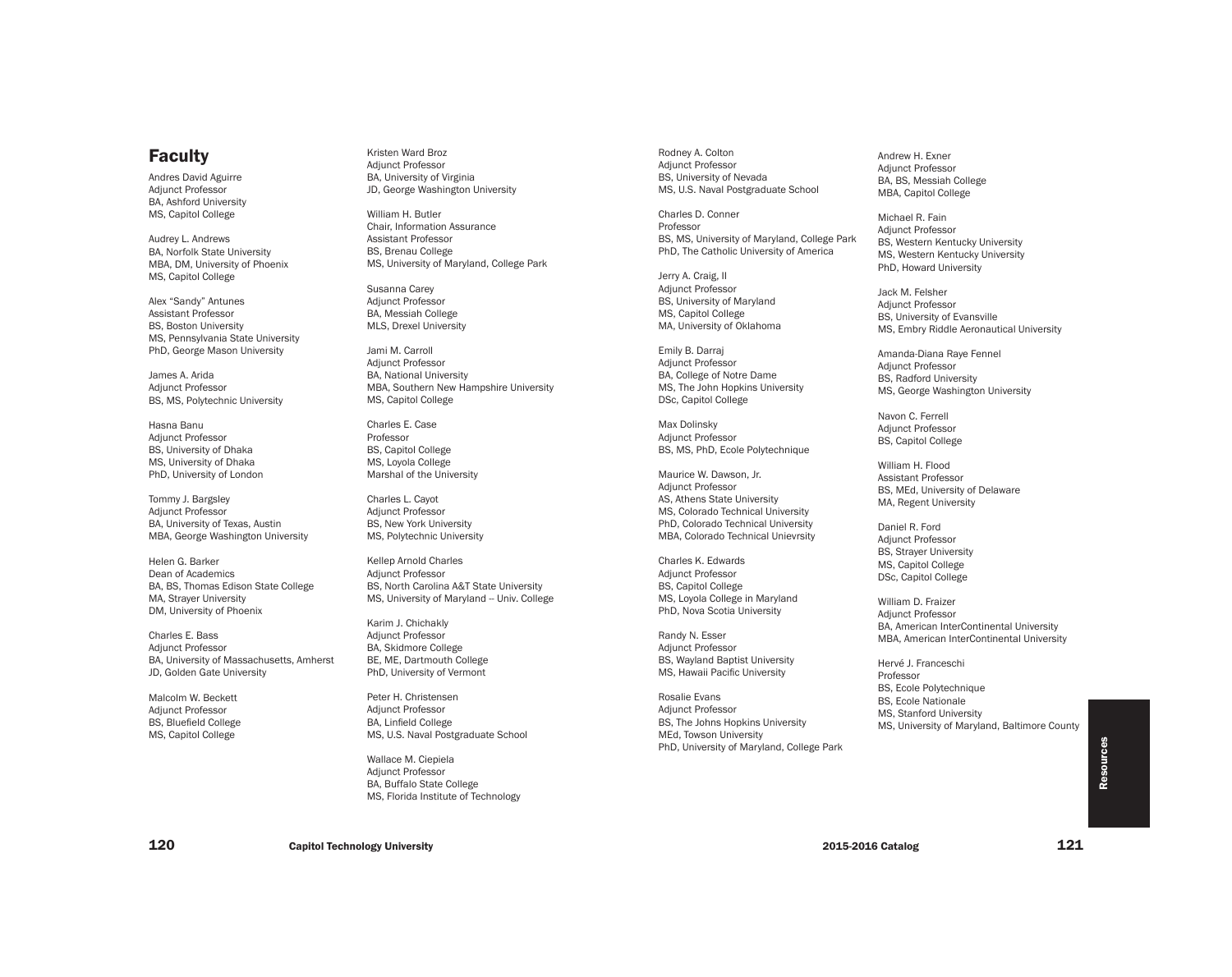James W. Genovese Adjunct Professor BA, MA, State University of New York, Stony Brook MS, Villanova University PhD, State University of New York, Albany

Justin M. Gensel Adjunct Professor BS, Capitol College

Robert A. Herschbach Adjunct Professor BS, University of Virginia MA, University of Southern Mississippi MFA, University of Iowa PhD, University of New Hampshire

Bradley J. Hewitt Adjunct Professor BS, MBA, Capitol College

Dan Hickey Adjunct Professor BS, State University of New York MA, Webster University

George Hoffman Adjunct Professor BS, Clemson University MS, Capitol College

Warren Holt Adjunct Professor BS, Park University

Katherine V. Hubbard Adjunct Professor BA, University of Arizona MSM, University of Maryland

Daniel G. Jablonski Adjunct Professor BS, MS, Massachusetts Institute of Technology PhD, University of Cambridge

Larry Jamison Adjunct Professor BS, Southerm Illinois University MS, Webster University MS, Capitol College

Mark P. Johnson AS, Prince George's Community College BS, Capitol College

Ilya Kerzhner Adjunct Professor MS, PhD, Ural State University

Jason Kilmer Adjunct Professor BA, Elmira College MS. Texas A&M University

Jamy D. Klein Adjunct Professor BS, University of Phoenix MS, Capitol College

Juanita Koilpillai Adjunct Professor MA, University of Kansas

Warren Drew Lerner Adjunct Professor BS, University of Maryland MS, Florida Institute of Technology DSc, Capitol College

Darryl J. Lesesne Adjunct Professor BA, Howard University MS, University of Maryland

Ray A. Letteer Adjunct Professor BA, University of Maryland MS, Capitol College D.Sc, Capitol College

Priscilla A. Lewis Adjunct Professor BA, University of Maryland MBA, University of Maryland DM, University of Maryland

William P. Littleton Adjunct Professor BS, Capitol College MS, Capitol College

Rishabh Yogendra Maharaja Adjunct Professor BS, Capitol College MS, Capitol College

Ronald Martin Adjunct Professor MS, Frostburg State University

Andrew A. Mehri Professor AAS, Montgomery County Community College BS, MS, Capitol College

Kenneth I. Mayer Adjunct Professor BA, Brown University MS, PhD, University of Texas at Austin

Adam N. Meyer Adjunct Professor BS, American Military University MS, Capitol College

Anthony G. Miller Adjunct Professor BS, Clarion University of Pennsylvania MBA, Capitol College

David M. Monahan Adjunct Professor MS, Capitol College MS, North Carolina State University

Sandra D. Moore Adjunct Professor BA, University of Arizona BS, Utica College-Syracuse University MS, Utica College

Scott A. Moser Adjunct Professor AAS, BS, Capitol College MA, MS, Hood College PhD, Clemson University

Mark B. Moss Adjunct Professor BS, Massachusetts Institute of Technology MS, Stanford University PhD, Georgia Institute of Technology Heather Marie Myles Adjunct Professor BA, Oakwood College MS, Columbia University

Shari Myles Adjunct Professor BA, Oakwood University MPS, Georgetown University Vincent J. Nestler Adjunct Professor BA, State University of New York College, New Paltz MA, Columbia University PhD, Idaho State University

Mark Opeka Adjunct Professor BS, University of Maryland MS, University of Maryland PhD, University of Maryland

Pamela J. Opeka Assistant Professor BS, Indiana University of Pennsylvania MEd, University of Maryland, College Park

Charles R. Parsons Adjunct Professor BS, Rice University PhD, University of Texas, Austin

Jason Michael Pittman Assistant Professor BA, Malone College MS, DSc, Capitol College

Lauren E. Player Adjunct Professor BS, Radford University MA, Towson University

Jeffrey Pullen Adjunct Professor MBA, DeVry University MS, Strayer University MS, University of Maryland

Claude A. Rankin Chair, Business and Humanities Associate Professor BA, George Washington University MA, University of Maryland, College Park

Calvin Reed Adjunct Professor BA, Michigan State University, Lansing MS, Capitol College

Thomas Reid Rivenburgh Adjunct Professor BS, Capitol College BS, MS, Embry Riddle Aeronautical University

122 Capitol Technology University 2015-2016 Catalog 2015-2016 Catalog 2015-2016 Catalog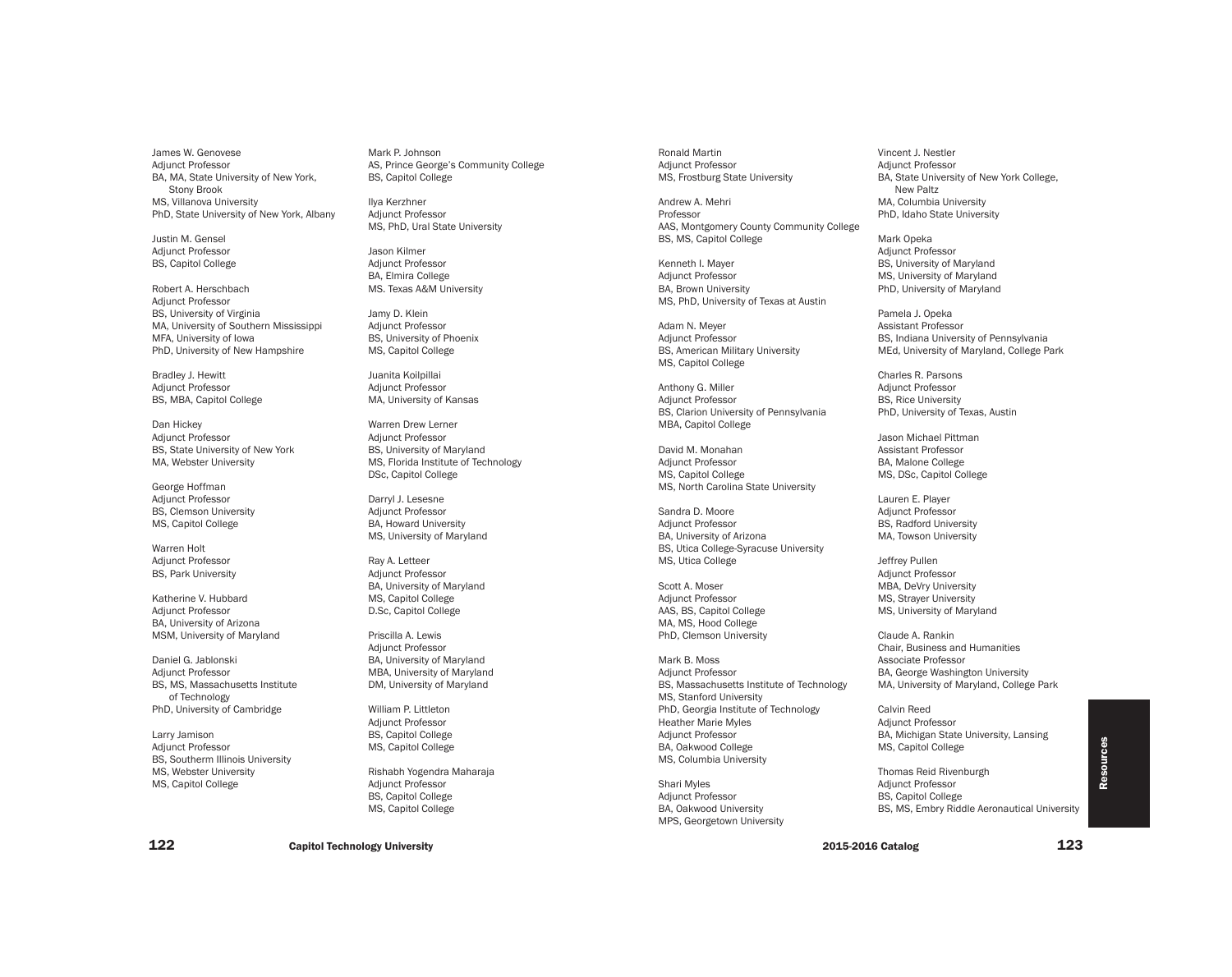John Ryan Adjunct Professor BS, Capitol College MS, The John Hopkins University

Rick Sample Adjunct Professor BA, University of Maryland MLS, University of Maryland

Michael Christopher Shirk Adjunct Professor BS, Strayer University MS, Capitol College

David Albert Schug BS, MS, PhD, University of Maryland, College Park

Patrick H. Stakem Adjunct Professor BS, Carnegie Mellon University MS, The Johns Hopkins University

Hazel A. Thom Adjunct Professor MA, Bowie State University

Elizabeth G. Tolson Adjunct Professor BS, East Carolina University MS, Capitol College

Kshiti Vaghela Adjunct Professor BA, California State College, Bakersfield MS, University of Maryland, College Park

Howard H . Van Horn BS, St. Francis College, New York MS, MS, Capitol College MS, Western Connecticut State College PhD, Union Institute

Charles A. Vergers Adjunct Professor AAS, BS, Capitol College MS, The Johns Hopkins University

Jeffrey F. Volosin Adjunct Professor BS, Florida Institute of Technology Mary P. Wagner Adjunct Professor BS, MS, University of Maryland, College Park

David E. Waller Adjunct Professor BS, Park College MS, Capitol College

Angela M . Walters Chair, Astronautical Engineering Professor BS, Beaver College MS, Drexel University

David O. Ward Adjunct Professor BA, Queens College MS, Pepperdine University JD, Pace University, Pleasantville

Meghan A. Young Adjunct Professor AA, Howard Community College BA, MA, College of Notre Dame of Maryland

Hong Yu Director of Engineering Laboratories Associate Professor BS, Hunan University MS, PhD, The Catholic University of America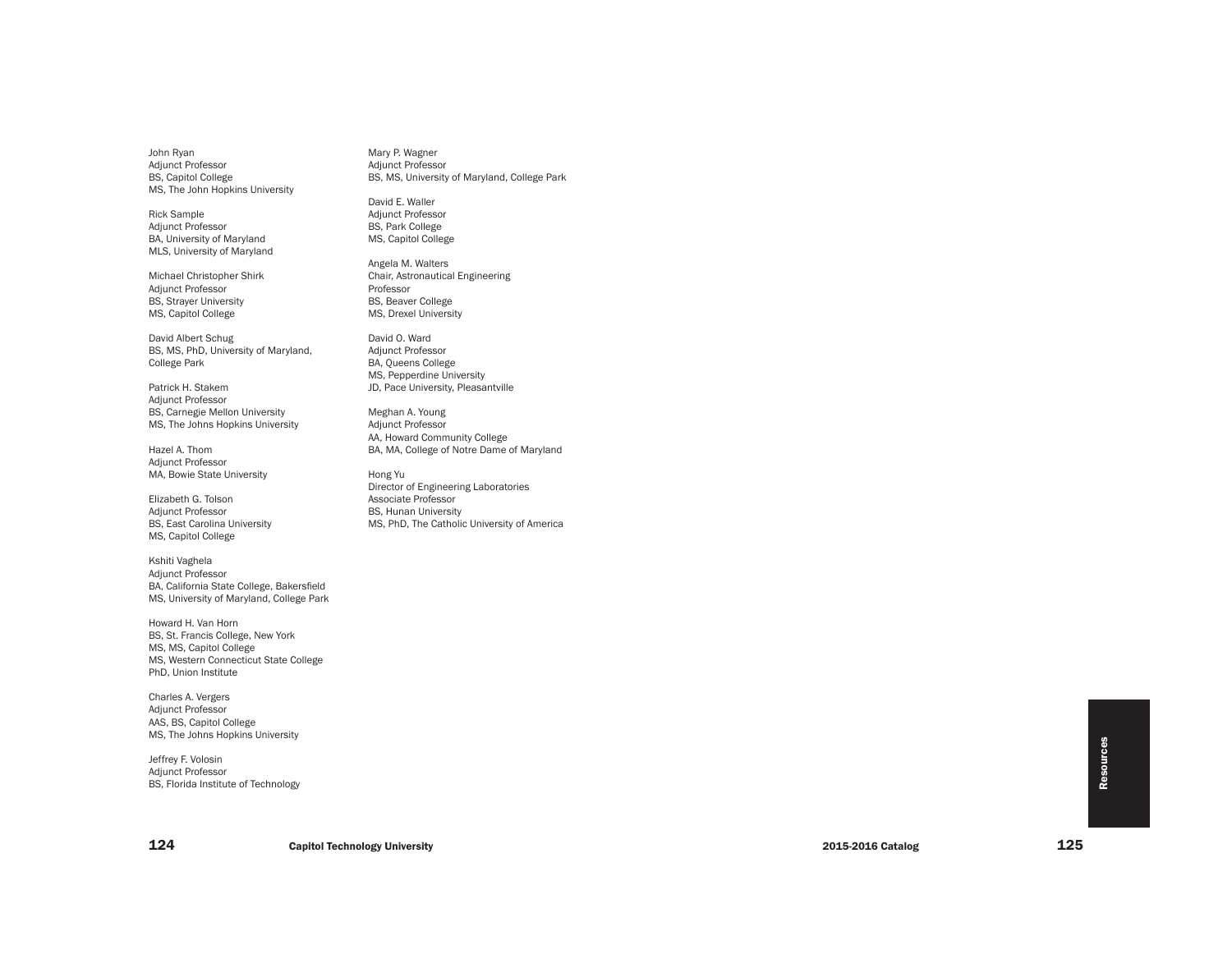# **Calendar**

# Fall Semester 2015

# Undergraduate Classes

# *Semester-long Classes*

| 126      | <b>Capitol Technology University</b>                                                        |                |                                    |                |                                                                                             | 2015-2016 Catalog | 127                                         |
|----------|---------------------------------------------------------------------------------------------|----------------|------------------------------------|----------------|---------------------------------------------------------------------------------------------|-------------------|---------------------------------------------|
|          | Refer to Capitol Technology University's online calendar at www.CapTechU.edu for an updated | calendar.      |                                    |                | Refer to Capitol Technology University's online calendar at www.CapTechU.edu for an updated | calendar.         |                                             |
|          | Electronics, physics and chemistry<br>labs open                                             |                |                                    |                |                                                                                             |                   |                                             |
| Dec. 4   | closed<br>Classes end                                                                       |                |                                    |                |                                                                                             |                   |                                             |
|          | Nov. 26-29 Thanksgiving recess - university                                                 |                |                                    |                | (Online classes will meet<br>asynchronously.)                                               |                   |                                             |
|          | closes at 5 p.m.                                                                            |                |                                    | Sept. 7        | Labor Day - university closed                                                               |                   |                                             |
| Nov. 25  | Classes canceled - university                                                               |                |                                    |                | Last day to add a course                                                                    |                   |                                             |
|          | begins for continuing students                                                              |                |                                    | Aug. 31        | Last day for 75% refund                                                                     |                   |                                             |
|          | Registration for spring semester                                                            |                |                                    |                | First 50% tuition installment due                                                           |                   |                                             |
| Oct. 26  | Last day to drop course with W<br>or audit course                                           |                |                                    |                | Last day for 100% refund                                                                    |                   | Winter recess – university closed           |
| Oct. 9   | Final tuition installment due                                                               |                |                                    | Aug. 24        | Classes begin                                                                               | Dec. 17-Jan. 3    |                                             |
|          | Faculty Colloquium, Noon -1 p.m.                                                            |                |                                    | Aug. 21        | Final day of registration                                                                   | Dec. 16           | University closes at 5 p.m.                 |
| Sept. 22 | Career Day - no classes                                                                     |                |                                    | Fall - Term I  |                                                                                             | Dec. 11           | Classes end                                 |
|          | Pell Census                                                                                 |                |                                    |                |                                                                                             | Dec. 4            | Last day to withdraw                        |
|          | Sept. 14-21 Financial Aid Disbursement Week/                                                |                |                                    |                | Winter recess – university closed                                                           |                   | asynchronously.)                            |
|          | Second tuition installments due                                                             |                |                                    | Dec. 17-Jan. 3 |                                                                                             |                   | (Online classes will meet                   |
|          | Last day to drop without a W                                                                |                |                                    | Dec. 16        | University closes at 5 p.m.Dec.                                                             |                   | Nov. 26-29 Thanksgiving - university closed |
| Sept. 14 | Last day for 25% refund                                                                     |                |                                    | Dec. 11        | Classes end                                                                                 |                   | asynchronously.)                            |
| Sept. 8  | Last day for 50% refund                                                                     |                |                                    | Dec. 4         | Last day to withdraw                                                                        |                   | (Online classes will meet                   |
| Sept. 7  | Labor Day - university closed                                                               |                |                                    |                | asynchronously.)                                                                            | Nov. 25           | University closes at 5 p.m.                 |
|          | Last day to add a course                                                                    |                |                                    |                | (Online classes will meet                                                                   | Nov. 16           | Final 50% tuition installment due           |
| Aug. 31  | Last day for 75% refund                                                                     |                |                                    |                | Nov. 26-29 Thanksgiving - university closed                                                 |                   | Last day to drop or audit course            |
|          | Learning Center opens                                                                       |                |                                    |                | asynchronously.)                                                                            | Nov. 9            | Last day for 25% refund                     |
|          | labs open                                                                                   |                |                                    |                | (Online classes will meet                                                                   | Nov. 2            | Last day for 50% refund                     |
| Aug. 24  | Electronics, physics and chemistry                                                          |                |                                    | Nov. 25        | University closes at 5 p.m.                                                                 | Oct. 28           | Registration for spring semester<br>begins  |
|          | period begins                                                                               |                |                                    | Nov. 2         | Last day to drop or audit course                                                            |                   | Last day to add a course                    |
|          | Cooperative education work                                                                  |                |                                    | Oct. 28        | Registration for spring semester<br>begins                                                  | Oct. 26           | Last day for 75% refund                     |
|          | Library opens                                                                               |                |                                    |                | Final 50% tuition installment due                                                           |                   | First 50% tuition installment due           |
|          | First tuition installment due                                                               |                | Winter recess - university closed  | Sept. 21       | Last day for 25% refund                                                                     |                   | Last day for 100% refund                    |
| Aug. 17  | Last day for 100% refund                                                                    | Dec. 17-Jan. 3 |                                    | Sept. 14       | Last day for 50% refund                                                                     | Oct. 19           | Classes begin                               |
|          | returning students<br>Classes begin                                                         | Dec. 16        | University closes at 5 p.m.        |                | Last day to add a course                                                                    | Oct. 16           | Final day of registration                   |
| Aug. 15  | Residence hall check-in for                                                                 |                | Residence halls close at 5 p.m.    | Sept. 8        | Last day for 75% refund                                                                     | Fall - Term II    |                                             |
|          | of Registration and Records                                                                 | Dec. 11        | Library closes                     |                | asynchronously.)                                                                            |                   |                                             |
|          | December graduates notify Office                                                            | Dec. 7-11      | Final examinations                 |                | (Online classes will meet                                                                   | Oct. 16           | Classes end                                 |
| Aug. 14  | Final day of registration                                                                   |                | Last day to withdraw               | Sept. 7        | Labor Day - university closed                                                               | Oct. 9            | Last day to withdraw                        |
|          | new students                                                                                |                | work                               |                | First 50% tuition installment due                                                           | Sept. 2           | Final 50% tuition installment due           |
|          | residence hall check-in for                                                                 |                | Last day for cooperative education |                | Last day for 100% refund                                                                    |                   | Last day to drop or audit course            |
|          | Aug. 12-14 Orientation, registration and                                                    |                | All library materials are due      | Aug. 24        | Classes begin                                                                               | Sept. 14          | Last day for 25% refund                     |
|          | Aug. 10-14 Registration for part-time students                                              |                | <b>Learning Center closes</b>      | Aug. 21        | Final day of registration                                                                   | Sept. 8           | Last day for 50% refund                     |

| <b>Learning Center closes</b>              |
|--------------------------------------------|
| All library materials are due              |
| Last day for cooperative education<br>work |
| Last day to withdraw                       |
| <b>Final examinations</b>                  |
| Library closes                             |
| Residence halls close at 5 p.m.            |
| University closes at 5 p.m.<br>3           |
| Winter recess - university closed          |
|                                            |
|                                            |
|                                            |
|                                            |
|                                            |
|                                            |
|                                            |
|                                            |
|                                            |
|                                            |
|                                            |
|                                            |
|                                            |

# Graduate Classes

#### *Semester-long Classes* Aug. 21 Final day of registration Aug. 24 Classes begin Last day for 100% refund First 50% tuition installment due Sept. 7 Labor Day – university closed (Online classes will meet asynchronously.) Sept. 8 Last day for 75% refund Last day to add a course Sept. 14 Last day for 50% refund Sept. 21 Last day for 25% refund Final 50% tuition installment due Oct. 28 Registration for spring semester begins Nov. 2 Last day to drop or audit course Nov. 25 University closes at 5 p.m. (Online classes will meet asynchronously.) Nov. 26-29 Thanksgiving – university closed (Online classes will meet asynchronously.) Dec. 4 Last day to withdraw Dec. 11 Classes end Dec. 16 University closes at 5 p.m.Dec. Dec. 17-Jan. 3 Winter recess – university closed *Fall – Term I* Aug. 21 Final day of registration Aug. 24 Classes begin Last day for 100% refund First 50% tuition installment due Aug. 31 Last day for 75% refund Last day to add a course Sept. 7 Labor Day – university closed (Online classes will meet asynchronously.) Sept. 8 Last day for 50% refund Sept. 14 Last day for 25% refund Last day to drop or audit course Sept. 2` Final 50% tuition installment due Oct. 9 Last day to withdraw Oct. 16 Classes end *Fall – Term II* Oct. 16 Final day of registration Oct. 19 Classes begin Last day for 100% refund First 50% tuition installment due Oct. 26 Last day for 75% refund Last day to add a course Oct. 28 Registration for spring semester begins Nov. 2 Last day for 50% refund Nov. 9 Last day for 25% refund Last day to drop or audit course Nov. 16 Final 50% tuition installment due Nov. 25 University closes at 5 p.m. (Online classes will meet asynchronously.) Nov. 26-29 Thanksgiving – university closed (Online classes will meet asynchronously.) Dec. 4 Last day to withdraw Dec. 11 Classes end Dec. 16 University closes at 5 p.m. Dec. 17-Jan. 3 Winter recess – university closed Refer to Capitol Technology University's online calendar at www.CapTechU.edu for an updated calendar.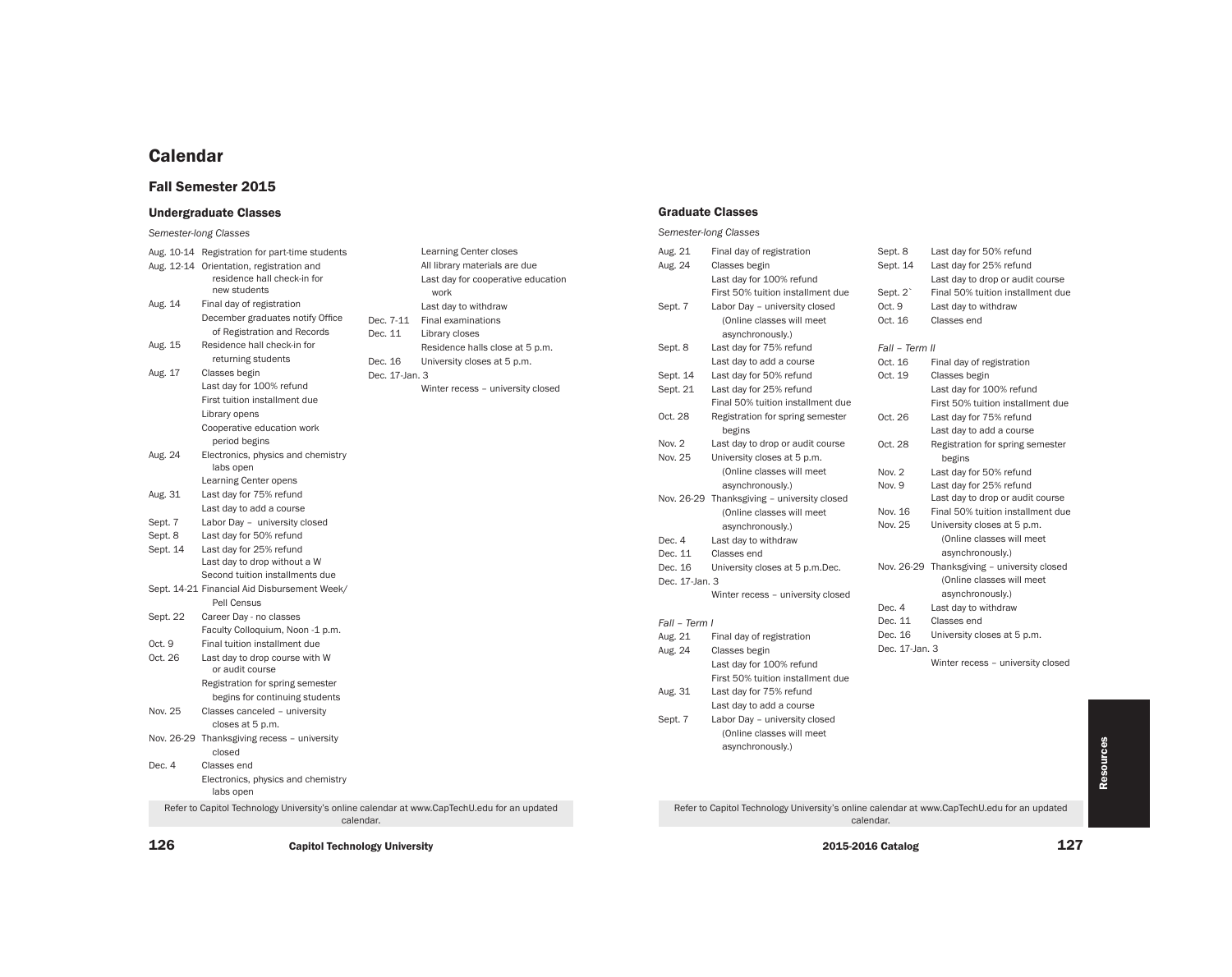# Spring Semester 2016

# Undergraduate Classes

# *Semester-long Classes*

| Jan. 4-8  | Registration for part-time students | Mar. 4         |
|-----------|-------------------------------------|----------------|
| Jan. 4    | University opens                    | Mar. 1         |
| Jan. 7    | Residence hall check-in for new     |                |
|           | students                            | Mar. 2         |
| Jan. 8    | Final day of registration           |                |
|           | Graduation applications due for     |                |
|           | Class of 2016                       | Apr. 6         |
|           | Orientation and registration for    |                |
|           | new students                        | Apr. 1         |
| Jan. 9    | Residence hall check-in for         |                |
|           | returning students                  | May 2          |
| Jan. 11   | Classes begin                       |                |
|           | Last day for 100% refund            |                |
|           | First tuition installments due      |                |
|           | Library opens                       |                |
|           | Co-op work period begins            |                |
| Jan. 18   | Martin Luther King Jr. Day -        |                |
|           | university closed                   |                |
| Jan. 19   | Electronics, physics and chemistry  | May 3<br>May 9 |
|           | labs open                           | May 1          |
|           | Learning Center opens               | May 1          |
| Jan. 25   | Last day for 75% refund             |                |
|           | Last day to add a course            |                |
| Feb. 1    | Last day for 50% refund             |                |
| Feb. 8    | Last day for 25% refund             |                |
|           | Last day to drop course without W   |                |
|           | Second tuition installments due     |                |
| Feb. 8-15 | Financial Aid Disbursement Week/    |                |
|           | Pell Census                         |                |

| Mar. 4  | Final tuition installment due                                        |
|---------|----------------------------------------------------------------------|
|         | Mar. 14-18 Spring recess (service offices<br>open)                   |
| Mar. 21 | Classes resume                                                       |
|         | Last day to drop course with W or<br>audit course                    |
| Apr. 6  | Registration for summer semester<br>begins for continuing students   |
| Apr. 13 | Pre-registration for fall semester<br>begins for continuing students |
| May 2   | Classes end                                                          |
|         | Last day to withdraw                                                 |
|         | Electronics, physics and chemistry                                   |
|         | labs close                                                           |
|         | <b>Learning Center closes</b>                                        |
|         | All library materials are due                                        |
|         | Last day for cooperative education<br>work                           |
| May 3-9 | <b>Final examinations</b>                                            |
| May 9   | Library closes                                                       |
| May 10  | Residence halls close at 7 p.m.                                      |
| May 14  | Commencement                                                         |
|         |                                                                      |
|         |                                                                      |
|         |                                                                      |
|         |                                                                      |

# Graduate Classes

| Semester-long Classes |                                               | Spring - Term 1   |                                                               |  |
|-----------------------|-----------------------------------------------|-------------------|---------------------------------------------------------------|--|
| Jan. $4$              | University opens<br>Final day of registration | Jan. 4            | University opens<br>Final day of registration                 |  |
| Jan. 5                | Classes begin                                 | Jan. 5            | Classes begin                                                 |  |
|                       | Last day for 100% refund                      |                   | Last day for 100% refund                                      |  |
|                       | First 50% tuition installment due             |                   | First 50% tuition installment due                             |  |
|                       | Graduation applications due for               |                   | Graduation applications due for                               |  |
|                       | Class of 2016                                 |                   | Class of 2016                                                 |  |
| Jan. 18               | Martin Luther King Day --                     | Jan. 12           | Last day for 75% refund                                       |  |
|                       | university closed. (Online courses            |                   | Last day to add a course                                      |  |
|                       | will meet asynchronously.)                    | Jan. 18           | Martin Luther King Day --                                     |  |
| Jan. 20               | Last day for 75% refund                       |                   | university closed. (Online courses                            |  |
|                       | Last day to add a course                      |                   | will meet asynchronously.)                                    |  |
| Jan. 26               | Last day for 50% refund                       | Jan. 19           | Last day for 50% refund                                       |  |
| Feb. 2                | Last day for 25% refund                       | Jan. 26           | Last day for 25% refund                                       |  |
|                       | Final 50% tuition installment due             |                   | Last day to drop or audit course                              |  |
| Mar. 7                | Registration for summer session               | Feb. 2            | Final 50% tuition installment due                             |  |
|                       | begins                                        | Feb. 22           | Last day to withdraw                                          |  |
| Mar. 15               | Last day to drop or audit course              | Feb. 29           | Classes end                                                   |  |
| Alpr 11               | Pre-registration for fall semester            |                   |                                                               |  |
|                       | begins                                        | Spring -- Term II |                                                               |  |
| Apr 18                | Last day to withdraw                          | Feb. 29           |                                                               |  |
| Apr 25                | Classes end                                   |                   | Final day of registration                                     |  |
| May 14                | Commencement                                  | Mar. 1            | Classes begin                                                 |  |
|                       |                                               |                   | Last day for 100% refund<br>First 50% tuition installment due |  |
|                       |                                               | Mar. 7            |                                                               |  |
|                       |                                               |                   | Registration for summer session<br>begins                     |  |
|                       |                                               | Mar. 8            | Last day for 75% refund                                       |  |
|                       |                                               |                   | Last day to add a course                                      |  |
|                       |                                               | Mar. 15           | Last day for 50% refund                                       |  |
|                       |                                               | Mar. 22           | Last day for 25% refund                                       |  |
|                       |                                               |                   | Last day to drop or audit course                              |  |
|                       |                                               | Mar. 29           | Final 50% tuition installment due                             |  |
|                       |                                               | Apr. 11           | Pre-registration for fall semester<br>begins                  |  |
|                       |                                               | Apr. 18           | Last day to withdraw                                          |  |
|                       |                                               | Apr. 25           | Classes end                                                   |  |
|                       |                                               | May 14            | Commencement                                                  |  |

**Resources** Resources

Refer to Capitol Technology University's online calendar at www.CapTechU.edu for an updated calendar.

Refer to Capitol Technology University's online calendar at www.CapTechU.edu for an updated calendar.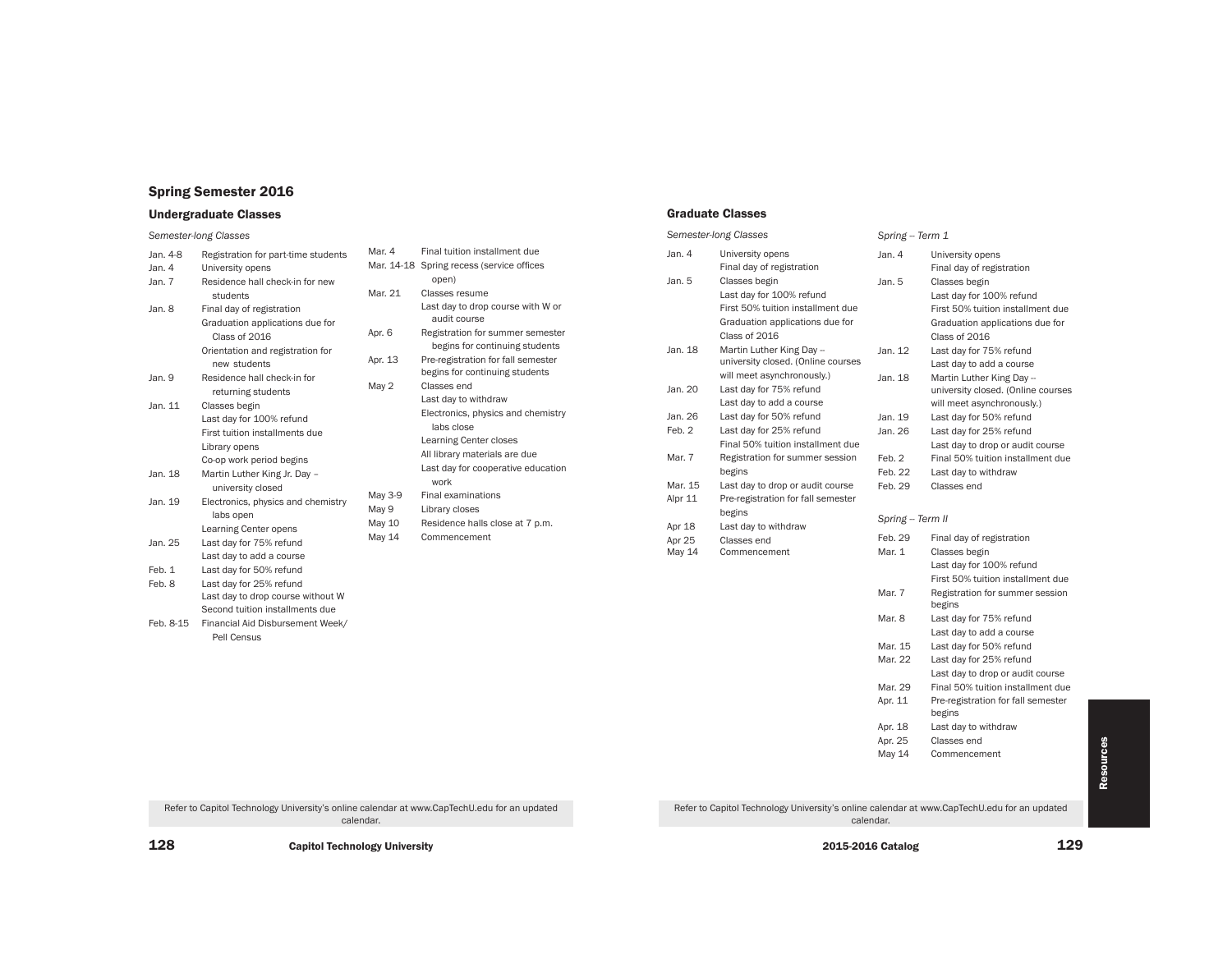# Summer Session 2016

# Undergraduate Classes

| Session-long Classes |                                                                 |                |                                                |
|----------------------|-----------------------------------------------------------------|----------------|------------------------------------------------|
| May 13               | Final day of registration<br>August graduates notify Office     |                | June 13-20 Financial Aid Disbur<br>Pell Census |
|                      | of Registration and Records                                     | June 27        | Final tuition installn<br>8-week courses       |
|                      | Cooperative education work<br>period begins                     | July 1         | Last day to withdray<br>courses                |
| May 16               | Classes begin<br>Last day for 100% refund for                   |                | Last day to drop 11<br>with W or audit 1       |
|                      | 8- and 11-week courses<br>First tuition installments due        |                | Classes end for 8-w                            |
|                      | Library opens                                                   | July 4         | Independence Day<br>closed                     |
| <b>May 23</b>        | Last day for 75% refund for<br>8-week courses                   | July 5-11      | Final exams for 8-w                            |
|                      | Electronics, physics and chemistry<br>labs open                 | July 11        | Final tuition installn<br>11-week courses      |
|                      | Last day to add a course                                        | July 26        | Classes end for 11-                            |
| <b>May 30</b>        | Memorial Day - university closed                                |                | Electronics, physics<br>labs close             |
| May 31               | Second tuition installments due<br>for 8-week courses           |                | All library materials                          |
|                      | Last day for 50% refund for                                     |                | Last day to withdray<br>courses                |
|                      | 8-week courses<br>Last day for 75% refund for                   | July 27-Aug. 2 |                                                |
|                      | 11-week courses                                                 |                | Final exams for 11-                            |
| June 6               | Last day for 25% refund for                                     |                |                                                |
|                      | 8-week courses<br>Last day to drop 8-week course<br>without W   |                |                                                |
|                      | Last day for 50% refund for<br>11-week courses                  |                |                                                |
| June 7               | Last day to drop 8-week course<br>with W or audit 8-week course |                |                                                |
| June 13              | Last day for 25% refund for                                     |                |                                                |
|                      | 11-week courses<br>Last day to drop 11-week course<br>without W |                |                                                |
|                      | Second tuition installments due for<br>11-week courses          |                |                                                |

|                | June 13-20 Financial Aid Disbursement Week/<br>Pell Census |
|----------------|------------------------------------------------------------|
| June 27        | Final tuition installment due for                          |
|                |                                                            |
|                | 8-week courses                                             |
| July 1         | Last day to withdraw from 8-week                           |
|                | courses                                                    |
|                | Last day to drop 11-week course                            |
|                | with W or audit 11-week course                             |
|                | Classes end for 8-week courses                             |
| July 4         | Independence Day - university                              |
|                | closed                                                     |
| July 5-11      | Final exams for 8-week courses                             |
| July 11        | Final tuition installment due for                          |
|                | 11-week courses                                            |
| July 26        | Classes end for 11-week courses                            |
|                | Electronics, physics and chemistry<br>labs close           |
|                | All library materials are due                              |
|                | Last day to withdraw from 11-week                          |
|                | courses                                                    |
| July 27-Aug. 2 |                                                            |
|                | Final exams for 11-week courses                            |
|                |                                                            |
|                |                                                            |
|                |                                                            |
|                |                                                            |
|                |                                                            |
|                |                                                            |
|                |                                                            |
|                |                                                            |
|                |                                                            |
|                |                                                            |
|                |                                                            |

# Graduate Classes

Apr.  $26$ Apr. 27

May  $12$ 

May  $14$ May 19 May 26

May 30

July 4

July 6 Aug. 7 Aug. 16

| Semester-long Classes |                                                                                                             | Summer - Term I    |                                                                                                             |
|-----------------------|-------------------------------------------------------------------------------------------------------------|--------------------|-------------------------------------------------------------------------------------------------------------|
| Apr. 26<br>Apr. 27    | Final day of registration<br>Classes begin<br>Last day for 100% refund<br>First 50% tuition installment due | Apr. 26<br>Apr. 27 | Final day of registration<br>Classes begin<br>Last day for 100% refund<br>First 50% tuition installment due |
| May 12                | Last day for 75% refund<br>Last day to add a course                                                         | May 5              | Last day for 75% refund<br>Last day to add a course                                                         |
| May 14                | Commencement                                                                                                | May 12             | Last day for 50% refund                                                                                     |
| May 19                | Last day for 50% refund                                                                                     | May 14             | Commencement                                                                                                |
| <b>May 26</b>         | Last day for 25% refund<br>Final 50% tuition installment due                                                | May 19             | Last day for 25% refund<br>Last day to drop or audit course                                                 |
| <b>May 30</b>         | Memorial Day - university closed<br>(Online classes will meet<br>asynchronously.)                           | <b>May 30</b>      | Memorial Day - university closed<br>(Online classes will meet<br>asynchronously.)                           |
| July 4                | Independence Day - university<br>closed (Online classes will                                                | May 26<br>June 15  | Final 50% tuition installment due<br>Last day to withdraw                                                   |
| July 6                | meet asynchronously.)<br>Last day to drop or audit course                                                   | June 21            | Classes end                                                                                                 |
| Aug. 7                | Last day to withdraw                                                                                        | Summer - Term II   |                                                                                                             |
| Aug. 16               | Classes end                                                                                                 | June 21<br>June 22 | Final day of registration<br>Classes begin<br>Last day for 100% refund<br>First 50% tuition installment due |
|                       |                                                                                                             | July 1             | Last day for 75% refund<br>Last day to add a course                                                         |
|                       |                                                                                                             | July 4             | Independence Day - university<br>closed (Online classes will<br>meet asynchronously.)                       |
|                       |                                                                                                             | July 8             | Last day for 50% refund                                                                                     |
|                       |                                                                                                             | July 15            | Last day for 25% refund<br>Last day to drop or audit course                                                 |
|                       |                                                                                                             | July 22            | Final 50% tuition installment due                                                                           |
|                       |                                                                                                             | Aug. 10            | Last day to withdraw                                                                                        |
|                       |                                                                                                             | Aug. 16            | Classes end                                                                                                 |

Refer to Capitol Technology University's online calendar at www.CapTechU.edu for an updated calendar.

Refer to Capitol Technology University's online calendar at www.CapTechU.edu for an updated calendar.

130 Capitol Technology University Capitol Technology University Communication Communication Catalog Catalog Catalog 131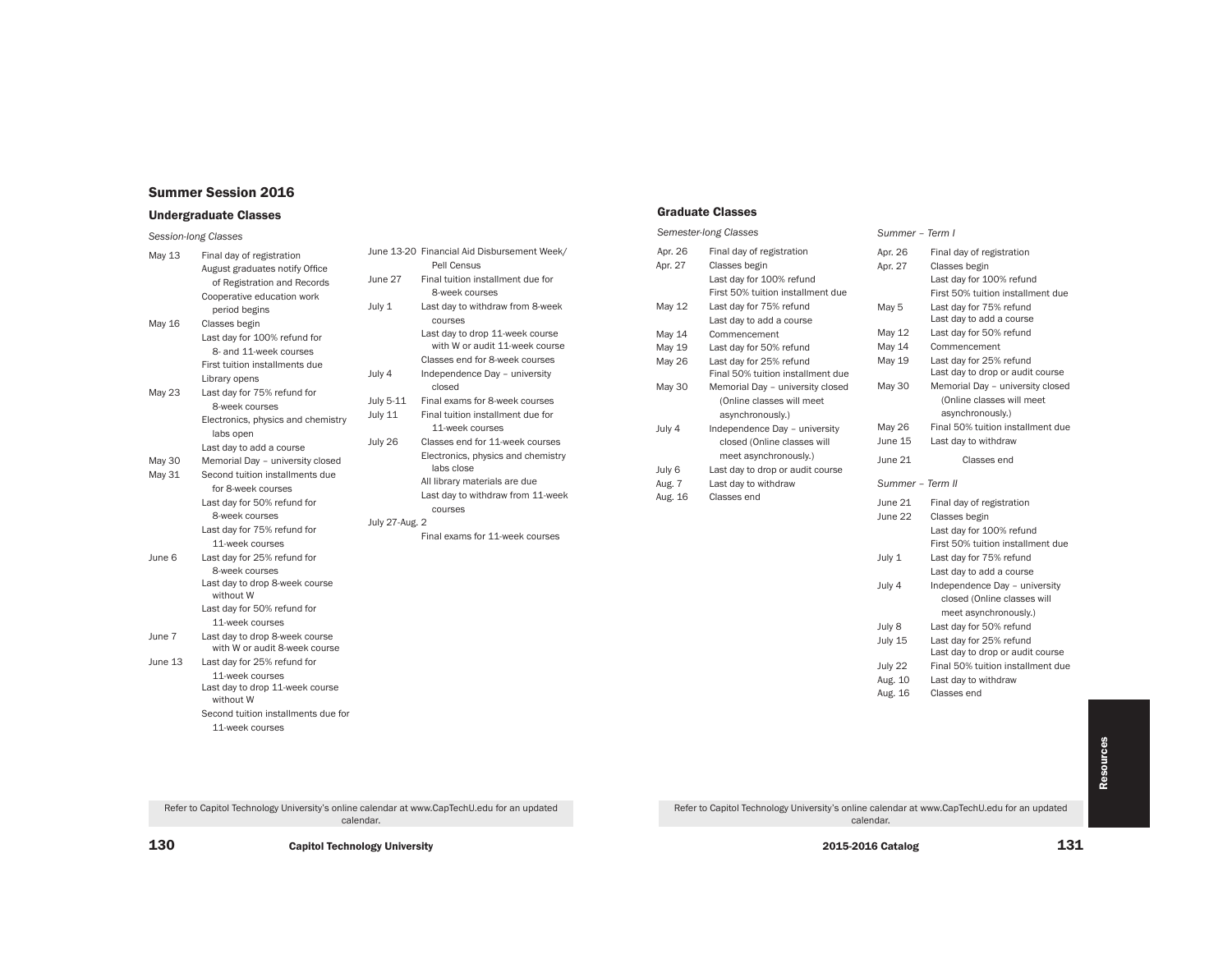# Fall Semester 2016

# Undergraduate Classes

*Semester-long Classes*

|            | Aug. 15-19 Registration for part-time students                          | Dec. 9         | Classes end                                     |
|------------|-------------------------------------------------------------------------|----------------|-------------------------------------------------|
|            | Aug. 17-19 Orientation, registration and<br>residence hall check-in for |                | Electronics, physics and chemistry<br>labs open |
|            | new students                                                            |                | Learning Center closes                          |
| Aug. 19    | Final day of registration                                               |                | All library materials are due                   |
|            | December graduates notify Office<br>of Registration and Records         |                | Last day for cooperative education<br>work      |
| Aug. 20    | Residence hall check-in for                                             |                | Last day to withdraw                            |
|            | returning students                                                      |                | Dec. 12-16 Final examinations                   |
| Aug. 22    | Classes begin                                                           | Dec. 16        | Library closes                                  |
|            | Last day for 100% refund                                                |                | Residence halls close at 5 p.m.                 |
|            | First tuition installment due                                           | Dec. 21        | University closes at 5 p.m.                     |
|            | Library opens                                                           | Dec. 22-Jan. 2 |                                                 |
|            | Cooperative education work<br>period begins                             |                | Winter recess - university closed               |
| Aug. 29    | Electronics, physics and chemistry<br>labs open                         |                |                                                 |
|            | Learning Center opens                                                   |                |                                                 |
| Sept. 5    | Labor Day - university closed                                           |                |                                                 |
| Sept. 6    | Last day for 75% refund                                                 |                |                                                 |
|            | Last day to add a course                                                |                |                                                 |
| Sept. 12   | Last day for 50% refund                                                 |                |                                                 |
| Sept. 19   | Last day for 25% refund                                                 |                |                                                 |
|            | Last day to drop without a W                                            |                |                                                 |
|            | Second tuition installments due                                         |                |                                                 |
|            | Sept. 19-26 Financial Aid Disbursement Week/                            |                |                                                 |
|            | Pell Census                                                             |                |                                                 |
| Sept. 27   | Career Day - no classes                                                 |                |                                                 |
|            | Faculty Colloquium, Noon -1 p.m.                                        |                |                                                 |
| Oct. 14    | Final tuition installment due                                           |                |                                                 |
| Oct. 31    | Last day to drop course with W<br>or change to audit                    |                |                                                 |
|            | Registration for spring semester<br>begins for continuing students      |                |                                                 |
| Nov. 23    | Classes canceled - university<br>closes at 5 p.m.                       |                |                                                 |
| Nov. 24-27 | Thanksgiving recess - university<br>closed                              |                |                                                 |
|            |                                                                         |                |                                                 |

Refer to Capitol Technology University's online calendar at www.CapTechU.edu for an updated calendar.

# Graduate Classes

|                | Semester-long Classes             |                |                                   |
|----------------|-----------------------------------|----------------|-----------------------------------|
| Aug. 26        | Final day of registration         | Sept. 12       | Last day for 50% refund           |
| Aug. 29        | Classes begin                     | Sept. 19       | Last day for 25% refund           |
|                | Last day for 100% refund          | Sept. 20       | Last day to drop or audit course  |
|                | First 50% tuition installment due | Sept. 26       | Final 50% tuition installment due |
| Sept. 5        | Labor Day - university closed     | Oct. 14        | Last day to withdraw              |
|                | (Online classes will meet         | Oct. 21        | Classes end                       |
|                | asynchronously.)                  |                |                                   |
| Sept. 12       | Last day for 75% refund           | Fall - Term II |                                   |
|                | Last day to add a course          | Oct. 21        | Final day of registration         |
| Sept. 19       | Last day for 50% refund           | Oct. 24        | Classes begin                     |
| Sept. 26       | Last day for 25% refund           |                | Last day for 100% refund          |
|                | Final 50% tuition installment due |                | First 50% tuition installment due |
| Nov 2          | Registration for spring semester  | Oct. 31        | Last day for 75% refund           |
|                | begins                            |                | Last day to add a course          |
| Nov. 7         | Last day to drop or audit course  | Nov. 2         | Registration for spring semester  |
| Nov. 23        | University closes at 5 p.m.       |                | begins                            |
|                | (Online classes will meet         | Nov. 7         | Last day for 50% refund           |
|                | asynchronously.)                  | Nov. 14        | Last day for 25% refund           |
| Nov. 24-27     | Thanksgiving - university closed  |                | Last day to drop or audit course  |
|                | (Online classes will meet         | Nov. 23        | Final 50% tuition installment due |
|                | asynchronously.)                  |                | University closes at 5 p.m.       |
| Dec. 9         | Last day to withdraw              |                | (Online classes will meet         |
| Dec. 16        | Classes end                       |                | asynchronously.)                  |
| Dec. 22        | University closes at 5 p.m.       | Nov. 24-27     | Thanksgiving - university closed  |
| Dec. 22-Jan. 2 |                                   |                | (Online classes will meet         |
|                | Winter recess - university closed |                | asynchronously.)                  |
|                |                                   | Dec. 9         | Last day to withdraw              |
| Fall - Term I  |                                   | Dec. 16        | Classes end                       |
| Aug. 26        | Final day of registration         | Dec. 21        | University closes at 5 p.m.       |
| Aug. 29        | Classes begin                     | Dec. 22-Jan. 2 |                                   |
|                | Last day for 100% refund          |                | Winter recess - university closed |
|                | First 50% tuition installment due |                |                                   |
| Sep. 5         | Labor Day -- college closed       |                |                                   |
|                | (Online classes will meet         |                |                                   |
|                | asynchronously.)                  |                |                                   |
| Sep. 6         | Last day for 75% refund           |                |                                   |

Last day to add a course

Refer to Capitol Technology University's online calendar at www.CapTechU.edu for an updated calendar.

132 Capitol Technology University Capitol Technology University Communication Communication Catalog Catalog Catalog 133

Resources

Resources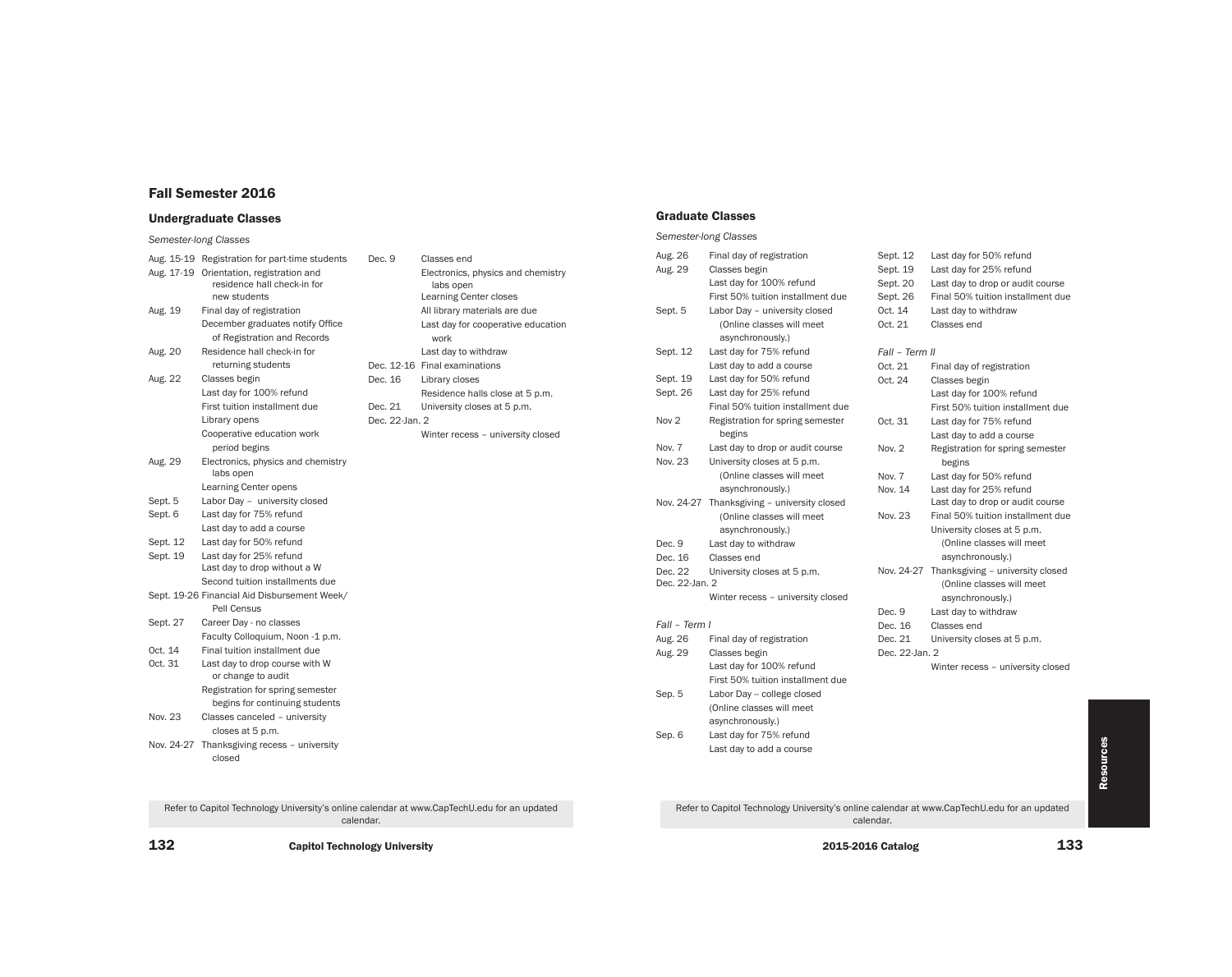# Spring Semester 2017

# Undergraduate Classes

# *Semester-long Classes*

| Jan. 3-6<br>Jan. 3 | Registration for part-time students<br>University opens | Mar. 3<br>Mar. 13 |
|--------------------|---------------------------------------------------------|-------------------|
| Jan. 6             | Residence hall check-in for new<br>students             | Mar. 20           |
|                    | Orientation and registration for<br>new students        |                   |
|                    | Final day of registration                               | Apr. 5            |
|                    | Graduation applications due for<br>Class of 2017        | Apr. 12           |
| Jan. 7             | Residence hall check-in for<br>returning students       | May 1             |
| Jan. 9             | Classes begin                                           |                   |
|                    | Last day for 100% refund                                |                   |
|                    | First tuition installments due                          |                   |
|                    | Library opens                                           |                   |
|                    | Co-op work period begins                                |                   |
| Jan. 16            | Martin Luther King Jr. Day -                            |                   |
|                    | university closed                                       |                   |
| Jan. 17            | Electronics, physics and chemistry<br>labs open         | May 2-8<br>May 8  |
|                    | Learning Center opens                                   | May 9             |
| Jan. 23            | Last day for 75% refund                                 | May 13            |
|                    | Last day to add a course                                |                   |
| Jan. 30            | Last day for 50% refund                                 |                   |
| Feb. 6             | Last day for 25% refund                                 |                   |
|                    | Last day to drop course without W                       |                   |
|                    | Second tuition installments due                         |                   |
| Feb. 6-13          | Financial Aid Disbursement Week/<br>Pell Census         |                   |

| Mar. 3     | Final tuition installment due                        |
|------------|------------------------------------------------------|
| Mar. 13-17 | Spring recess (service offices                       |
|            | open)                                                |
| Mar. 20    | Classes resume                                       |
|            | Last day to drop course with W or<br>change to audit |
| Apr. 5     | Registration for summer semester                     |
|            | begins for continuing students                       |
| Apr. 12    | Pre-registration for fall semester                   |
|            | begins for continuing students                       |
| May 1      | Classes end                                          |
|            | Last day to withdraw                                 |
|            | Electronics, physics and chemistry                   |
|            | labs close                                           |
|            | <b>Learning Center closes</b>                        |
|            | All library materials are due                        |
|            | Last day for cooperative education                   |
|            | work                                                 |
| May 2-8    | <b>Final examinations</b>                            |
| May 8      | Library closes                                       |
| May 9      | Residence halls close at 7 p.m.                      |
| May 13     | Commencement                                         |
|            |                                                      |

# Graduate Classes

| Semester-long Classes      |                                                                                                                                    | Spring - Term 1    |                                                                                                                                    |
|----------------------------|------------------------------------------------------------------------------------------------------------------------------------|--------------------|------------------------------------------------------------------------------------------------------------------------------------|
| Jan. $3$                   | University opens<br>Final day of registration                                                                                      | Jan.3              | University opens<br>Final day of registration                                                                                      |
| Jan. $4$                   | Classes begin<br>Last day for 100% refund<br>First 50% tuition installment due<br>Graduation applications due for<br>Class of 2017 | Jan. $4$           | Classes begin<br>Last day for 100% refund<br>First 50% tuition installment due<br>Graduation applications due for<br>Class of 2017 |
| Jan. 16                    | Martin Luther King Day --<br>university closed. (Online courses                                                                    | Jan. 11<br>Jan. 16 | Last day for 75% refund<br>Last day to add a course<br>Martin Luther King Day --                                                   |
| Jan. 18                    | will meet asynchronously.)<br>Last day for 75% refund<br>Last day to add a course                                                  |                    | university closed. (Online courses<br>will meet asynchronously.)                                                                   |
| Jan. 25                    | Last day for 50% refund                                                                                                            | Jan. 18            | Last day for 50% refund                                                                                                            |
| Feb. 1                     | Last day for 25% refund<br>Final 50% tuition installment due                                                                       | Jan. 25            | Last day for 25% refund<br>Last day to drop or audit course                                                                        |
| Mar. 8                     | Registration for summer session<br>begins                                                                                          | Feb.1<br>Feb. 21   | Final 50% tuition installment due<br>Last day to withdraw                                                                          |
| Mar. 15<br>Apr 12          | Last day to drop or audit course<br>Pre-registration for fall semester                                                             | Feb. 28            | Classes end                                                                                                                        |
|                            | begins                                                                                                                             | Spring -- Term II  |                                                                                                                                    |
| Apr 18<br>Apr 25<br>May 13 | Last day to withdraw<br>Classes end<br>Commencement                                                                                | Feb. 28<br>Mar. 1  | Final day of registration<br>Classes begin<br>Last day for 100% refund<br>First 50% tuition installment due                        |

| Spring -- Term II |                                    |
|-------------------|------------------------------------|
| Feb. 28           | Final day of registration          |
| Mar. 1            | Classes begin                      |
|                   | Last day for 100% refund           |
|                   | First 50% tuition installment due  |
| Mar. 8            | Last day for 75% refund            |
|                   | Last day to add a course           |
|                   | Registration for summer session    |
|                   | begins                             |
| Mar. 15           | Last day for 50% refund            |
| Mar. 22           | Last day for 25% refumd            |
|                   | Last day to drop or audit a course |
| Mar. 29           | Final 50% tuition installment due  |
| Apr. 12           | Pre-registration for fall semester |
|                   | begins                             |
| April 18          | Last day to withdraw               |
| April 25          | Classes end                        |
| May 13            | Commencement                       |

**Resources** Resources

Refer to Capitol Technology University's online calendar at www.CapTechU.edu for an updated calendar.

Refer to Capitol Technology University's online calendar at www.CapTechU.edu for an updated calendar.

134 Capitol Technology University 2015-2016 Catalog 2015-2016 Catalog 2015-2016 Catalog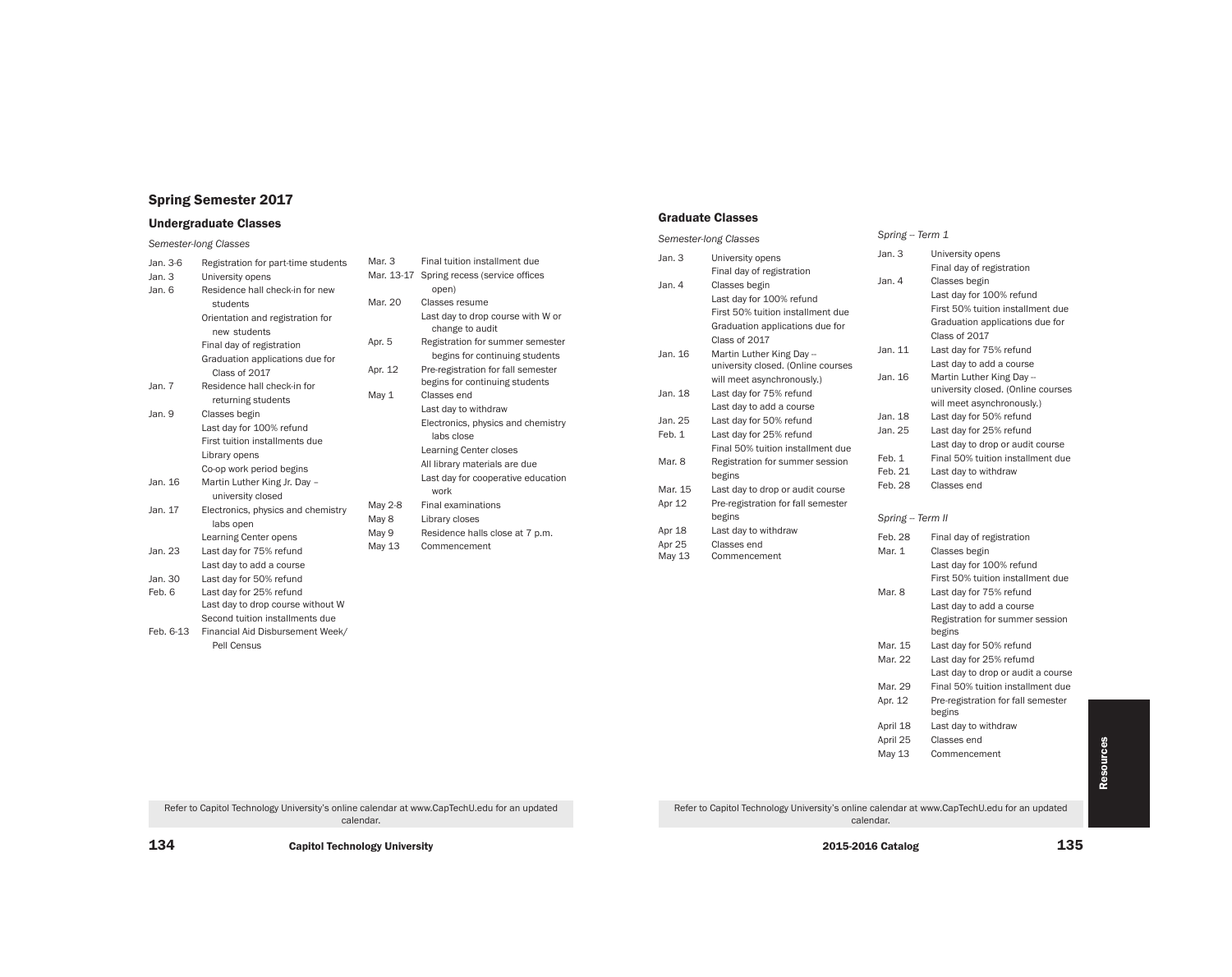# Summer Session 2017

# Undergraduate Classes

# *Session-long Classes*

| May 12        | Final day of registration                                       | June 1   |
|---------------|-----------------------------------------------------------------|----------|
|               | August graduates notify Office<br>of Registration and Records   | June 2   |
|               | Cooperative education work                                      |          |
|               | period begins                                                   | July 3   |
| May 15        | Classes begin                                                   |          |
|               | Last day for 100% refund for                                    |          |
|               | 8- and 11-week courses                                          |          |
|               | First tuition installments due                                  |          |
|               | Library opens                                                   | July 4   |
| <b>May 22</b> | Last day for 75% refund for                                     |          |
|               | 8-week courses                                                  | July 5-1 |
|               | Electronics, physics and chemistry<br>labs open                 | July 10  |
|               | Last day to add a course                                        | July 25  |
| May 29        | Memorial Day - university closed                                |          |
| <b>May 30</b> | Second tuition installments due                                 |          |
|               | for 8-week courses                                              |          |
|               | Last day for 50% refund for                                     |          |
|               | 8-week courses                                                  |          |
|               | Last day for 75% refund for                                     | July 26  |
|               | 11-week courses                                                 |          |
| June 6        | Last day for 25% refund for                                     |          |
|               | 8-week courses                                                  |          |
|               | Last day to drop 8-week course<br>without W                     |          |
|               | Last day for 50% refund for                                     |          |
|               | 11-week courses                                                 |          |
| June 7        | Last day to drop 8-week course<br>with W or audit 8-week course |          |
| June 12       | Last day for 25% refund for                                     |          |
|               | 11-week courses                                                 |          |
|               | Last day to drop 11-week course<br>without W                    |          |
|               | Second tuition installments due for                             |          |
|               | 11-week courses                                                 |          |
|               |                                                                 |          |

|                | June 12-19 Financial Aid Disbursement Week/                       |
|----------------|-------------------------------------------------------------------|
|                | Pell Census                                                       |
| June 26        | Final tuition installment due for                                 |
|                | 8-week courses                                                    |
| July 3         | Last day to withdraw from 8-week<br>courses                       |
|                | Last day to drop 11-week course<br>with W or audit 11-week course |
|                | Classes end for 8-week courses                                    |
| July 4         | Independence Day - university<br>closed                           |
| July 5-11      | Final exams for 8-week courses                                    |
| July 10        | Final tuition installment due for                                 |
|                | 11-week courses                                                   |
| July 25        | Classes end for 11-week courses                                   |
|                | Electronics, physics and chemistry<br>labs close                  |
|                | All library materials are due                                     |
|                | Last day to withdraw from 11-week<br>courses                      |
| July 26-Aug. 1 |                                                                   |
|                | Final exams for 11-week courses                                   |
|                |                                                                   |
|                |                                                                   |
|                |                                                                   |
|                |                                                                   |
|                |                                                                   |
|                |                                                                   |
|                |                                                                   |

# Graduate Classes

| Semester-long Classes      |                                                                                                               | Summer - Term I                     |                                                                                                             |  |
|----------------------------|---------------------------------------------------------------------------------------------------------------|-------------------------------------|-------------------------------------------------------------------------------------------------------------|--|
| Apr. 28<br>May 1           | Final day of registration<br>Classes begin<br>Last day for 100% refund<br>First 50% tuition installment due   | Apr. 28<br>May 1                    | Final day of registration<br>Classes begin<br>Last day for 100% refund<br>First 50% tuition installment due |  |
| May 12<br>May 13<br>May 15 | Last day for 50% refund<br>Commencement<br>Last day for 75% refund                                            | May 8<br>May 13<br>May 15           | Last day for 75% refund<br>Last day to add a course<br>Commencement<br>Last day for 50% refund              |  |
| <b>May 29</b>              | Last day to add a course<br>Memorial Day - university closed<br>(Online classes will meet<br>asynchronously.) | May 22<br><b>May 29</b>             | Last day for 25% refund<br>Last day to drop or audit course<br>Memorial Day - university closed             |  |
| <b>May 30</b>              | Last day for 25% refund<br>Final 50% tuition installment due                                                  |                                     | (Online classes will meet<br>asynchronously.)                                                               |  |
| July 4                     | Independence Day - university<br>closed (Online classes will<br>meet asynchronously.)                         | <b>May 30</b><br>June 16<br>June 23 | Final 50% tuition installment due<br>Last day to withdraw<br>Classes end                                    |  |
| July 10                    | Last day to drop or audit course                                                                              | Summer - Term II                    |                                                                                                             |  |
| Aug. 11<br>Aug. 18         | Last day to withdraw<br>Classes end                                                                           | June 23<br>June 26                  | Final day of registration<br>Classes begin<br>Last day for 100% refund<br>First 50% tuition installment due |  |
|                            |                                                                                                               | July 3                              | Last day for 75% refund<br>Last day to add a course                                                         |  |
|                            |                                                                                                               | July 4                              | Independence Day - university<br>closed (Online classes will<br>meet asynchronously.)                       |  |
|                            |                                                                                                               | July 10                             | Last day for 50% refund                                                                                     |  |
|                            |                                                                                                               | July 17                             | Last day for 25% refund<br>Last day to drop or audit course                                                 |  |

ist day to drop or audit course July 24 Final 50% tuition installment due

Aug. 11 Last day to withdraw

Aug. 18 Classes end

Refer to Capitol Technology University's online calendar at www.CapTechU.edu for an updated calendar.

Refer to Capitol Technology University's online calendar at www.CapTechU.edu for an updated calendar.

136 Capitol Technology University Capitol Technology University Communication Communication Catalog Catalog Catalog 137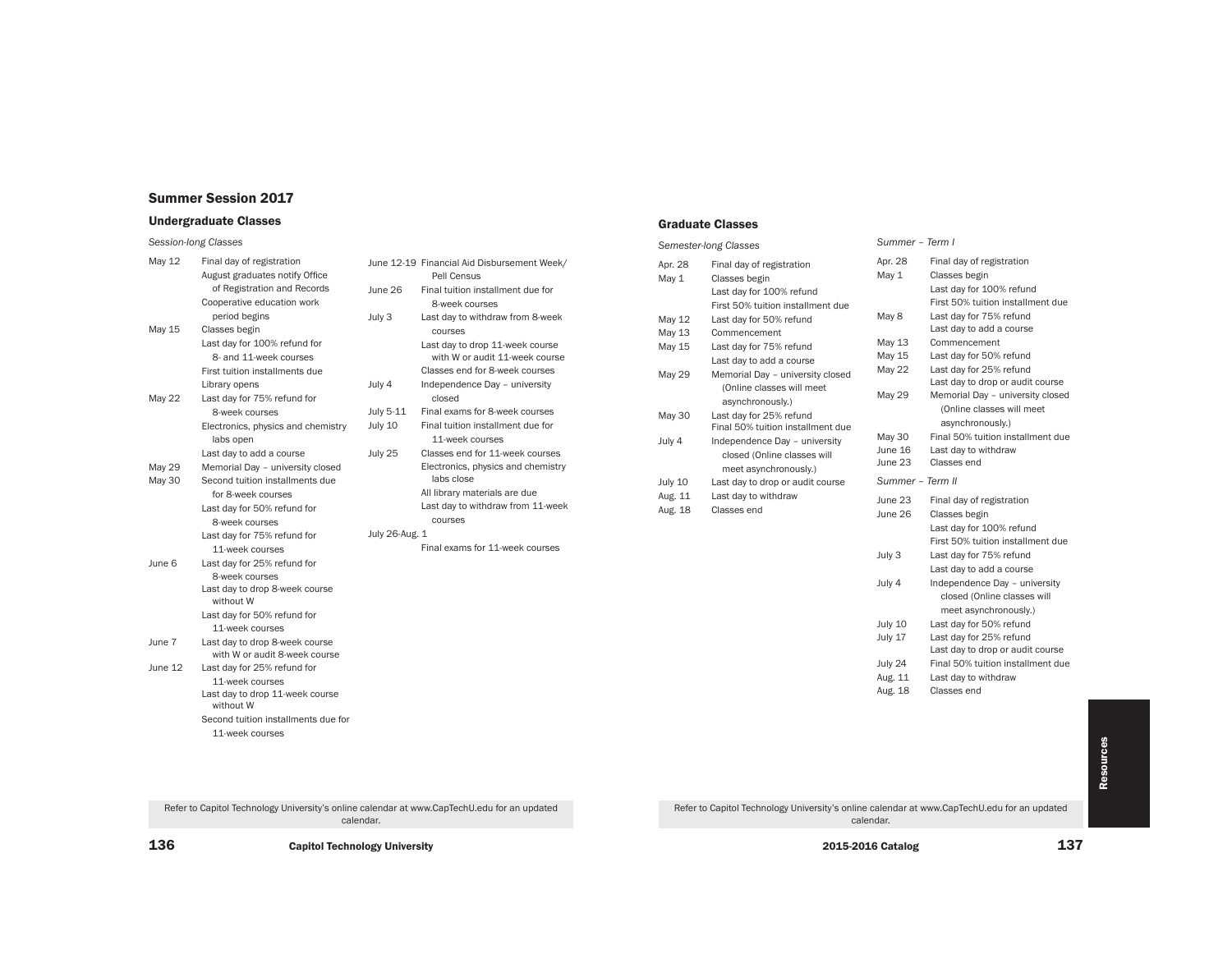# Index

# A

| Academic                                                  |
|-----------------------------------------------------------|
| Calendar126-139                                           |
|                                                           |
| Honors  19                                                |
| Performance  16                                           |
| Policies and Procedures  12                               |
| Probation  16                                             |
| Programs 31, 36-51, 58-66                                 |
| Standing 16                                               |
| Suspension $\ldots \ldots \ldots \ldots \ldots \ldots 17$ |
|                                                           |
| Administration  117                                       |
| Admissions                                                |
| Graduate 56, 57                                           |
| Undergraduate32                                           |
| also see Transfer Credits                                 |
|                                                           |
|                                                           |
|                                                           |
|                                                           |
| Appeal a Grade  15                                        |
| Associate in Applied Science Degrees 32                   |
| Astronautical Engineering  37,61                          |
| Attendance 14                                             |
| Audited Courses 12                                        |

# B

| Bachelor of Science Degrees  37 |  |
|---------------------------------|--|
| Board of Trustees113            |  |
| Business Administration 38, 62  |  |

# C

| Calendar126                                                       |
|-------------------------------------------------------------------|
| Cancellation of Classes, Emergency 1                              |
| Capitol Technology University Commitment 4                        |
| Centers of Excellence  8                                          |
| Certificates                                                      |
| Post-baccalaureate  56.71                                         |
| Undergraduate53                                                   |
|                                                                   |
| Change of Degree Program 12                                       |
| Change of Grade  16                                               |
| Changes in Catalog Information 2                                  |
|                                                                   |
| Class, Repeating $a \ldots \ldots \ldots \ldots \ldots \ldots 16$ |
|                                                                   |
| Computer Engineering39                                            |
| Computer Engineering Technology  40                               |
| Computer Science 42, 63                                           |
| Commencement  18                                                  |
| also see Calendar                                                 |

# Course

| 111.77                             |
|------------------------------------|
|                                    |
| Cancellation 14                    |
| Descriptions 72-112                |
|                                    |
| Online  11                         |
| Prerequisites  14                  |
| Repeat  16                         |
|                                    |
| Waiver  21                         |
| Critical Infrastructures and Cyber |
| Protection Center (CICPC) 8        |
| Cybersecurity  43, 69, 64          |
|                                    |
|                                    |

# D

# E

| Electrical Engineering 44, 65         |  |
|---------------------------------------|--|
| Electronics Engineering Technology 45 |  |
|                                       |  |
| Employment on Campus 30               |  |
| English Course Completion 14          |  |
| Enrollment Status  18, 32-36, 56-58   |  |
|                                       |  |
|                                       |  |
|                                       |  |

# F

Faculty . . . . . . . . . . . . . . . . . . . . . . . . . . . . 120 FERPA *see* Records, Student Financial Aid . . . . . . . . . . . . . . . . . . . . . . . . 26 G

# Grade Reports . . . . . . . . . . . . . . . . . . . . . . . 15 Grading System ....................... 15 Graduate Programs . . . . . . . . . . . . 56, 59-67 Graduation Requirements . . . . . . . . . . . . . . 18 Grade Point Average (GPA) ............. 15 Grants . . . . . . . . . . . . . . . . . . . . . . . . . . . . . 29

# H

| Help Desk  11                              | Pr |
|--------------------------------------------|----|
| History of Capitol Technology University 6 | Pr |
| Homeland Security Department  9            | Pr |
| Honors, Academic  19                       |    |
|                                            |    |
|                                            |    |
|                                            |    |
|                                            |    |

# I

| Identification Cards  15                                |  |
|---------------------------------------------------------|--|
| Institute of Electrical and Electronics                 |  |
| Engineers (IEEE) $\ldots \ldots \ldots \ldots \ldots$ . |  |
|                                                         |  |
|                                                         |  |
| Information Systems Management 66                       |  |
| Innovation and Leadership Institute (ILI) 8             |  |
| International Students35                                |  |
| Internet Classes                                        |  |
| see Online Learning                                     |  |
|                                                         |  |
|                                                         |  |
|                                                         |  |
|                                                         |  |

# L

| Leave of Absence 14 |  |
|---------------------|--|
| Locations  4        |  |
|                     |  |

# M

| Management and Decision Sciences 59       |
|-------------------------------------------|
| Management of Cyber and Information Tech- |
|                                           |
| Map 140                                   |
| Master of Business Administration         |
|                                           |
| Master of Science Degrees 62-67           |
| Matriculation  18                         |
| Military Credits  21                      |
|                                           |

# N

| National Aeronautics and Space                 |  |
|------------------------------------------------|--|
| Administration (NASA)  8,37                    |  |
| National Defense University (NDU) 9            |  |
| National Security Agency (NSA). 9              |  |
| Non-degree Course/Certification Offerings . 71 |  |

# O

| Work-Study Employment 30 |  |
|--------------------------|--|

W

# P Partnerships . . . . . . . . . . . . . . . . . . . . . . . . . 9

| Payment Options  24                    |  |
|----------------------------------------|--|
| Post-baccalaureate Certificates 56, 68 |  |
| Prerequisites  14, 57                  |  |
| Probation, Academic  16                |  |
| Programs                               |  |
| Graduate 56, 59-67                     |  |
| Undergraduate32, 37-52                 |  |

| Readmission13, 34           |
|-----------------------------|
|                             |
| also see Transcripts        |
|                             |
| Registration Procedures  12 |
| Repeating a Class  16       |
| Residency Requirements. 18  |

# S

| Satisfactory Academic Progress  16, 27 |
|----------------------------------------|
|                                        |
| Scholastic Standing 15                 |
|                                        |
| Software Engineering. 60               |
| Space Operations Institute (SOI) 8     |
| Space Science Education and Public     |
|                                        |
| Suspension, Academic  17               |
| Summer Session  14                     |

# T

| <b>Telecommunications Engineering</b> |  |
|---------------------------------------|--|
|                                       |  |
|                                       |  |
|                                       |  |
|                                       |  |
| Trustees 113                          |  |
| Tuition and Fees23                    |  |
|                                       |  |
|                                       |  |

# U

Undergraduate Programs . . . . . . . . 32, 37-52

# V

Veterans' Benefits . . . . . . . . . . . . . . . . . . . 30 Web Development . . . . . . . . . . . . . . . . . . 52

# rces Resources

138 Capitol Technology University Capitol Technology University Communication Communication Catalog Catalog Catalog 139